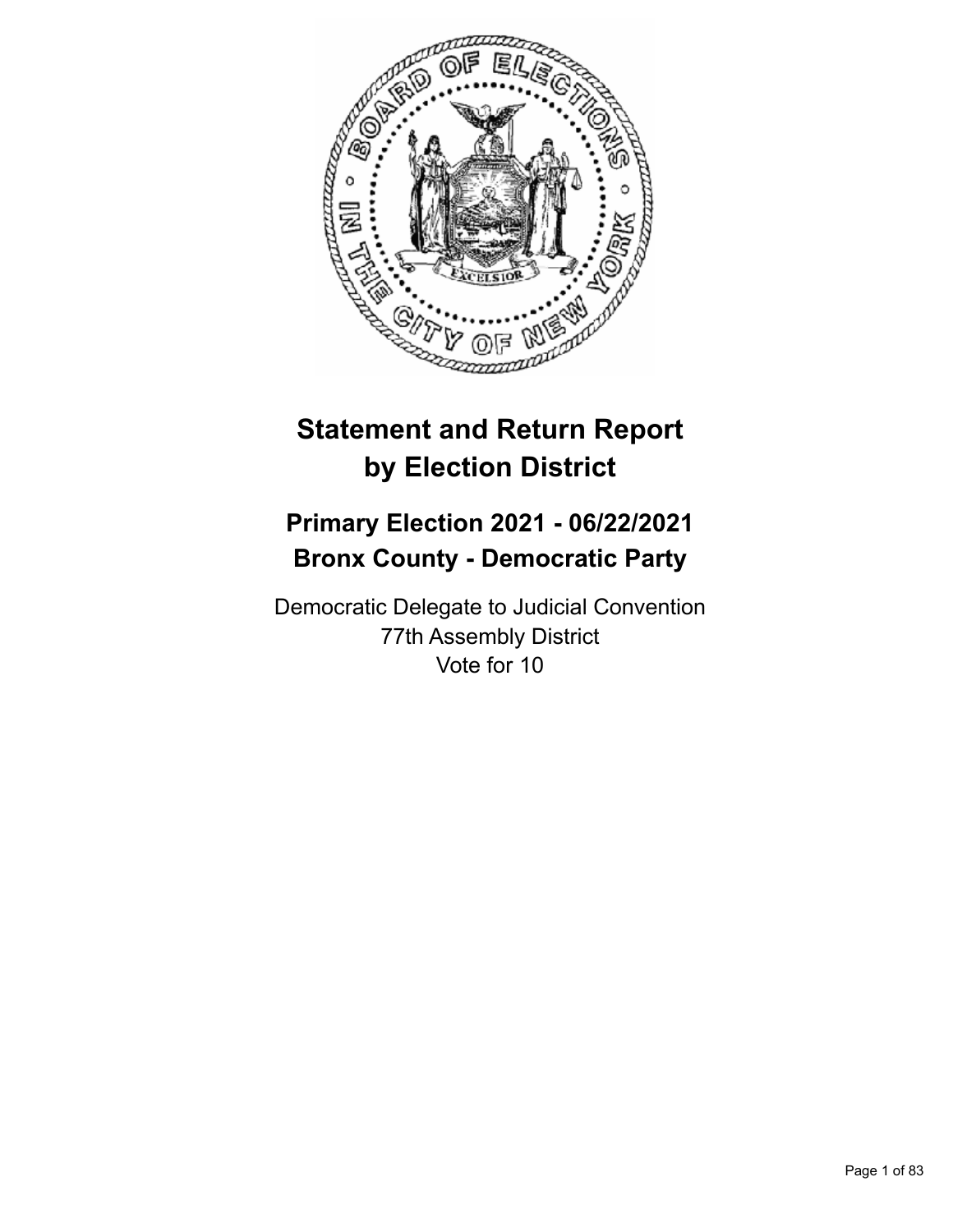

| <b>PUBLIC COUNTER</b>                                    | 30             |
|----------------------------------------------------------|----------------|
| MANUALLY COUNTED EMERGENCY                               | $\Omega$       |
| <b>ABSENTEE / MILITARY</b>                               | 5              |
| <b>AFFIDAVIT</b>                                         | 1              |
| <b>Total Ballots</b>                                     | 36             |
| Less - Inapplicable Federal/Special Presidential Ballots | $\mathbf{0}$   |
| <b>Total Applicable Ballots</b>                          | 36             |
| <b>AURELIA GREENE</b>                                    | 8              |
| <b>LATOYA JOYNER</b>                                     | 20             |
| VANESSA L. GIBSON                                        | 22             |
| AMERICA FERNANDEZ                                        | 12             |
| STEPHAINE JAQUEZ                                         | 5              |
| <b>HEMAN ORTIZ</b>                                       | 10             |
| <b>EVELYN RIVERA</b>                                     | 12             |
| SANDRA L. THOMAS                                         | 15             |
| PETRONA GRAHAM                                           | 9              |
| <b>EARNESTINE GLOVER</b>                                 | 12             |
| <b>HUASCAR SOTO</b>                                      | 4              |
| <b>JUANA G. PENA</b>                                     | 8              |
| <b>JUAN PALAU</b>                                        | 4              |
| <b>JUDITH MARTINEZ</b>                                   | 11             |
| <b>FELIX PERDOMO</b>                                     | 6              |
| SOCRATES SOLANO                                          | $\overline{4}$ |
| <b>EMMANUEL FINDLEY</b>                                  | $\overline{7}$ |
| <b>KATHI DAVIS</b>                                       | 11             |
| <b>DELANEY JOHNSON</b>                                   | 9              |
| <b>Total Votes</b>                                       | 189            |
| Unrecorded                                               | 171            |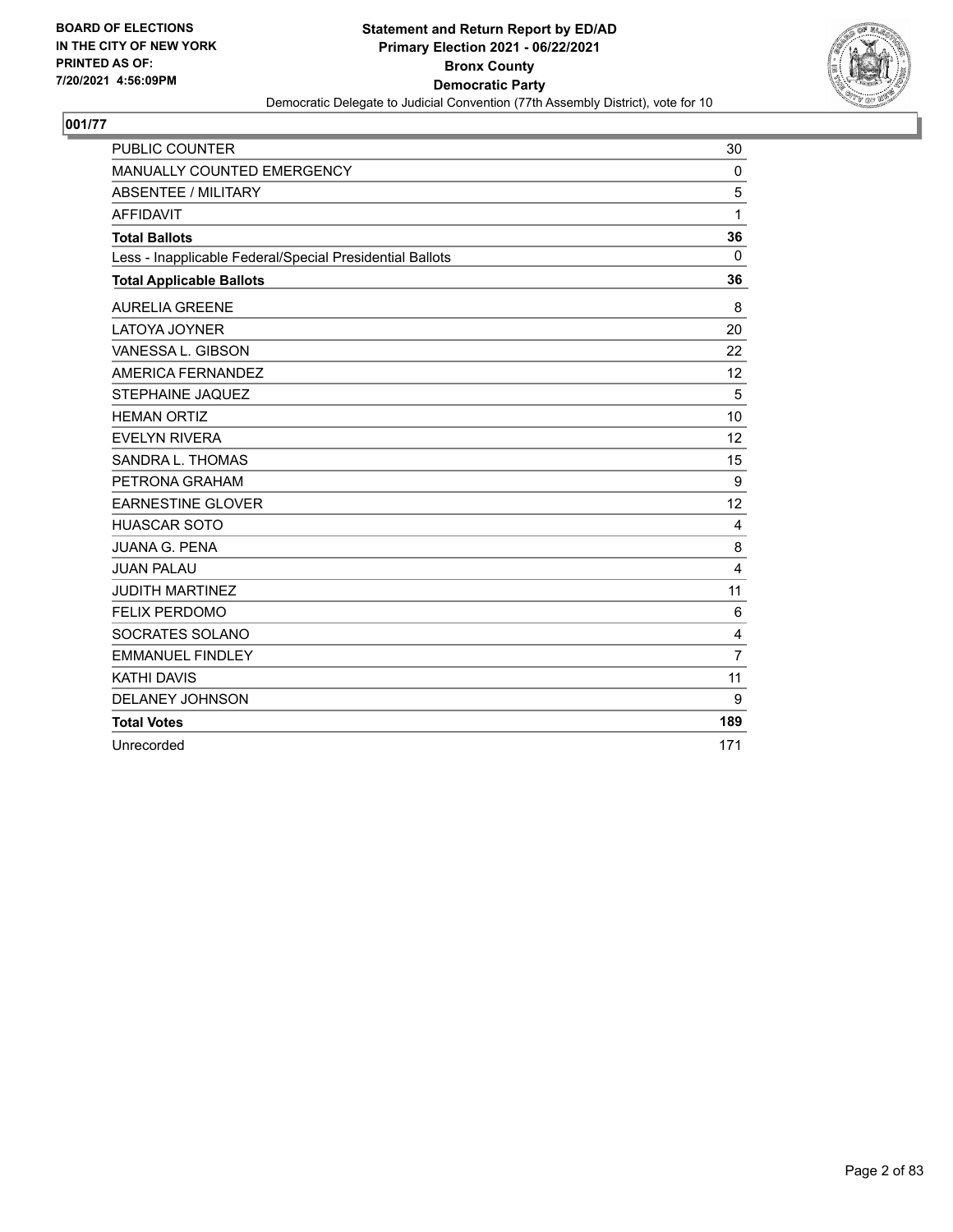

| <b>PUBLIC COUNTER</b>                                    | 51             |
|----------------------------------------------------------|----------------|
| <b>MANUALLY COUNTED EMERGENCY</b>                        | $\Omega$       |
| <b>ABSENTEE / MILITARY</b>                               | 5              |
| <b>AFFIDAVIT</b>                                         | $\Omega$       |
| <b>Total Ballots</b>                                     | 56             |
| Less - Inapplicable Federal/Special Presidential Ballots | $\Omega$       |
| <b>Total Applicable Ballots</b>                          | 56             |
| <b>AURELIA GREENE</b>                                    | 21             |
| LATOYA JOYNER                                            | 31             |
| VANESSA L. GIBSON                                        | 34             |
| AMERICA FERNANDEZ                                        | $\overline{7}$ |
| STEPHAINE JAQUEZ                                         | 9              |
| <b>HEMAN ORTIZ</b>                                       | 10             |
| <b>EVELYN RIVERA</b>                                     | 11             |
| SANDRA L. THOMAS                                         | 18             |
| PETRONA GRAHAM                                           | $6\phantom{1}$ |
| <b>EARNESTINE GLOVER</b>                                 | 10             |
| <b>HUASCAR SOTO</b>                                      | 2              |
| <b>JUANA G. PENA</b>                                     | 8              |
| <b>JUAN PALAU</b>                                        | $\overline{c}$ |
| <b>JUDITH MARTINEZ</b>                                   | 10             |
| <b>FELIX PERDOMO</b>                                     | 3              |
| SOCRATES SOLANO                                          | 3              |
| <b>EMMANUEL FINDLEY</b>                                  | 3              |
| <b>KATHI DAVIS</b>                                       | 12             |
| <b>DELANEY JOHNSON</b>                                   | 8              |
| <b>Total Votes</b>                                       | 208            |
| Unrecorded                                               | 352            |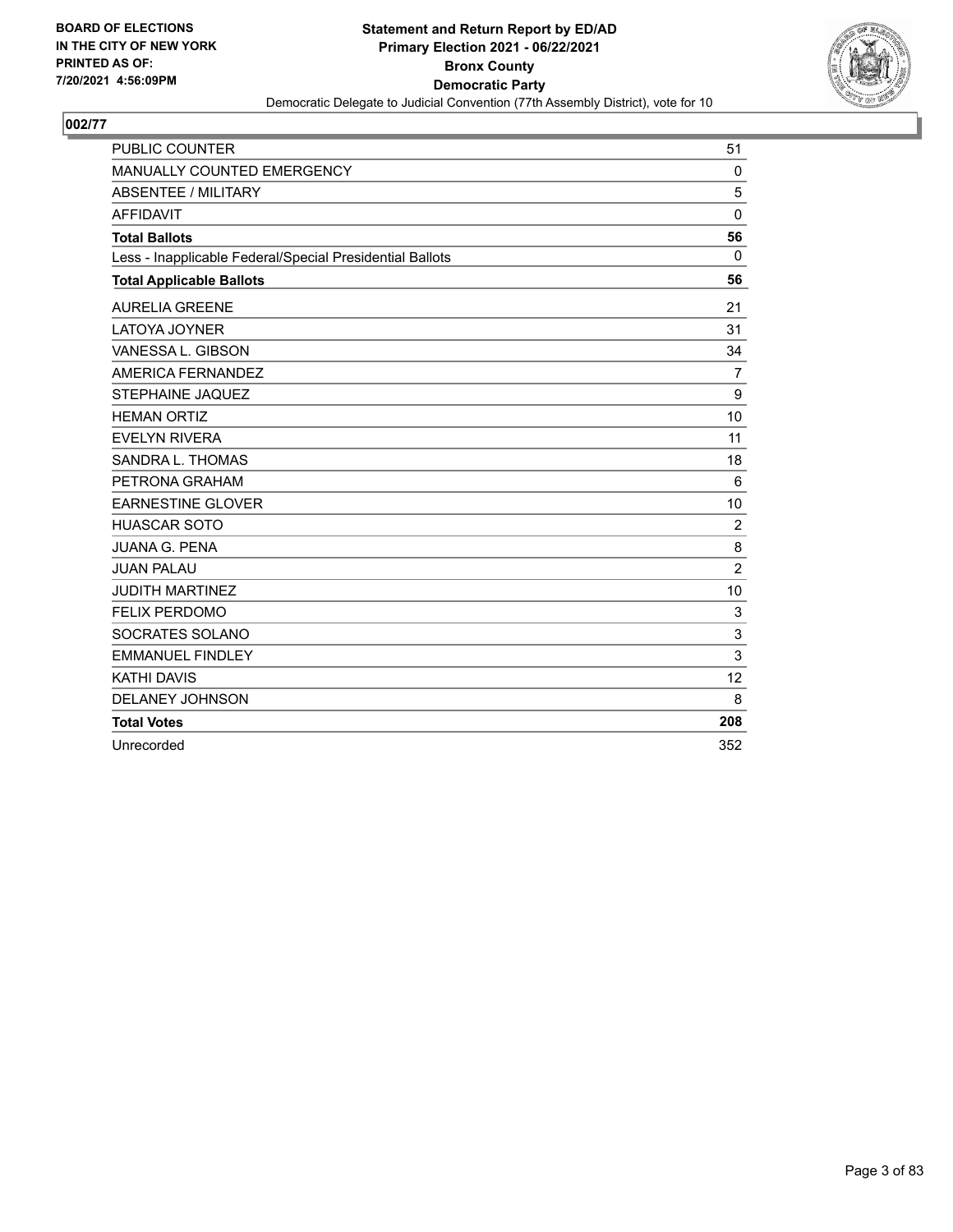

| <b>PUBLIC COUNTER</b>                                    | 112            |
|----------------------------------------------------------|----------------|
| MANUALLY COUNTED EMERGENCY                               | $\mathbf 0$    |
| <b>ABSENTEE / MILITARY</b>                               | $\overline{7}$ |
| <b>AFFIDAVIT</b>                                         | $\Omega$       |
| <b>Total Ballots</b>                                     | 119            |
| Less - Inapplicable Federal/Special Presidential Ballots | $\Omega$       |
| <b>Total Applicable Ballots</b>                          | 119            |
| <b>AURELIA GREENE</b>                                    | 32             |
| <b>LATOYA JOYNER</b>                                     | 64             |
| VANESSA L. GIBSON                                        | 73             |
| AMERICA FERNANDEZ                                        | 21             |
| STEPHAINE JAQUEZ                                         | 17             |
| <b>HEMAN ORTIZ</b>                                       | 21             |
| <b>EVELYN RIVERA</b>                                     | 26             |
| SANDRA L. THOMAS                                         | 22             |
| PETRONA GRAHAM                                           | 12             |
| <b>EARNESTINE GLOVER</b>                                 | 14             |
| <b>HUASCAR SOTO</b>                                      | 9              |
| <b>JUANA G. PENA</b>                                     | 13             |
| <b>JUAN PALAU</b>                                        | 8              |
| <b>JUDITH MARTINEZ</b>                                   | 23             |
| <b>FELIX PERDOMO</b>                                     | 16             |
| SOCRATES SOLANO                                          | 12             |
| <b>EMMANUEL FINDLEY</b>                                  | 10             |
| <b>KATHI DAVIS</b>                                       | 15             |
| <b>DELANEY JOHNSON</b>                                   | 20             |
| <b>Total Votes</b>                                       | 428            |
| Unrecorded                                               | 762            |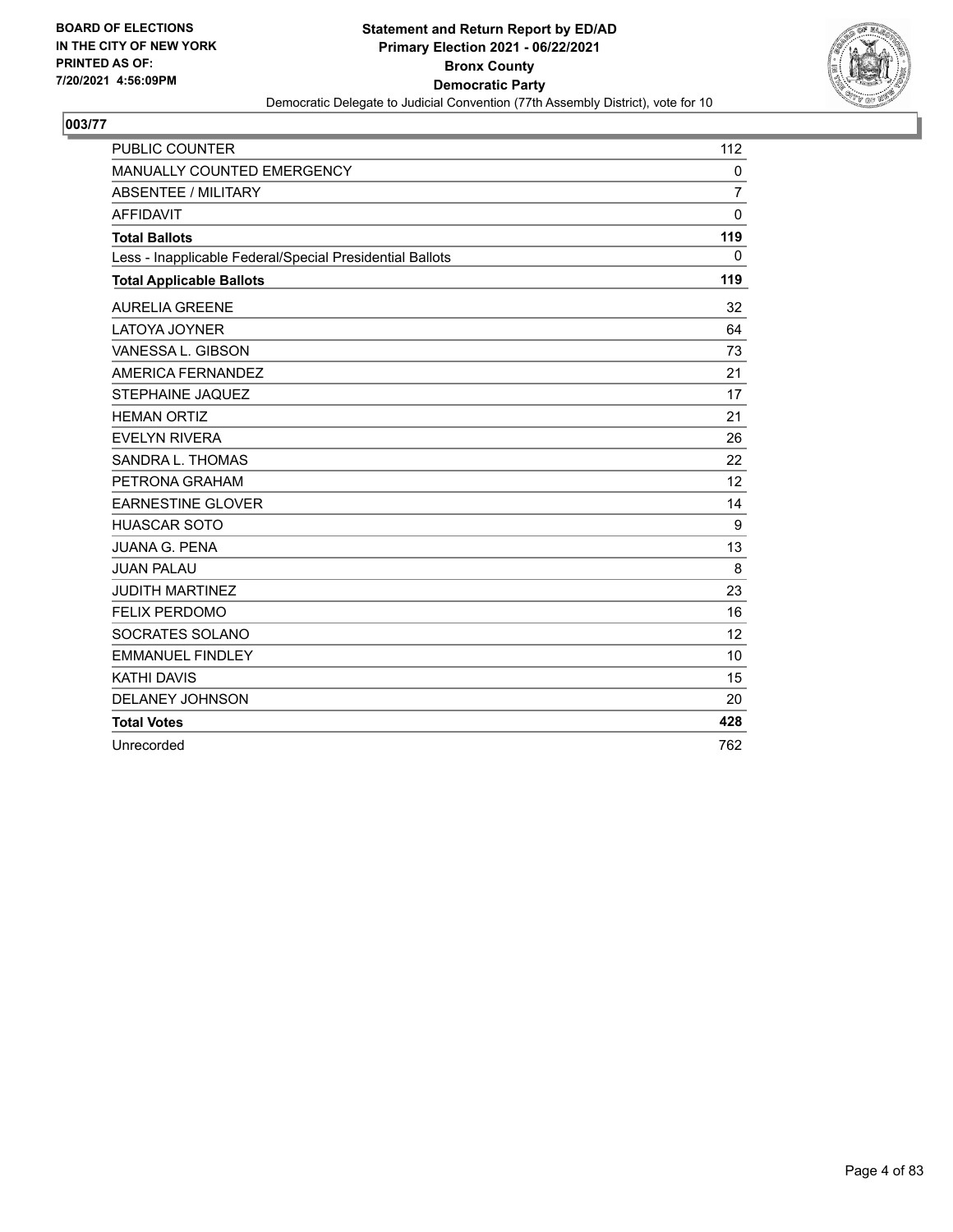

| <b>PUBLIC COUNTER</b>                                    | 102          |
|----------------------------------------------------------|--------------|
| MANUALLY COUNTED EMERGENCY                               | $\mathbf 0$  |
| <b>ABSENTEE / MILITARY</b>                               | 9            |
| <b>AFFIDAVIT</b>                                         | $\mathbf{0}$ |
| <b>Total Ballots</b>                                     | 111          |
| Less - Inapplicable Federal/Special Presidential Ballots | $\mathbf{0}$ |
| <b>Total Applicable Ballots</b>                          | 111          |
| <b>AURELIA GREENE</b>                                    | 27           |
| <b>LATOYA JOYNER</b>                                     | 50           |
| VANESSA L. GIBSON                                        | 53           |
| AMERICA FERNANDEZ                                        | 18           |
| STEPHAINE JAQUEZ                                         | 11           |
| <b>HEMAN ORTIZ</b>                                       | 22           |
| <b>EVELYN RIVERA</b>                                     | 36           |
| SANDRA L. THOMAS                                         | 18           |
| PETRONA GRAHAM                                           | 12           |
| <b>EARNESTINE GLOVER</b>                                 | 10           |
| <b>HUASCAR SOTO</b>                                      | 13           |
| <b>JUANA G. PENA</b>                                     | 17           |
| <b>JUAN PALAU</b>                                        | 5            |
| <b>JUDITH MARTINEZ</b>                                   | 20           |
| <b>FELIX PERDOMO</b>                                     | 10           |
| SOCRATES SOLANO                                          | 11           |
| <b>EMMANUEL FINDLEY</b>                                  | 6            |
| <b>KATHI DAVIS</b>                                       | 13           |
| <b>DELANEY JOHNSON</b>                                   | 18           |
| <b>Total Votes</b>                                       | 370          |
| Unrecorded                                               | 740          |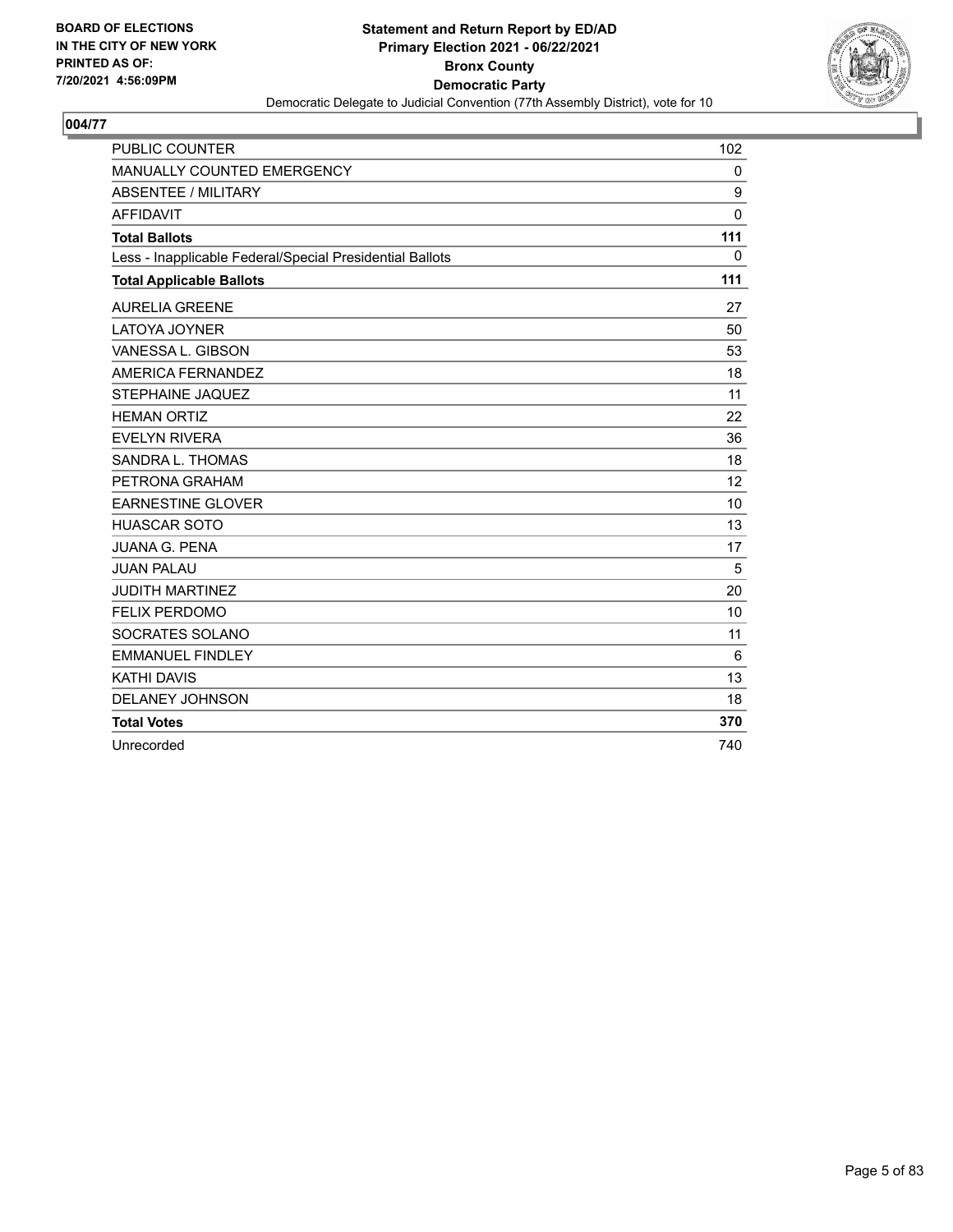

| <b>PUBLIC COUNTER</b>                                    | 141          |
|----------------------------------------------------------|--------------|
| MANUALLY COUNTED EMERGENCY                               | $\Omega$     |
| <b>ABSENTEE / MILITARY</b>                               | 12           |
| <b>AFFIDAVIT</b>                                         | $\mathbf{1}$ |
| <b>Total Ballots</b>                                     | 154          |
| Less - Inapplicable Federal/Special Presidential Ballots | $\Omega$     |
| <b>Total Applicable Ballots</b>                          | 154          |
| <b>AURELIA GREENE</b>                                    | 45           |
| LATOYA JOYNER                                            | 90           |
| VANESSA L. GIBSON                                        | 92           |
| AMERICA FERNANDEZ                                        | 24           |
| <b>STEPHAINE JAQUEZ</b>                                  | 23           |
| <b>HEMAN ORTIZ</b>                                       | 18           |
| <b>EVELYN RIVERA</b>                                     | 34           |
| SANDRA L. THOMAS                                         | 38           |
| PETRONA GRAHAM                                           | 16           |
| <b>EARNESTINE GLOVER</b>                                 | 23           |
| <b>HUASCAR SOTO</b>                                      | 7            |
| <b>JUANA G. PENA</b>                                     | 12           |
| <b>JUAN PALAU</b>                                        | 3            |
| <b>JUDITH MARTINEZ</b>                                   | 18           |
| <b>FELIX PERDOMO</b>                                     | 15           |
| SOCRATES SOLANO                                          | 12           |
| <b>EMMANUEL FINDLEY</b>                                  | 11           |
| <b>KATHI DAVIS</b>                                       | 16           |
| DELANEY JOHNSON                                          | 23           |
| UNATTRIBUTABLE WRITE-IN (WRITE-IN)                       | 1            |
| <b>Total Votes</b>                                       | 521          |
| Unrecorded                                               | 1,019        |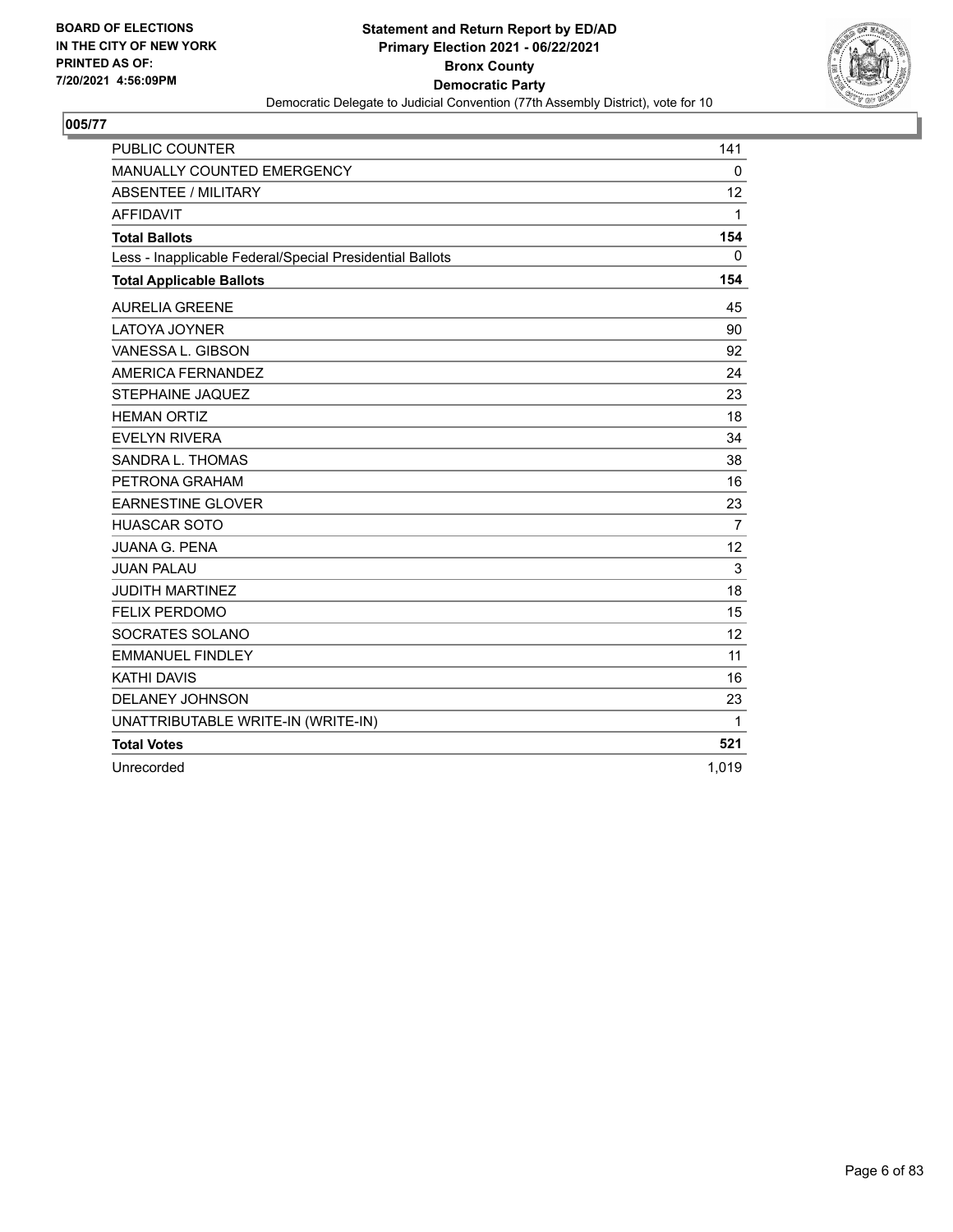

| <b>PUBLIC COUNTER</b>                                    | 130          |
|----------------------------------------------------------|--------------|
| MANUALLY COUNTED EMERGENCY                               | $\mathbf{0}$ |
| <b>ABSENTEE / MILITARY</b>                               | 9            |
| <b>AFFIDAVIT</b>                                         | 1            |
| <b>Total Ballots</b>                                     | 140          |
| Less - Inapplicable Federal/Special Presidential Ballots | $\Omega$     |
| <b>Total Applicable Ballots</b>                          | 140          |
| <b>AURELIA GREENE</b>                                    | 46           |
| <b>LATOYA JOYNER</b>                                     | 71           |
| VANESSA L. GIBSON                                        | 78           |
| AMERICA FERNANDEZ                                        | 28           |
| <b>STEPHAINE JAQUEZ</b>                                  | 32           |
| <b>HEMAN ORTIZ</b>                                       | 28           |
| <b>EVELYN RIVERA</b>                                     | 46           |
| SANDRA L. THOMAS                                         | 40           |
| PETRONA GRAHAM                                           | 24           |
| <b>EARNESTINE GLOVER</b>                                 | 28           |
| <b>HUASCAR SOTO</b>                                      | 12           |
| <b>JUANA G. PENA</b>                                     | 21           |
| <b>JUAN PALAU</b>                                        | 8            |
| <b>JUDITH MARTINEZ</b>                                   | 29           |
| <b>FELIX PERDOMO</b>                                     | 18           |
| SOCRATES SOLANO                                          | 10           |
| <b>EMMANUEL FINDLEY</b>                                  | 18           |
| <b>KATHI DAVIS</b>                                       | 28           |
| DELANEY JOHNSON                                          | 27           |
| UNATTRIBUTABLE WRITE-IN (WRITE-IN)                       | 2            |
| <b>Total Votes</b>                                       | 594          |
| Unrecorded                                               | 806          |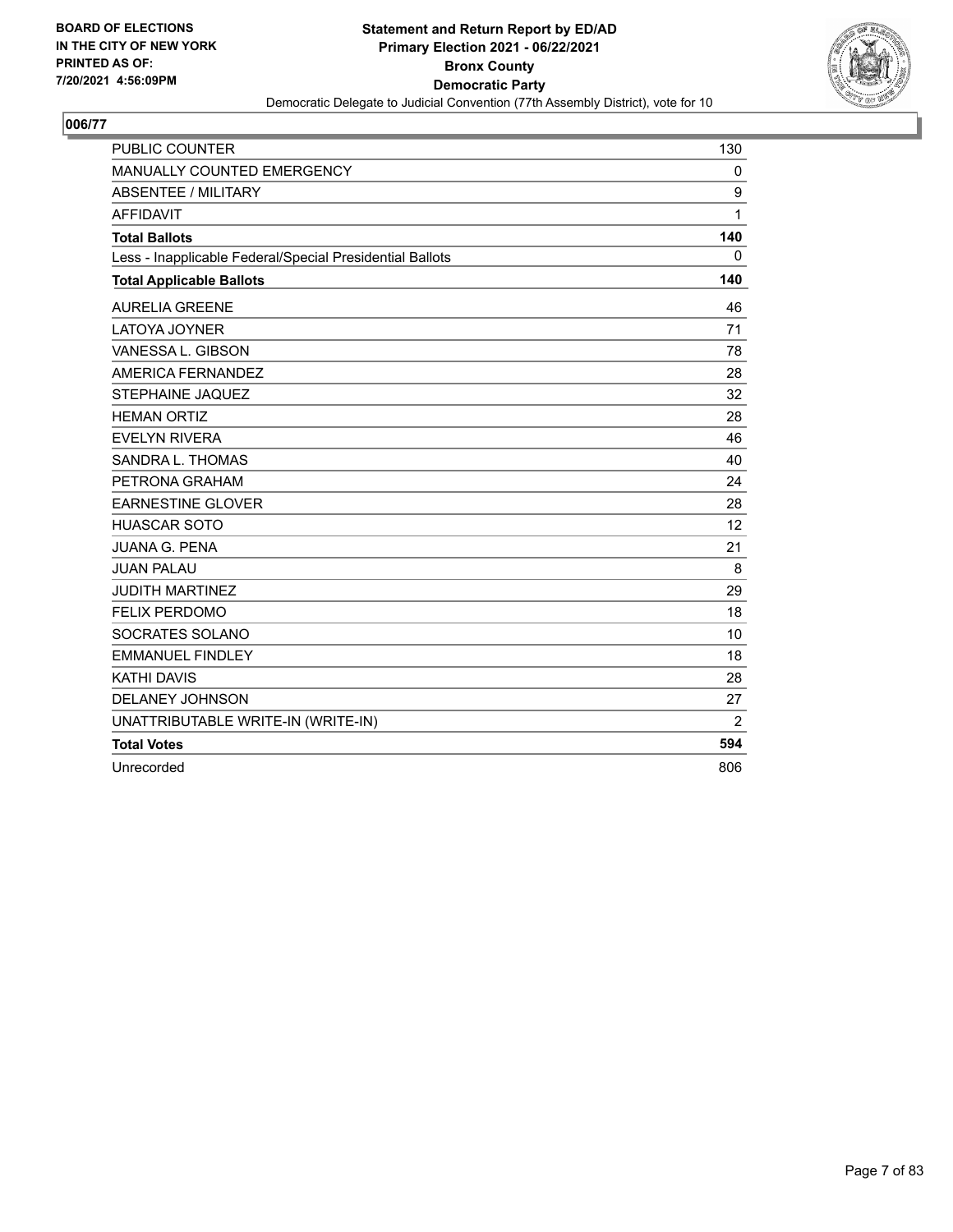

| <b>PUBLIC COUNTER</b>                                    | 171            |
|----------------------------------------------------------|----------------|
| MANUALLY COUNTED EMERGENCY                               | $\mathbf 0$    |
| <b>ABSENTEE / MILITARY</b>                               | 17             |
| <b>AFFIDAVIT</b>                                         | 1              |
| <b>Total Ballots</b>                                     | 189            |
| Less - Inapplicable Federal/Special Presidential Ballots | 0              |
| <b>Total Applicable Ballots</b>                          | 189            |
| <b>AURELIA GREENE</b>                                    | 30             |
| <b>LATOYA JOYNER</b>                                     | 99             |
| VANESSA L. GIBSON                                        | 112            |
| AMERICA FERNANDEZ                                        | 27             |
| <b>STEPHAINE JAQUEZ</b>                                  | 21             |
| <b>HEMAN ORTIZ</b>                                       | 28             |
| <b>EVELYN RIVERA</b>                                     | 26             |
| SANDRA L. THOMAS                                         | 28             |
| PETRONA GRAHAM                                           | 15             |
| <b>EARNESTINE GLOVER</b>                                 | 22             |
| <b>HUASCAR SOTO</b>                                      | 10             |
| <b>JUANA G. PENA</b>                                     | 41             |
| <b>JUAN PALAU</b>                                        | 2              |
| <b>JUDITH MARTINEZ</b>                                   | 22             |
| <b>FELIX PERDOMO</b>                                     | 10             |
| SOCRATES SOLANO                                          | 11             |
| <b>EMMANUEL FINDLEY</b>                                  | 11             |
| <b>KATHI DAVIS</b>                                       | 21             |
| <b>DELANEY JOHNSON</b>                                   | 26             |
| UNATTRIBUTABLE WRITE-IN (WRITE-IN)                       | $\overline{2}$ |
| <b>Total Votes</b>                                       | 564            |
| Unrecorded                                               | 1,326          |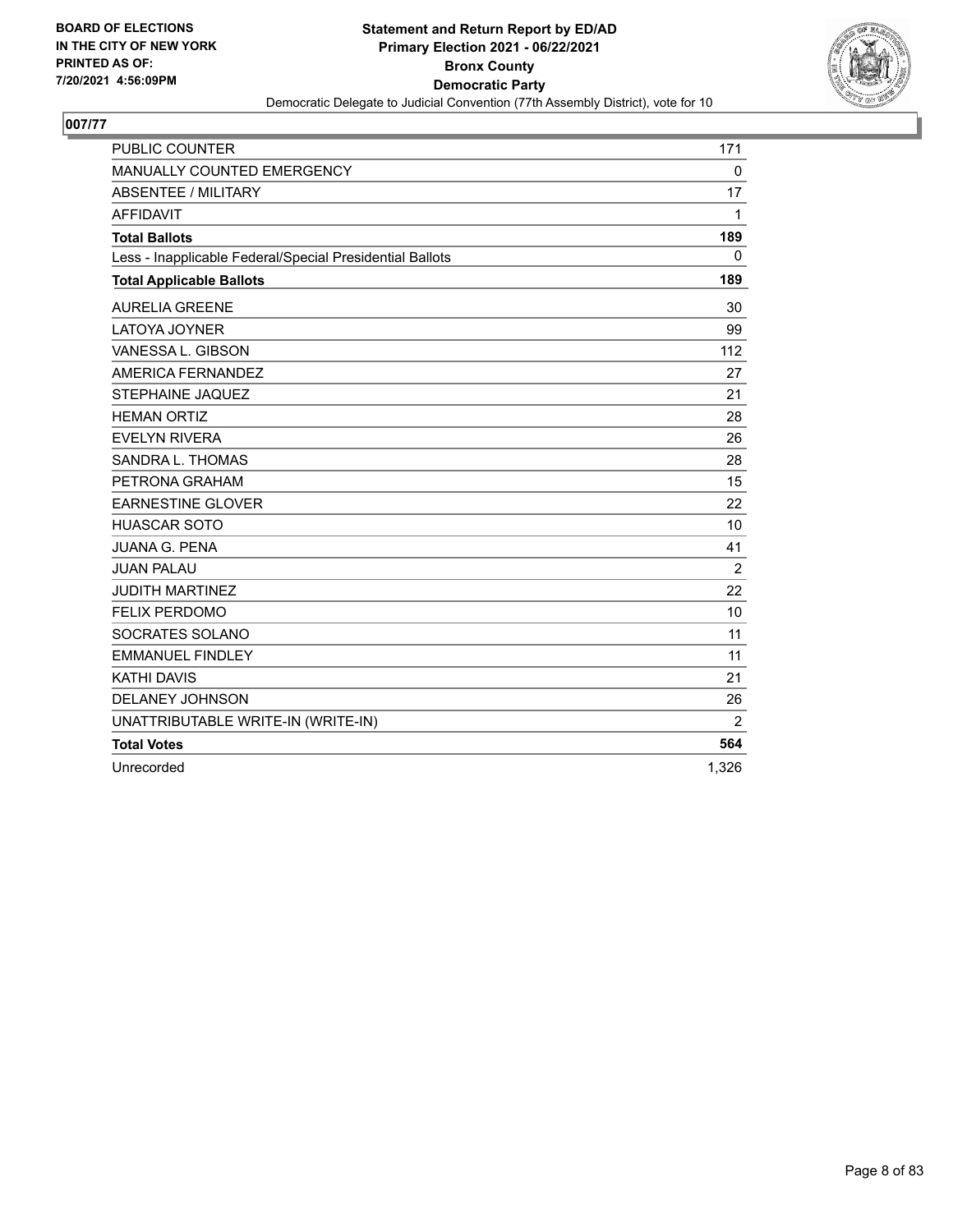

| <b>PUBLIC COUNTER</b>                                    | 109             |
|----------------------------------------------------------|-----------------|
| MANUALLY COUNTED EMERGENCY                               | 0               |
| <b>ABSENTEE / MILITARY</b>                               | 13              |
| <b>AFFIDAVIT</b>                                         | $\mathbf 1$     |
| <b>Total Ballots</b>                                     | 123             |
| Less - Inapplicable Federal/Special Presidential Ballots | 0               |
| <b>Total Applicable Ballots</b>                          | 123             |
| <b>AURELIA GREENE</b>                                    | 37              |
| <b>LATOYA JOYNER</b>                                     | 68              |
| VANESSA L. GIBSON                                        | 83              |
| AMERICA FERNANDEZ                                        | 26              |
| <b>STEPHAINE JAQUEZ</b>                                  | 25              |
| <b>HEMAN ORTIZ</b>                                       | 15              |
| <b>EVELYN RIVERA</b>                                     | 33              |
| SANDRA L. THOMAS                                         | 32              |
| PETRONA GRAHAM                                           | 19              |
| <b>EARNESTINE GLOVER</b>                                 | 23              |
| <b>HUASCAR SOTO</b>                                      | $\overline{7}$  |
| <b>JUANA G. PENA</b>                                     | 22              |
| <b>JUAN PALAU</b>                                        | 12 <sup>2</sup> |
| <b>JUDITH MARTINEZ</b>                                   | 22              |
| <b>FELIX PERDOMO</b>                                     | 17              |
| SOCRATES SOLANO                                          | 12              |
| <b>EMMANUEL FINDLEY</b>                                  | 12              |
| <b>KATHI DAVIS</b>                                       | 24              |
| <b>DELANEY JOHNSON</b>                                   | 31              |
| RICHARD TALIAFERRO (WRITE-IN)                            | $\overline{c}$  |
| UNATTRIBUTABLE WRITE-IN (WRITE-IN)                       | $\overline{7}$  |
| <b>Total Votes</b>                                       | 529             |
| Unrecorded                                               | 701             |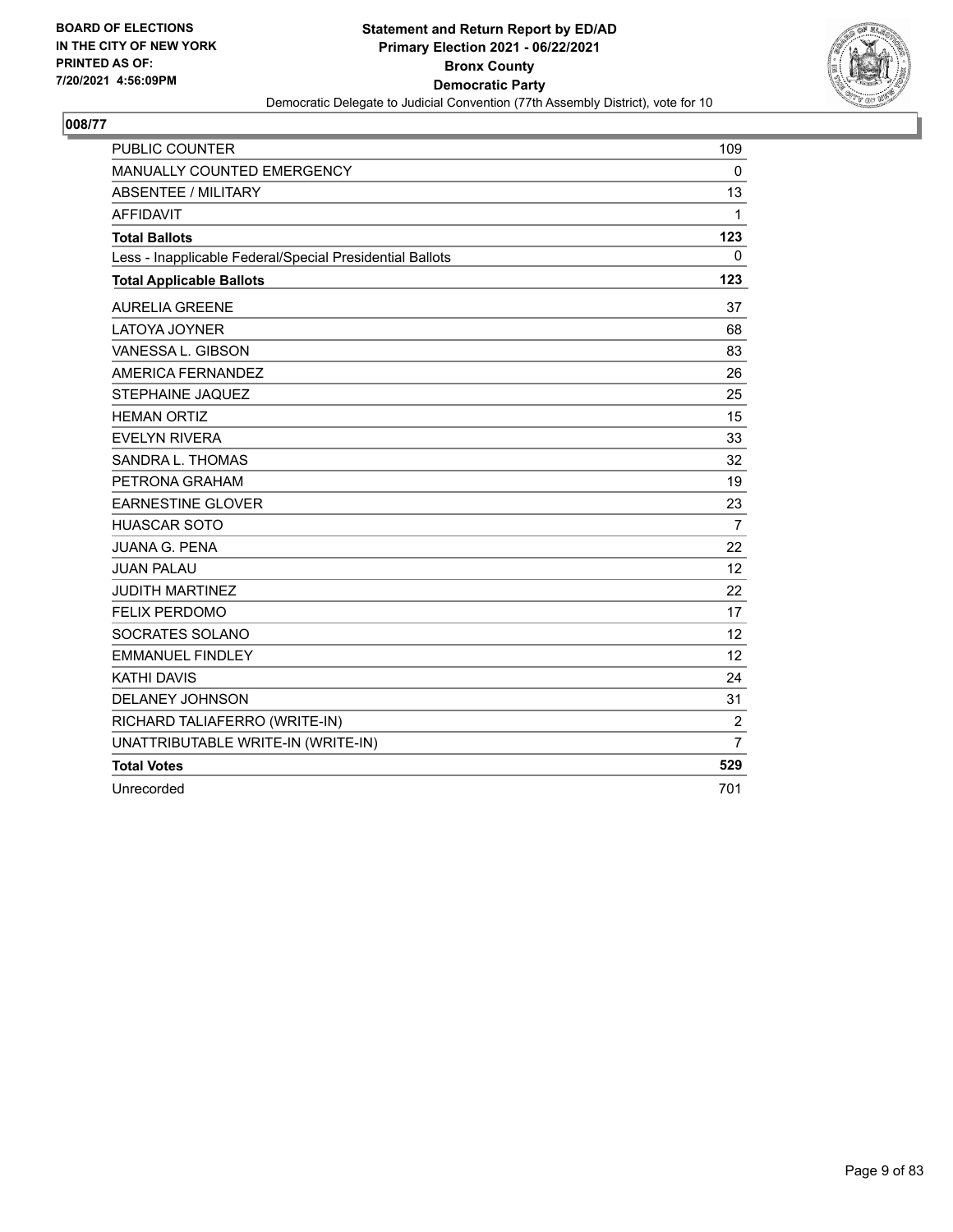

| <b>PUBLIC COUNTER</b>                                    | 126          |
|----------------------------------------------------------|--------------|
| MANUALLY COUNTED EMERGENCY                               | $\Omega$     |
| <b>ABSENTEE / MILITARY</b>                               | 13           |
| <b>AFFIDAVIT</b>                                         | $\mathbf{0}$ |
| <b>Total Ballots</b>                                     | 139          |
| Less - Inapplicable Federal/Special Presidential Ballots | $\Omega$     |
| <b>Total Applicable Ballots</b>                          | 139          |
| <b>AURELIA GREENE</b>                                    | 32           |
| <b>LATOYA JOYNER</b>                                     | 63           |
| VANESSA L. GIBSON                                        | 80           |
| AMERICA FERNANDEZ                                        | 25           |
| STEPHAINE JAQUEZ                                         | 26           |
| <b>HEMAN ORTIZ</b>                                       | 25           |
| <b>EVELYN RIVERA</b>                                     | 38           |
| SANDRA L. THOMAS                                         | 28           |
| PETRONA GRAHAM                                           | 18           |
| <b>EARNESTINE GLOVER</b>                                 | 22           |
| <b>HUASCAR SOTO</b>                                      | 7            |
| <b>JUANA G. PENA</b>                                     | 12           |
| <b>JUAN PALAU</b>                                        | 6            |
| <b>JUDITH MARTINEZ</b>                                   | 21           |
| <b>FELIX PERDOMO</b>                                     | 15           |
| SOCRATES SOLANO                                          | 10           |
| <b>EMMANUEL FINDLEY</b>                                  | 11           |
| <b>KATHI DAVIS</b>                                       | 22           |
| <b>DELANEY JOHNSON</b>                                   | 19           |
| <b>Total Votes</b>                                       | 480          |
| Unrecorded                                               | 910          |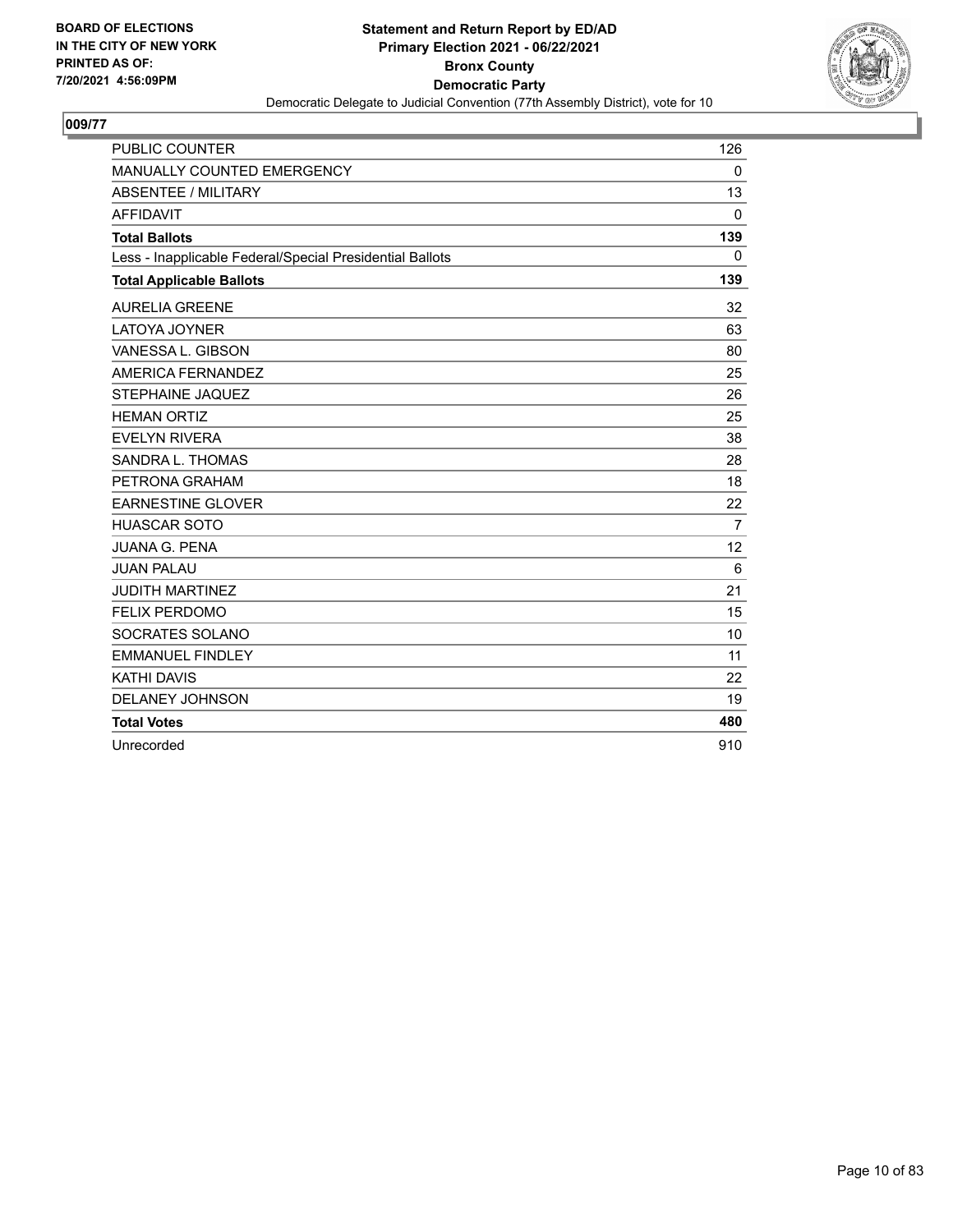

| <b>PUBLIC COUNTER</b>                                    | 146            |
|----------------------------------------------------------|----------------|
| MANUALLY COUNTED EMERGENCY                               | 0              |
| <b>ABSENTEE / MILITARY</b>                               | 4              |
| <b>AFFIDAVIT</b>                                         | 4              |
| <b>Total Ballots</b>                                     | 154            |
| Less - Inapplicable Federal/Special Presidential Ballots | 0              |
| <b>Total Applicable Ballots</b>                          | 154            |
| <b>AURELIA GREENE</b>                                    | 41             |
| LATOYA JOYNER                                            | 85             |
| VANESSA L. GIBSON                                        | 81             |
| AMERICA FERNANDEZ                                        | 32             |
| STEPHAINE JAQUEZ                                         | 30             |
| <b>HEMAN ORTIZ</b>                                       | 29             |
| <b>EVELYN RIVERA</b>                                     | 39             |
| SANDRA L. THOMAS                                         | 38             |
| PETRONA GRAHAM                                           | 20             |
| <b>EARNESTINE GLOVER</b>                                 | 19             |
| <b>HUASCAR SOTO</b>                                      | 19             |
| <b>JUANA G. PENA</b>                                     | 24             |
| <b>JUAN PALAU</b>                                        | 6              |
| <b>JUDITH MARTINEZ</b>                                   | 38             |
| <b>FELIX PERDOMO</b>                                     | 20             |
| SOCRATES SOLANO                                          | 16             |
| <b>EMMANUEL FINDLEY</b>                                  | 21             |
| <b>KATHI DAVIS</b>                                       | 29             |
| DELANEY JOHNSON                                          | 36             |
| TALY FARHADIAN (WRITE-IN)                                | $\overline{c}$ |
| UNATTRIBUTABLE WRITE-IN (WRITE-IN)                       | $\overline{2}$ |
| <b>Total Votes</b>                                       | 627            |
| Unrecorded                                               | 913            |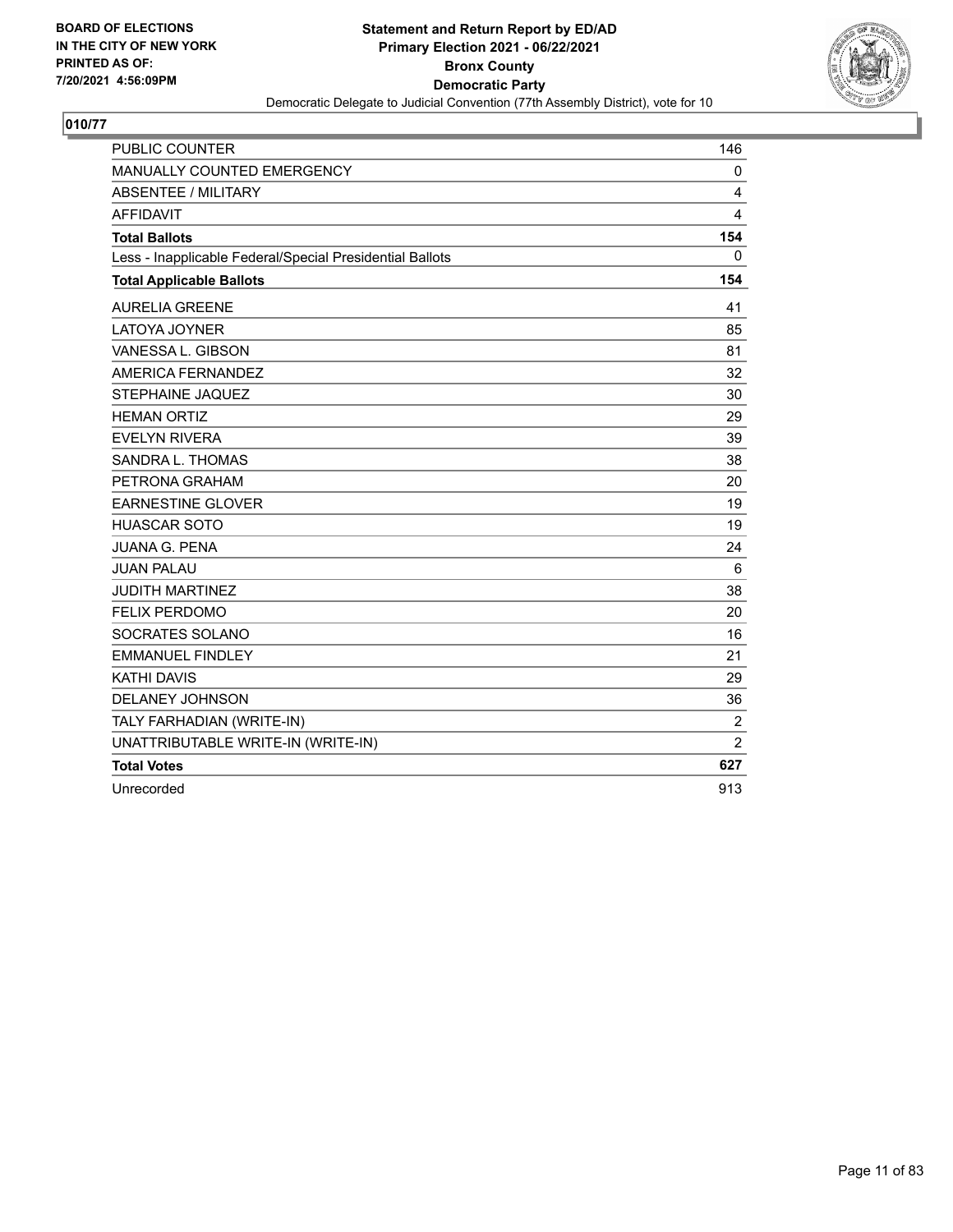

| <b>PUBLIC COUNTER</b>                                    | 152            |
|----------------------------------------------------------|----------------|
| MANUALLY COUNTED EMERGENCY                               | 0              |
| <b>ABSENTEE / MILITARY</b>                               | 9              |
| <b>AFFIDAVIT</b>                                         | $\overline{2}$ |
| <b>Total Ballots</b>                                     | 163            |
| Less - Inapplicable Federal/Special Presidential Ballots | 0              |
| <b>Total Applicable Ballots</b>                          | 163            |
| <b>AURELIA GREENE</b>                                    | 42             |
| <b>LATOYA JOYNER</b>                                     | 97             |
| VANESSA L. GIBSON                                        | 97             |
| AMERICA FERNANDEZ                                        | 32             |
| <b>STEPHAINE JAQUEZ</b>                                  | 34             |
| <b>HEMAN ORTIZ</b>                                       | 29             |
| <b>EVELYN RIVERA</b>                                     | 61             |
| SANDRA L. THOMAS                                         | 46             |
| PETRONA GRAHAM                                           | 23             |
| <b>EARNESTINE GLOVER</b>                                 | 28             |
| <b>HUASCAR SOTO</b>                                      | 20             |
| <b>JUANA G. PENA</b>                                     | 21             |
| <b>JUAN PALAU</b>                                        | 10             |
| <b>JUDITH MARTINEZ</b>                                   | 28             |
| <b>FELIX PERDOMO</b>                                     | 19             |
| SOCRATES SOLANO                                          | 14             |
| <b>EMMANUEL FINDLEY</b>                                  | 15             |
| <b>KATHI DAVIS</b>                                       | 26             |
| DELANEY JOHNSON                                          | 27             |
| ERIC KLEIN (WRITE-IN)                                    | $\mathbf 1$    |
| UNATTRIBUTABLE WRITE-IN (WRITE-IN)                       | $\overline{2}$ |
| <b>Total Votes</b>                                       | 672            |
| Unrecorded                                               | 958            |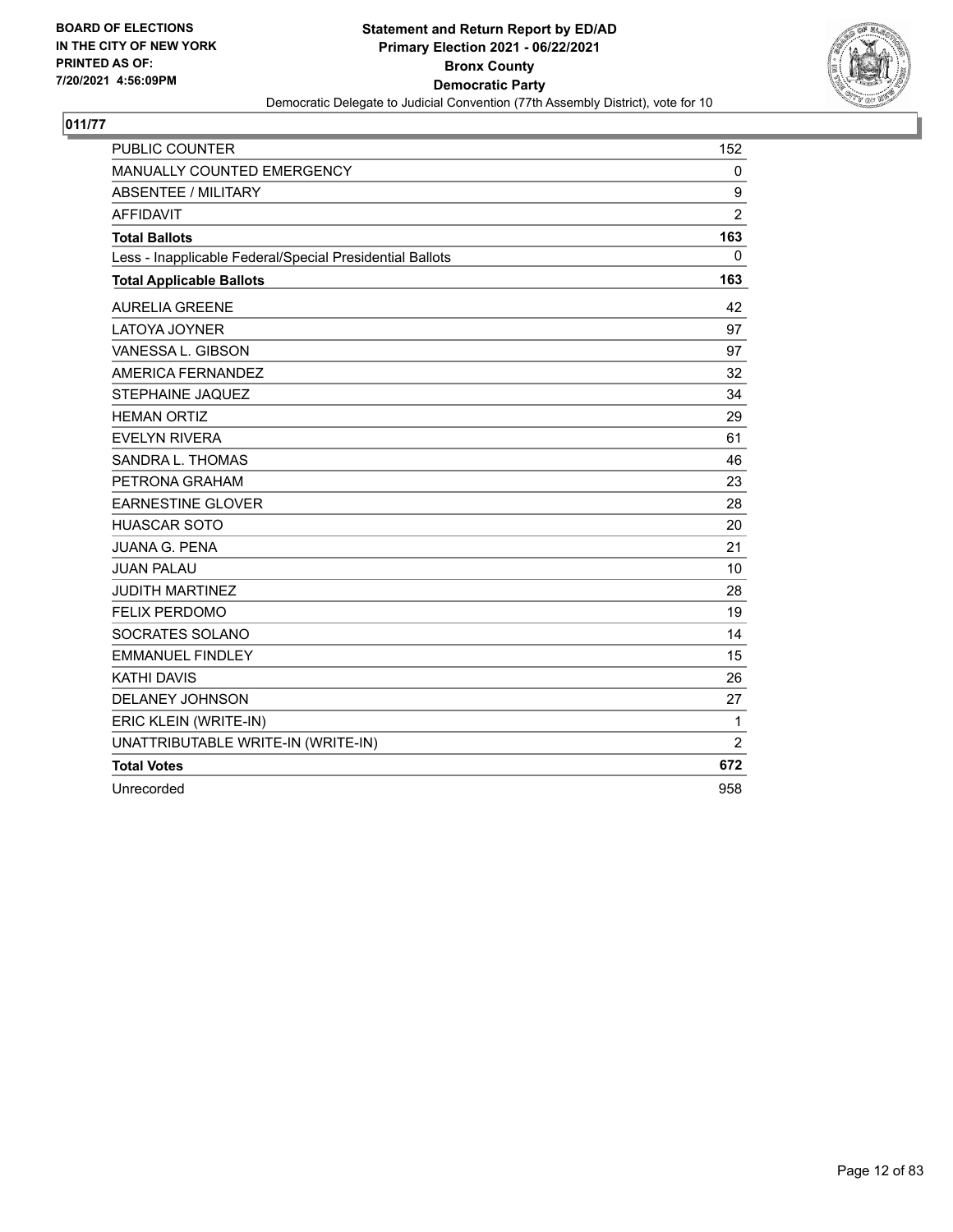

| PUBLIC COUNTER                                           | 115         |
|----------------------------------------------------------|-------------|
| MANUALLY COUNTED EMERGENCY                               | 0           |
| <b>ABSENTEE / MILITARY</b>                               | 20          |
| <b>AFFIDAVIT</b>                                         | 0           |
| <b>Total Ballots</b>                                     | 135         |
| Less - Inapplicable Federal/Special Presidential Ballots | 0           |
| <b>Total Applicable Ballots</b>                          | 135         |
| <b>AURELIA GREENE</b>                                    | 38          |
| <b>LATOYA JOYNER</b>                                     | 77          |
| VANESSA L. GIBSON                                        | 82          |
| <b>AMERICA FERNANDEZ</b>                                 | 26          |
| STEPHAINE JAQUEZ                                         | 24          |
| <b>HEMAN ORTIZ</b>                                       | 22          |
| <b>EVELYN RIVERA</b>                                     | 43          |
| SANDRA L. THOMAS                                         | 26          |
| PETRONA GRAHAM                                           | 21          |
| <b>EARNESTINE GLOVER</b>                                 | 14          |
| <b>HUASCAR SOTO</b>                                      | 8           |
| <b>JUANA G. PENA</b>                                     | 26          |
| <b>JUAN PALAU</b>                                        | 5           |
| <b>JUDITH MARTINEZ</b>                                   | 32          |
| <b>FELIX PERDOMO</b>                                     | 12          |
| SOCRATES SOLANO                                          | 13          |
| <b>EMMANUEL FINDLEY</b>                                  | 15          |
| <b>KATHI DAVIS</b>                                       | 22          |
| DELANEY JOHNSON                                          | 26          |
| AIDE FLORES (WRITE-IN)                                   | 1           |
| <b>GLADYS GOMEZ (WRITE-IN)</b>                           | $\mathbf 1$ |
| <b>GRISEL CARDONA (WRITE-IN)</b>                         | 1           |
| LYNN SANCHEZ (WRITE-IN)                                  | $\mathbf 1$ |
| MARIBEL GONZALEZ (WRITE-IN)                              | 1           |
| RONNETTE SUMMERS (WRITE-IN)                              | 1           |
| UNATTRIBUTABLE WRITE-IN (WRITE-IN)                       | 4           |
| <b>Total Votes</b>                                       | 542         |
| Unrecorded                                               | 808         |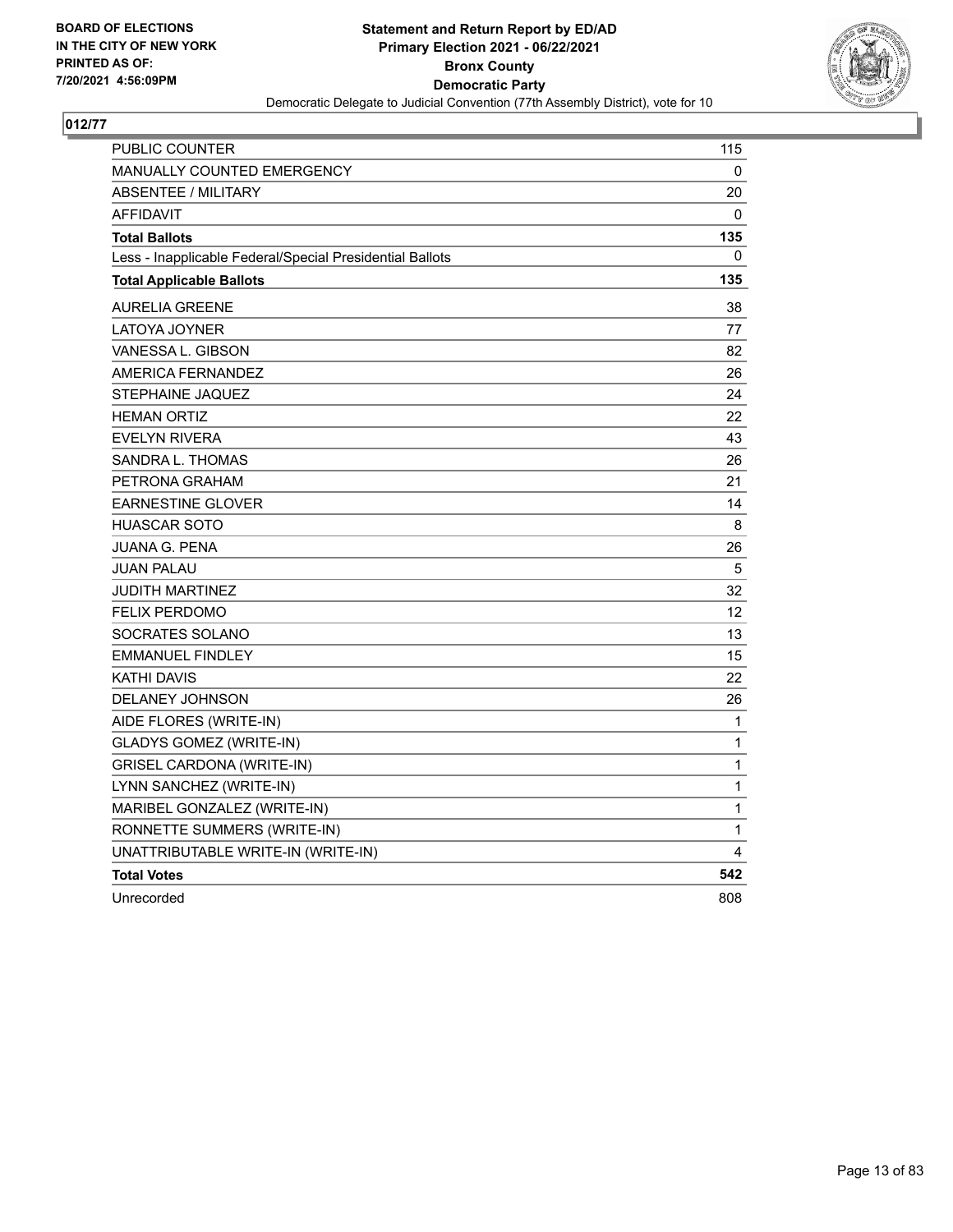

| <b>PUBLIC COUNTER</b>                                    | 130            |
|----------------------------------------------------------|----------------|
| MANUALLY COUNTED EMERGENCY                               | 0              |
| <b>ABSENTEE / MILITARY</b>                               | 11             |
| <b>AFFIDAVIT</b>                                         | $\Omega$       |
| <b>Total Ballots</b>                                     | 141            |
| Less - Inapplicable Federal/Special Presidential Ballots | 0              |
| <b>Total Applicable Ballots</b>                          | 141            |
| <b>AURELIA GREENE</b>                                    | 26             |
| LATOYA JOYNER                                            | 67             |
| VANESSA L. GIBSON                                        | 54             |
| AMERICA FERNANDEZ                                        | 24             |
| <b>STEPHAINE JAQUEZ</b>                                  | 20             |
| <b>HEMAN ORTIZ</b>                                       | 16             |
| <b>EVELYN RIVERA</b>                                     | 39             |
| SANDRA L. THOMAS                                         | 18             |
| PETRONA GRAHAM                                           | 8              |
| <b>EARNESTINE GLOVER</b>                                 | 9              |
| <b>HUASCAR SOTO</b>                                      | 18             |
| <b>JUANA G. PENA</b>                                     | 21             |
| <b>JUAN PALAU</b>                                        | 6              |
| <b>JUDITH MARTINEZ</b>                                   | 19             |
| <b>FELIX PERDOMO</b>                                     | 11             |
| SOCRATES SOLANO                                          | 19             |
| <b>EMMANUEL FINDLEY</b>                                  | 5              |
| <b>KATHI DAVIS</b>                                       | 16             |
| DELANEY JOHNSON                                          | 11             |
| TERRIS DAVIS (WRITE-IN)                                  | $\mathbf{1}$   |
| UNATTRIBUTABLE WRITE-IN (WRITE-IN)                       | $\overline{2}$ |
| <b>Total Votes</b>                                       | 410            |
| Unrecorded                                               | 1,000          |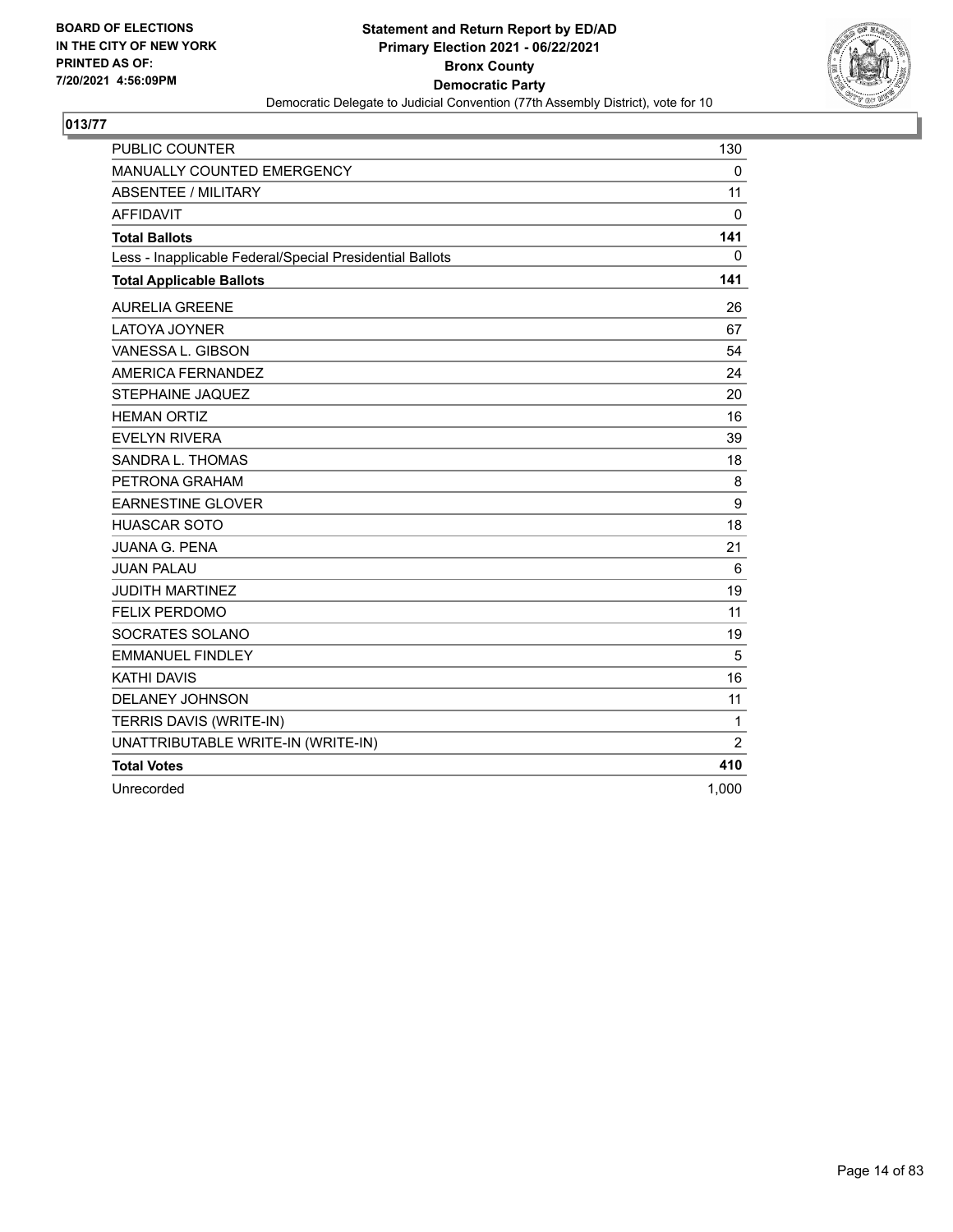

| <b>PUBLIC COUNTER</b>                                    | 118      |
|----------------------------------------------------------|----------|
| MANUALLY COUNTED EMERGENCY                               | $\Omega$ |
| <b>ABSENTEE / MILITARY</b>                               | 11       |
| <b>AFFIDAVIT</b>                                         | $\Omega$ |
| <b>Total Ballots</b>                                     | 129      |
| Less - Inapplicable Federal/Special Presidential Ballots | $\Omega$ |
| <b>Total Applicable Ballots</b>                          | 129      |
| <b>AURELIA GREENE</b>                                    | 33       |
| <b>LATOYA JOYNER</b>                                     | 73       |
| VANESSA L. GIBSON                                        | 80       |
| AMERICA FERNANDEZ                                        | 31       |
| STEPHAINE JAQUEZ                                         | 24       |
| <b>HEMAN ORTIZ</b>                                       | 25       |
| <b>EVELYN RIVERA</b>                                     | 48       |
| SANDRA L. THOMAS                                         | 31       |
| PETRONA GRAHAM                                           | 14       |
| <b>EARNESTINE GLOVER</b>                                 | 11       |
| <b>HUASCAR SOTO</b>                                      | 17       |
| <b>JUANA G. PENA</b>                                     | 29       |
| <b>JUAN PALAU</b>                                        | 8        |
| <b>JUDITH MARTINEZ</b>                                   | 30       |
| <b>FELIX PERDOMO</b>                                     | 21       |
| SOCRATES SOLANO                                          | 27       |
| <b>EMMANUEL FINDLEY</b>                                  | 9        |
| <b>KATHI DAVIS</b>                                       | 17       |
| DELANEY JOHNSON                                          | 21       |
| UNATTRIBUTABLE WRITE-IN (WRITE-IN)                       | 1        |
| <b>Total Votes</b>                                       | 550      |
| Unrecorded                                               | 740      |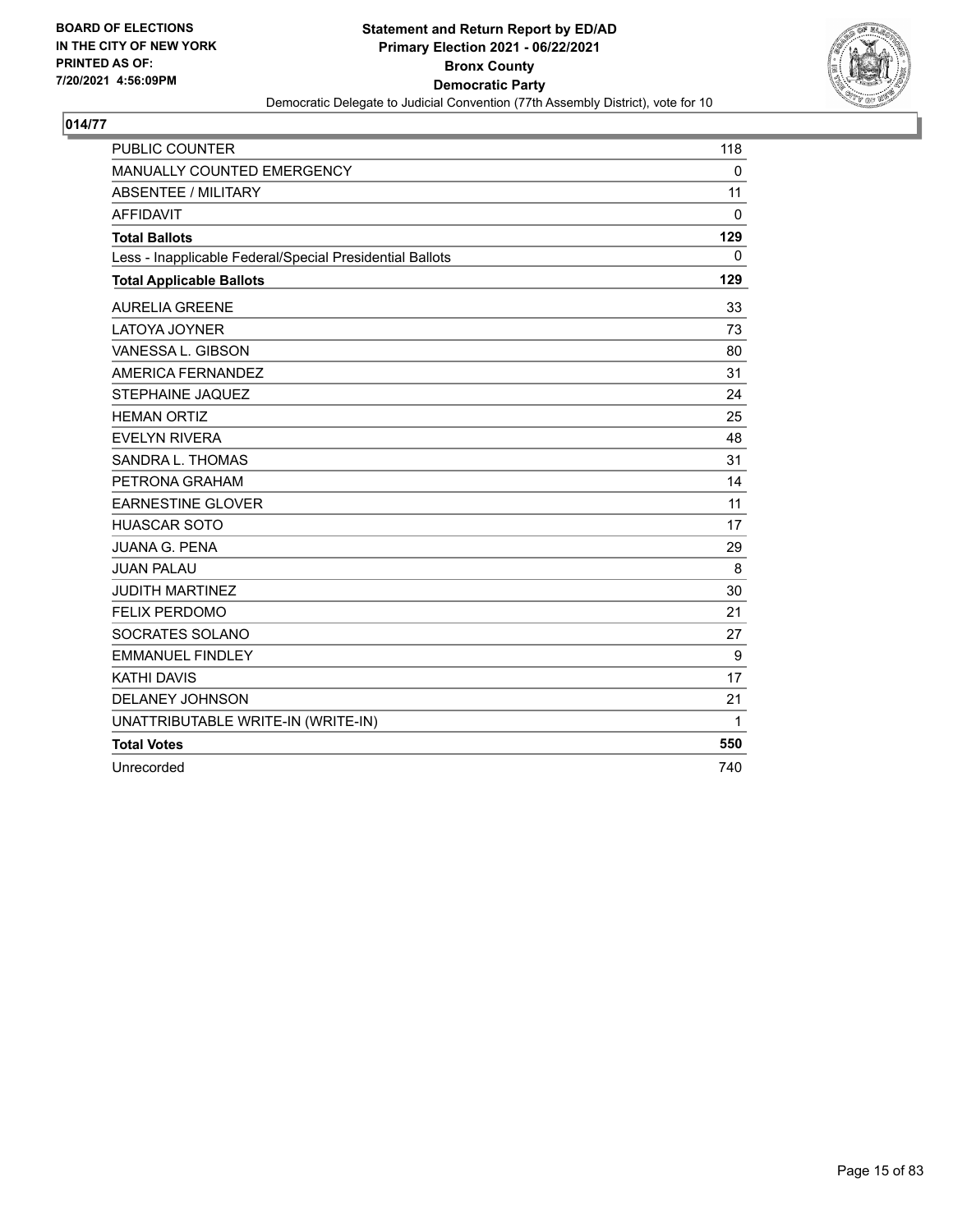

| <b>PUBLIC COUNTER</b>                                    | 69             |
|----------------------------------------------------------|----------------|
| MANUALLY COUNTED EMERGENCY                               | $\mathbf{0}$   |
| <b>ABSENTEE / MILITARY</b>                               | 3              |
| <b>AFFIDAVIT</b>                                         | $\overline{2}$ |
| <b>Total Ballots</b>                                     | 74             |
| Less - Inapplicable Federal/Special Presidential Ballots | $\Omega$       |
| <b>Total Applicable Ballots</b>                          | 74             |
| <b>AURELIA GREENE</b>                                    | 11             |
| <b>LATOYA JOYNER</b>                                     | 37             |
| VANESSA L. GIBSON                                        | 45             |
| AMERICA FERNANDEZ                                        | 12             |
| <b>STEPHAINE JAQUEZ</b>                                  | 13             |
| <b>HEMAN ORTIZ</b>                                       | 12             |
| <b>EVELYN RIVERA</b>                                     | 24             |
| <b>SANDRA L. THOMAS</b>                                  | 13             |
| PETRONA GRAHAM                                           | 6              |
| <b>EARNESTINE GLOVER</b>                                 | $\overline{4}$ |
| <b>HUASCAR SOTO</b>                                      | 9              |
| <b>JUANA G. PENA</b>                                     | 13             |
| <b>JUAN PALAU</b>                                        | 5              |
| <b>JUDITH MARTINEZ</b>                                   | 17             |
| <b>FELIX PERDOMO</b>                                     | 9              |
| SOCRATES SOLANO                                          | $\overline{7}$ |
| <b>EMMANUEL FINDLEY</b>                                  | $\overline{7}$ |
| <b>KATHI DAVIS</b>                                       | 12             |
| DELANEY JOHNSON                                          | 12             |
| UNATTRIBUTABLE WRITE-IN (WRITE-IN)                       | 1              |
| <b>Total Votes</b>                                       | 269            |
| Unrecorded                                               | 471            |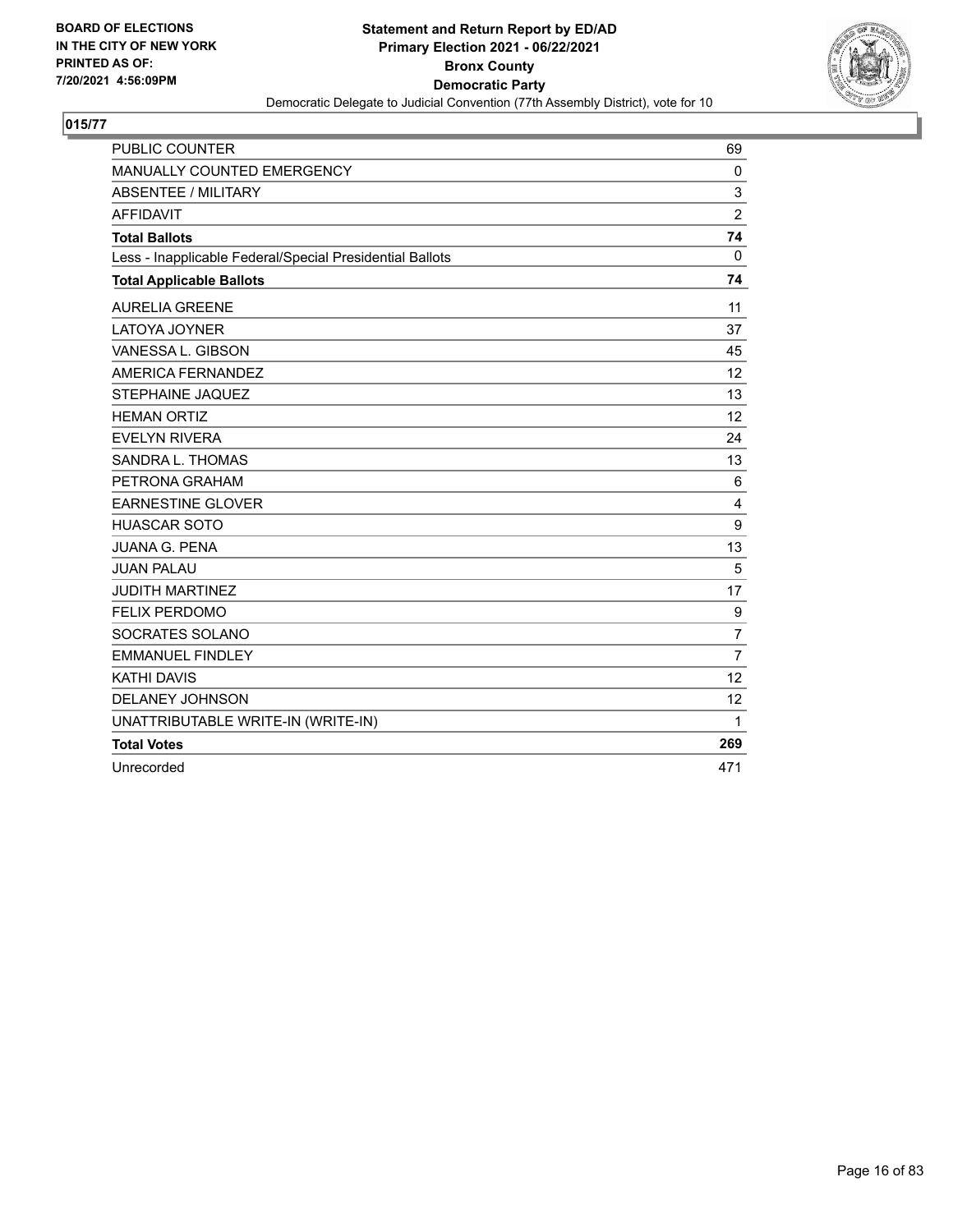

| PUBLIC COUNTER                                           | 137          |
|----------------------------------------------------------|--------------|
| MANUALLY COUNTED EMERGENCY                               | 0            |
| <b>ABSENTEE / MILITARY</b>                               | 3            |
| <b>AFFIDAVIT</b>                                         | 0            |
| <b>Total Ballots</b>                                     | 140          |
| Less - Inapplicable Federal/Special Presidential Ballots | 0            |
| <b>Total Applicable Ballots</b>                          | 140          |
| <b>AURELIA GREENE</b>                                    | 37           |
| LATOYA JOYNER                                            | 85           |
| VANESSA L. GIBSON                                        | 78           |
| <b>AMERICA FERNANDEZ</b>                                 | 31           |
| STEPHAINE JAQUEZ                                         | 18           |
| <b>HEMAN ORTIZ</b>                                       | 23           |
| <b>EVELYN RIVERA</b>                                     | 42           |
| SANDRA L. THOMAS                                         | 36           |
| PETRONA GRAHAM                                           | 14           |
| <b>EARNESTINE GLOVER</b>                                 | 24           |
| <b>HUASCAR SOTO</b>                                      | 8            |
| <b>JUANA G. PENA</b>                                     | 21           |
| <b>JUAN PALAU</b>                                        | 9            |
| <b>JUDITH MARTINEZ</b>                                   | 26           |
| <b>FELIX PERDOMO</b>                                     | 13           |
| SOCRATES SOLANO                                          | 20           |
| <b>EMMANUEL FINDLEY</b>                                  | 16           |
| <b>KATHI DAVIS</b>                                       | 28           |
| <b>DELANEY JOHNSON</b>                                   | 32           |
| AIDE FLORES (WRITE-IN)                                   | $\mathbf{1}$ |
| <b>GLADYS GOMEZ (WRITE-IN)</b>                           | 1            |
| <b>GRISEL CARDONA (WRITE-IN)</b>                         | $\mathbf 1$  |
| JOSEPH FERDINAND (WRITE-IN)                              | $\mathbf{1}$ |
| LYNN SANCHEZ (WRITE-IN)                                  | 1            |
| MARIBEL GONZALEZ (WRITE-IN)                              | $\mathbf{1}$ |
| RONNETTE SUMMERS (WRITE-IN)                              | $\mathbf{1}$ |
| UNATTRIBUTABLE WRITE-IN (WRITE-IN)                       | 2            |
| <b>Total Votes</b>                                       | 570          |
| Unrecorded                                               | 830          |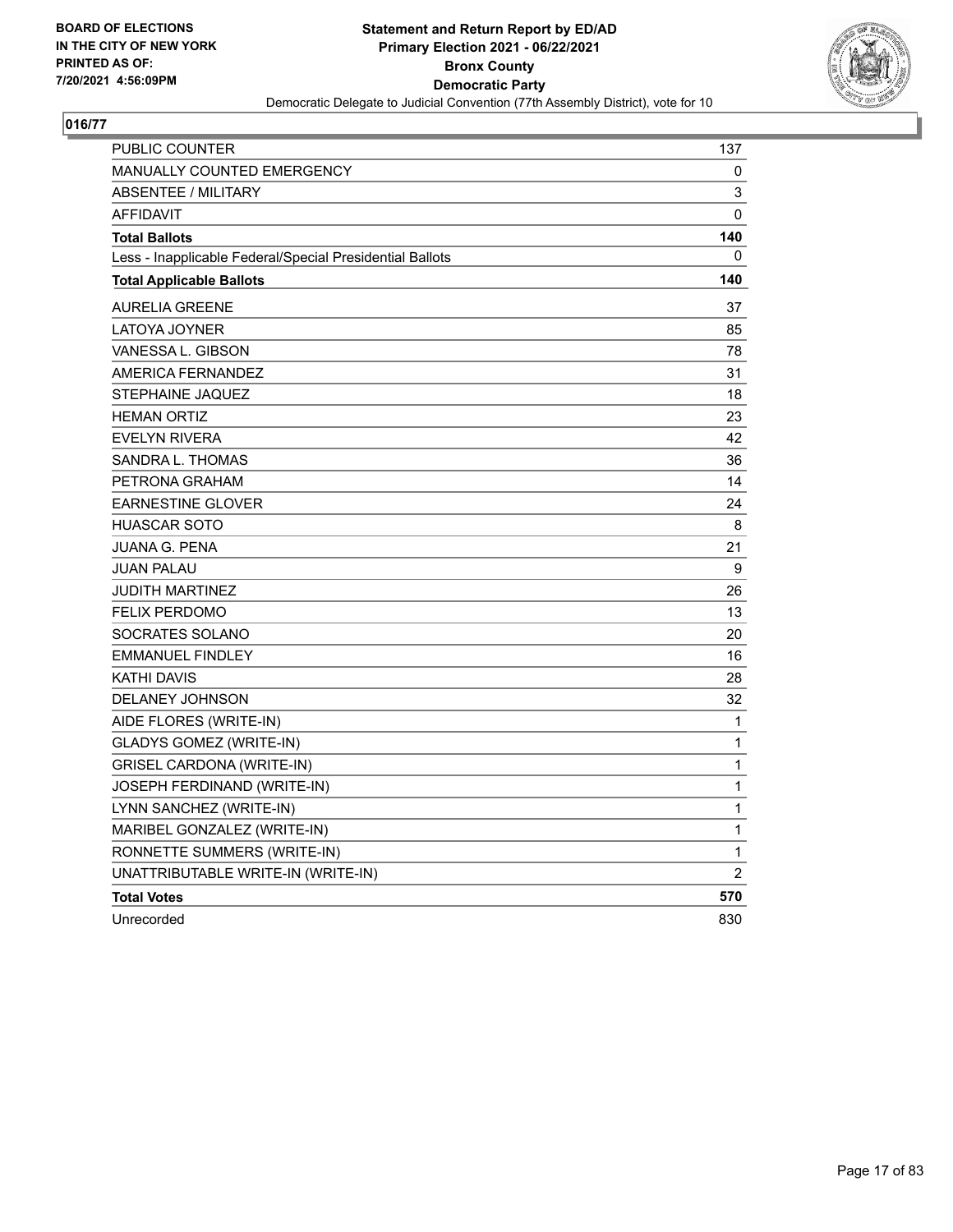

| <b>PUBLIC COUNTER</b>                                    | 52             |
|----------------------------------------------------------|----------------|
| MANUALLY COUNTED EMERGENCY                               | $\mathbf 0$    |
| <b>ABSENTEE / MILITARY</b>                               | 6              |
| <b>AFFIDAVIT</b>                                         | $\mathbf 0$    |
| <b>Total Ballots</b>                                     | 58             |
| Less - Inapplicable Federal/Special Presidential Ballots | $\Omega$       |
| <b>Total Applicable Ballots</b>                          | 58             |
| <b>AURELIA GREENE</b>                                    | 18             |
| LATOYA JOYNER                                            | 34             |
| VANESSA L. GIBSON                                        | 28             |
| AMERICA FERNANDEZ                                        | 16             |
| <b>STEPHAINE JAQUEZ</b>                                  | 13             |
| <b>HEMAN ORTIZ</b>                                       | 15             |
| <b>EVELYN RIVERA</b>                                     | 20             |
| SANDRA L. THOMAS                                         | 15             |
| PETRONA GRAHAM                                           | 9              |
| <b>EARNESTINE GLOVER</b>                                 | 12             |
| <b>HUASCAR SOTO</b>                                      | 15             |
| <b>JUANA G. PENA</b>                                     | 12             |
| <b>JUAN PALAU</b>                                        | 6              |
| <b>JUDITH MARTINEZ</b>                                   | 13             |
| <b>FELIX PERDOMO</b>                                     | 11             |
| SOCRATES SOLANO                                          | $\overline{7}$ |
| <b>EMMANUEL FINDLEY</b>                                  | 6              |
| <b>KATHI DAVIS</b>                                       | 12             |
| <b>DELANEY JOHNSON</b>                                   | 12             |
| TAMIKA LAWRENCE (WRITE-IN)                               | 1              |
| <b>Total Votes</b>                                       | 275            |
| Unrecorded                                               | 305            |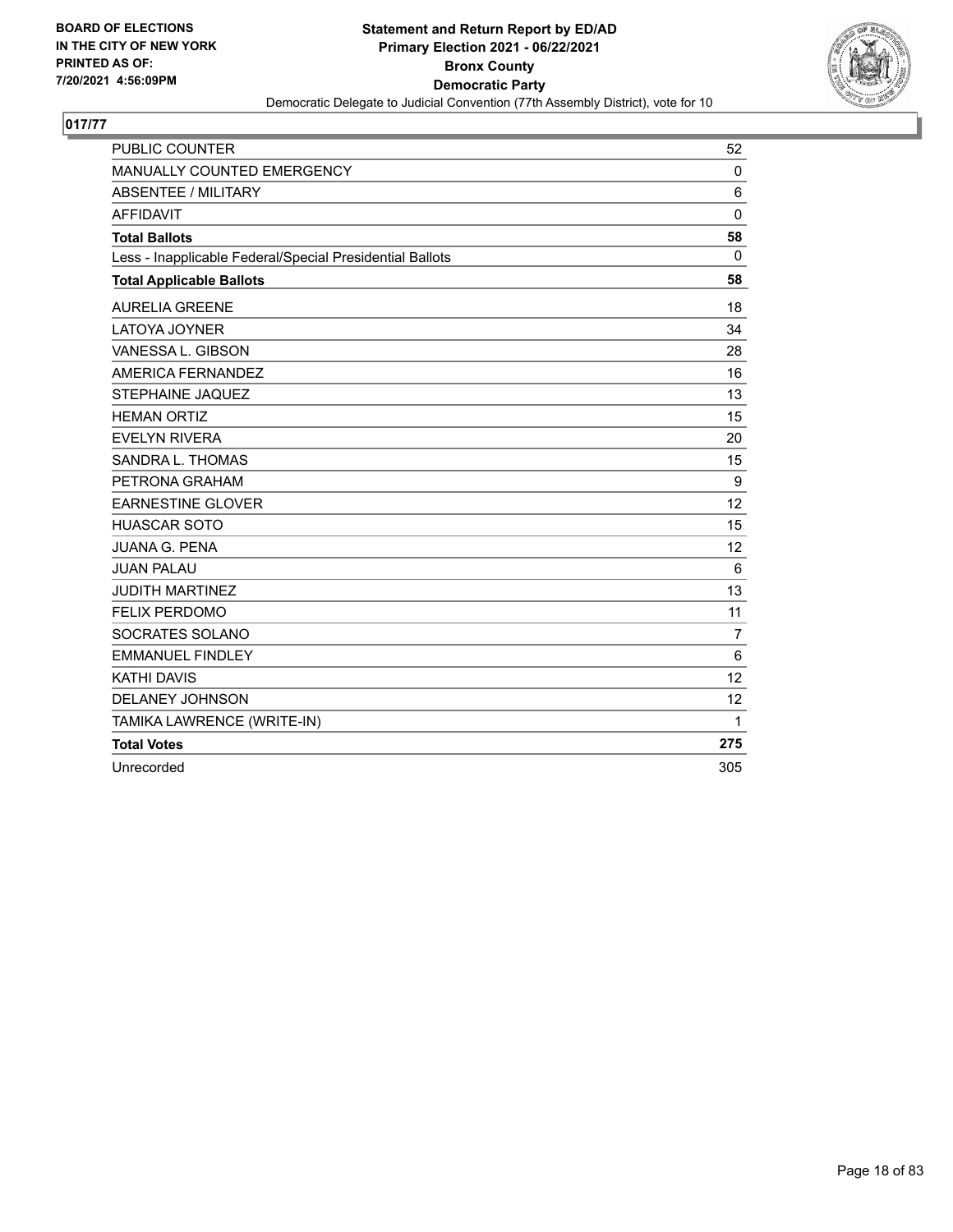

| <b>PUBLIC COUNTER</b>                                    | 105      |
|----------------------------------------------------------|----------|
| MANUALLY COUNTED EMERGENCY                               | $\Omega$ |
| <b>ABSENTEE / MILITARY</b>                               | 14       |
| <b>AFFIDAVIT</b>                                         | $\Omega$ |
| <b>Total Ballots</b>                                     | 119      |
| Less - Inapplicable Federal/Special Presidential Ballots | $\Omega$ |
| <b>Total Applicable Ballots</b>                          | 119      |
| <b>AURELIA GREENE</b>                                    | 26       |
| <b>LATOYA JOYNER</b>                                     | 58       |
| VANESSA L. GIBSON                                        | 57       |
| AMERICA FERNANDEZ                                        | 18       |
| <b>STEPHAINE JAQUEZ</b>                                  | 20       |
| <b>HEMAN ORTIZ</b>                                       | 16       |
| <b>EVELYN RIVERA</b>                                     | 36       |
| SANDRA L. THOMAS                                         | 29       |
| PETRONA GRAHAM                                           | 10       |
| <b>EARNESTINE GLOVER</b>                                 | 16       |
| <b>HUASCAR SOTO</b>                                      | 8        |
| <b>JUANA G. PENA</b>                                     | 21       |
| <b>JUAN PALAU</b>                                        | 8        |
| <b>JUDITH MARTINEZ</b>                                   | 23       |
| <b>FELIX PERDOMO</b>                                     | 10       |
| SOCRATES SOLANO                                          | 13       |
| <b>EMMANUEL FINDLEY</b>                                  | 8        |
| <b>KATHI DAVIS</b>                                       | 19       |
| DELANEY JOHNSON                                          | 18       |
| UNATTRIBUTABLE WRITE-IN (WRITE-IN)                       | 2        |
| <b>Total Votes</b>                                       | 416      |
| Unrecorded                                               | 774      |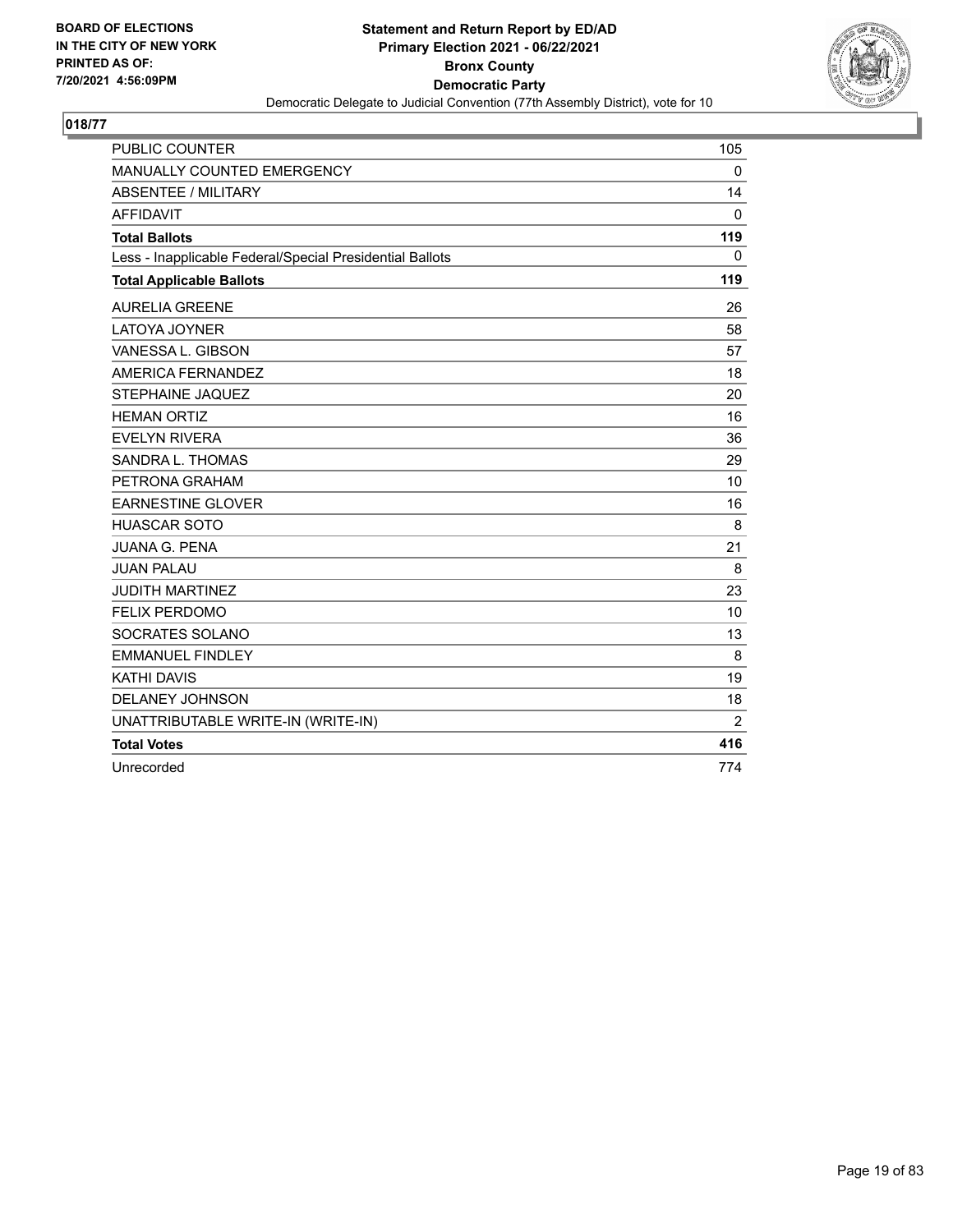

| <b>PUBLIC COUNTER</b>                                    | 100          |
|----------------------------------------------------------|--------------|
| MANUALLY COUNTED EMERGENCY                               | $\Omega$     |
| <b>ABSENTEE / MILITARY</b>                               | 6            |
| <b>AFFIDAVIT</b>                                         | $\mathbf{0}$ |
| <b>Total Ballots</b>                                     | 106          |
| Less - Inapplicable Federal/Special Presidential Ballots | 0            |
| <b>Total Applicable Ballots</b>                          | 106          |
| <b>AURELIA GREENE</b>                                    | 25           |
| <b>LATOYA JOYNER</b>                                     | 60           |
| VANESSA L. GIBSON                                        | 48           |
| AMERICA FERNANDEZ                                        | 21           |
| STEPHAINE JAQUEZ                                         | 16           |
| <b>HEMAN ORTIZ</b>                                       | 20           |
| <b>EVELYN RIVERA</b>                                     | 34           |
| SANDRA L. THOMAS                                         | 26           |
| PETRONA GRAHAM                                           | 17           |
| <b>EARNESTINE GLOVER</b>                                 | 17           |
| <b>HUASCAR SOTO</b>                                      | 6            |
| <b>JUANA G. PENA</b>                                     | 13           |
| <b>JUAN PALAU</b>                                        | 6            |
| <b>JUDITH MARTINEZ</b>                                   | 17           |
| <b>FELIX PERDOMO</b>                                     | 8            |
| SOCRATES SOLANO                                          | 12           |
| <b>EMMANUEL FINDLEY</b>                                  | 6            |
| <b>KATHI DAVIS</b>                                       | 14           |
| <b>DELANEY JOHNSON</b>                                   | 11           |
| <b>Total Votes</b>                                       | 377          |
| Unrecorded                                               | 683          |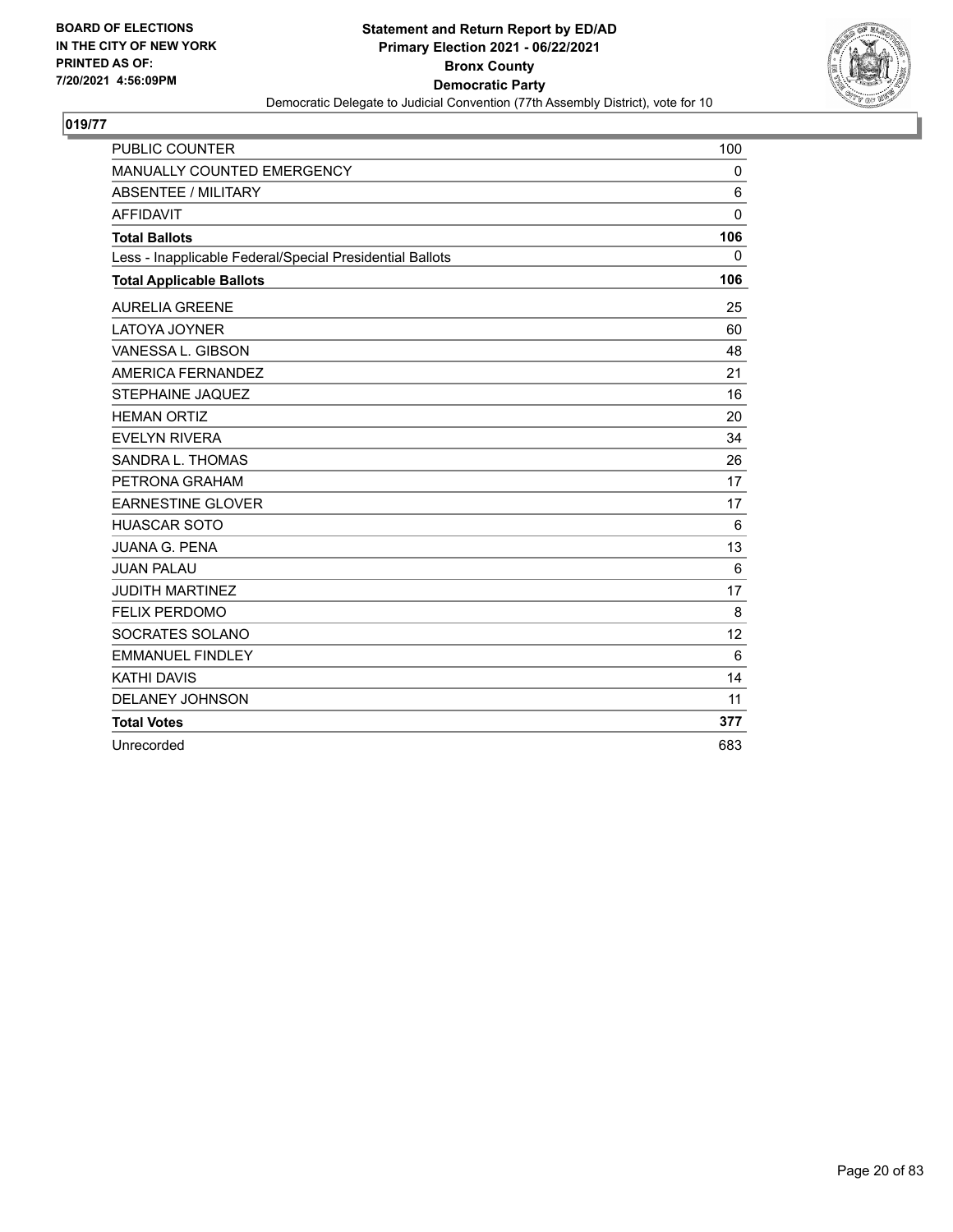

| <b>PUBLIC COUNTER</b>                                    | 85             |
|----------------------------------------------------------|----------------|
| MANUALLY COUNTED EMERGENCY                               | $\Omega$       |
| <b>ABSENTEE / MILITARY</b>                               | 18             |
| <b>AFFIDAVIT</b>                                         | 1              |
| <b>Total Ballots</b>                                     | 104            |
| Less - Inapplicable Federal/Special Presidential Ballots | $\mathbf{0}$   |
| <b>Total Applicable Ballots</b>                          | 104            |
| <b>AURELIA GREENE</b>                                    | 17             |
| LATOYA JOYNER                                            | 47             |
| VANESSA L. GIBSON                                        | 40             |
| AMERICA FERNANDEZ                                        | 14             |
| STEPHAINE JAQUEZ                                         | 11             |
| <b>HEMAN ORTIZ</b>                                       | 11             |
| <b>EVELYN RIVERA</b>                                     | 22             |
| SANDRA L. THOMAS                                         | 14             |
| PETRONA GRAHAM                                           | 13             |
| <b>EARNESTINE GLOVER</b>                                 | 10             |
| <b>HUASCAR SOTO</b>                                      | $\overline{7}$ |
| <b>JUANA G. PENA</b>                                     | 9              |
| <b>JUAN PALAU</b>                                        | 5              |
| <b>JUDITH MARTINEZ</b>                                   | 12             |
| <b>FELIX PERDOMO</b>                                     | 10             |
| SOCRATES SOLANO                                          | 13             |
| <b>EMMANUEL FINDLEY</b>                                  | 5              |
| <b>KATHI DAVIS</b>                                       | 11             |
| <b>DELANEY JOHNSON</b>                                   | 13             |
| <b>Total Votes</b>                                       | 284            |
| Unrecorded                                               | 756            |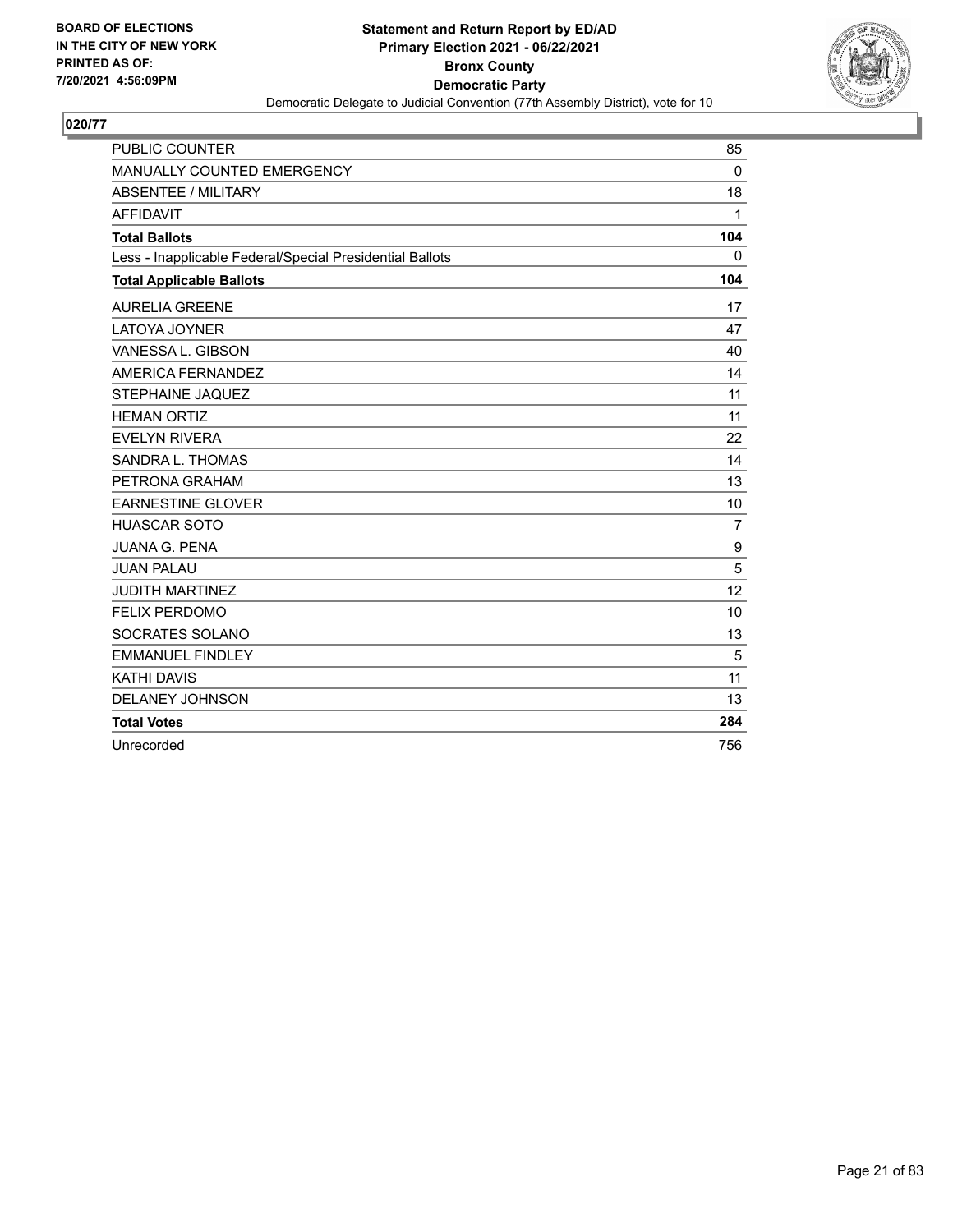

| <b>PUBLIC COUNTER</b>                                    | 124          |
|----------------------------------------------------------|--------------|
| MANUALLY COUNTED EMERGENCY                               | 0            |
| <b>ABSENTEE / MILITARY</b>                               | 5            |
| <b>AFFIDAVIT</b>                                         | $\mathbf{0}$ |
| <b>Total Ballots</b>                                     | 129          |
| Less - Inapplicable Federal/Special Presidential Ballots | $\mathbf{0}$ |
| <b>Total Applicable Ballots</b>                          | 129          |
| <b>AURELIA GREENE</b>                                    | 37           |
| LATOYA JOYNER                                            | 61           |
| VANESSA L. GIBSON                                        | 69           |
| AMERICA FERNANDEZ                                        | 26           |
| <b>STEPHAINE JAQUEZ</b>                                  | 20           |
| <b>HEMAN ORTIZ</b>                                       | 25           |
| <b>EVELYN RIVERA</b>                                     | 38           |
| SANDRA L. THOMAS                                         | 23           |
| PETRONA GRAHAM                                           | 9            |
| <b>EARNESTINE GLOVER</b>                                 | 11           |
| <b>HUASCAR SOTO</b>                                      | 20           |
| <b>JUANA G. PENA</b>                                     | 19           |
| <b>JUAN PALAU</b>                                        | 12           |
| <b>JUDITH MARTINEZ</b>                                   | 29           |
| <b>FELIX PERDOMO</b>                                     | 23           |
| SOCRATES SOLANO                                          | 31           |
| <b>EMMANUEL FINDLEY</b>                                  | 17           |
| <b>KATHI DAVIS</b>                                       | 17           |
| <b>DELANEY JOHNSON</b>                                   | 22           |
| <b>Total Votes</b>                                       | 509          |
| Unrecorded                                               | 781          |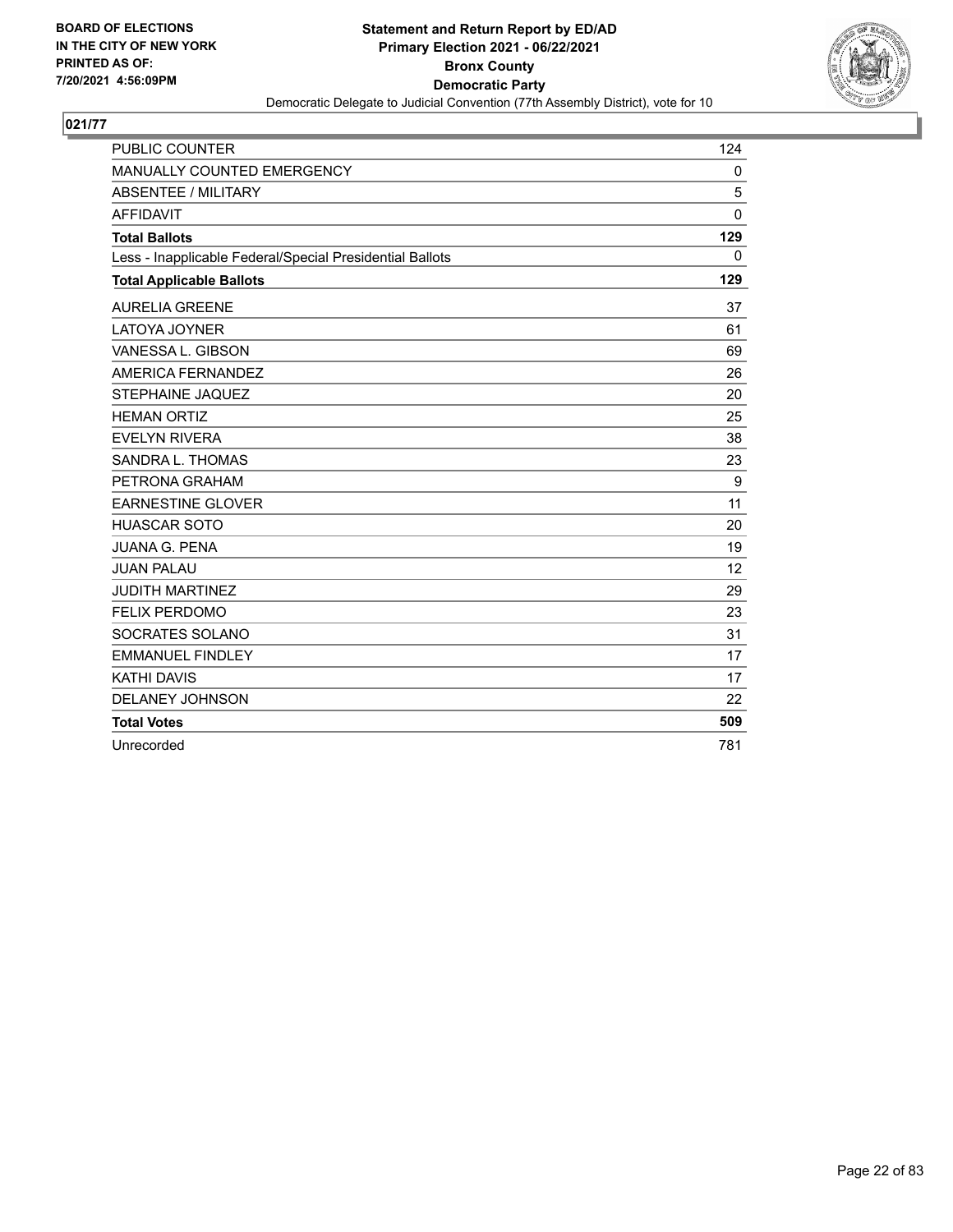

| <b>PUBLIC COUNTER</b>                                    | 134          |
|----------------------------------------------------------|--------------|
| MANUALLY COUNTED EMERGENCY                               | $\Omega$     |
| <b>ABSENTEE / MILITARY</b>                               | 13           |
| <b>AFFIDAVIT</b>                                         | $\mathbf{0}$ |
| <b>Total Ballots</b>                                     | 147          |
| Less - Inapplicable Federal/Special Presidential Ballots | $\mathbf{0}$ |
| <b>Total Applicable Ballots</b>                          | 147          |
| <b>AURELIA GREENE</b>                                    | 30           |
| <b>LATOYA JOYNER</b>                                     | 72           |
| VANESSA L. GIBSON                                        | 57           |
| AMERICA FERNANDEZ                                        | 23           |
| STEPHAINE JAQUEZ                                         | 33           |
| <b>HEMAN ORTIZ</b>                                       | 23           |
| <b>EVELYN RIVERA</b>                                     | 45           |
| SANDRA L. THOMAS                                         | 33           |
| PETRONA GRAHAM                                           | 14           |
| <b>EARNESTINE GLOVER</b>                                 | 16           |
| <b>HUASCAR SOTO</b>                                      | 17           |
| <b>JUANA G. PENA</b>                                     | 22           |
| <b>JUAN PALAU</b>                                        | 7            |
| <b>JUDITH MARTINEZ</b>                                   | 29           |
| <b>FELIX PERDOMO</b>                                     | 26           |
| SOCRATES SOLANO                                          | 24           |
| <b>EMMANUEL FINDLEY</b>                                  | 11           |
| <b>KATHI DAVIS</b>                                       | 21           |
| <b>DELANEY JOHNSON</b>                                   | 27           |
| <b>Total Votes</b>                                       | 530          |
| Unrecorded                                               | 940          |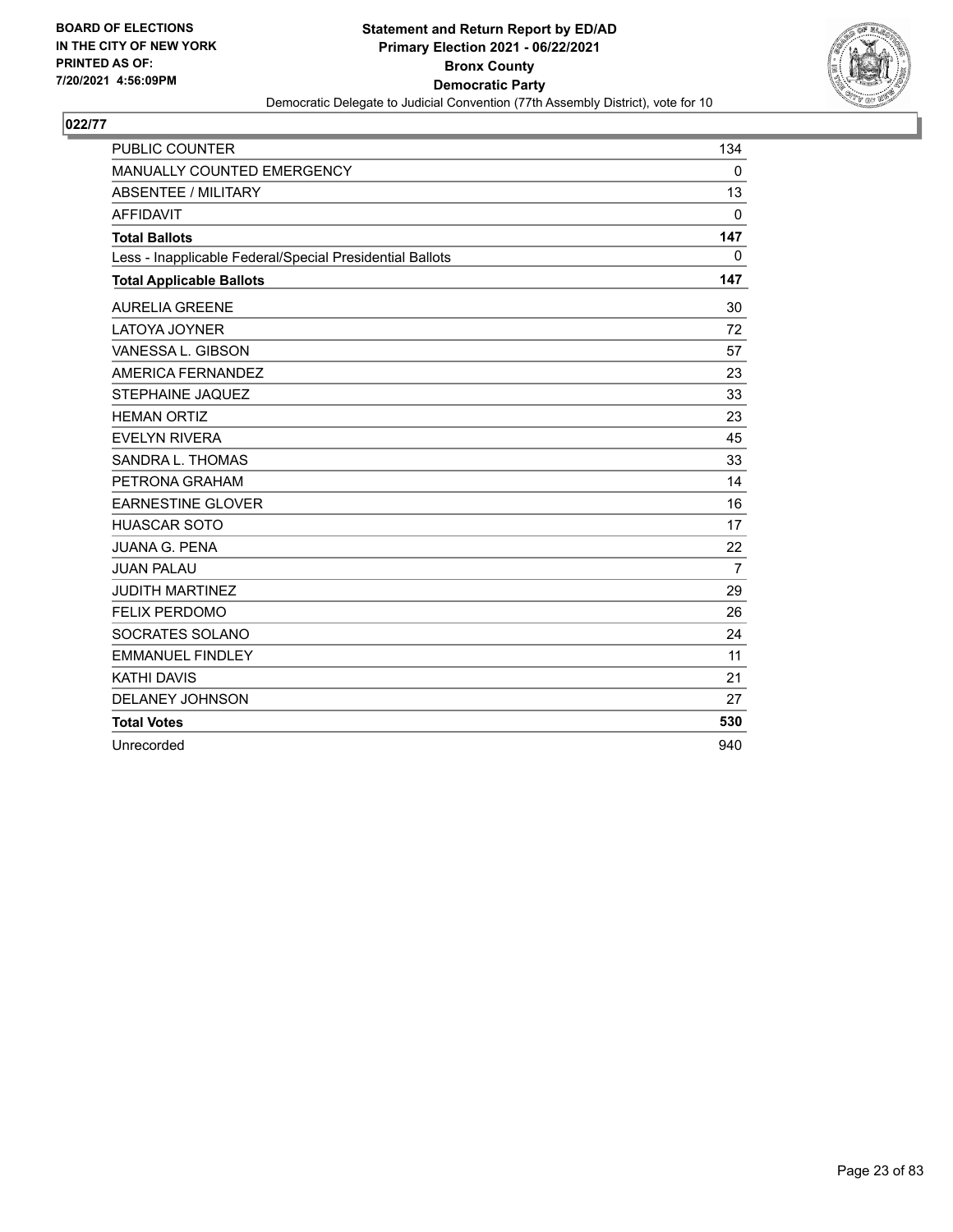

| <b>PUBLIC COUNTER</b>                                    | 115      |
|----------------------------------------------------------|----------|
| MANUALLY COUNTED EMERGENCY                               | $\Omega$ |
| <b>ABSENTEE / MILITARY</b>                               | 20       |
| <b>AFFIDAVIT</b>                                         | 0        |
| <b>Total Ballots</b>                                     | 135      |
| Less - Inapplicable Federal/Special Presidential Ballots | 0        |
| <b>Total Applicable Ballots</b>                          | 135      |
| <b>AURELIA GREENE</b>                                    | 38       |
| <b>LATOYA JOYNER</b>                                     | 74       |
| VANESSA L. GIBSON                                        | 71       |
| AMERICA FERNANDEZ                                        | 23       |
| STEPHAINE JAQUEZ                                         | 21       |
| <b>HEMAN ORTIZ</b>                                       | 20       |
| <b>EVELYN RIVERA</b>                                     | 31       |
| SANDRA L. THOMAS                                         | 28       |
| PETRONA GRAHAM                                           | 18       |
| <b>EARNESTINE GLOVER</b>                                 | 27       |
| <b>HUASCAR SOTO</b>                                      | 10       |
| <b>JUANA G. PENA</b>                                     | 17       |
| <b>JUAN PALAU</b>                                        | 10       |
| <b>JUDITH MARTINEZ</b>                                   | 16       |
| <b>FELIX PERDOMO</b>                                     | 14       |
| SOCRATES SOLANO                                          | 8        |
| <b>EMMANUEL FINDLEY</b>                                  | 12       |
| <b>KATHI DAVIS</b>                                       | 23       |
| <b>DELANEY JOHNSON</b>                                   | 21       |
| <b>Total Votes</b>                                       | 482      |
| Unrecorded                                               | 868      |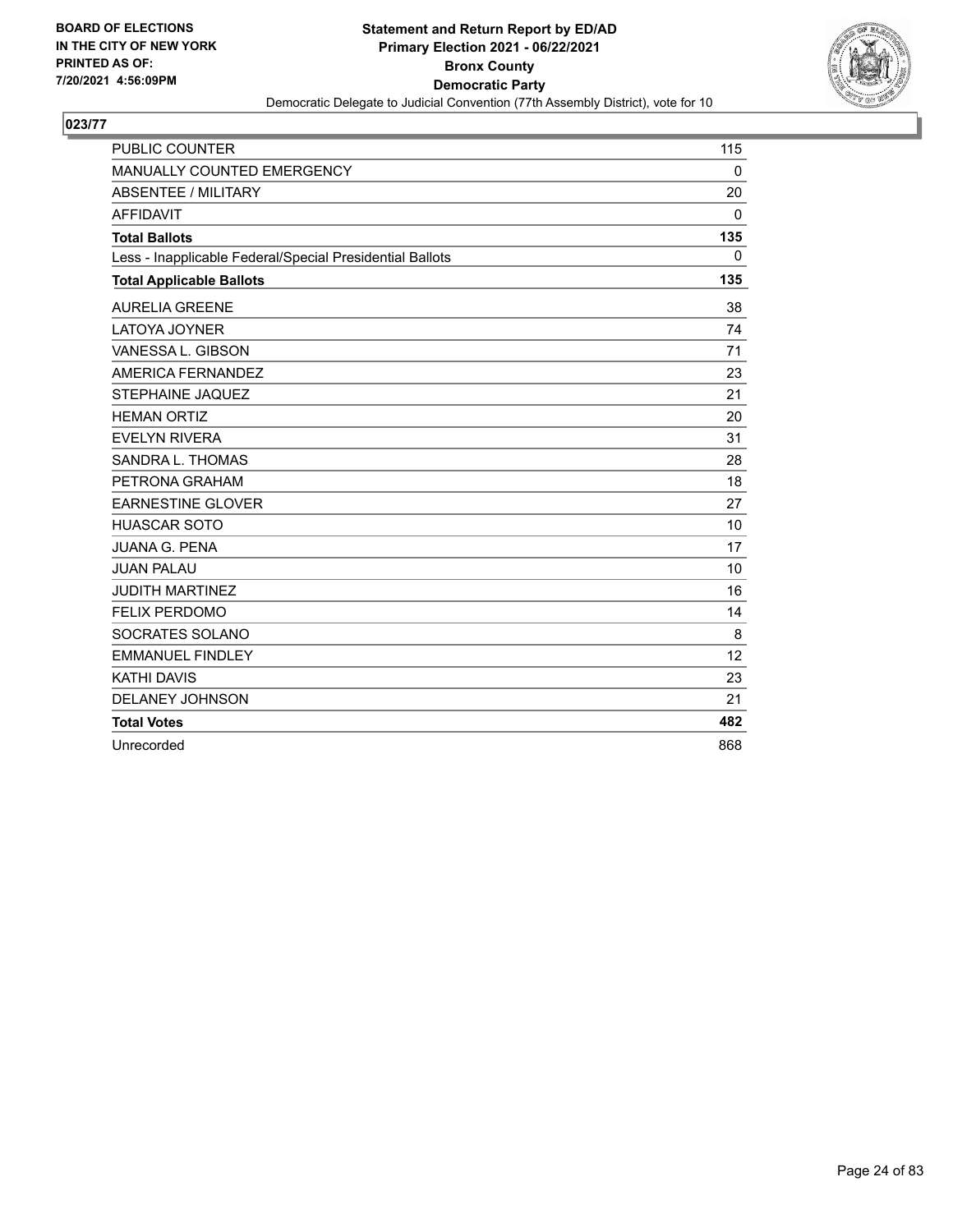

| <b>PUBLIC COUNTER</b>                                    | 119               |
|----------------------------------------------------------|-------------------|
| MANUALLY COUNTED EMERGENCY                               | $\Omega$          |
| <b>ABSENTEE / MILITARY</b>                               | 10                |
| <b>AFFIDAVIT</b>                                         | $\Omega$          |
| <b>Total Ballots</b>                                     | 129               |
| Less - Inapplicable Federal/Special Presidential Ballots | $\mathbf{0}$      |
| <b>Total Applicable Ballots</b>                          | 129               |
| <b>AURELIA GREENE</b>                                    | 31                |
| LATOYA JOYNER                                            | 56                |
| VANESSA L. GIBSON                                        | 62                |
| AMERICA FERNANDEZ                                        | 17                |
| <b>STEPHAINE JAQUEZ</b>                                  | $12 \overline{ }$ |
| <b>HEMAN ORTIZ</b>                                       | $\boldsymbol{9}$  |
| <b>EVELYN RIVERA</b>                                     | 24                |
| SANDRA L. THOMAS                                         | 19                |
| PETRONA GRAHAM                                           | 12                |
| <b>EARNESTINE GLOVER</b>                                 | 16                |
| <b>HUASCAR SOTO</b>                                      | 6                 |
| <b>JUANA G. PENA</b>                                     | 8                 |
| <b>JUAN PALAU</b>                                        | 3                 |
| <b>JUDITH MARTINEZ</b>                                   | 8                 |
| <b>FELIX PERDOMO</b>                                     | $\overline{4}$    |
| SOCRATES SOLANO                                          | $\overline{4}$    |
| <b>EMMANUEL FINDLEY</b>                                  | 10                |
| <b>KATHI DAVIS</b>                                       | 15                |
| <b>DELANEY JOHNSON</b>                                   | 15                |
| <b>Total Votes</b>                                       | 331               |
| Unrecorded                                               | 959               |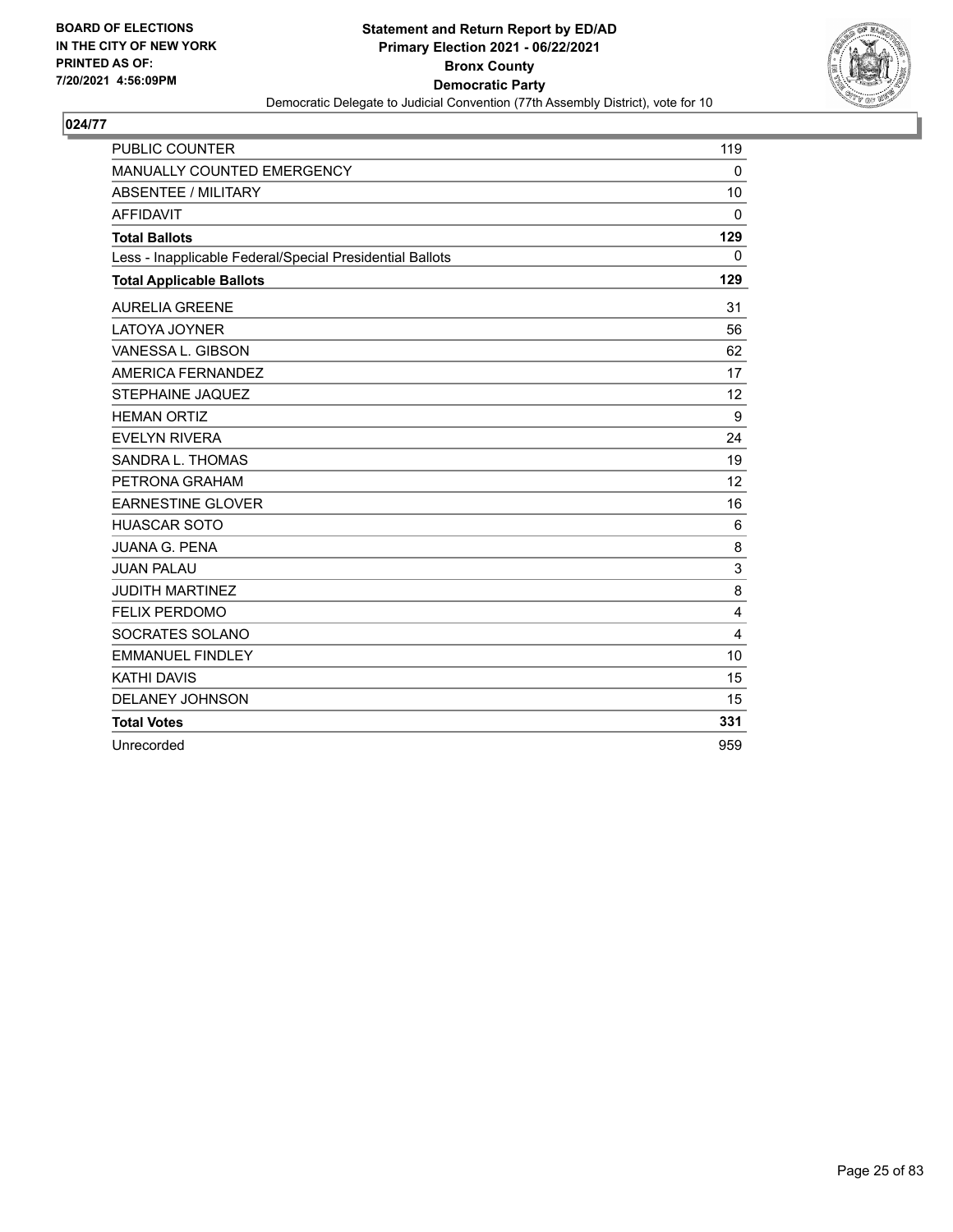

| <b>PUBLIC COUNTER</b>                                    | 131            |
|----------------------------------------------------------|----------------|
| MANUALLY COUNTED EMERGENCY                               | $\Omega$       |
| <b>ABSENTEE / MILITARY</b>                               | 16             |
| <b>AFFIDAVIT</b>                                         | $\overline{2}$ |
| <b>Total Ballots</b>                                     | 149            |
| Less - Inapplicable Federal/Special Presidential Ballots | 0              |
| <b>Total Applicable Ballots</b>                          | 149            |
| <b>AURELIA GREENE</b>                                    | 47             |
| <b>LATOYA JOYNER</b>                                     | 81             |
| VANESSA L. GIBSON                                        | 104            |
| AMERICA FERNANDEZ                                        | 24             |
| <b>STEPHAINE JAQUEZ</b>                                  | 24             |
| <b>HEMAN ORTIZ</b>                                       | 26             |
| <b>EVELYN RIVERA</b>                                     | 37             |
| SANDRA L. THOMAS                                         | 36             |
| PETRONA GRAHAM                                           | 21             |
| <b>EARNESTINE GLOVER</b>                                 | 32             |
| <b>HUASCAR SOTO</b>                                      | 5              |
| <b>JUANA G. PENA</b>                                     | 20             |
| <b>JUAN PALAU</b>                                        | $\overline{7}$ |
| <b>JUDITH MARTINEZ</b>                                   | 20             |
| <b>FELIX PERDOMO</b>                                     | 17             |
| SOCRATES SOLANO                                          | 11             |
| <b>EMMANUEL FINDLEY</b>                                  | 19             |
| <b>KATHI DAVIS</b>                                       | 27             |
| DELANEY JOHNSON                                          | 31             |
| UNATTRIBUTABLE WRITE-IN (WRITE-IN)                       | 5              |
| <b>Total Votes</b>                                       | 594            |
| Unrecorded                                               | 896            |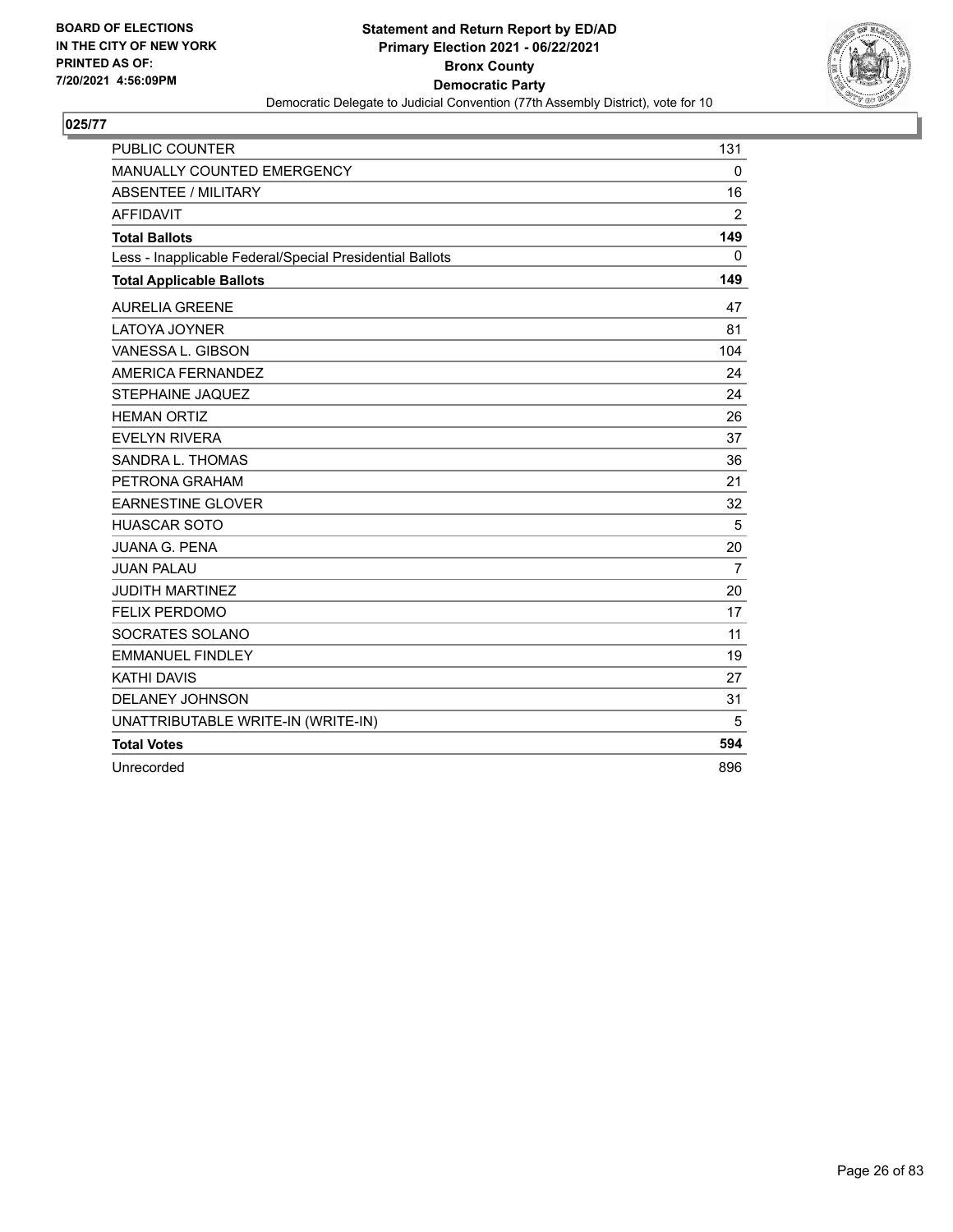

| <b>PUBLIC COUNTER</b>                                    | 60             |
|----------------------------------------------------------|----------------|
| MANUALLY COUNTED EMERGENCY                               | $\Omega$       |
| <b>ABSENTEE / MILITARY</b>                               | 12             |
| <b>AFFIDAVIT</b>                                         | $\mathbf{0}$   |
| <b>Total Ballots</b>                                     | 72             |
| Less - Inapplicable Federal/Special Presidential Ballots | $\mathbf{0}$   |
| <b>Total Applicable Ballots</b>                          | 72             |
| <b>AURELIA GREENE</b>                                    | 33             |
| LATOYA JOYNER                                            | 46             |
| VANESSA L. GIBSON                                        | 53             |
| AMERICA FERNANDEZ                                        | 15             |
| STEPHAINE JAQUEZ                                         | 13             |
| <b>HEMAN ORTIZ</b>                                       | 14             |
| <b>EVELYN RIVERA</b>                                     | 18             |
| SANDRA L. THOMAS                                         | 32             |
| PETRONA GRAHAM                                           | 21             |
| <b>EARNESTINE GLOVER</b>                                 | 21             |
| <b>HUASCAR SOTO</b>                                      | 10             |
| <b>JUANA G. PENA</b>                                     | $\overline{4}$ |
| <b>JUAN PALAU</b>                                        | 4              |
| <b>JUDITH MARTINEZ</b>                                   | 16             |
| <b>FELIX PERDOMO</b>                                     | 11             |
| SOCRATES SOLANO                                          | 8              |
| <b>EMMANUEL FINDLEY</b>                                  | 13             |
| <b>KATHI DAVIS</b>                                       | 19             |
| <b>DELANEY JOHNSON</b>                                   | 25             |
| <b>Total Votes</b>                                       | 376            |
| Unrecorded                                               | 344            |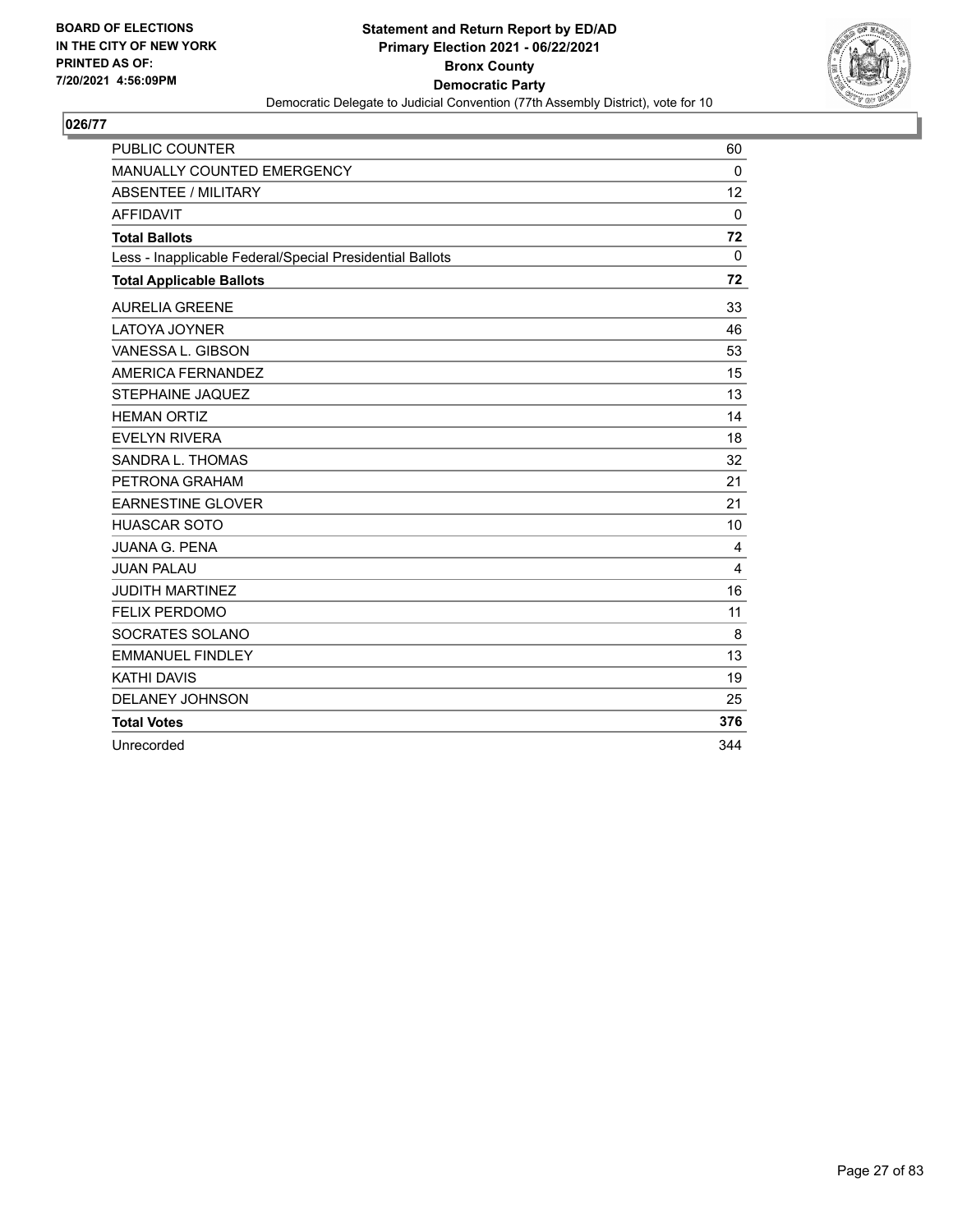

| <b>PUBLIC COUNTER</b>                                    | 149          |
|----------------------------------------------------------|--------------|
| MANUALLY COUNTED EMERGENCY                               | $\mathbf 0$  |
| <b>ABSENTEE / MILITARY</b>                               | 21           |
| <b>AFFIDAVIT</b>                                         | 1            |
| <b>Total Ballots</b>                                     | 171          |
| Less - Inapplicable Federal/Special Presidential Ballots | $\mathbf{0}$ |
| <b>Total Applicable Ballots</b>                          | 171          |
| <b>AURELIA GREENE</b>                                    | 28           |
| <b>LATOYA JOYNER</b>                                     | 91           |
| VANESSA L. GIBSON                                        | 101          |
| AMERICA FERNANDEZ                                        | 31           |
| <b>STEPHAINE JAQUEZ</b>                                  | 20           |
| <b>HEMAN ORTIZ</b>                                       | 23           |
| <b>EVELYN RIVERA</b>                                     | 36           |
| SANDRA L. THOMAS                                         | 36           |
| PETRONA GRAHAM                                           | 20           |
| <b>EARNESTINE GLOVER</b>                                 | 23           |
| <b>HUASCAR SOTO</b>                                      | 8            |
| <b>JUANA G. PENA</b>                                     | 16           |
| <b>JUAN PALAU</b>                                        | 4            |
| <b>JUDITH MARTINEZ</b>                                   | 22           |
| <b>FELIX PERDOMO</b>                                     | 11           |
| SOCRATES SOLANO                                          | 9            |
| <b>EMMANUEL FINDLEY</b>                                  | 9            |
| <b>KATHI DAVIS</b>                                       | 22           |
| <b>DELANEY JOHNSON</b>                                   | 26           |
| UNATTRIBUTABLE WRITE-IN (WRITE-IN)                       | 1            |
| <b>Total Votes</b>                                       | 537          |
| Unrecorded                                               | 1,173        |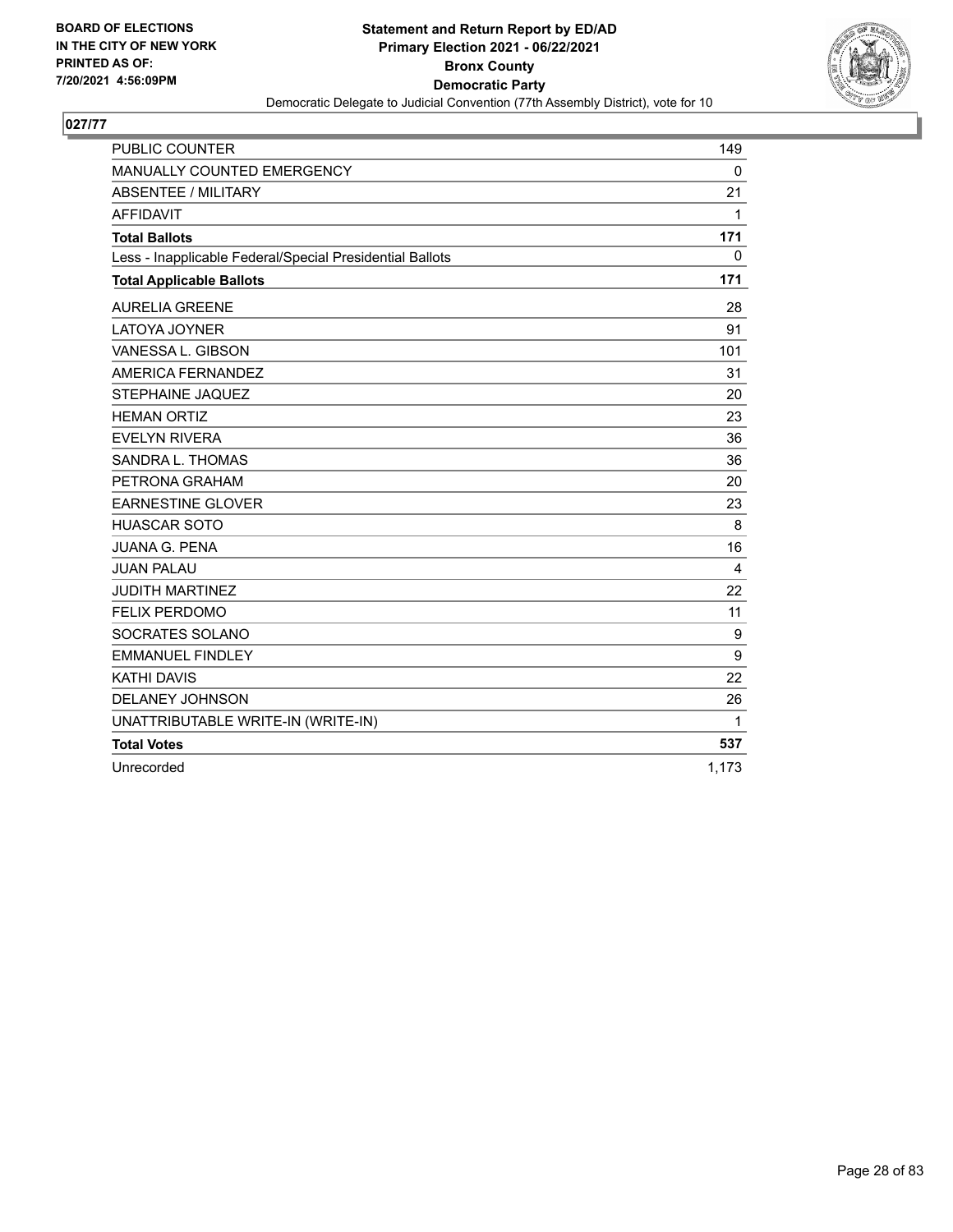

| <b>PUBLIC COUNTER</b>                                    | 141            |
|----------------------------------------------------------|----------------|
| <b>MANUALLY COUNTED EMERGENCY</b>                        | 0              |
| <b>ABSENTEE / MILITARY</b>                               | 19             |
| <b>AFFIDAVIT</b>                                         | 1              |
| <b>Total Ballots</b>                                     | 161            |
| Less - Inapplicable Federal/Special Presidential Ballots | 0              |
| <b>Total Applicable Ballots</b>                          | 161            |
| <b>AURELIA GREENE</b>                                    | 35             |
| <b>LATOYA JOYNER</b>                                     | 88             |
| VANESSA L. GIBSON                                        | 83             |
| AMERICA FERNANDEZ                                        | 15             |
| STEPHAINE JAQUEZ                                         | 24             |
| <b>HEMAN ORTIZ</b>                                       | 20             |
| <b>EVELYN RIVERA</b>                                     | 40             |
| <b>SANDRA L. THOMAS</b>                                  | 28             |
| PETRONA GRAHAM                                           | 15             |
| <b>EARNESTINE GLOVER</b>                                 | 20             |
| <b>HUASCAR SOTO</b>                                      | $\overline{7}$ |
| <b>JUANA G. PENA</b>                                     | 22             |
| <b>JUAN PALAU</b>                                        | 11             |
| <b>JUDITH MARTINEZ</b>                                   | 25             |
| <b>FELIX PERDOMO</b>                                     | 18             |
| SOCRATES SOLANO                                          | 12             |
| <b>EMMANUEL FINDLEY</b>                                  | 17             |
| <b>KATHI DAVIS</b>                                       | 33             |
| <b>DELANEY JOHNSON</b>                                   | 29             |
| FERNANDO MATEO (WRITE-IN)                                | $\mathbf{1}$   |
| NATALIE WRIGHT (WRITE-IN)                                | $\mathbf{1}$   |
| UNATTRIBUTABLE WRITE-IN (WRITE-IN)                       | 1              |
| <b>Total Votes</b>                                       | 545            |
| Unrecorded                                               | 1,065          |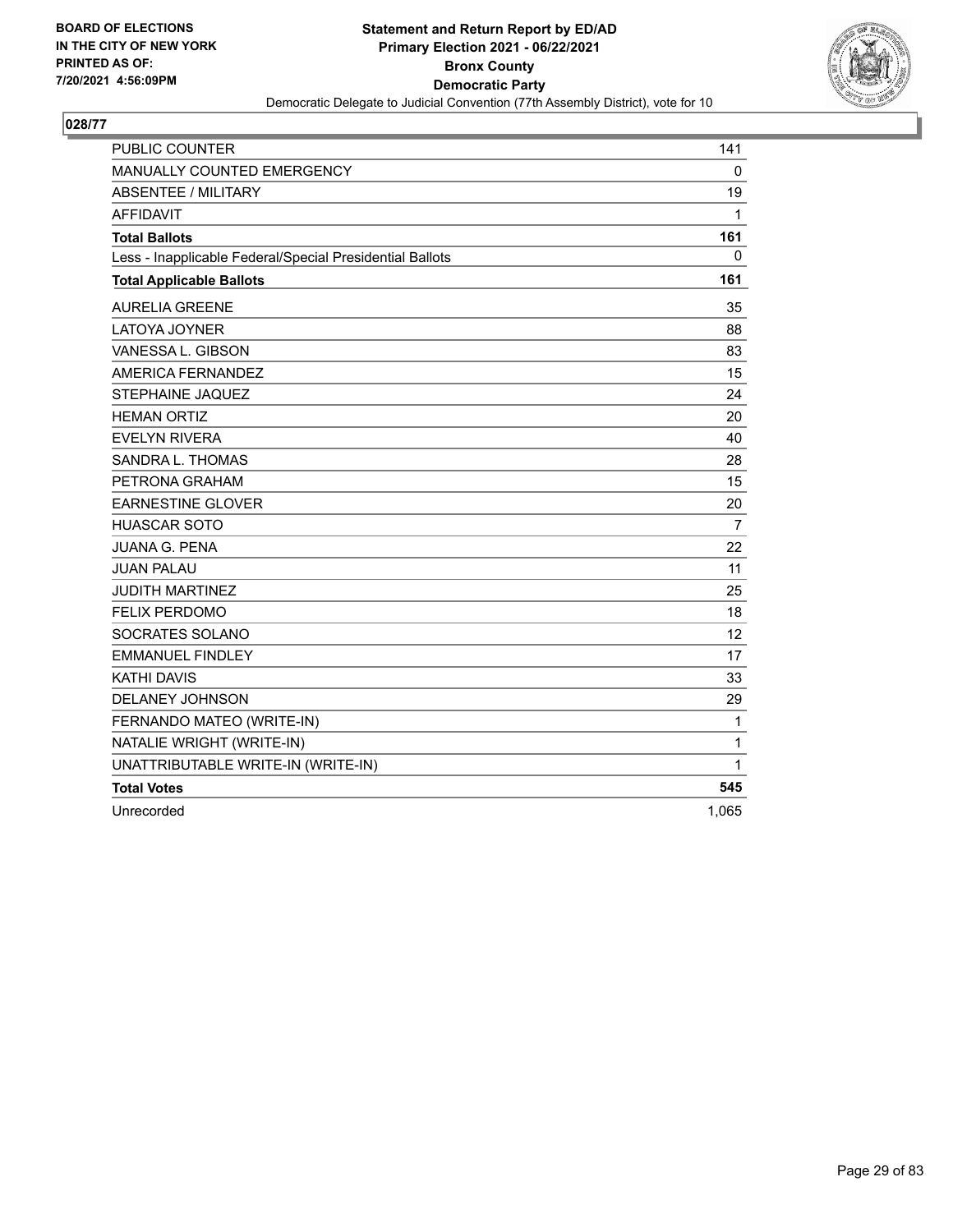

| <b>PUBLIC COUNTER</b>                                    | 45           |
|----------------------------------------------------------|--------------|
| MANUALLY COUNTED EMERGENCY                               | $\Omega$     |
| <b>ABSENTEE / MILITARY</b>                               | 12           |
| <b>AFFIDAVIT</b>                                         | $\mathbf{0}$ |
| <b>Total Ballots</b>                                     | 57           |
| Less - Inapplicable Federal/Special Presidential Ballots | $\mathbf{0}$ |
| <b>Total Applicable Ballots</b>                          | 57           |
| <b>AURELIA GREENE</b>                                    | 21           |
| <b>LATOYA JOYNER</b>                                     | 34           |
| VANESSA L. GIBSON                                        | 38           |
| AMERICA FERNANDEZ                                        | 18           |
| STEPHAINE JAQUEZ                                         | 15           |
| <b>HEMAN ORTIZ</b>                                       | 17           |
| <b>EVELYN RIVERA</b>                                     | 20           |
| SANDRA L. THOMAS                                         | 19           |
| PETRONA GRAHAM                                           | 14           |
| <b>EARNESTINE GLOVER</b>                                 | 20           |
| <b>HUASCAR SOTO</b>                                      | 4            |
| <b>JUANA G. PENA</b>                                     | 14           |
| <b>JUAN PALAU</b>                                        | 3            |
| <b>JUDITH MARTINEZ</b>                                   | 10           |
| <b>FELIX PERDOMO</b>                                     | 11           |
| SOCRATES SOLANO                                          | 9            |
| <b>EMMANUEL FINDLEY</b>                                  | 6            |
| <b>KATHI DAVIS</b>                                       | 11           |
| <b>DELANEY JOHNSON</b>                                   | 16           |
| <b>Total Votes</b>                                       | 300          |
| Unrecorded                                               | 270          |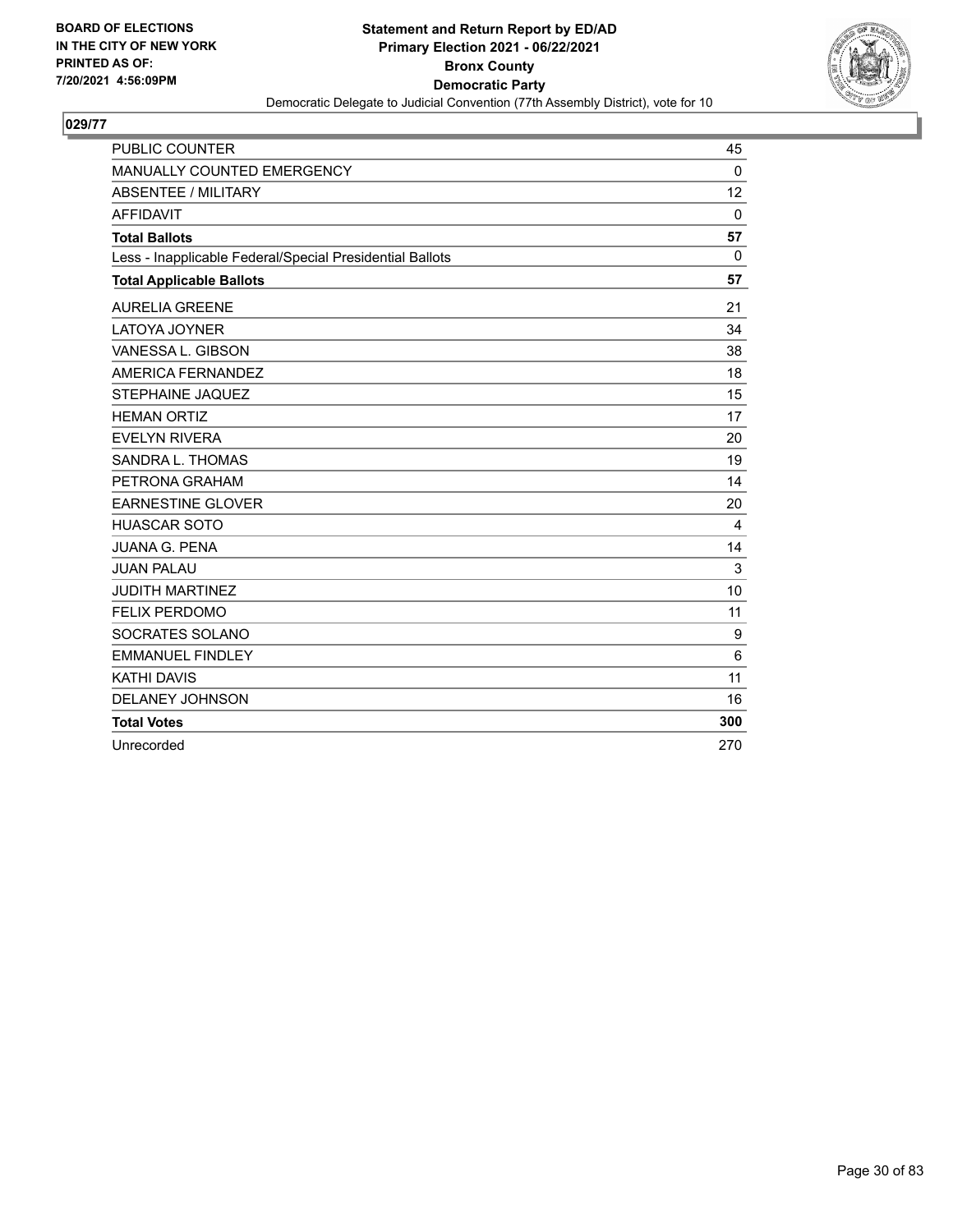

| <b>PUBLIC COUNTER</b>                                    | 85           |
|----------------------------------------------------------|--------------|
| MANUALLY COUNTED EMERGENCY                               | $\Omega$     |
| <b>ABSENTEE / MILITARY</b>                               | 15           |
| <b>AFFIDAVIT</b>                                         | $\mathbf{0}$ |
| <b>Total Ballots</b>                                     | 100          |
| Less - Inapplicable Federal/Special Presidential Ballots | 0            |
| <b>Total Applicable Ballots</b>                          | 100          |
| <b>AURELIA GREENE</b>                                    | 30           |
| <b>LATOYA JOYNER</b>                                     | 66           |
| VANESSA L. GIBSON                                        | 63           |
| AMERICA FERNANDEZ                                        | 22           |
| STEPHAINE JAQUEZ                                         | 20           |
| <b>HEMAN ORTIZ</b>                                       | 19           |
| <b>EVELYN RIVERA</b>                                     | 30           |
| SANDRA L. THOMAS                                         | 36           |
| PETRONA GRAHAM                                           | 21           |
| <b>EARNESTINE GLOVER</b>                                 | 29           |
| <b>HUASCAR SOTO</b>                                      | 7            |
| <b>JUANA G. PENA</b>                                     | 12           |
| <b>JUAN PALAU</b>                                        | 3            |
| <b>JUDITH MARTINEZ</b>                                   | 17           |
| <b>FELIX PERDOMO</b>                                     | 3            |
| SOCRATES SOLANO                                          | 5            |
| <b>EMMANUEL FINDLEY</b>                                  | 15           |
| <b>KATHI DAVIS</b>                                       | 23           |
| <b>DELANEY JOHNSON</b>                                   | 25           |
| <b>Total Votes</b>                                       | 446          |
| Unrecorded                                               | 554          |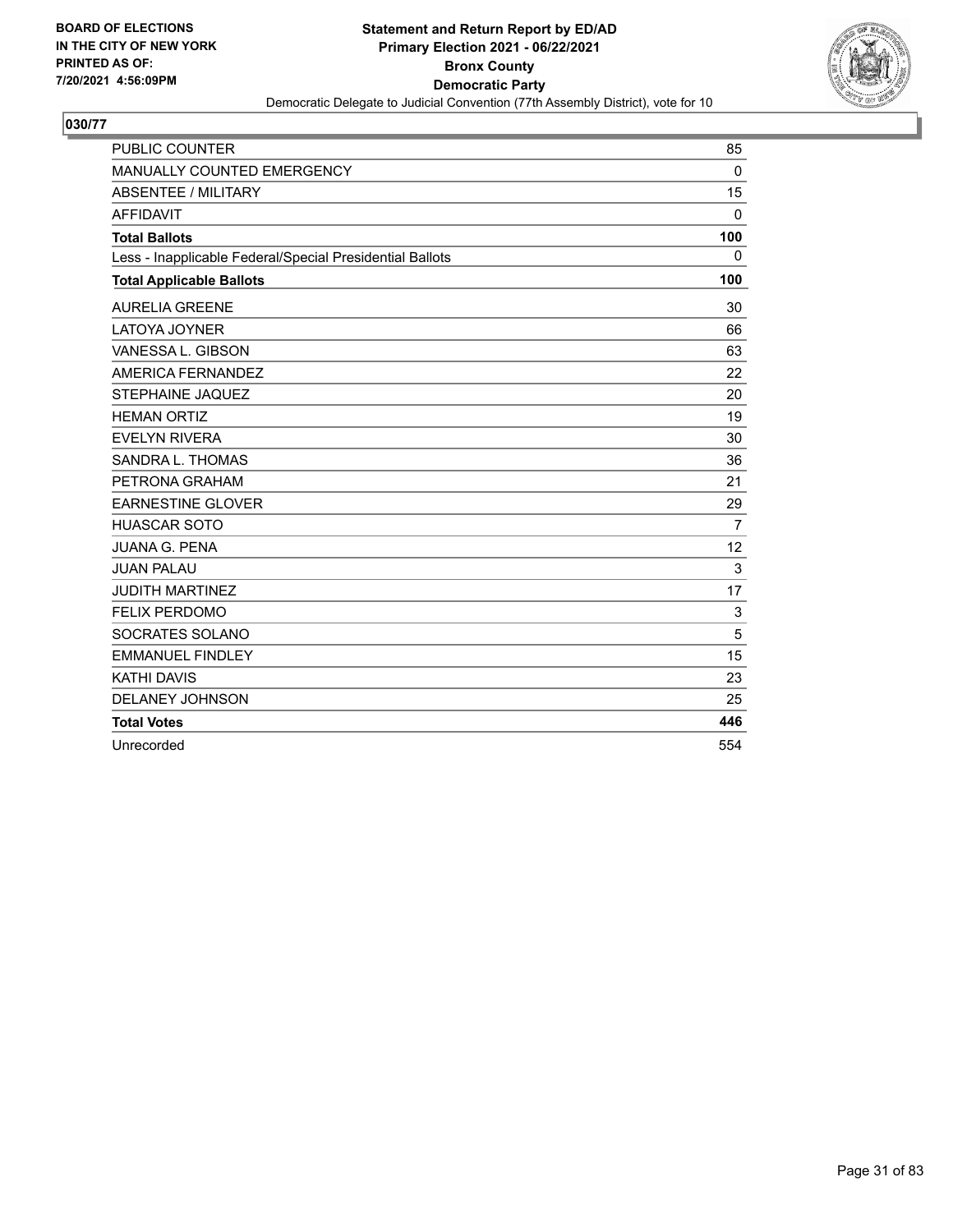

| <b>PUBLIC COUNTER</b>                                    | 25             |
|----------------------------------------------------------|----------------|
| MANUALLY COUNTED EMERGENCY                               | $\Omega$       |
| <b>ABSENTEE / MILITARY</b>                               | 6              |
| <b>AFFIDAVIT</b>                                         | $\mathbf 0$    |
| <b>Total Ballots</b>                                     | 31             |
| Less - Inapplicable Federal/Special Presidential Ballots | $\Omega$       |
| <b>Total Applicable Ballots</b>                          | 31             |
| <b>AURELIA GREENE</b>                                    | 10             |
| LATOYA JOYNER                                            | 21             |
| VANESSA L. GIBSON                                        | 19             |
| AMERICA FERNANDEZ                                        | 5              |
| <b>STEPHAINE JAQUEZ</b>                                  | 5              |
| <b>HEMAN ORTIZ</b>                                       | 5              |
| <b>EVELYN RIVERA</b>                                     | 8              |
| SANDRA L. THOMAS                                         | 8              |
| PETRONA GRAHAM                                           | $\overline{4}$ |
| <b>EARNESTINE GLOVER</b>                                 | $\overline{7}$ |
| <b>HUASCAR SOTO</b>                                      | 3              |
| <b>JUANA G. PENA</b>                                     | 1              |
| <b>JUAN PALAU</b>                                        | $\mathbf 0$    |
| <b>JUDITH MARTINEZ</b>                                   | 5              |
| <b>FELIX PERDOMO</b>                                     | $\overline{2}$ |
| SOCRATES SOLANO                                          | $\overline{2}$ |
| <b>EMMANUEL FINDLEY</b>                                  | 3              |
| <b>KATHI DAVIS</b>                                       | 6              |
| <b>DELANEY JOHNSON</b>                                   | 5              |
| <b>Total Votes</b>                                       | 119            |
| Unrecorded                                               | 191            |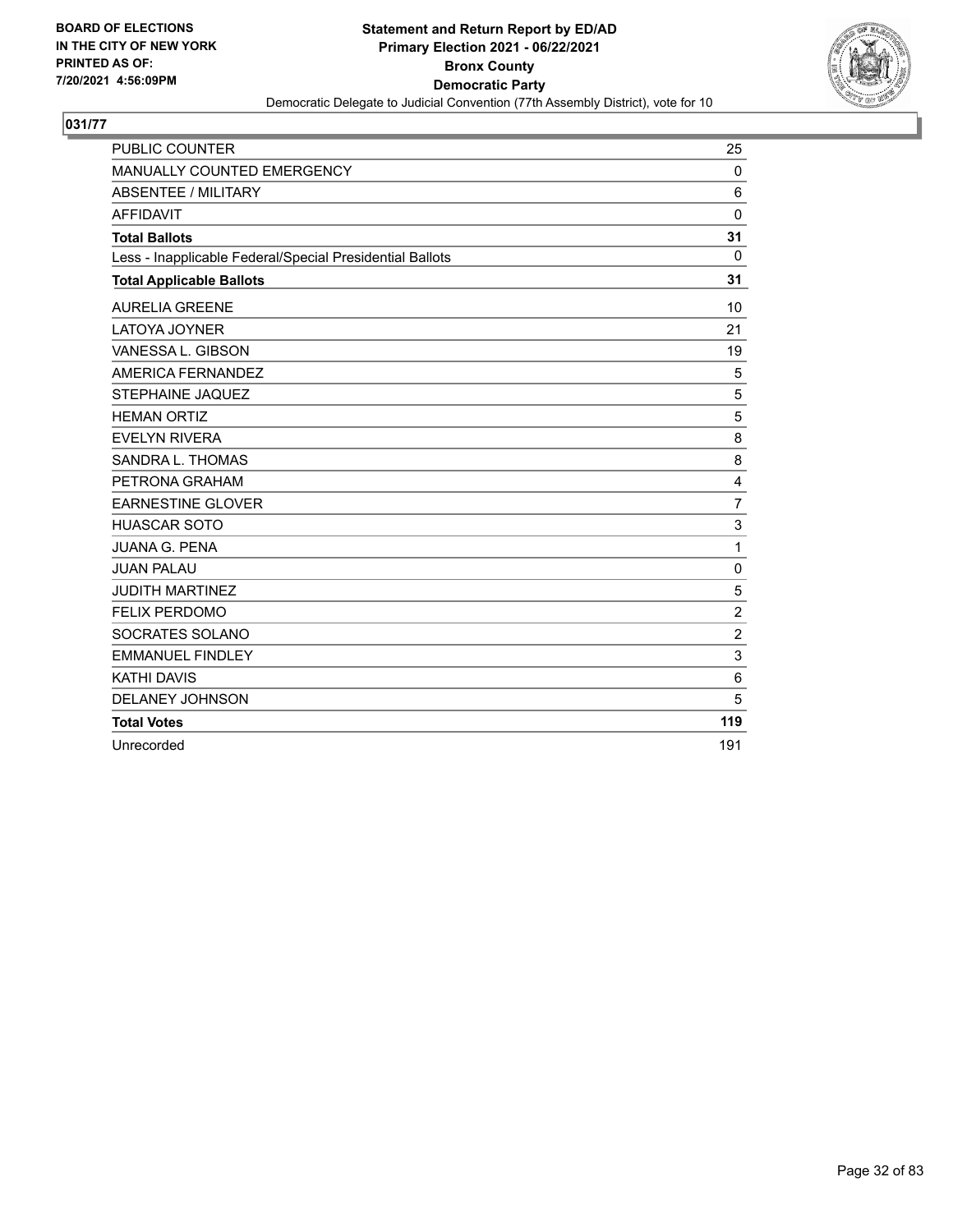

| <b>PUBLIC COUNTER</b>                                    | 119         |
|----------------------------------------------------------|-------------|
| MANUALLY COUNTED EMERGENCY                               | $\mathbf 0$ |
| <b>ABSENTEE / MILITARY</b>                               | 10          |
| <b>AFFIDAVIT</b>                                         | $\Omega$    |
| <b>Total Ballots</b>                                     | 129         |
| Less - Inapplicable Federal/Special Presidential Ballots | $\Omega$    |
| <b>Total Applicable Ballots</b>                          | 129         |
| <b>AURELIA GREENE</b>                                    | 29          |
| <b>LATOYA JOYNER</b>                                     | 59          |
| VANESSA L. GIBSON                                        | 54          |
| AMERICA FERNANDEZ                                        | 36          |
| <b>STEPHAINE JAQUEZ</b>                                  | 30          |
| <b>HEMAN ORTIZ</b>                                       | 28          |
| <b>EVELYN RIVERA</b>                                     | 50          |
| SANDRA L. THOMAS                                         | 32          |
| PETRONA GRAHAM                                           | 20          |
| <b>EARNESTINE GLOVER</b>                                 | 17          |
| <b>HUASCAR SOTO</b>                                      | 21          |
| <b>JUANA G. PENA</b>                                     | 37          |
| <b>JUAN PALAU</b>                                        | 11          |
| <b>JUDITH MARTINEZ</b>                                   | 37          |
| <b>FELIX PERDOMO</b>                                     | 25          |
| SOCRATES SOLANO                                          | 27          |
| <b>EMMANUEL FINDLEY</b>                                  | 16          |
| <b>KATHI DAVIS</b>                                       | 21          |
| DELANEY JOHNSON                                          | 27          |
| ZEPHYR TEACHOUT (WRITE-IN)                               | 1           |
| <b>Total Votes</b>                                       | 578         |
| Unrecorded                                               | 712         |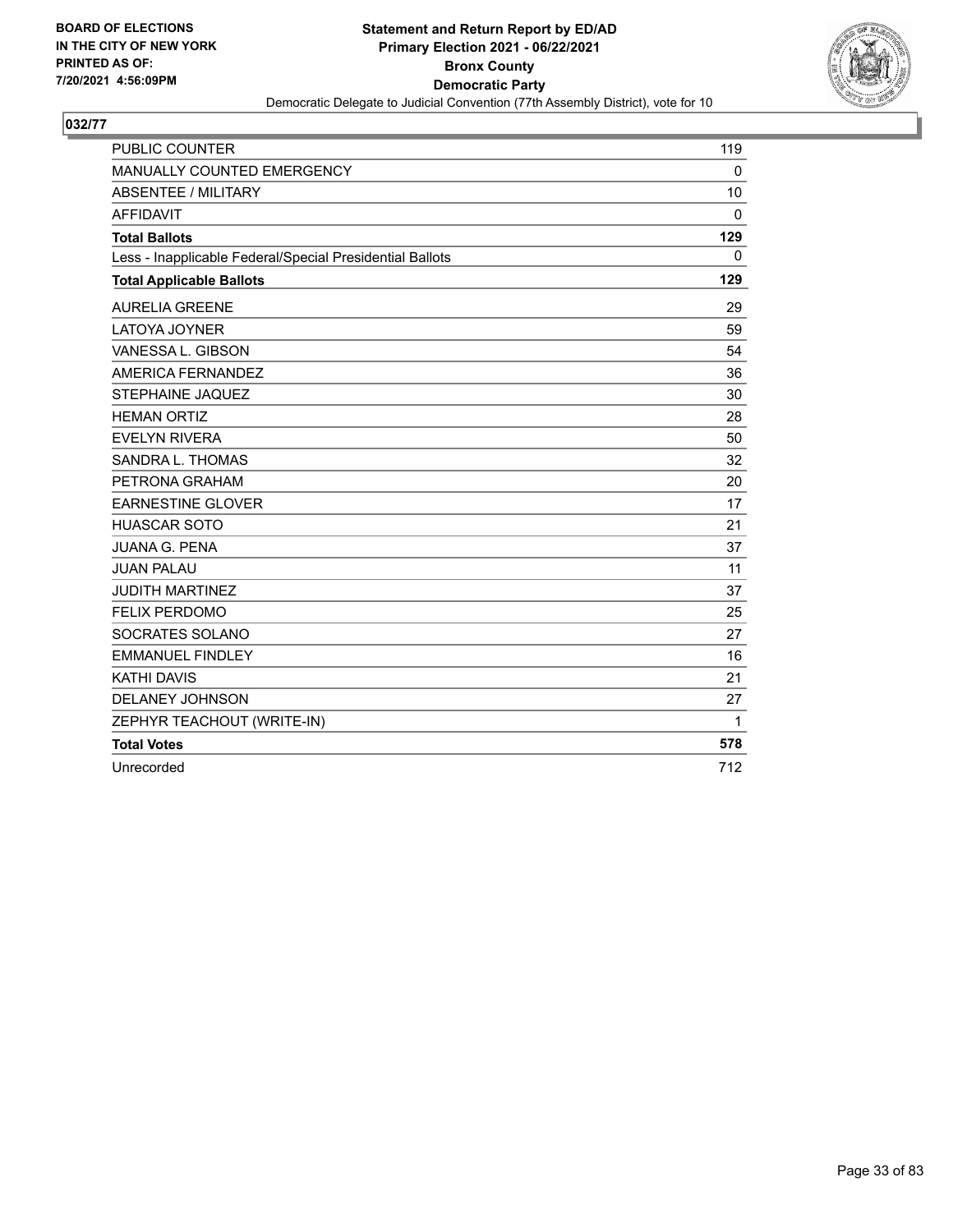

| <b>PUBLIC COUNTER</b>                                    | 76           |
|----------------------------------------------------------|--------------|
| MANUALLY COUNTED EMERGENCY                               | $\Omega$     |
| <b>ABSENTEE / MILITARY</b>                               | 9            |
| <b>AFFIDAVIT</b>                                         | $\mathbf{0}$ |
| <b>Total Ballots</b>                                     | 85           |
| Less - Inapplicable Federal/Special Presidential Ballots | $\mathbf{0}$ |
| <b>Total Applicable Ballots</b>                          | 85           |
| <b>AURELIA GREENE</b>                                    | 11           |
| <b>LATOYA JOYNER</b>                                     | 47           |
| VANESSA L. GIBSON                                        | 34           |
| AMERICA FERNANDEZ                                        | 21           |
| <b>STEPHAINE JAQUEZ</b>                                  | 15           |
| <b>HEMAN ORTIZ</b>                                       | 10           |
| <b>EVELYN RIVERA</b>                                     | 24           |
| SANDRA L. THOMAS                                         | 20           |
| PETRONA GRAHAM                                           | 8            |
| <b>EARNESTINE GLOVER</b>                                 | 14           |
| <b>HUASCAR SOTO</b>                                      | 5            |
| <b>JUANA G. PENA</b>                                     | 17           |
| <b>JUAN PALAU</b>                                        | 5            |
| <b>JUDITH MARTINEZ</b>                                   | 14           |
| <b>FELIX PERDOMO</b>                                     | 10           |
| SOCRATES SOLANO                                          | 9            |
| <b>EMMANUEL FINDLEY</b>                                  | 4            |
| <b>KATHI DAVIS</b>                                       | 16           |
| <b>DELANEY JOHNSON</b>                                   | 11           |
| <b>Total Votes</b>                                       | 295          |
| Unrecorded                                               | 555          |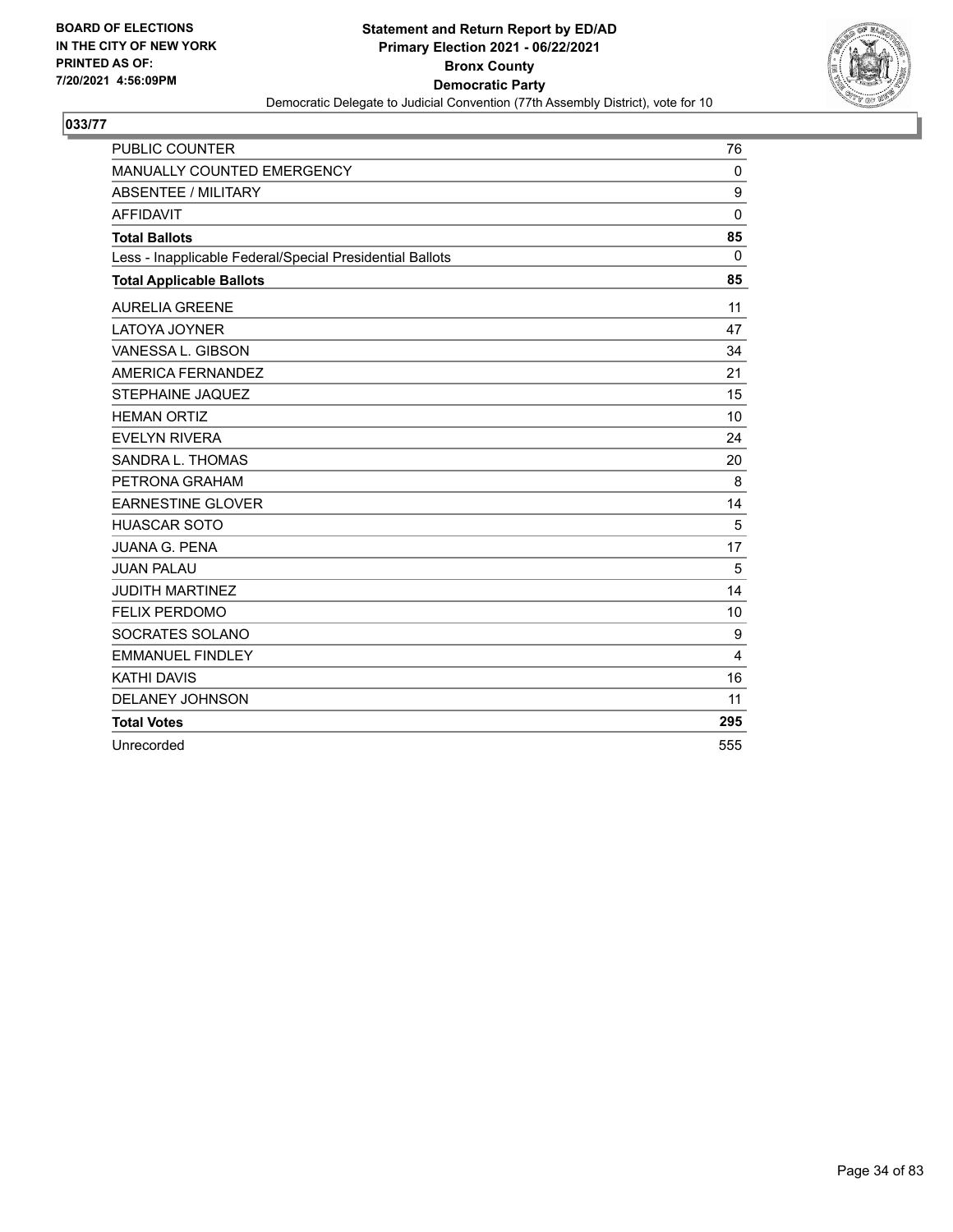

| <b>PUBLIC COUNTER</b>                                    | 99             |
|----------------------------------------------------------|----------------|
| MANUALLY COUNTED EMERGENCY                               | $\Omega$       |
| <b>ABSENTEE / MILITARY</b>                               | 16             |
| <b>AFFIDAVIT</b>                                         | 2              |
| <b>Total Ballots</b>                                     | 117            |
| Less - Inapplicable Federal/Special Presidential Ballots | $\mathbf{0}$   |
| <b>Total Applicable Ballots</b>                          | 117            |
| <b>AURELIA GREENE</b>                                    | 27             |
| <b>LATOYA JOYNER</b>                                     | 62             |
| VANESSA L. GIBSON                                        | 50             |
| AMERICA FERNANDEZ                                        | 31             |
| STEPHAINE JAQUEZ                                         | 13             |
| <b>HEMAN ORTIZ</b>                                       | 19             |
| <b>EVELYN RIVERA</b>                                     | 28             |
| SANDRA L. THOMAS                                         | 25             |
| PETRONA GRAHAM                                           | 16             |
| <b>EARNESTINE GLOVER</b>                                 | 22             |
| <b>HUASCAR SOTO</b>                                      | $\overline{7}$ |
| <b>JUANA G. PENA</b>                                     | 14             |
| <b>JUAN PALAU</b>                                        | $\overline{7}$ |
| <b>JUDITH MARTINEZ</b>                                   | 21             |
| <b>FELIX PERDOMO</b>                                     | 13             |
| SOCRATES SOLANO                                          | 9              |
| <b>EMMANUEL FINDLEY</b>                                  | 12             |
| <b>KATHI DAVIS</b>                                       | 17             |
| <b>DELANEY JOHNSON</b>                                   | 16             |
| <b>Total Votes</b>                                       | 409            |
| Unrecorded                                               | 761            |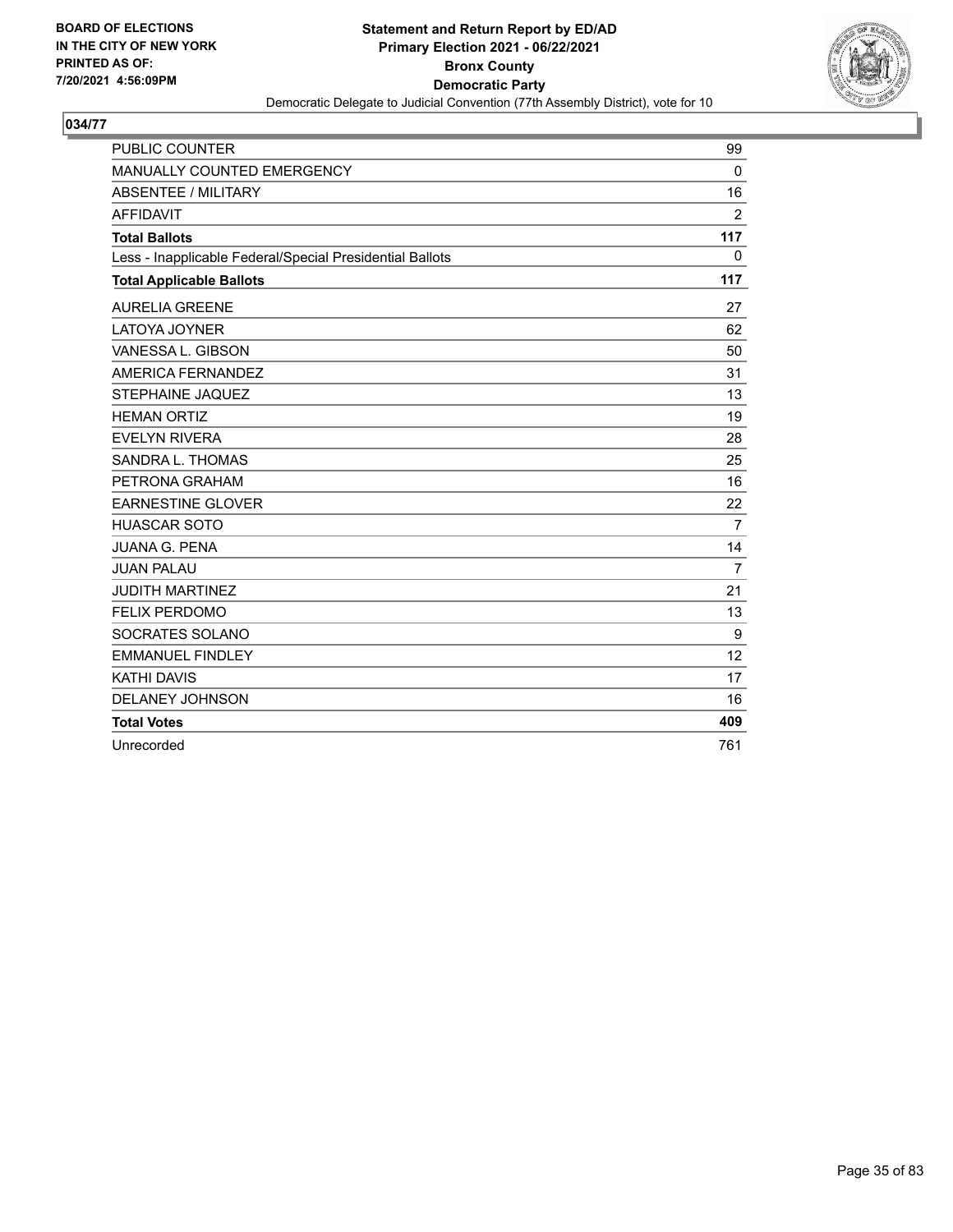

| <b>PUBLIC COUNTER</b>                                    | 61             |
|----------------------------------------------------------|----------------|
| <b>MANUALLY COUNTED EMERGENCY</b>                        | $\mathbf{0}$   |
| <b>ABSENTEE / MILITARY</b>                               | 11             |
| <b>AFFIDAVIT</b>                                         | 1              |
| <b>Total Ballots</b>                                     | 73             |
| Less - Inapplicable Federal/Special Presidential Ballots | $\mathbf{0}$   |
| <b>Total Applicable Ballots</b>                          | 73             |
| <b>AURELIA GREENE</b>                                    | 23             |
| <b>LATOYA JOYNER</b>                                     | 38             |
| VANESSA L. GIBSON                                        | 31             |
| AMERICA FERNANDEZ                                        | 23             |
| STEPHAINE JAQUEZ                                         | 20             |
| <b>HEMAN ORTIZ</b>                                       | 17             |
| <b>EVELYN RIVERA</b>                                     | 23             |
| SANDRA L. THOMAS                                         | 23             |
| PETRONA GRAHAM                                           | 18             |
| <b>EARNESTINE GLOVER</b>                                 | 20             |
| <b>HUASCAR SOTO</b>                                      | 4              |
| <b>JUANA G. PENA</b>                                     | 8              |
| <b>JUAN PALAU</b>                                        | 3              |
| <b>JUDITH MARTINEZ</b>                                   | 9              |
| <b>FELIX PERDOMO</b>                                     | $\overline{2}$ |
| SOCRATES SOLANO                                          | 6              |
| <b>EMMANUEL FINDLEY</b>                                  | 5              |
| <b>KATHI DAVIS</b>                                       | 13             |
| <b>DELANEY JOHNSON</b>                                   | 11             |
| <b>Total Votes</b>                                       | 297            |
| Unrecorded                                               | 433            |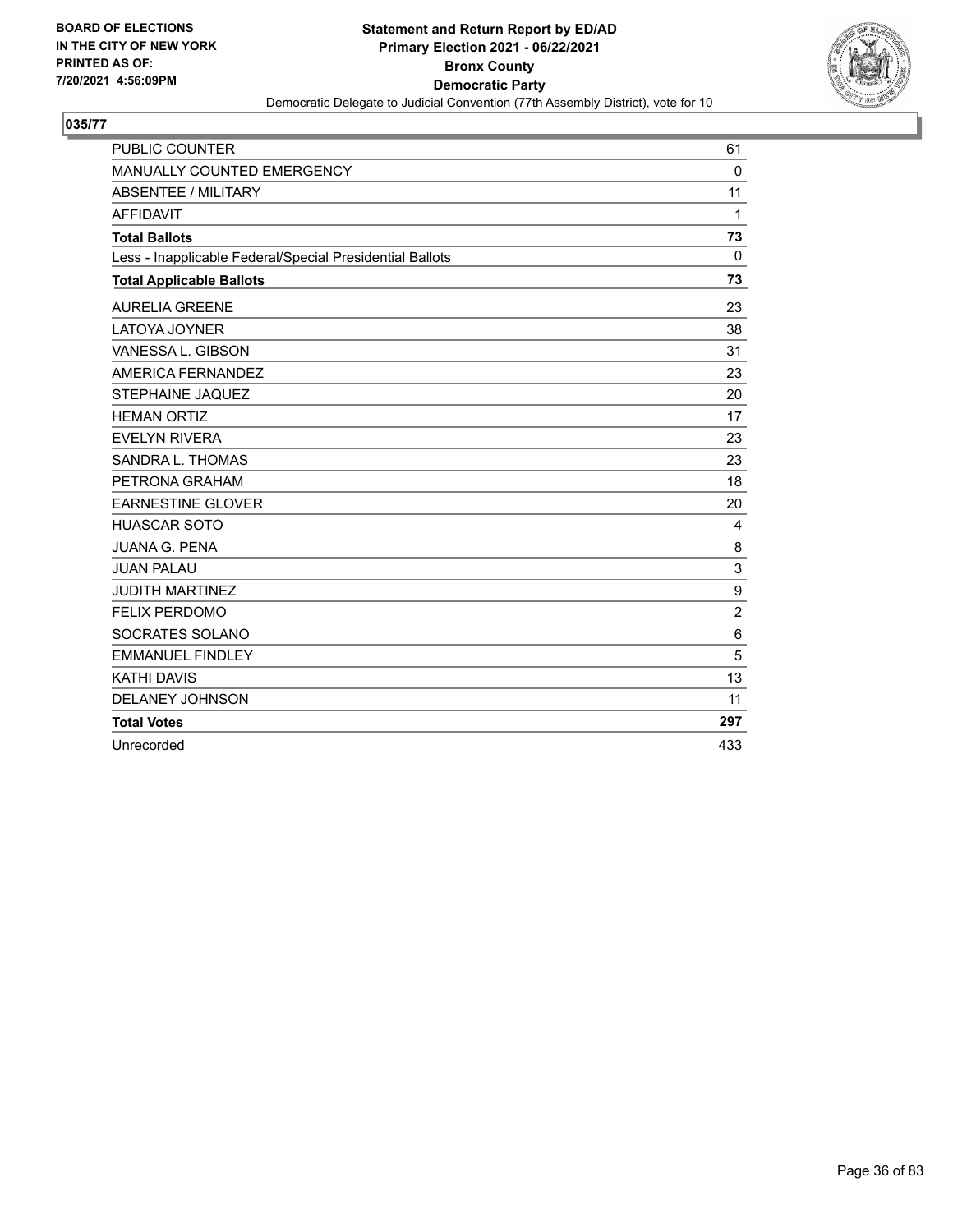

| <b>PUBLIC COUNTER</b>                                    | 136      |
|----------------------------------------------------------|----------|
| MANUALLY COUNTED EMERGENCY                               | $\Omega$ |
| <b>ABSENTEE / MILITARY</b>                               | 8        |
| <b>AFFIDAVIT</b>                                         | 3        |
| <b>Total Ballots</b>                                     | 147      |
| Less - Inapplicable Federal/Special Presidential Ballots | $\Omega$ |
| <b>Total Applicable Ballots</b>                          | 147      |
| <b>AURELIA GREENE</b>                                    | 58       |
| <b>LATOYA JOYNER</b>                                     | 95       |
| VANESSA L. GIBSON                                        | 89       |
| AMERICA FERNANDEZ                                        | 54       |
| <b>STEPHAINE JAQUEZ</b>                                  | 46       |
| <b>HEMAN ORTIZ</b>                                       | 52       |
| <b>EVELYN RIVERA</b>                                     | 65       |
| SANDRA L. THOMAS                                         | 59       |
| PETRONA GRAHAM                                           | 48       |
| <b>EARNESTINE GLOVER</b>                                 | 50       |
| <b>HUASCAR SOTO</b>                                      | 13       |
| <b>JUANA G. PENA</b>                                     | 19       |
| <b>JUAN PALAU</b>                                        | 6        |
| <b>JUDITH MARTINEZ</b>                                   | 15       |
| <b>FELIX PERDOMO</b>                                     | 17       |
| SOCRATES SOLANO                                          | 12       |
| <b>EMMANUEL FINDLEY</b>                                  | 9        |
| <b>KATHI DAVIS</b>                                       | 25       |
| DELANEY JOHNSON                                          | 15       |
| UNATTRIBUTABLE WRITE-IN (WRITE-IN)                       | 2        |
| <b>Total Votes</b>                                       | 749      |
| Unrecorded                                               | 721      |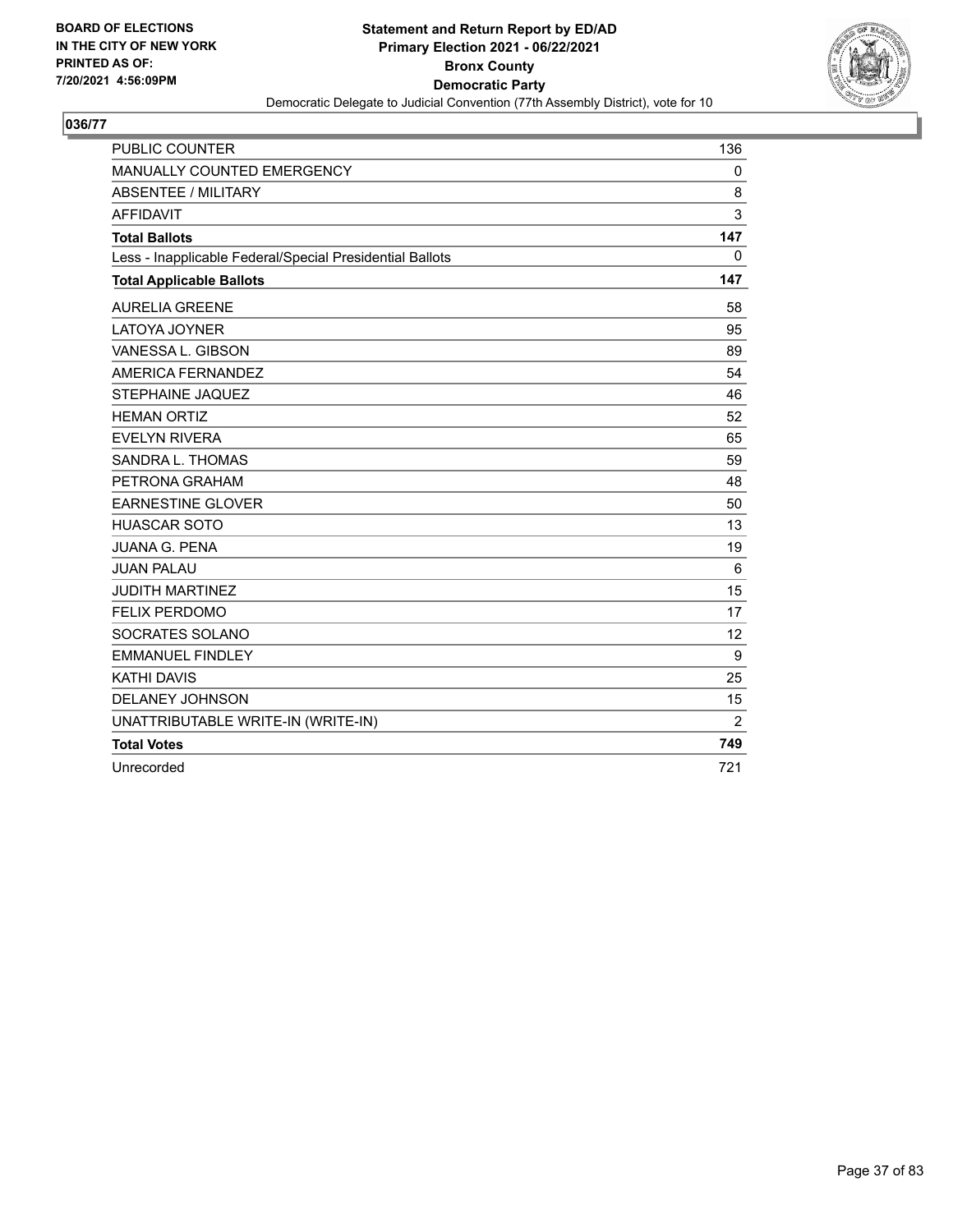

| <b>PUBLIC COUNTER</b>                                    | 93       |
|----------------------------------------------------------|----------|
| MANUALLY COUNTED EMERGENCY                               | $\Omega$ |
| <b>ABSENTEE / MILITARY</b>                               | 16       |
| <b>AFFIDAVIT</b>                                         | 1        |
| <b>Total Ballots</b>                                     | 110      |
| Less - Inapplicable Federal/Special Presidential Ballots | $\Omega$ |
| <b>Total Applicable Ballots</b>                          | 110      |
| <b>AURELIA GREENE</b>                                    | 25       |
| <b>LATOYA JOYNER</b>                                     | 55       |
| VANESSA L. GIBSON                                        | 50       |
| AMERICA FERNANDEZ                                        | 26       |
| <b>STEPHAINE JAQUEZ</b>                                  | 19       |
| <b>HEMAN ORTIZ</b>                                       | 19       |
| <b>EVELYN RIVERA</b>                                     | 26       |
| SANDRA L. THOMAS                                         | 26       |
| PETRONA GRAHAM                                           | 18       |
| <b>EARNESTINE GLOVER</b>                                 | 19       |
| <b>HUASCAR SOTO</b>                                      | 2        |
| <b>JUANA G. PENA</b>                                     | 13       |
| <b>JUAN PALAU</b>                                        | 5        |
| <b>JUDITH MARTINEZ</b>                                   | 19       |
| <b>FELIX PERDOMO</b>                                     | 12       |
| SOCRATES SOLANO                                          | 16       |
| <b>EMMANUEL FINDLEY</b>                                  | 9        |
| <b>KATHI DAVIS</b>                                       | 11       |
| DELANEY JOHNSON                                          | 16       |
| UNATTRIBUTABLE WRITE-IN (WRITE-IN)                       | 1        |
| <b>Total Votes</b>                                       | 387      |
| Unrecorded                                               | 713      |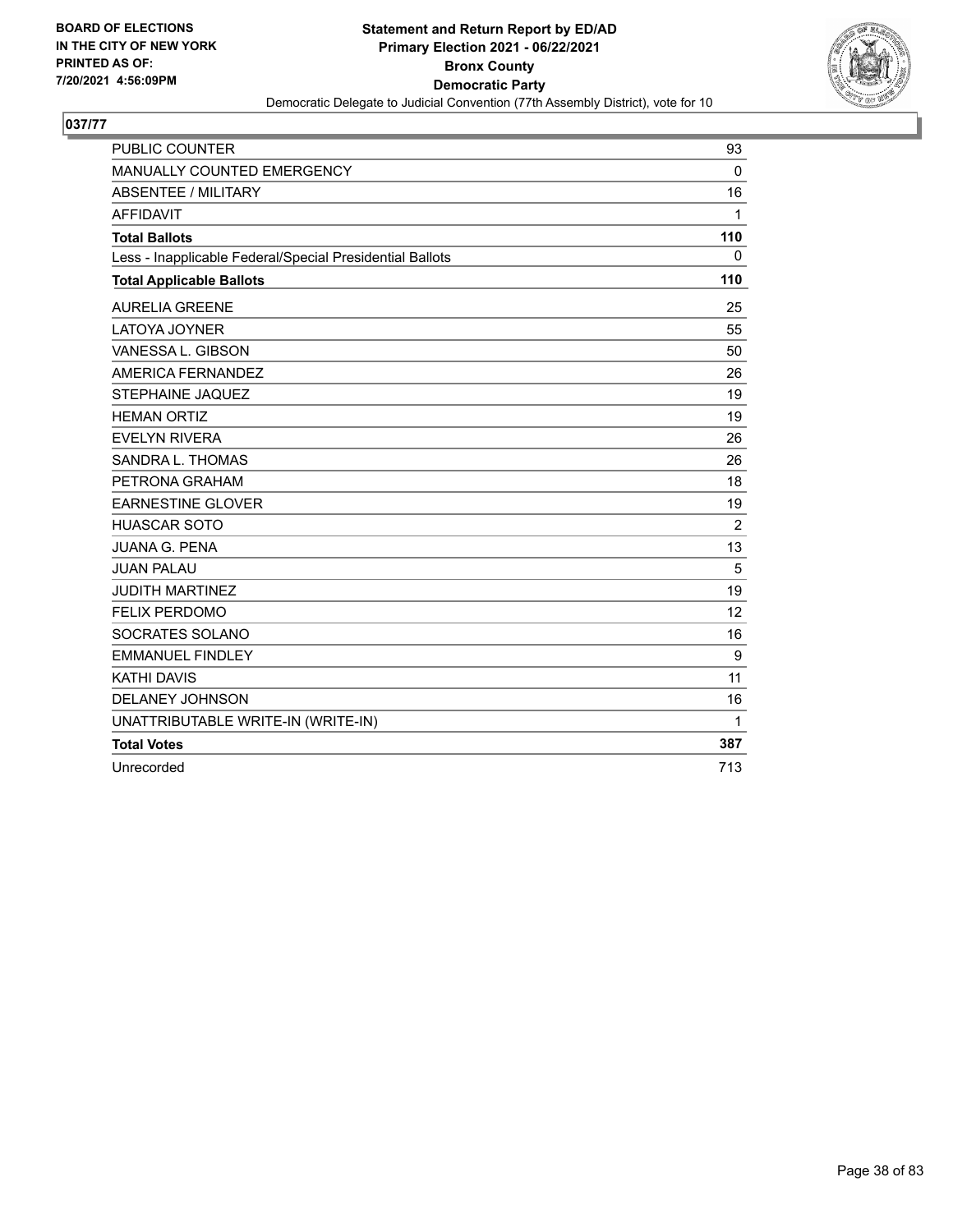

| <b>PUBLIC COUNTER</b>                                    | 65             |
|----------------------------------------------------------|----------------|
| MANUALLY COUNTED EMERGENCY                               | $\mathbf 0$    |
| <b>ABSENTEE / MILITARY</b>                               | 11             |
| <b>AFFIDAVIT</b>                                         | $\Omega$       |
| <b>Total Ballots</b>                                     | 76             |
| Less - Inapplicable Federal/Special Presidential Ballots | $\Omega$       |
| <b>Total Applicable Ballots</b>                          | 76             |
| <b>AURELIA GREENE</b>                                    | 18             |
| <b>LATOYA JOYNER</b>                                     | 42             |
| VANESSA L. GIBSON                                        | 41             |
| AMERICA FERNANDEZ                                        | 23             |
| <b>STEPHAINE JAQUEZ</b>                                  | 15             |
| <b>HEMAN ORTIZ</b>                                       | 17             |
| <b>EVELYN RIVERA</b>                                     | 33             |
| SANDRA L. THOMAS                                         | 15             |
| PETRONA GRAHAM                                           | 11             |
| <b>EARNESTINE GLOVER</b>                                 | $\overline{7}$ |
| <b>HUASCAR SOTO</b>                                      | 11             |
| <b>JUANA G. PENA</b>                                     | 20             |
| <b>JUAN PALAU</b>                                        | 4              |
| <b>JUDITH MARTINEZ</b>                                   | 17             |
| <b>FELIX PERDOMO</b>                                     | 16             |
| SOCRATES SOLANO                                          | 13             |
| <b>EMMANUEL FINDLEY</b>                                  | 5              |
| <b>KATHI DAVIS</b>                                       | 11             |
| <b>DELANEY JOHNSON</b>                                   | 9              |
| UNATTRIBUTABLE WRITE-IN (WRITE-IN)                       | $\overline{2}$ |
| <b>Total Votes</b>                                       | 330            |
| Unrecorded                                               | 430            |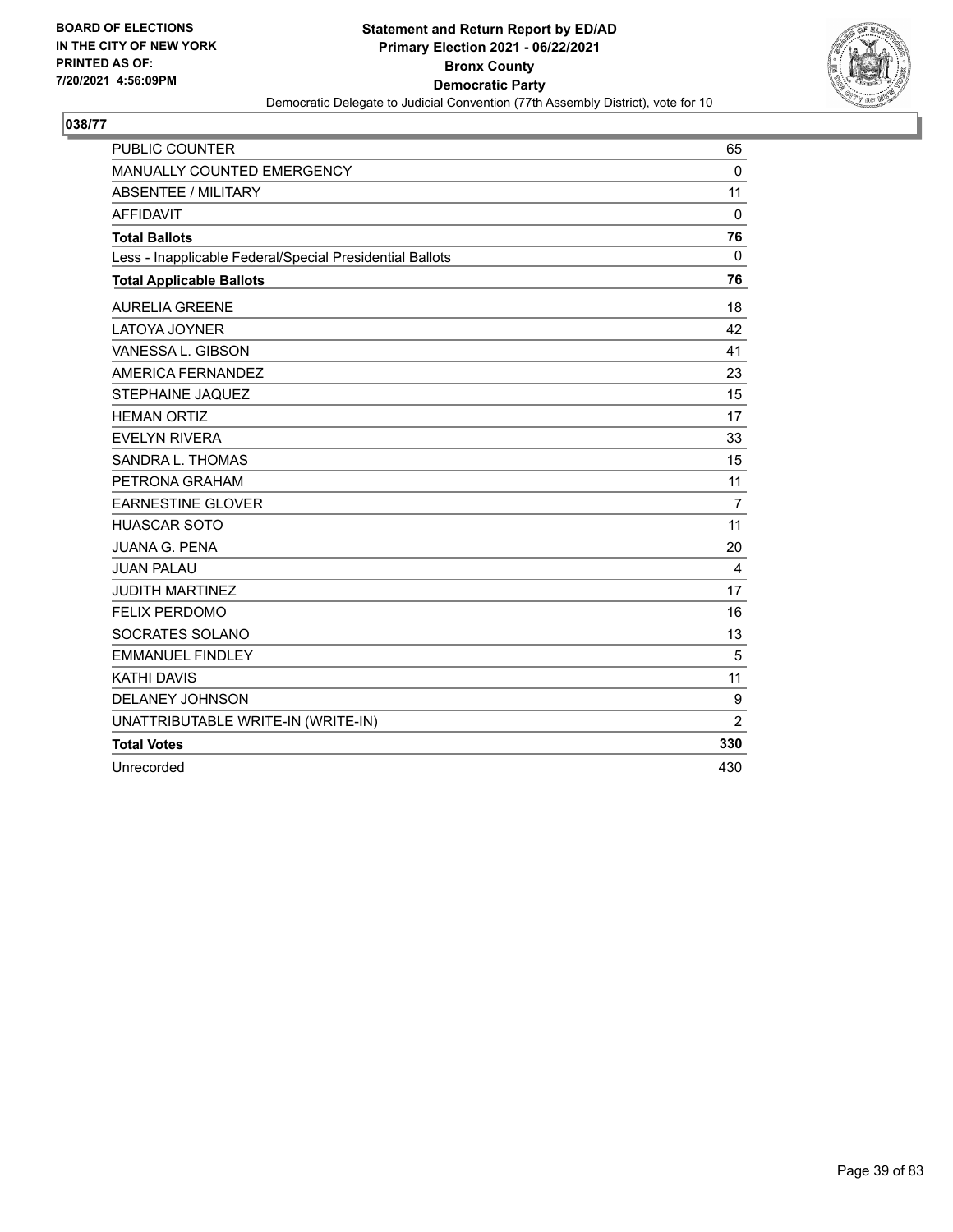

| <b>PUBLIC COUNTER</b>                                    | 104            |
|----------------------------------------------------------|----------------|
| MANUALLY COUNTED EMERGENCY                               | $\mathbf{0}$   |
| <b>ABSENTEE / MILITARY</b>                               | 8              |
| <b>AFFIDAVIT</b>                                         | $\overline{2}$ |
| <b>Total Ballots</b>                                     | 114            |
| Less - Inapplicable Federal/Special Presidential Ballots | $\Omega$       |
| <b>Total Applicable Ballots</b>                          | 114            |
| <b>AURELIA GREENE</b>                                    | 38             |
| <b>LATOYA JOYNER</b>                                     | 74             |
| VANESSA L. GIBSON                                        | 74             |
| AMERICA FERNANDEZ                                        | 33             |
| <b>STEPHAINE JAQUEZ</b>                                  | 34             |
| <b>HEMAN ORTIZ</b>                                       | 32             |
| <b>EVELYN RIVERA</b>                                     | 46             |
| SANDRA L. THOMAS                                         | 39             |
| PETRONA GRAHAM                                           | 27             |
| <b>EARNESTINE GLOVER</b>                                 | 30             |
| <b>HUASCAR SOTO</b>                                      | 10             |
| <b>JUANA G. PENA</b>                                     | 24             |
| <b>JUAN PALAU</b>                                        | 10             |
| <b>JUDITH MARTINEZ</b>                                   | 37             |
| <b>FELIX PERDOMO</b>                                     | 22             |
| SOCRATES SOLANO                                          | 21             |
| <b>EMMANUEL FINDLEY</b>                                  | 16             |
| <b>KATHI DAVIS</b>                                       | 24             |
| DELANEY JOHNSON                                          | 20             |
| UNATTRIBUTABLE WRITE-IN (WRITE-IN)                       | 1              |
| <b>Total Votes</b>                                       | 612            |
| Unrecorded                                               | 528            |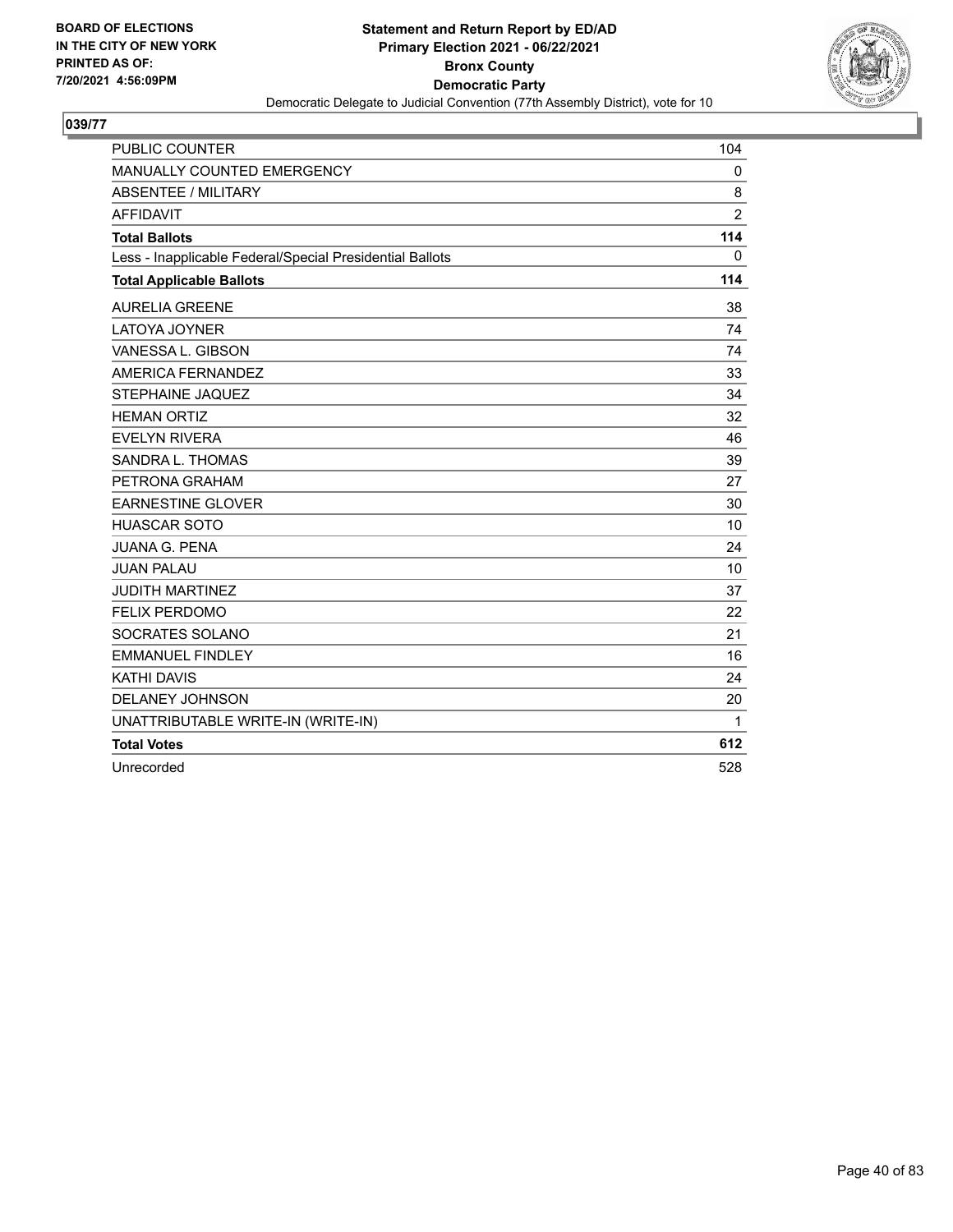

| <b>PUBLIC COUNTER</b>                                    | 96             |
|----------------------------------------------------------|----------------|
| MANUALLY COUNTED EMERGENCY                               | $\Omega$       |
| <b>ABSENTEE / MILITARY</b>                               | 6              |
| <b>AFFIDAVIT</b>                                         | $\overline{2}$ |
| <b>Total Ballots</b>                                     | 104            |
| Less - Inapplicable Federal/Special Presidential Ballots | 0              |
| <b>Total Applicable Ballots</b>                          | 104            |
| <b>AURELIA GREENE</b>                                    | 31             |
| <b>LATOYA JOYNER</b>                                     | 59             |
| VANESSA L. GIBSON                                        | 60             |
| AMERICA FERNANDEZ                                        | 21             |
| STEPHAINE JAQUEZ                                         | 18             |
| <b>HEMAN ORTIZ</b>                                       | 16             |
| <b>EVELYN RIVERA</b>                                     | 26             |
| SANDRA L. THOMAS                                         | 24             |
| PETRONA GRAHAM                                           | 21             |
| <b>EARNESTINE GLOVER</b>                                 | 20             |
| <b>HUASCAR SOTO</b>                                      | $\overline{7}$ |
| <b>JUANA G. PENA</b>                                     | 25             |
| <b>JUAN PALAU</b>                                        | 9              |
| <b>JUDITH MARTINEZ</b>                                   | 24             |
| <b>FELIX PERDOMO</b>                                     | 11             |
| SOCRATES SOLANO                                          | 7              |
| <b>EMMANUEL FINDLEY</b>                                  | 15             |
| <b>KATHI DAVIS</b>                                       | 22             |
| <b>DELANEY JOHNSON</b>                                   | 18             |
| <b>Total Votes</b>                                       | 434            |
| Unrecorded                                               | 606            |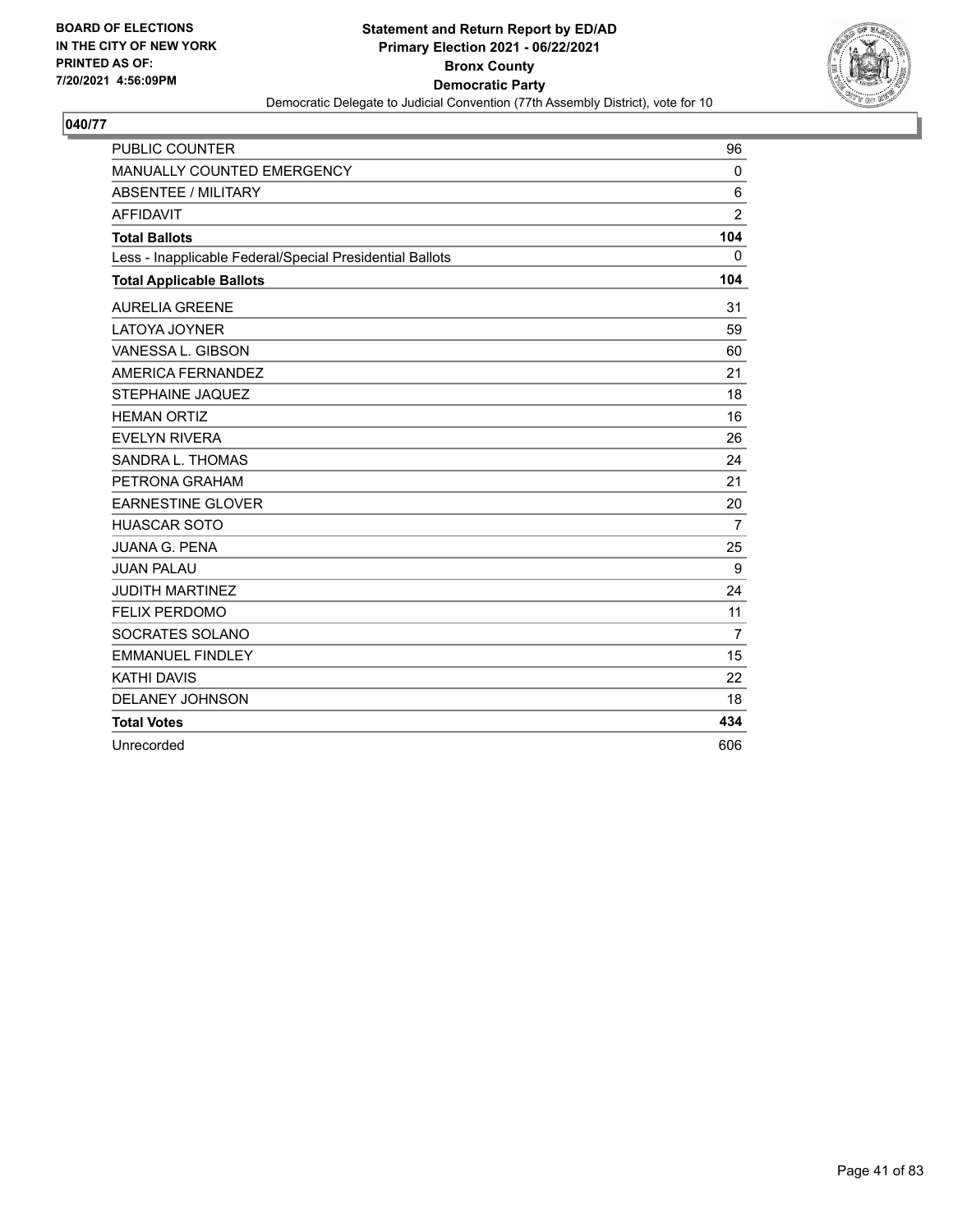

| <b>PUBLIC COUNTER</b>                                    | 84           |
|----------------------------------------------------------|--------------|
| MANUALLY COUNTED EMERGENCY                               | $\Omega$     |
| <b>ABSENTEE / MILITARY</b>                               | 6            |
| <b>AFFIDAVIT</b>                                         | 1            |
| <b>Total Ballots</b>                                     | 91           |
| Less - Inapplicable Federal/Special Presidential Ballots | $\mathbf{0}$ |
| <b>Total Applicable Ballots</b>                          | 91           |
| <b>AURELIA GREENE</b>                                    | 23           |
| LATOYA JOYNER                                            | 50           |
| VANESSA L. GIBSON                                        | 35           |
| AMERICA FERNANDEZ                                        | 30           |
| STEPHAINE JAQUEZ                                         | 22           |
| <b>HEMAN ORTIZ</b>                                       | 27           |
| <b>EVELYN RIVERA</b>                                     | 36           |
| <b>SANDRA L. THOMAS</b>                                  | 23           |
| PETRONA GRAHAM                                           | 15           |
| <b>EARNESTINE GLOVER</b>                                 | 15           |
| <b>HUASCAR SOTO</b>                                      | 16           |
| <b>JUANA G. PENA</b>                                     | 26           |
| <b>JUAN PALAU</b>                                        | 9            |
| <b>JUDITH MARTINEZ</b>                                   | 32           |
| <b>FELIX PERDOMO</b>                                     | 21           |
| SOCRATES SOLANO                                          | 25           |
| <b>EMMANUEL FINDLEY</b>                                  | 9            |
| <b>KATHI DAVIS</b>                                       | 16           |
| <b>DELANEY JOHNSON</b>                                   | 9            |
| <b>Total Votes</b>                                       | 439          |
| Unrecorded                                               | 471          |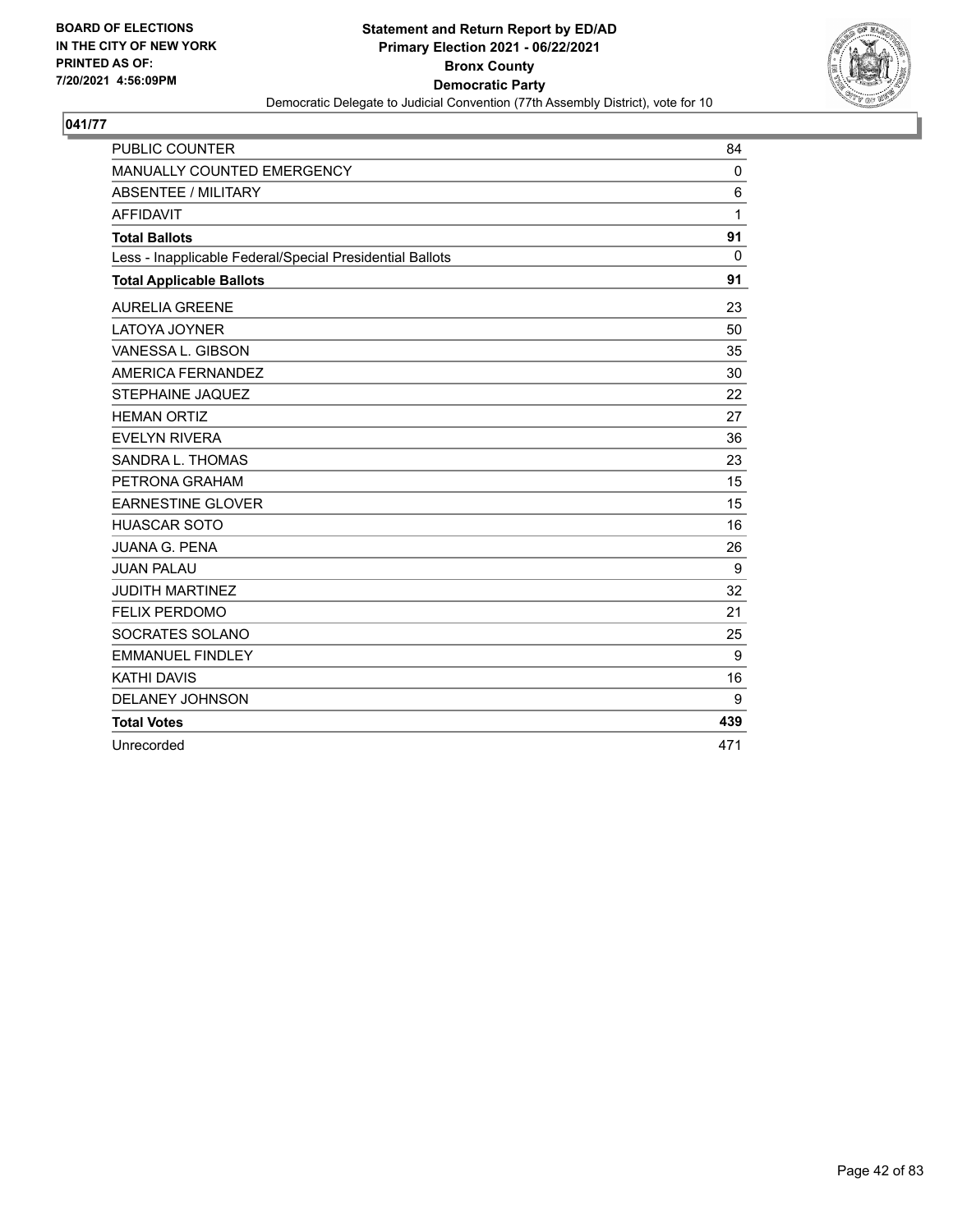

| PUBLIC COUNTER                                           | 102          |
|----------------------------------------------------------|--------------|
| MANUALLY COUNTED EMERGENCY                               | 0            |
| <b>ABSENTEE / MILITARY</b>                               | 9            |
| <b>AFFIDAVIT</b>                                         | $\mathbf{0}$ |
| <b>Total Ballots</b>                                     | 111          |
| Less - Inapplicable Federal/Special Presidential Ballots | 0            |
| <b>Total Applicable Ballots</b>                          | 111          |
| <b>AURELIA GREENE</b>                                    | 31           |
| LATOYA JOYNER                                            | 71           |
| VANESSA L. GIBSON                                        | 69           |
| AMERICA FERNANDEZ                                        | 30           |
| <b>STEPHAINE JAQUEZ</b>                                  | 24           |
| <b>HEMAN ORTIZ</b>                                       | 28           |
| <b>EVELYN RIVERA</b>                                     | 47           |
| SANDRA L. THOMAS                                         | 35           |
| PETRONA GRAHAM                                           | 19           |
| <b>EARNESTINE GLOVER</b>                                 | 20           |
| <b>HUASCAR SOTO</b>                                      | 13           |
| <b>JUANA G. PENA</b>                                     | 22           |
| <b>JUAN PALAU</b>                                        | 8            |
| <b>JUDITH MARTINEZ</b>                                   | 30           |
| <b>FELIX PERDOMO</b>                                     | 23           |
| SOCRATES SOLANO                                          | 19           |
| <b>EMMANUEL FINDLEY</b>                                  | 16           |
| <b>KATHI DAVIS</b>                                       | 20           |
| <b>DELANEY JOHNSON</b>                                   | 18           |
| ABDOU SAHO (WRITE-IN)                                    | 1            |
| ROSE NGADI (WRITE-IN)                                    | 1            |
| UNATTRIBUTABLE WRITE-IN (WRITE-IN)                       | 4            |
| <b>Total Votes</b>                                       | 549          |
| Unrecorded                                               | 561          |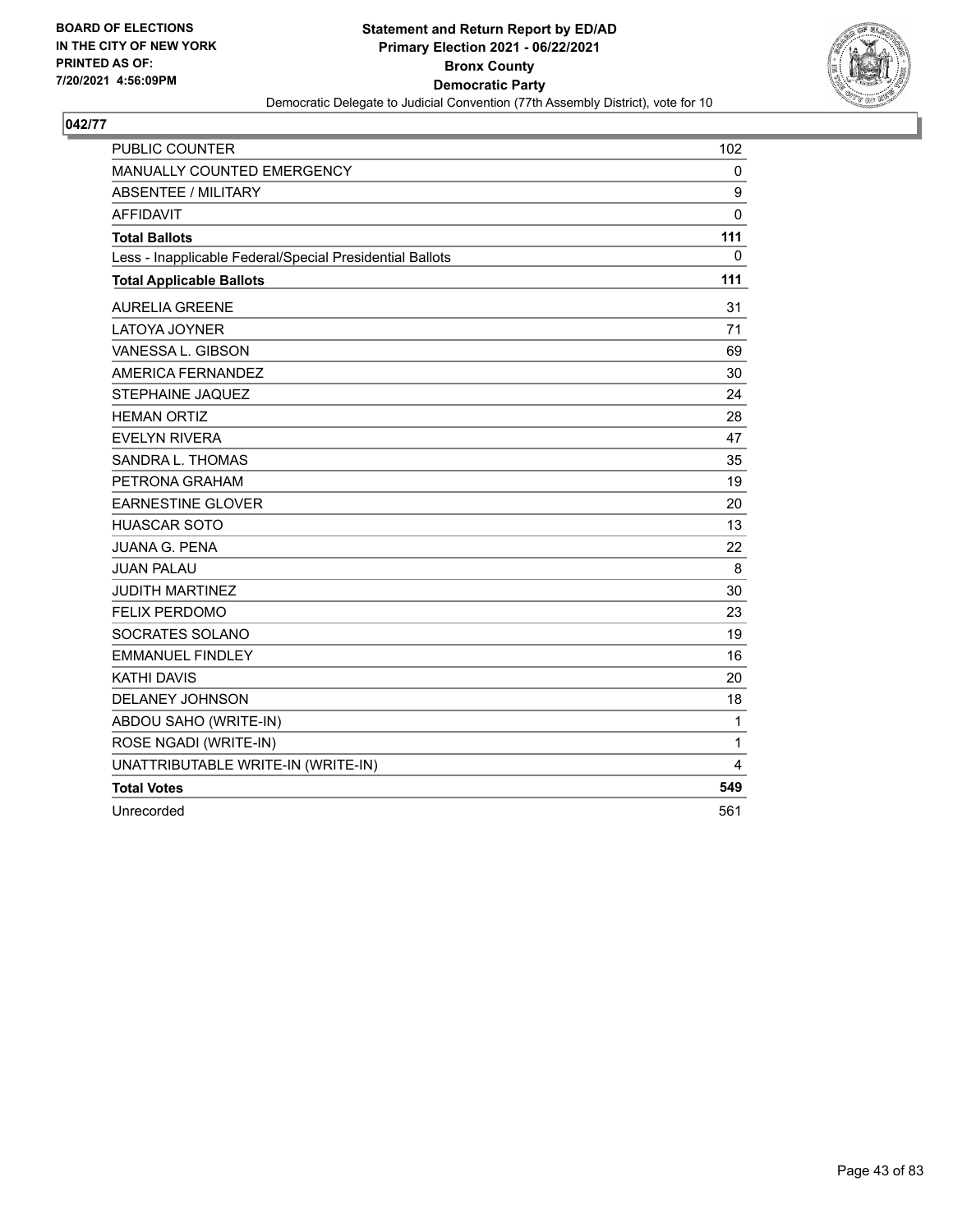

| <b>PUBLIC COUNTER</b>                                    | 102            |
|----------------------------------------------------------|----------------|
| MANUALLY COUNTED EMERGENCY                               | 0              |
| <b>ABSENTEE / MILITARY</b>                               | 19             |
| <b>AFFIDAVIT</b>                                         | 2              |
| <b>Total Ballots</b>                                     | 123            |
| Less - Inapplicable Federal/Special Presidential Ballots | 0              |
| <b>Total Applicable Ballots</b>                          | 123            |
| <b>AURELIA GREENE</b>                                    | 37             |
| <b>LATOYA JOYNER</b>                                     | 71             |
| VANESSA L. GIBSON                                        | 70             |
| AMERICA FERNANDEZ                                        | 23             |
| <b>STEPHAINE JAQUEZ</b>                                  | 22             |
| <b>HEMAN ORTIZ</b>                                       | 24             |
| <b>EVELYN RIVERA</b>                                     | 34             |
| SANDRA L. THOMAS                                         | 36             |
| PETRONA GRAHAM                                           | 25             |
| <b>EARNESTINE GLOVER</b>                                 | 29             |
| <b>HUASCAR SOTO</b>                                      | 11             |
| <b>JUANA G. PENA</b>                                     | 20             |
| <b>JUAN PALAU</b>                                        | 11             |
| <b>JUDITH MARTINEZ</b>                                   | 27             |
| <b>FELIX PERDOMO</b>                                     | 11             |
| SOCRATES SOLANO                                          | 15             |
| <b>EMMANUEL FINDLEY</b>                                  | 21             |
| <b>KATHI DAVIS</b>                                       | 27             |
| DELANEY JOHNSON                                          | 33             |
| CAITLIN HAYES (WRITE-IN)                                 | $\overline{2}$ |
| UNATTRIBUTABLE WRITE-IN (WRITE-IN)                       | 4              |
| <b>Total Votes</b>                                       | 553            |
| Unrecorded                                               | 677            |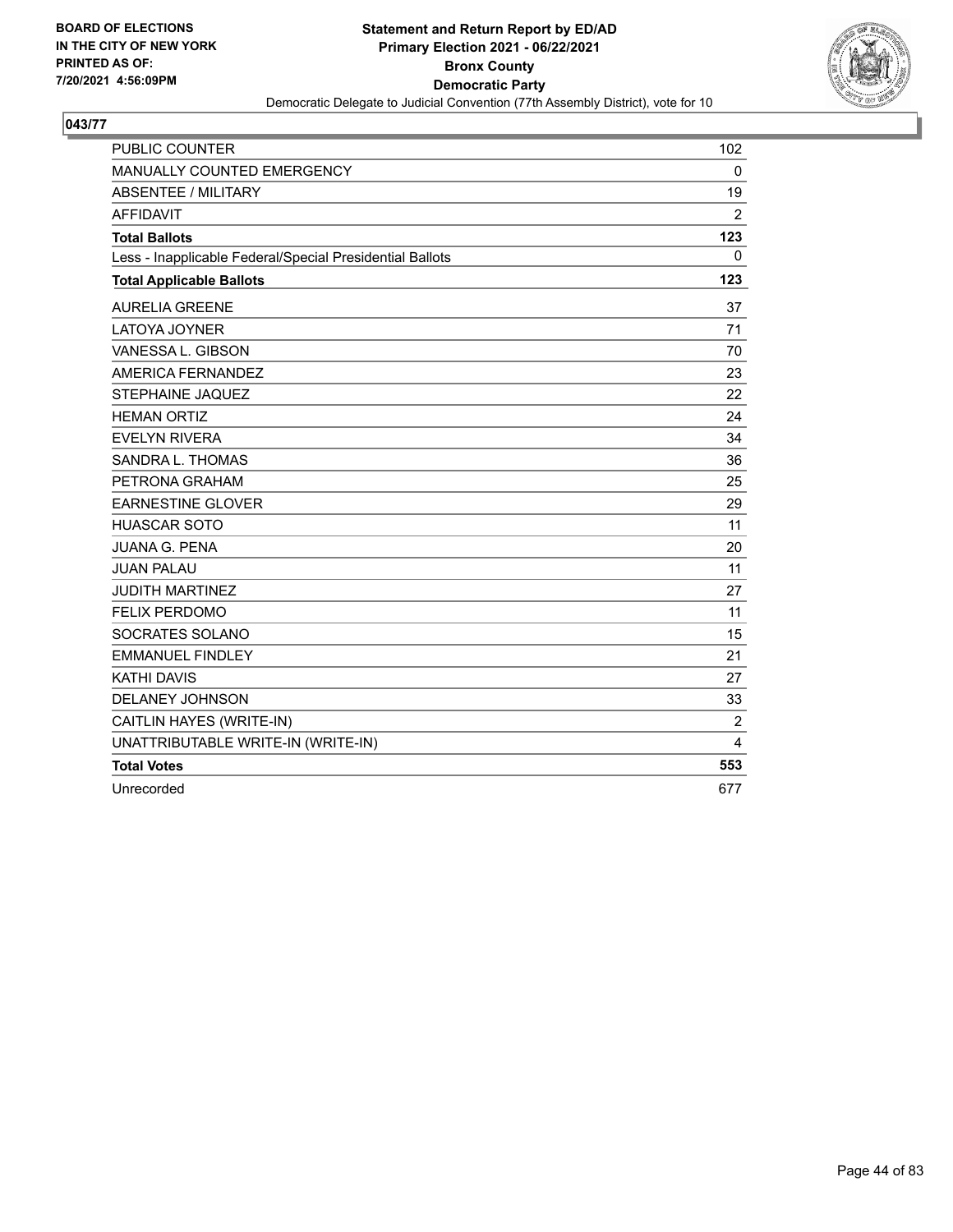

| <b>PUBLIC COUNTER</b>                                    | 83       |
|----------------------------------------------------------|----------|
| MANUALLY COUNTED EMERGENCY                               | $\Omega$ |
| <b>ABSENTEE / MILITARY</b>                               | 10       |
| <b>AFFIDAVIT</b>                                         | 3        |
| <b>Total Ballots</b>                                     | 96       |
| Less - Inapplicable Federal/Special Presidential Ballots | $\Omega$ |
| <b>Total Applicable Ballots</b>                          | 96       |
| <b>AURELIA GREENE</b>                                    | 37       |
| <b>LATOYA JOYNER</b>                                     | 59       |
| VANESSA L. GIBSON                                        | 57       |
| AMERICA FERNANDEZ                                        | 26       |
| <b>STEPHAINE JAQUEZ</b>                                  | 29       |
| <b>HEMAN ORTIZ</b>                                       | 26       |
| <b>EVELYN RIVERA</b>                                     | 37       |
| SANDRA L. THOMAS                                         | 34       |
| PETRONA GRAHAM                                           | 23       |
| <b>EARNESTINE GLOVER</b>                                 | 21       |
| <b>HUASCAR SOTO</b>                                      | 10       |
| <b>JUANA G. PENA</b>                                     | 18       |
| <b>JUAN PALAU</b>                                        | 3        |
| <b>JUDITH MARTINEZ</b>                                   | 21       |
| <b>FELIX PERDOMO</b>                                     | 10       |
| SOCRATES SOLANO                                          | 12       |
| <b>EMMANUEL FINDLEY</b>                                  | 8        |
| <b>KATHI DAVIS</b>                                       | 17       |
| <b>DELANEY JOHNSON</b>                                   | 22       |
| UNATTRIBUTABLE WRITE-IN (WRITE-IN)                       | 1        |
| <b>Total Votes</b>                                       | 471      |
| Unrecorded                                               | 489      |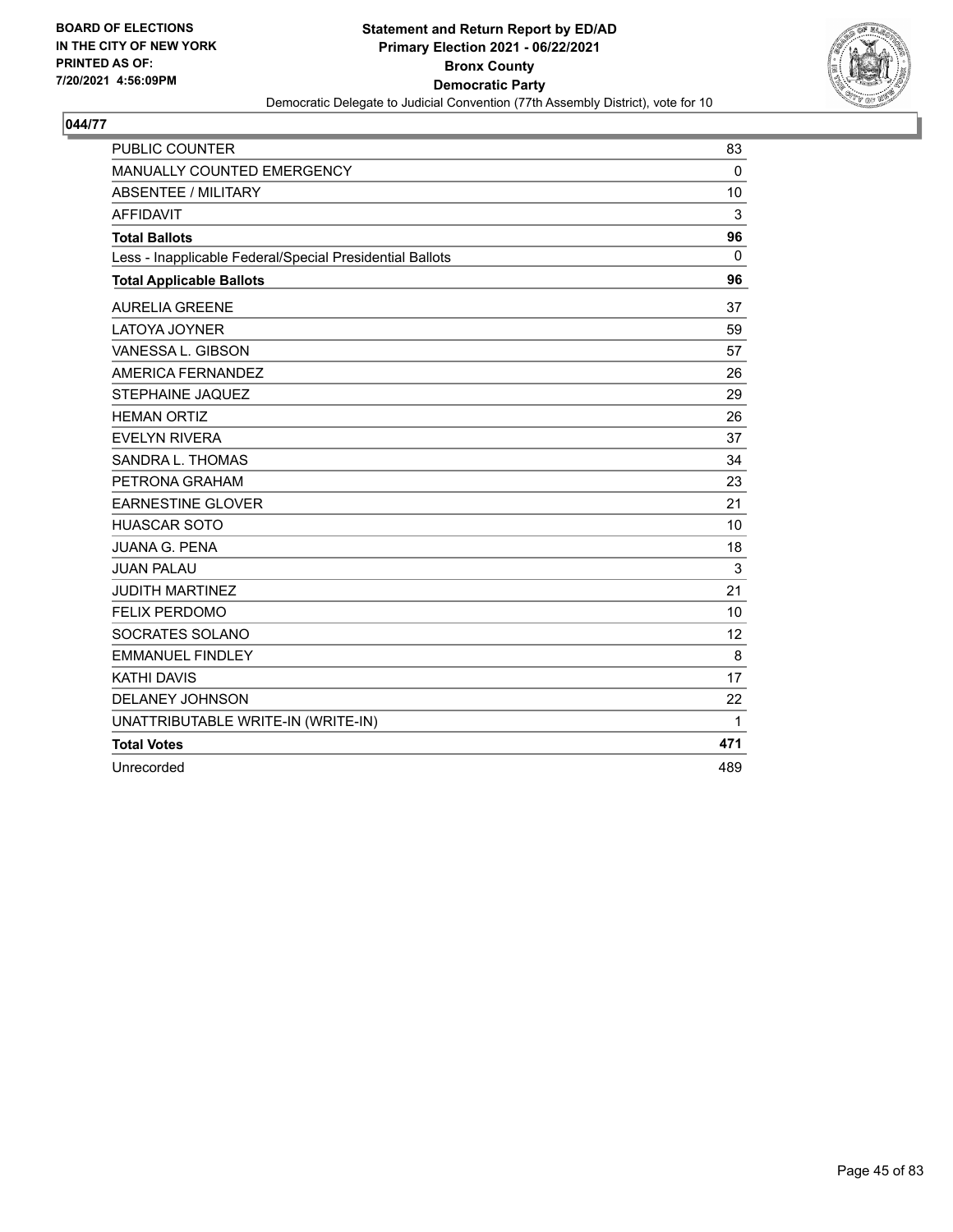

| <b>PUBLIC COUNTER</b>                                    | 85       |
|----------------------------------------------------------|----------|
| MANUALLY COUNTED EMERGENCY                               | $\Omega$ |
| <b>ABSENTEE / MILITARY</b>                               | 15       |
| <b>AFFIDAVIT</b>                                         | $\Omega$ |
| <b>Total Ballots</b>                                     | 100      |
| Less - Inapplicable Federal/Special Presidential Ballots | $\Omega$ |
| <b>Total Applicable Ballots</b>                          | 100      |
| <b>AURELIA GREENE</b>                                    | 30       |
| <b>LATOYA JOYNER</b>                                     | 56       |
| VANESSA L. GIBSON                                        | 69       |
| AMERICA FERNANDEZ                                        | 29       |
| <b>STEPHAINE JAQUEZ</b>                                  | 26       |
| <b>HEMAN ORTIZ</b>                                       | 18       |
| <b>EVELYN RIVERA</b>                                     | 32       |
| SANDRA L. THOMAS                                         | 32       |
| PETRONA GRAHAM                                           | 21       |
| <b>EARNESTINE GLOVER</b>                                 | 22       |
| <b>HUASCAR SOTO</b>                                      | 11       |
| <b>JUANA G. PENA</b>                                     | 15       |
| <b>JUAN PALAU</b>                                        | 5        |
| <b>JUDITH MARTINEZ</b>                                   | 24       |
| <b>FELIX PERDOMO</b>                                     | 16       |
| SOCRATES SOLANO                                          | 13       |
| <b>EMMANUEL FINDLEY</b>                                  | 12       |
| <b>KATHI DAVIS</b>                                       | 22       |
| DELANEY JOHNSON                                          | 19       |
| UNATTRIBUTABLE WRITE-IN (WRITE-IN)                       | 1        |
| <b>Total Votes</b>                                       | 473      |
| Unrecorded                                               | 527      |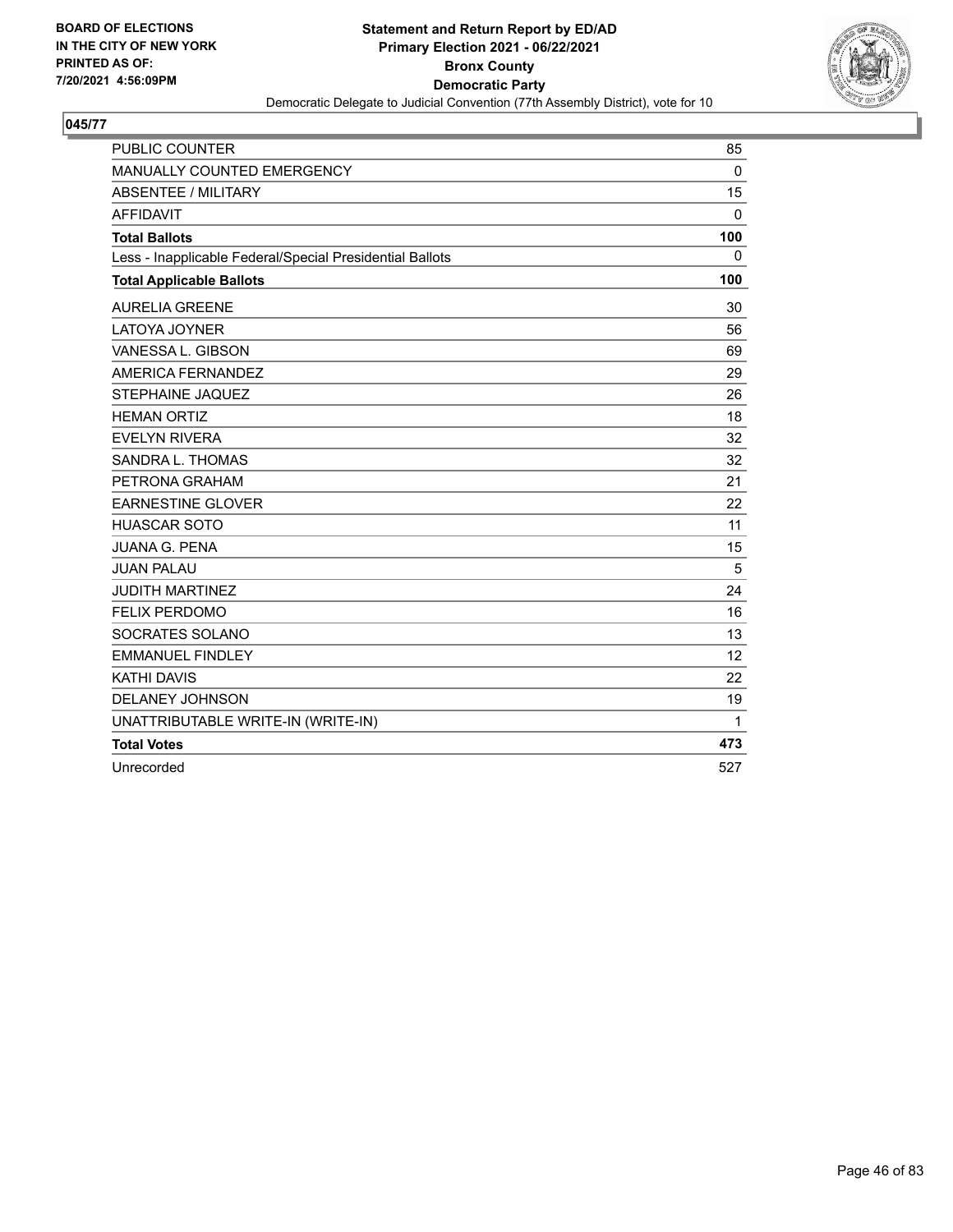

| <b>PUBLIC COUNTER</b>                                    | 89           |
|----------------------------------------------------------|--------------|
| MANUALLY COUNTED EMERGENCY                               | $\Omega$     |
| <b>ABSENTEE / MILITARY</b>                               | 5            |
| <b>AFFIDAVIT</b>                                         | $\mathbf{0}$ |
| <b>Total Ballots</b>                                     | 94           |
| Less - Inapplicable Federal/Special Presidential Ballots | $\mathbf{0}$ |
| <b>Total Applicable Ballots</b>                          | 94           |
| <b>AURELIA GREENE</b>                                    | 35           |
| <b>LATOYA JOYNER</b>                                     | 45           |
| VANESSA L. GIBSON                                        | 54           |
| AMERICA FERNANDEZ                                        | 24           |
| <b>STEPHAINE JAQUEZ</b>                                  | 14           |
| <b>HEMAN ORTIZ</b>                                       | 26           |
| <b>EVELYN RIVERA</b>                                     | 35           |
| SANDRA L. THOMAS                                         | 21           |
| PETRONA GRAHAM                                           | 12           |
| <b>EARNESTINE GLOVER</b>                                 | 9            |
| <b>HUASCAR SOTO</b>                                      | 14           |
| <b>JUANA G. PENA</b>                                     | 21           |
| <b>JUAN PALAU</b>                                        | 9            |
| <b>JUDITH MARTINEZ</b>                                   | 26           |
| <b>FELIX PERDOMO</b>                                     | 11           |
| SOCRATES SOLANO                                          | 16           |
| <b>EMMANUEL FINDLEY</b>                                  | 9            |
| <b>KATHI DAVIS</b>                                       | 19           |
| <b>DELANEY JOHNSON</b>                                   | 17           |
| <b>Total Votes</b>                                       | 417          |
| Unrecorded                                               | 523          |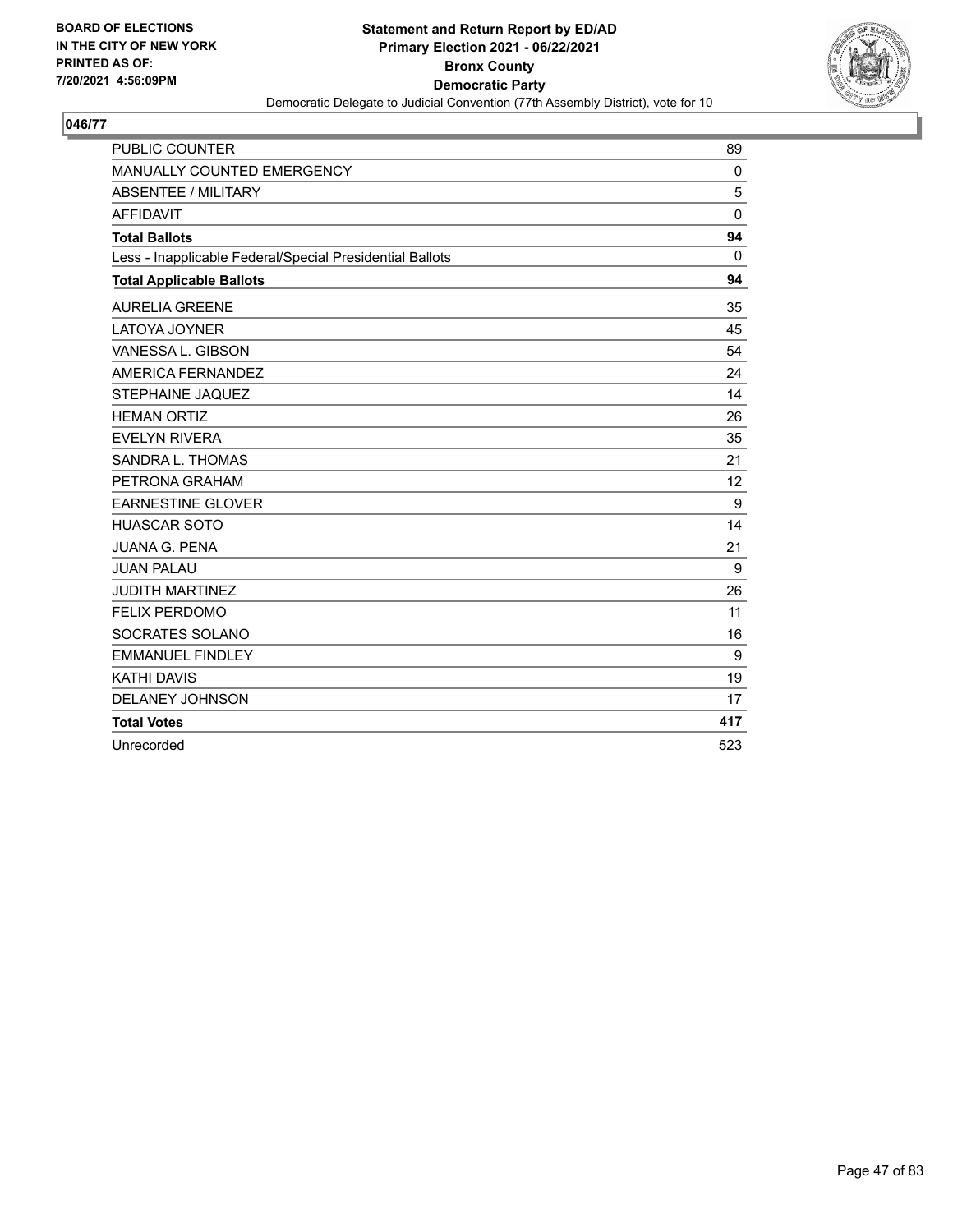

| <b>PUBLIC COUNTER</b>                                    | 109      |
|----------------------------------------------------------|----------|
| MANUALLY COUNTED EMERGENCY                               | $\Omega$ |
| <b>ABSENTEE / MILITARY</b>                               | 15       |
| <b>AFFIDAVIT</b>                                         | 1        |
| <b>Total Ballots</b>                                     | 125      |
| Less - Inapplicable Federal/Special Presidential Ballots | 0        |
| <b>Total Applicable Ballots</b>                          | 125      |
| <b>AURELIA GREENE</b>                                    | 48       |
| <b>LATOYA JOYNER</b>                                     | 70       |
| VANESSA L. GIBSON                                        | 85       |
| AMERICA FERNANDEZ                                        | 33       |
| STEPHAINE JAQUEZ                                         | 43       |
| <b>HEMAN ORTIZ</b>                                       | 44       |
| <b>EVELYN RIVERA</b>                                     | 47       |
| SANDRA L. THOMAS                                         | 48       |
| PETRONA GRAHAM                                           | 34       |
| <b>EARNESTINE GLOVER</b>                                 | 33       |
| <b>HUASCAR SOTO</b>                                      | 19       |
| <b>JUANA G. PENA</b>                                     | 18       |
| <b>JUAN PALAU</b>                                        | 7        |
| <b>JUDITH MARTINEZ</b>                                   | 21       |
| <b>FELIX PERDOMO</b>                                     | 17       |
| SOCRATES SOLANO                                          | 13       |
| <b>EMMANUEL FINDLEY</b>                                  | 19       |
| <b>KATHI DAVIS</b>                                       | 22       |
| <b>DELANEY JOHNSON</b>                                   | 24       |
| <b>Total Votes</b>                                       | 645      |
| Unrecorded                                               | 605      |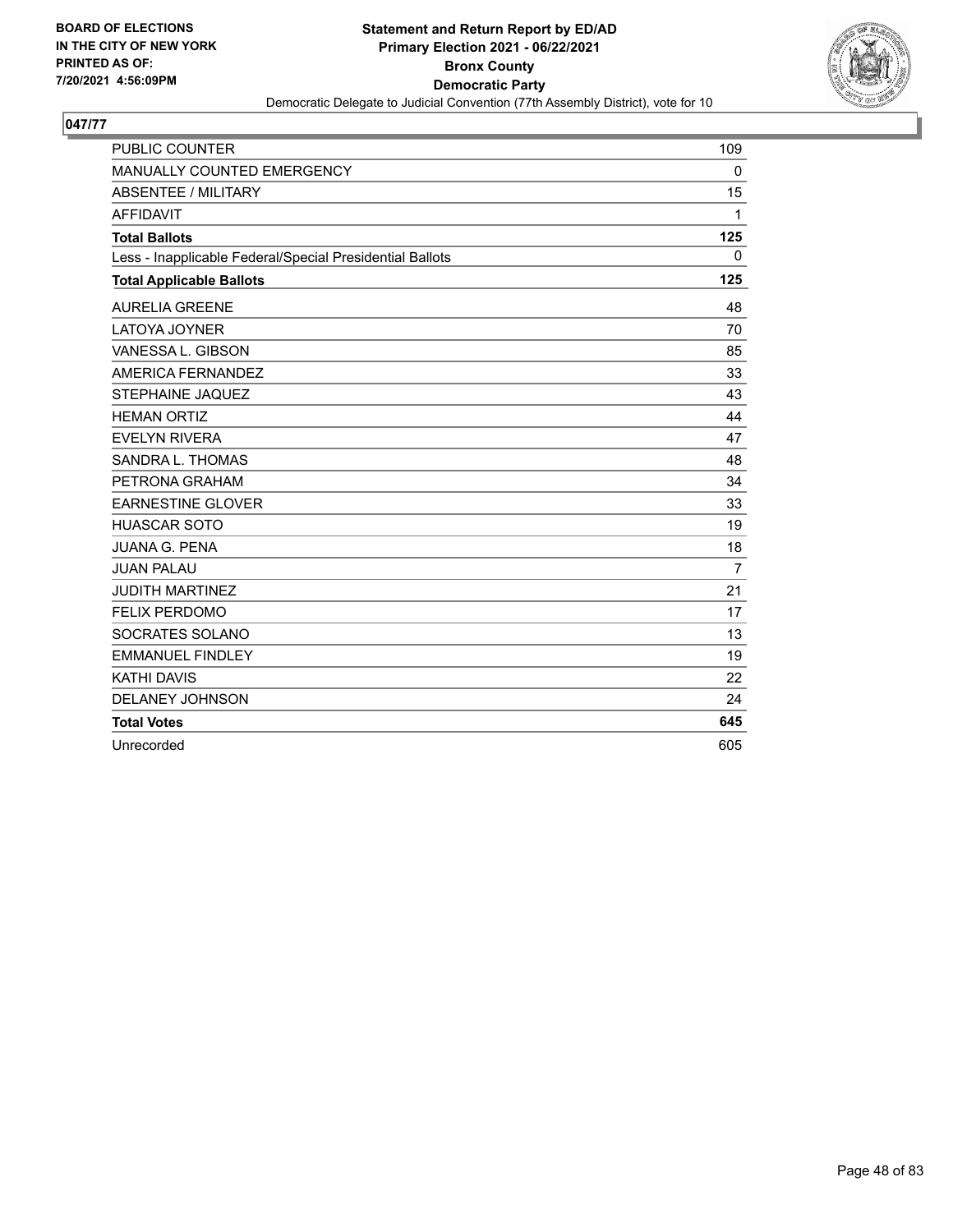

| <b>PUBLIC COUNTER</b>                                    | 112          |
|----------------------------------------------------------|--------------|
| MANUALLY COUNTED EMERGENCY                               | $\Omega$     |
| <b>ABSENTEE / MILITARY</b>                               | 5            |
| <b>AFFIDAVIT</b>                                         | $\mathbf{0}$ |
| <b>Total Ballots</b>                                     | 117          |
| Less - Inapplicable Federal/Special Presidential Ballots | $\Omega$     |
| <b>Total Applicable Ballots</b>                          | 117          |
| <b>AURELIA GREENE</b>                                    | 31           |
| <b>LATOYA JOYNER</b>                                     | 64           |
| VANESSA L. GIBSON                                        | 70           |
| AMERICA FERNANDEZ                                        | 32           |
| STEPHAINE JAQUEZ                                         | 25           |
| <b>HEMAN ORTIZ</b>                                       | 27           |
| <b>EVELYN RIVERA</b>                                     | 44           |
| SANDRA L. THOMAS                                         | 32           |
| PETRONA GRAHAM                                           | 19           |
| <b>EARNESTINE GLOVER</b>                                 | 21           |
| <b>HUASCAR SOTO</b>                                      | 10           |
| <b>JUANA G. PENA</b>                                     | 22           |
| <b>JUAN PALAU</b>                                        | 10           |
| <b>JUDITH MARTINEZ</b>                                   | 20           |
| <b>FELIX PERDOMO</b>                                     | 14           |
| SOCRATES SOLANO                                          | 13           |
| <b>EMMANUEL FINDLEY</b>                                  | 20           |
| <b>KATHI DAVIS</b>                                       | 25           |
| DELANEY JOHNSON                                          | 16           |
| UNATTRIBUTABLE WRITE-IN (WRITE-IN)                       | 2            |
| <b>Total Votes</b>                                       | 517          |
| Unrecorded                                               | 653          |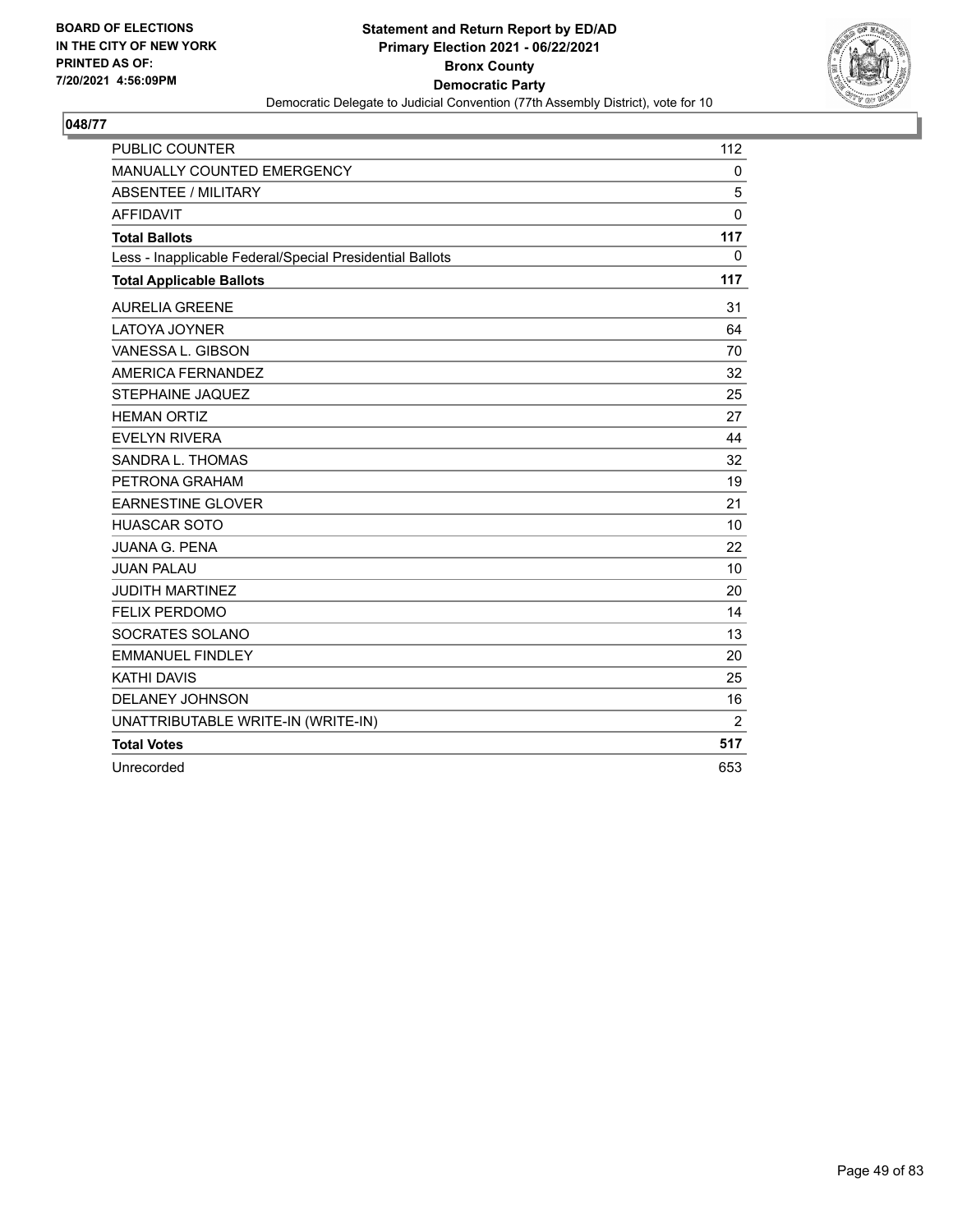

| <b>PUBLIC COUNTER</b>                                    | 72          |
|----------------------------------------------------------|-------------|
| MANUALLY COUNTED EMERGENCY                               | $\mathbf 0$ |
| ABSENTEE / MILITARY                                      | 5           |
| <b>AFFIDAVIT</b>                                         | $\mathbf 0$ |
| <b>Total Ballots</b>                                     | 77          |
| Less - Inapplicable Federal/Special Presidential Ballots | $\Omega$    |
| <b>Total Applicable Ballots</b>                          | 77          |
| <b>AURELIA GREENE</b>                                    | 24          |
| <b>LATOYA JOYNER</b>                                     | 50          |
| VANESSA L. GIBSON                                        | 43          |
| AMERICA FERNANDEZ                                        | 25          |
| <b>STEPHAINE JAQUEZ</b>                                  | 22          |
| <b>HEMAN ORTIZ</b>                                       | 19          |
| <b>EVELYN RIVERA</b>                                     | 28          |
| SANDRA L. THOMAS                                         | 23          |
| PETRONA GRAHAM                                           | 20          |
| <b>EARNESTINE GLOVER</b>                                 | 18          |
| <b>HUASCAR SOTO</b>                                      | 5           |
| <b>JUANA G. PENA</b>                                     | 13          |
| <b>JUAN PALAU</b>                                        | 6           |
| <b>JUDITH MARTINEZ</b>                                   | 18          |
| <b>FELIX PERDOMO</b>                                     | 15          |
| SOCRATES SOLANO                                          | 8           |
| <b>EMMANUEL FINDLEY</b>                                  | 8           |
| <b>KATHI DAVIS</b>                                       | 13          |
| <b>DELANEY JOHNSON</b>                                   | 15          |
| ABDOU RAHAMAN (WRITE-IN)                                 | 1           |
| <b>Total Votes</b>                                       | 374         |
| Unrecorded                                               | 396         |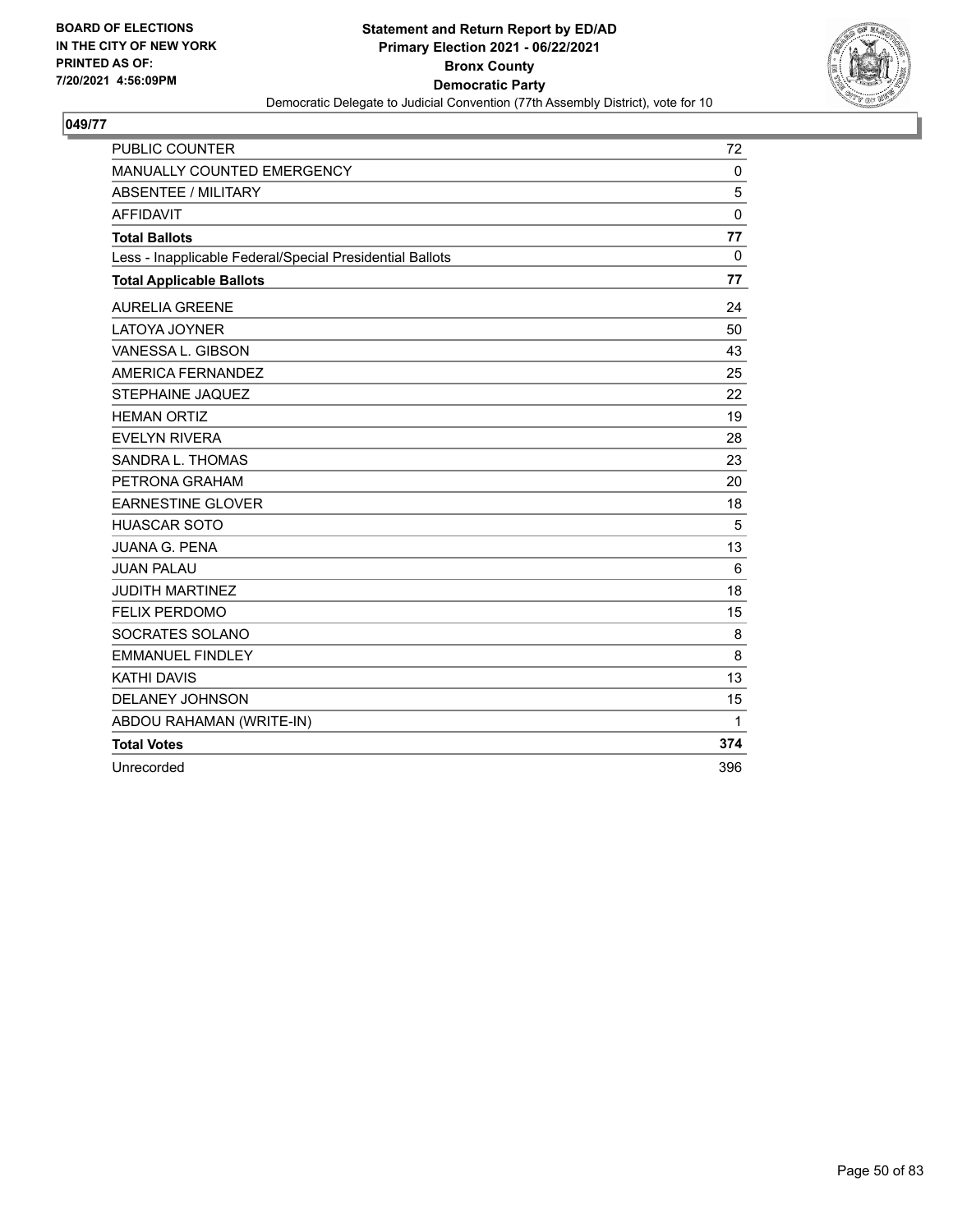

| <b>PUBLIC COUNTER</b>                                    | 115          |
|----------------------------------------------------------|--------------|
| MANUALLY COUNTED EMERGENCY                               | $\Omega$     |
| <b>ABSENTEE / MILITARY</b>                               | 14           |
| <b>AFFIDAVIT</b>                                         | 2            |
| <b>Total Ballots</b>                                     | 131          |
| Less - Inapplicable Federal/Special Presidential Ballots | $\mathbf{0}$ |
| <b>Total Applicable Ballots</b>                          | 131          |
| <b>AURELIA GREENE</b>                                    | 36           |
| <b>LATOYA JOYNER</b>                                     | 74           |
| VANESSA L. GIBSON                                        | 83           |
| AMERICA FERNANDEZ                                        | 33           |
| STEPHAINE JAQUEZ                                         | 33           |
| <b>HEMAN ORTIZ</b>                                       | 33           |
| <b>EVELYN RIVERA</b>                                     | 50           |
| SANDRA L. THOMAS                                         | 46           |
| PETRONA GRAHAM                                           | 28           |
| <b>EARNESTINE GLOVER</b>                                 | 27           |
| <b>HUASCAR SOTO</b>                                      | 5            |
| <b>JUANA G. PENA</b>                                     | 17           |
| <b>JUAN PALAU</b>                                        | 4            |
| <b>JUDITH MARTINEZ</b>                                   | 21           |
| <b>FELIX PERDOMO</b>                                     | 11           |
| SOCRATES SOLANO                                          | 11           |
| <b>EMMANUEL FINDLEY</b>                                  | 11           |
| <b>KATHI DAVIS</b>                                       | 17           |
| <b>DELANEY JOHNSON</b>                                   | 20           |
| <b>Total Votes</b>                                       | 560          |
| Unrecorded                                               | 750          |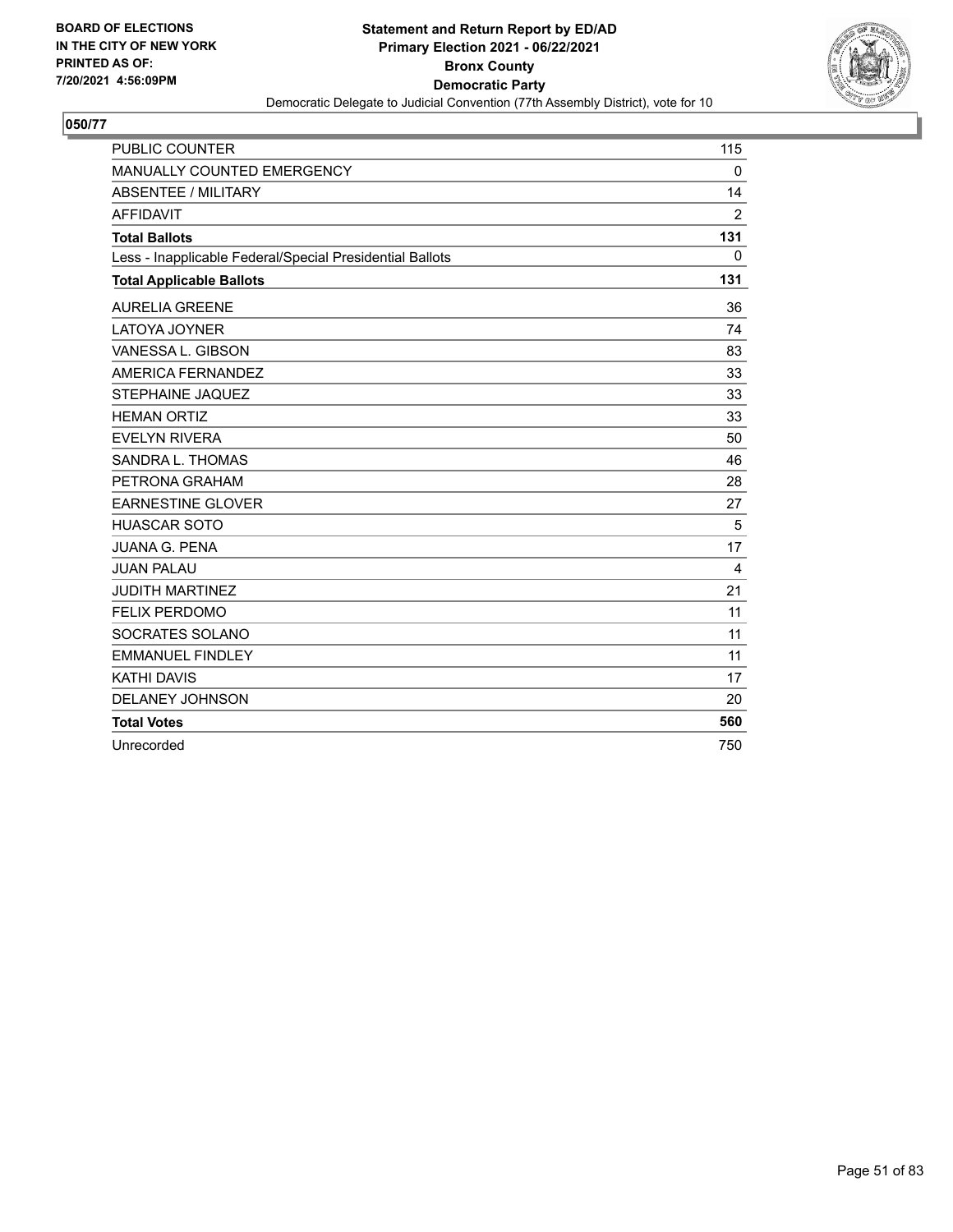

| <b>PUBLIC COUNTER</b>                                    | 111          |
|----------------------------------------------------------|--------------|
| MANUALLY COUNTED EMERGENCY                               | 0            |
| <b>ABSENTEE / MILITARY</b>                               | 6            |
| <b>AFFIDAVIT</b>                                         | $\Omega$     |
| <b>Total Ballots</b>                                     | 117          |
| Less - Inapplicable Federal/Special Presidential Ballots | 0            |
| <b>Total Applicable Ballots</b>                          | 117          |
| <b>AURELIA GREENE</b>                                    | 28           |
| LATOYA JOYNER                                            | 57           |
| VANESSA L. GIBSON                                        | 71           |
| AMERICA FERNANDEZ                                        | 20           |
| STEPHAINE JAQUEZ                                         | 17           |
| <b>HEMAN ORTIZ</b>                                       | 15           |
| <b>EVELYN RIVERA</b>                                     | 30           |
| SANDRA L. THOMAS                                         | 31           |
| PETRONA GRAHAM                                           | 22           |
| <b>EARNESTINE GLOVER</b>                                 | 22           |
| <b>HUASCAR SOTO</b>                                      | 6            |
| <b>JUANA G. PENA</b>                                     | 8            |
| <b>JUAN PALAU</b>                                        | $\mathbf{1}$ |
| <b>JUDITH MARTINEZ</b>                                   | 16           |
| <b>FELIX PERDOMO</b>                                     | 6            |
| SOCRATES SOLANO                                          | 3            |
| <b>EMMANUEL FINDLEY</b>                                  | 13           |
| <b>KATHI DAVIS</b>                                       | 20           |
| DELANEY JOHNSON                                          | 19           |
| ELIU A LARA (WRITE-IN)                                   | 1            |
| LUIS Q RIVERA (WRITE-IN)                                 | 1            |
| <b>Total Votes</b>                                       | 407          |
| Unrecorded                                               | 763          |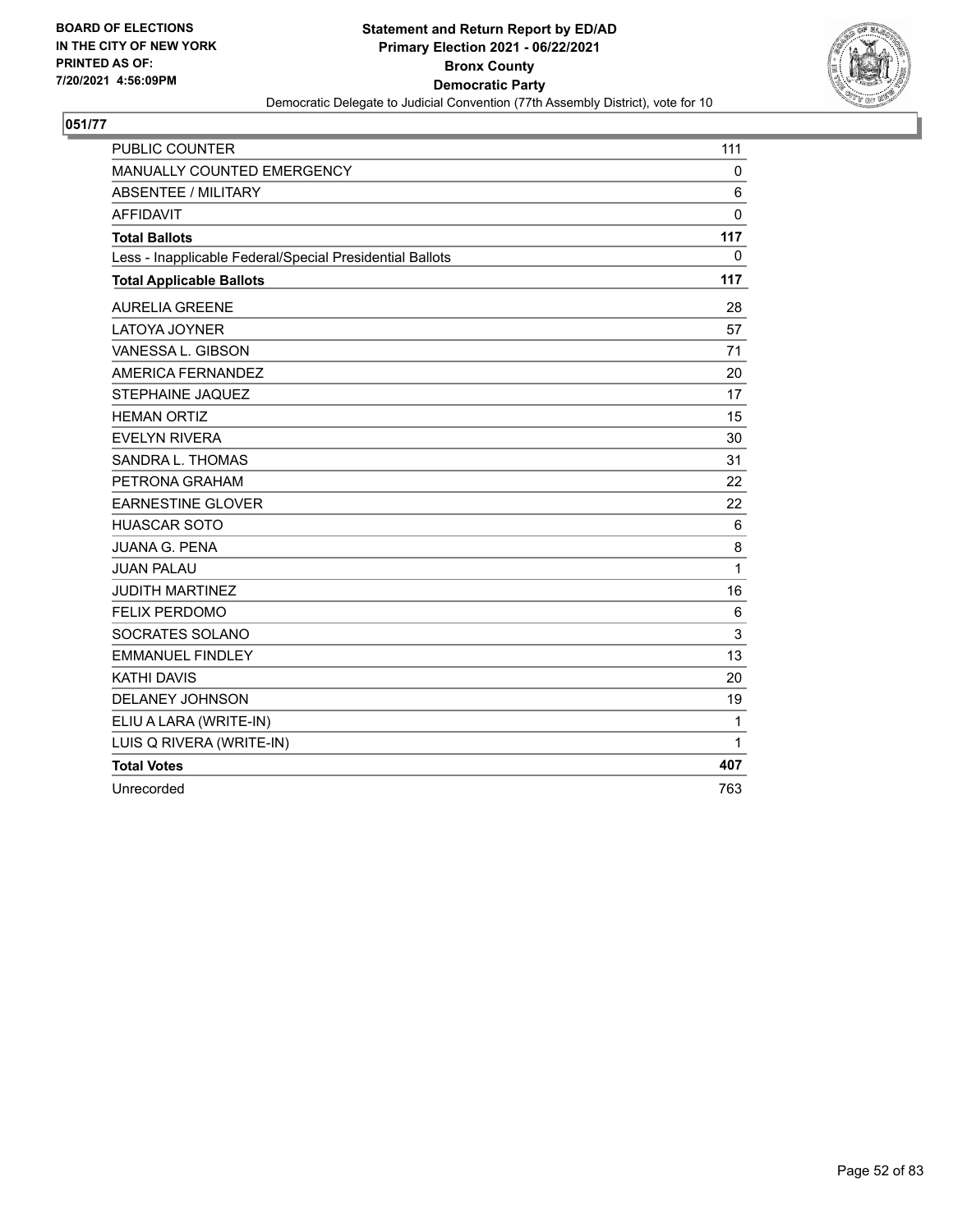

| PUBLIC COUNTER                                           | 5              |
|----------------------------------------------------------|----------------|
| MANUALLY COUNTED EMERGENCY                               | $\Omega$       |
| <b>ABSENTEE / MILITARY</b>                               | $\overline{2}$ |
| <b>AFFIDAVIT</b>                                         | $\mathbf 0$    |
| <b>Total Ballots</b>                                     | $\overline{7}$ |
| Less - Inapplicable Federal/Special Presidential Ballots | $\mathbf 0$    |
| <b>Total Applicable Ballots</b>                          | $\overline{7}$ |
| <b>AURELIA GREENE</b>                                    | 3              |
| <b>LATOYA JOYNER</b>                                     | $\overline{7}$ |
| VANESSA L. GIBSON                                        | 4              |
| AMERICA FERNANDEZ                                        | 1              |
| <b>STEPHAINE JAQUEZ</b>                                  | 1              |
| <b>HEMAN ORTIZ</b>                                       | $\Omega$       |
| <b>EVELYN RIVERA</b>                                     | $\overline{2}$ |
| SANDRA L. THOMAS                                         | $\overline{2}$ |
| PETRONA GRAHAM                                           | $\overline{2}$ |
| <b>EARNESTINE GLOVER</b>                                 | $\mathbf 0$    |
| <b>HUASCAR SOTO</b>                                      | 1              |
| <b>JUANA G. PENA</b>                                     | 0              |
| <b>JUAN PALAU</b>                                        | 1              |
| <b>JUDITH MARTINEZ</b>                                   | $\overline{2}$ |
| <b>FELIX PERDOMO</b>                                     | $\Omega$       |
| SOCRATES SOLANO                                          | 0              |
| <b>EMMANUEL FINDLEY</b>                                  | $\overline{2}$ |
| <b>KATHI DAVIS</b>                                       | 1              |
| <b>DELANEY JOHNSON</b>                                   | $\overline{2}$ |
| <b>Total Votes</b>                                       | 31             |
| Unrecorded                                               | 39             |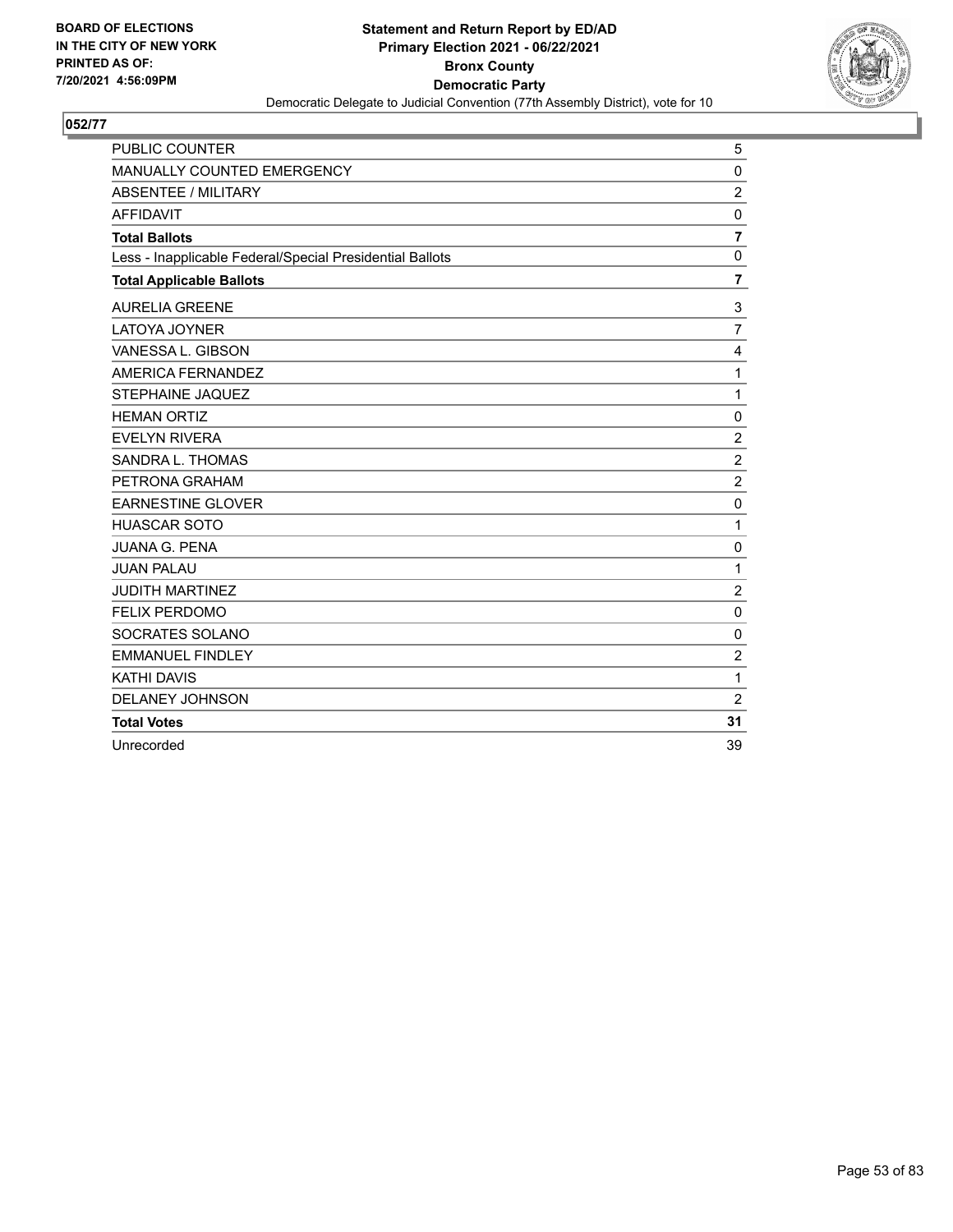

| <b>PUBLIC COUNTER</b>                                    | 175            |
|----------------------------------------------------------|----------------|
| MANUALLY COUNTED EMERGENCY                               | 0              |
| <b>ABSENTEE / MILITARY</b>                               | 19             |
| <b>AFFIDAVIT</b>                                         | $\overline{2}$ |
| <b>Total Ballots</b>                                     | 196            |
| Less - Inapplicable Federal/Special Presidential Ballots | 0              |
| <b>Total Applicable Ballots</b>                          | 196            |
| <b>AURELIA GREENE</b>                                    | 66             |
| LATOYA JOYNER                                            | 117            |
| VANESSA L. GIBSON                                        | 116            |
| AMERICA FERNANDEZ                                        | 51             |
| STEPHAINE JAQUEZ                                         | 53             |
| <b>HEMAN ORTIZ</b>                                       | 38             |
| <b>EVELYN RIVERA</b>                                     | 67             |
| SANDRA L. THOMAS                                         | 63             |
| PETRONA GRAHAM                                           | 47             |
| <b>EARNESTINE GLOVER</b>                                 | 37             |
| <b>HUASCAR SOTO</b>                                      | 18             |
| <b>JUANA G. PENA</b>                                     | 34             |
| <b>JUAN PALAU</b>                                        | 10             |
| <b>JUDITH MARTINEZ</b>                                   | 49             |
| <b>FELIX PERDOMO</b>                                     | 29             |
| SOCRATES SOLANO                                          | 26             |
| <b>EMMANUEL FINDLEY</b>                                  | 24             |
| <b>KATHI DAVIS</b>                                       | 39             |
| DELANEY JOHNSON                                          | 47             |
| JOSUALIN MARBLE (WRITE-IN)                               | 1              |
| UNATTRIBUTABLE WRITE-IN (WRITE-IN)                       | $\overline{2}$ |
| <b>Total Votes</b>                                       | 934            |
| Unrecorded                                               | 1,026          |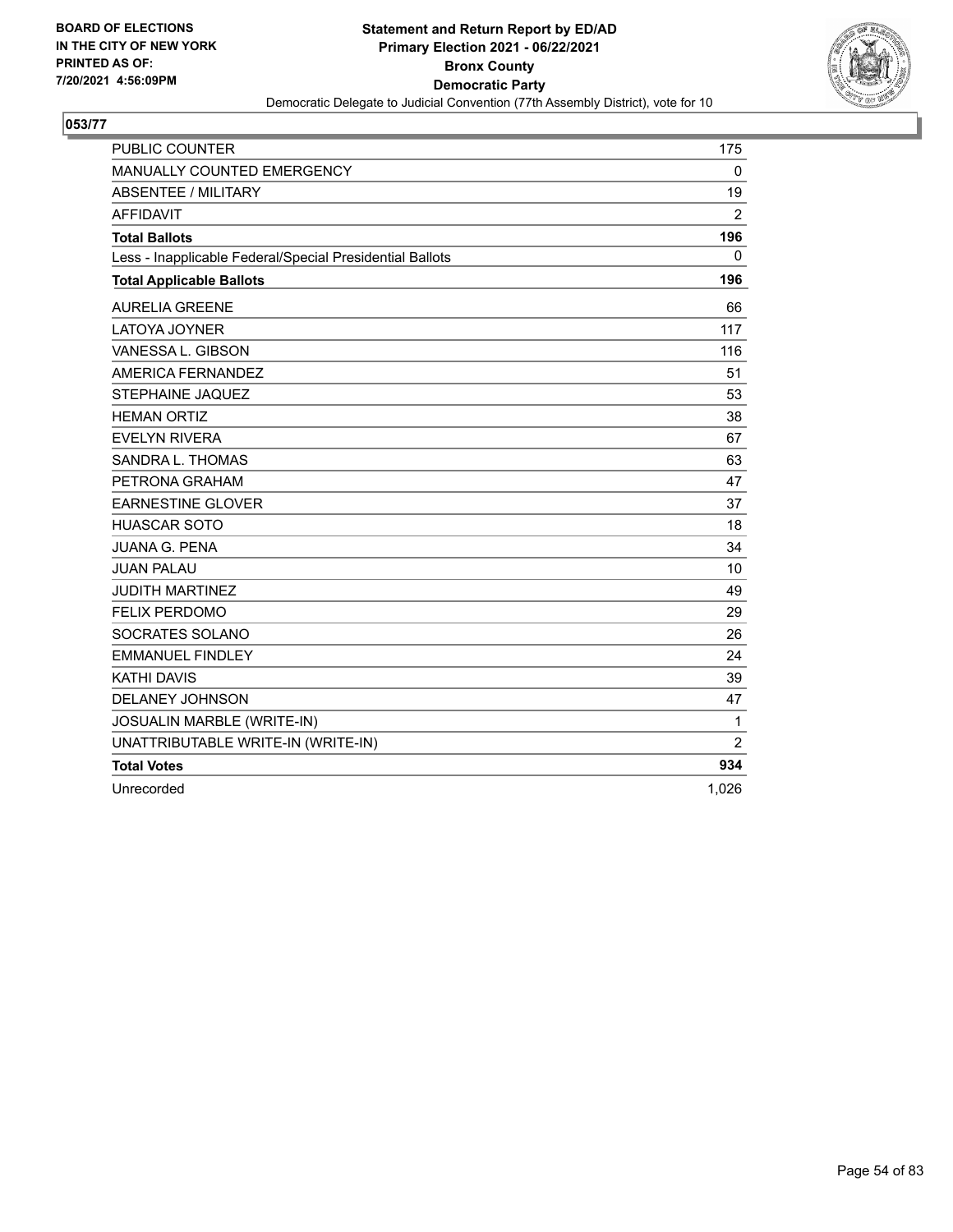

| <b>PUBLIC COUNTER</b>                                    | 105 |
|----------------------------------------------------------|-----|
| MANUALLY COUNTED EMERGENCY                               | 0   |
| <b>ABSENTEE / MILITARY</b>                               | 4   |
| <b>AFFIDAVIT</b>                                         | 1   |
| <b>Total Ballots</b>                                     | 110 |
| Less - Inapplicable Federal/Special Presidential Ballots | 0   |
| <b>Total Applicable Ballots</b>                          | 110 |
| <b>AURELIA GREENE</b>                                    | 26  |
| <b>LATOYA JOYNER</b>                                     | 52  |
| VANESSA L. GIBSON                                        | 63  |
| AMERICA FERNANDEZ                                        | 15  |
| <b>STEPHAINE JAQUEZ</b>                                  | 13  |
| <b>HEMAN ORTIZ</b>                                       | 13  |
| <b>EVELYN RIVERA</b>                                     | 30  |
| SANDRA L. THOMAS                                         | 27  |
| PETRONA GRAHAM                                           | 12  |
| <b>EARNESTINE GLOVER</b>                                 | 11  |
| <b>HUASCAR SOTO</b>                                      | 6   |
| <b>JUANA G. PENA</b>                                     | 13  |
| <b>JUAN PALAU</b>                                        | 5   |
| <b>JUDITH MARTINEZ</b>                                   | 21  |
| <b>FELIX PERDOMO</b>                                     | 11  |
| SOCRATES SOLANO                                          | 9   |
| <b>EMMANUEL FINDLEY</b>                                  | 9   |
| <b>KATHI DAVIS</b>                                       | 12  |
| DELANEY JOHNSON                                          | 16  |
| ELROY DEANS (WRITE-IN)                                   | 1   |
| <b>Total Votes</b>                                       | 365 |
| Unrecorded                                               | 735 |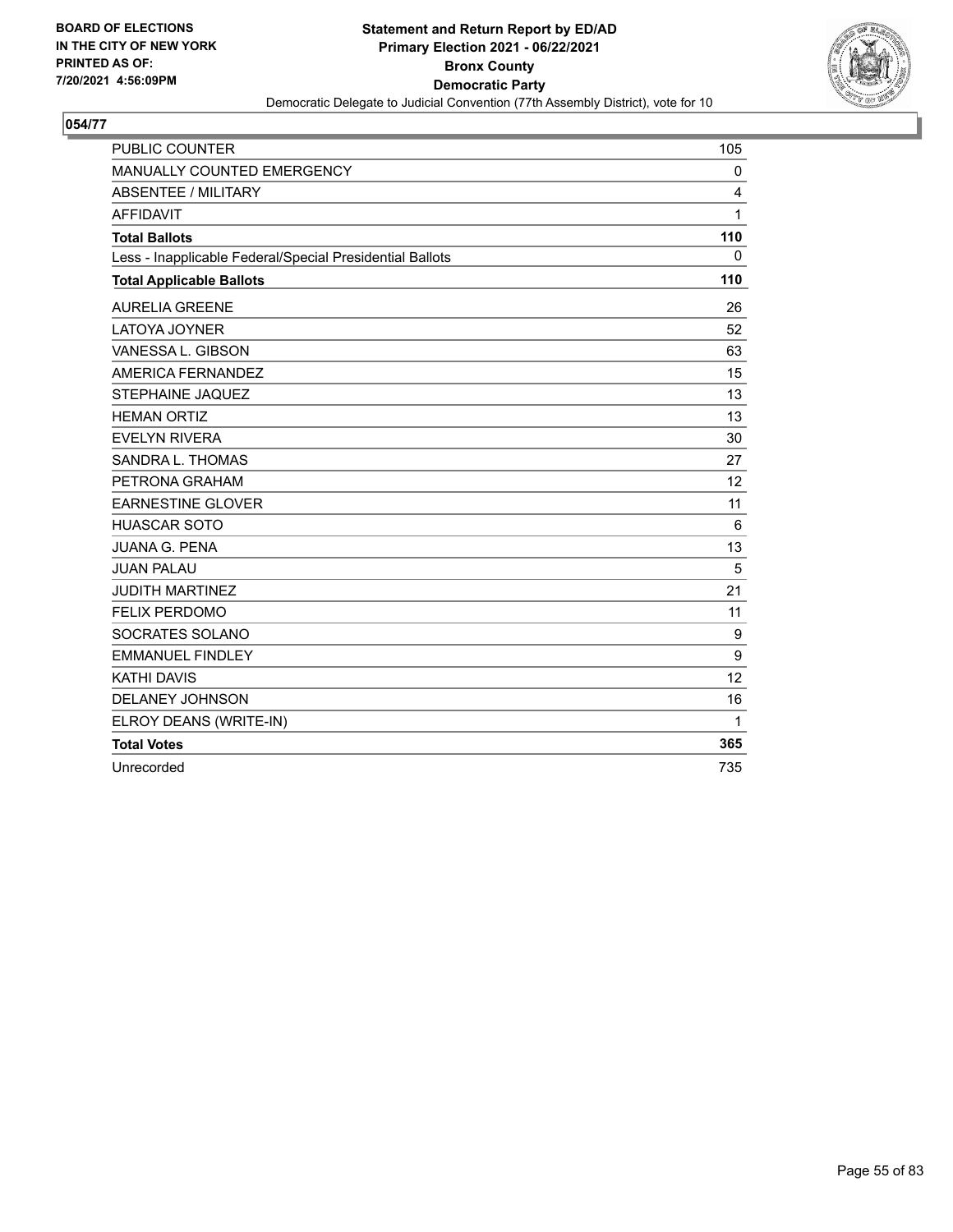

| <b>PUBLIC COUNTER</b>                                    | 120            |
|----------------------------------------------------------|----------------|
| MANUALLY COUNTED EMERGENCY                               | $\mathbf{0}$   |
| <b>ABSENTEE / MILITARY</b>                               | 8              |
| <b>AFFIDAVIT</b>                                         | $\overline{2}$ |
| <b>Total Ballots</b>                                     | 130            |
| Less - Inapplicable Federal/Special Presidential Ballots | $\Omega$       |
| <b>Total Applicable Ballots</b>                          | 130            |
| <b>AURELIA GREENE</b>                                    | 35             |
| <b>LATOYA JOYNER</b>                                     | 68             |
| VANESSA L. GIBSON                                        | 81             |
| AMERICA FERNANDEZ                                        | 22             |
| <b>STEPHAINE JAQUEZ</b>                                  | 25             |
| <b>HEMAN ORTIZ</b>                                       | 24             |
| <b>EVELYN RIVERA</b>                                     | 41             |
| SANDRA L. THOMAS                                         | 35             |
| PETRONA GRAHAM                                           | 22             |
| <b>EARNESTINE GLOVER</b>                                 | 23             |
| <b>HUASCAR SOTO</b>                                      | 13             |
| <b>JUANA G. PENA</b>                                     | 15             |
| <b>JUAN PALAU</b>                                        | 10             |
| <b>JUDITH MARTINEZ</b>                                   | 21             |
| <b>FELIX PERDOMO</b>                                     | 13             |
| SOCRATES SOLANO                                          | 17             |
| <b>EMMANUEL FINDLEY</b>                                  | 19             |
| <b>KATHI DAVIS</b>                                       | 24             |
| DELANEY JOHNSON                                          | 34             |
| UNATTRIBUTABLE WRITE-IN (WRITE-IN)                       | 5              |
| <b>Total Votes</b>                                       | 547            |
| Unrecorded                                               | 753            |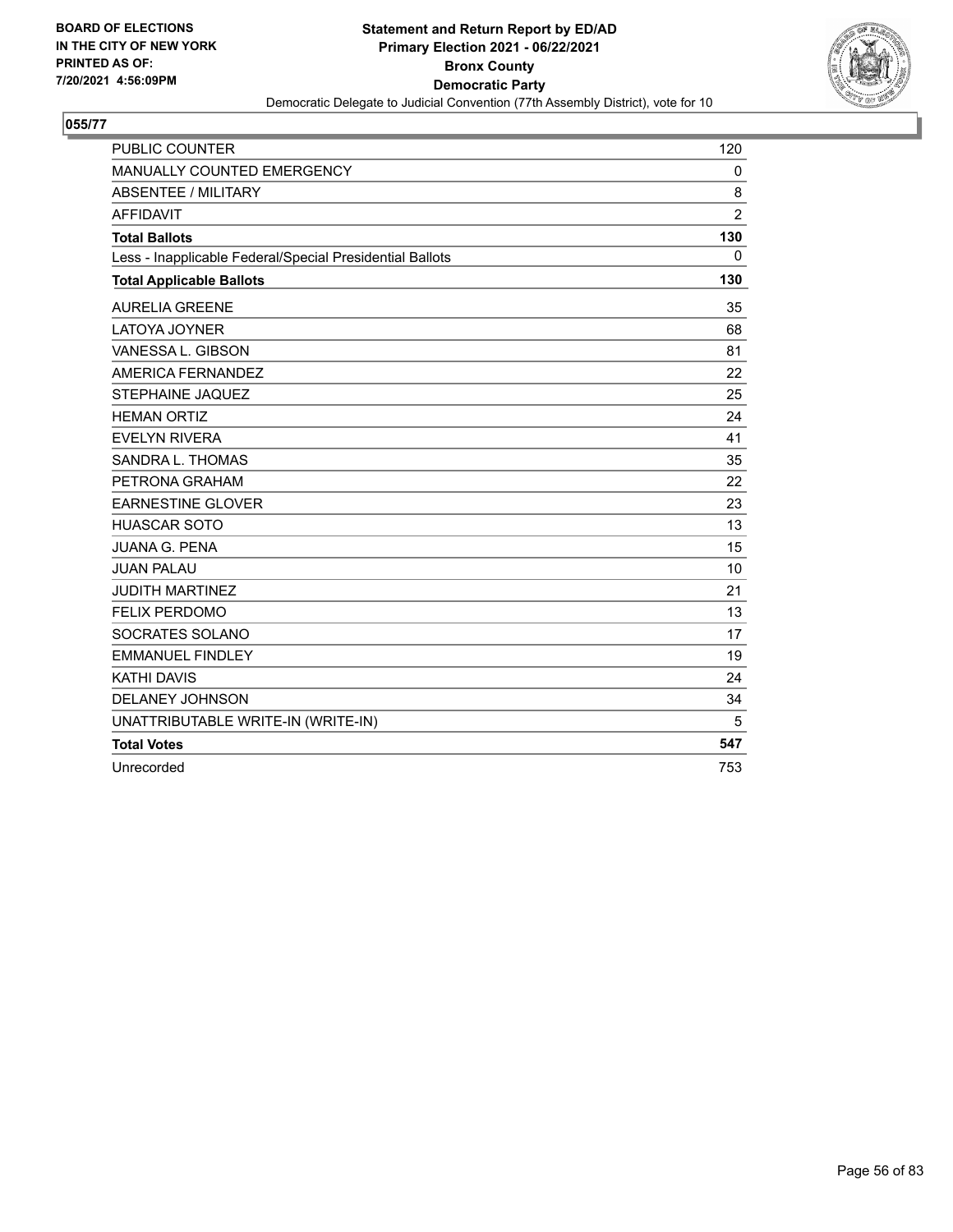

| <b>PUBLIC COUNTER</b>                                    | 140      |
|----------------------------------------------------------|----------|
| MANUALLY COUNTED EMERGENCY                               | $\Omega$ |
| <b>ABSENTEE / MILITARY</b>                               | 52       |
| <b>AFFIDAVIT</b>                                         | 2        |
| <b>Total Ballots</b>                                     | 194      |
| Less - Inapplicable Federal/Special Presidential Ballots | 0        |
| <b>Total Applicable Ballots</b>                          | 194      |
| <b>AURELIA GREENE</b>                                    | 59       |
| <b>LATOYA JOYNER</b>                                     | 108      |
| VANESSA L. GIBSON                                        | 123      |
| AMERICA FERNANDEZ                                        | 49       |
| <b>STEPHAINE JAQUEZ</b>                                  | 45       |
| <b>HEMAN ORTIZ</b>                                       | 45       |
| <b>EVELYN RIVERA</b>                                     | 62       |
| SANDRA L. THOMAS                                         | 57       |
| PETRONA GRAHAM                                           | 36       |
| <b>EARNESTINE GLOVER</b>                                 | 49       |
| <b>HUASCAR SOTO</b>                                      | 12       |
| <b>JUANA G. PENA</b>                                     | 29       |
| <b>JUAN PALAU</b>                                        | 4        |
| <b>JUDITH MARTINEZ</b>                                   | 40       |
| <b>FELIX PERDOMO</b>                                     | 17       |
| SOCRATES SOLANO                                          | 15       |
| <b>EMMANUEL FINDLEY</b>                                  | 18       |
| <b>KATHI DAVIS</b>                                       | 36       |
| <b>DELANEY JOHNSON</b>                                   | 36       |
| <b>Total Votes</b>                                       | 840      |
| Unrecorded                                               | 1,100    |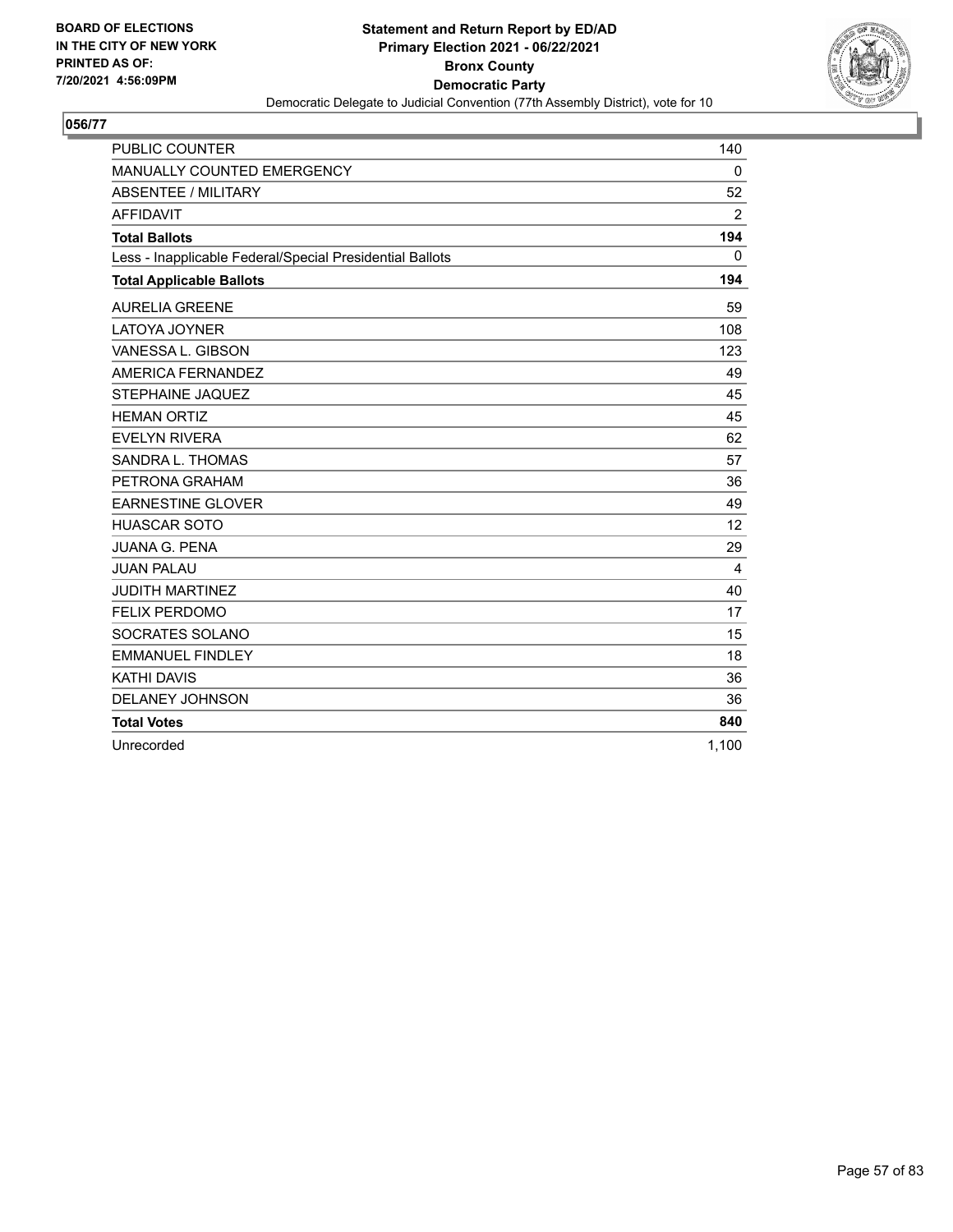

| <b>PUBLIC COUNTER</b>                                    | 120            |
|----------------------------------------------------------|----------------|
| MANUALLY COUNTED EMERGENCY                               | $\mathbf 0$    |
| <b>ABSENTEE / MILITARY</b>                               | $\overline{7}$ |
| <b>AFFIDAVIT</b>                                         | $\mathbf{0}$   |
| <b>Total Ballots</b>                                     | 127            |
| Less - Inapplicable Federal/Special Presidential Ballots | $\mathbf{0}$   |
| <b>Total Applicable Ballots</b>                          | 127            |
| <b>AURELIA GREENE</b>                                    | 40             |
| LATOYA JOYNER                                            | 81             |
| VANESSA L. GIBSON                                        | 87             |
| AMERICA FERNANDEZ                                        | 27             |
| STEPHAINE JAQUEZ                                         | 31             |
| <b>HEMAN ORTIZ</b>                                       | 26             |
| <b>EVELYN RIVERA</b>                                     | 30             |
| SANDRA L. THOMAS                                         | 36             |
| PETRONA GRAHAM                                           | 24             |
| <b>EARNESTINE GLOVER</b>                                 | 30             |
| <b>HUASCAR SOTO</b>                                      | 5              |
| <b>JUANA G. PENA</b>                                     | 16             |
| <b>JUAN PALAU</b>                                        | 6              |
| <b>JUDITH MARTINEZ</b>                                   | 17             |
| <b>FELIX PERDOMO</b>                                     | 11             |
| SOCRATES SOLANO                                          | 10             |
| <b>EMMANUEL FINDLEY</b>                                  | 15             |
| <b>KATHI DAVIS</b>                                       | 22             |
| <b>DELANEY JOHNSON</b>                                   | 29             |
| <b>Total Votes</b>                                       | 543            |
| Unrecorded                                               | 727            |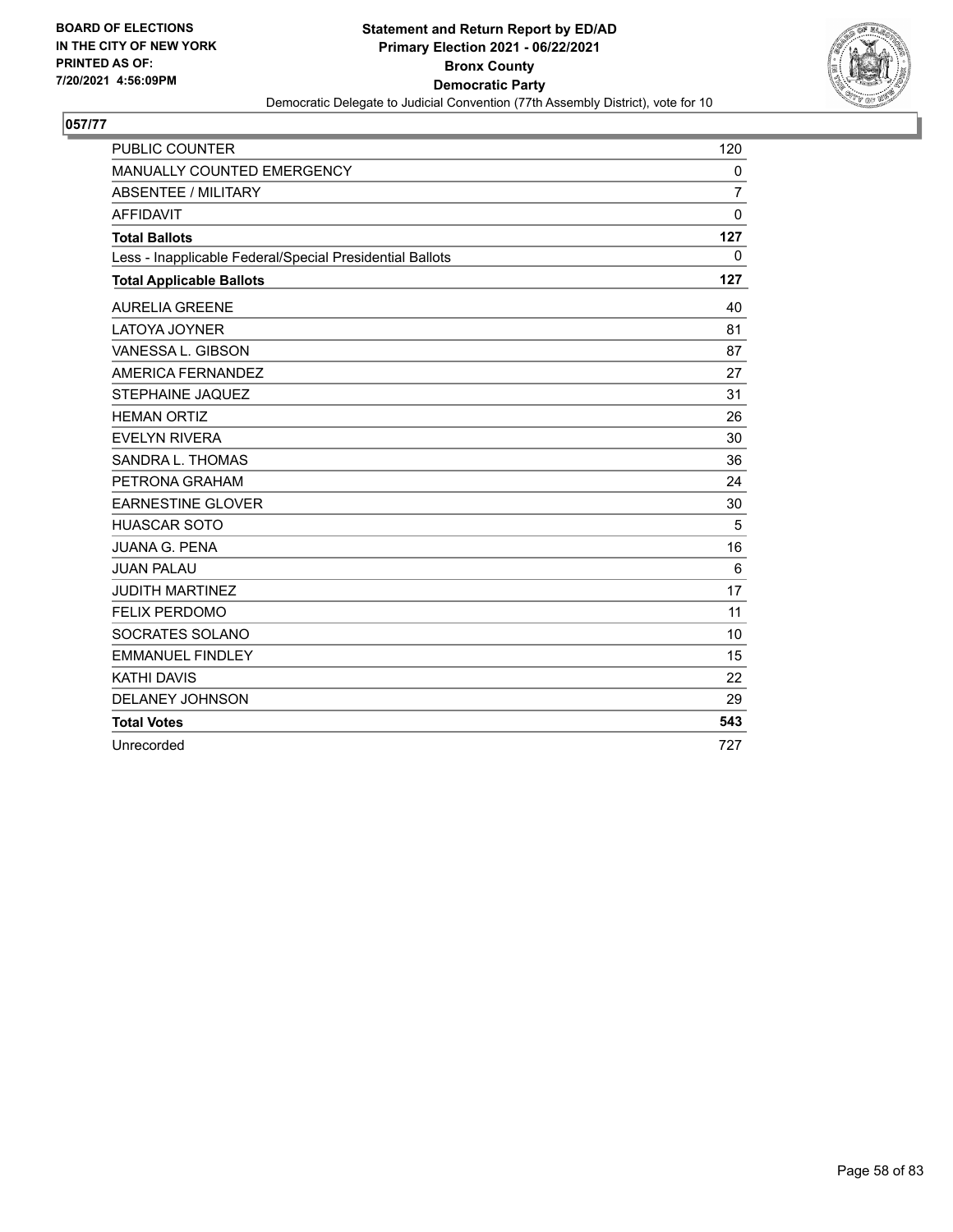

| <b>PUBLIC COUNTER</b>                                    | 245            |
|----------------------------------------------------------|----------------|
| MANUALLY COUNTED EMERGENCY                               | $\mathbf{0}$   |
| <b>ABSENTEE / MILITARY</b>                               | 45             |
| <b>AFFIDAVIT</b>                                         | $\overline{2}$ |
| <b>Total Ballots</b>                                     | 292            |
| Less - Inapplicable Federal/Special Presidential Ballots | 0              |
| <b>Total Applicable Ballots</b>                          | 292            |
| <b>AURELIA GREENE</b>                                    | 123            |
| <b>LATOYA JOYNER</b>                                     | 210            |
| VANESSA L. GIBSON                                        | 219            |
| AMERICA FERNANDEZ                                        | 101            |
| <b>STEPHAINE JAQUEZ</b>                                  | 91             |
| <b>HEMAN ORTIZ</b>                                       | 79             |
| <b>EVELYN RIVERA</b>                                     | 112            |
| SANDRA L. THOMAS                                         | 118            |
| PETRONA GRAHAM                                           | 81             |
| <b>EARNESTINE GLOVER</b>                                 | 104            |
| <b>HUASCAR SOTO</b>                                      | 14             |
| <b>JUANA G. PENA</b>                                     | 32             |
| <b>JUAN PALAU</b>                                        | 15             |
| <b>JUDITH MARTINEZ</b>                                   | 51             |
| <b>FELIX PERDOMO</b>                                     | 15             |
| SOCRATES SOLANO                                          | 21             |
| <b>EMMANUEL FINDLEY</b>                                  | 26             |
| <b>KATHI DAVIS</b>                                       | 57             |
| DELANEY JOHNSON                                          | 44             |
| UNATTRIBUTABLE WRITE-IN (WRITE-IN)                       | $\mathbf{1}$   |
| <b>Total Votes</b>                                       | 1,514          |
| Unrecorded                                               | 1,406          |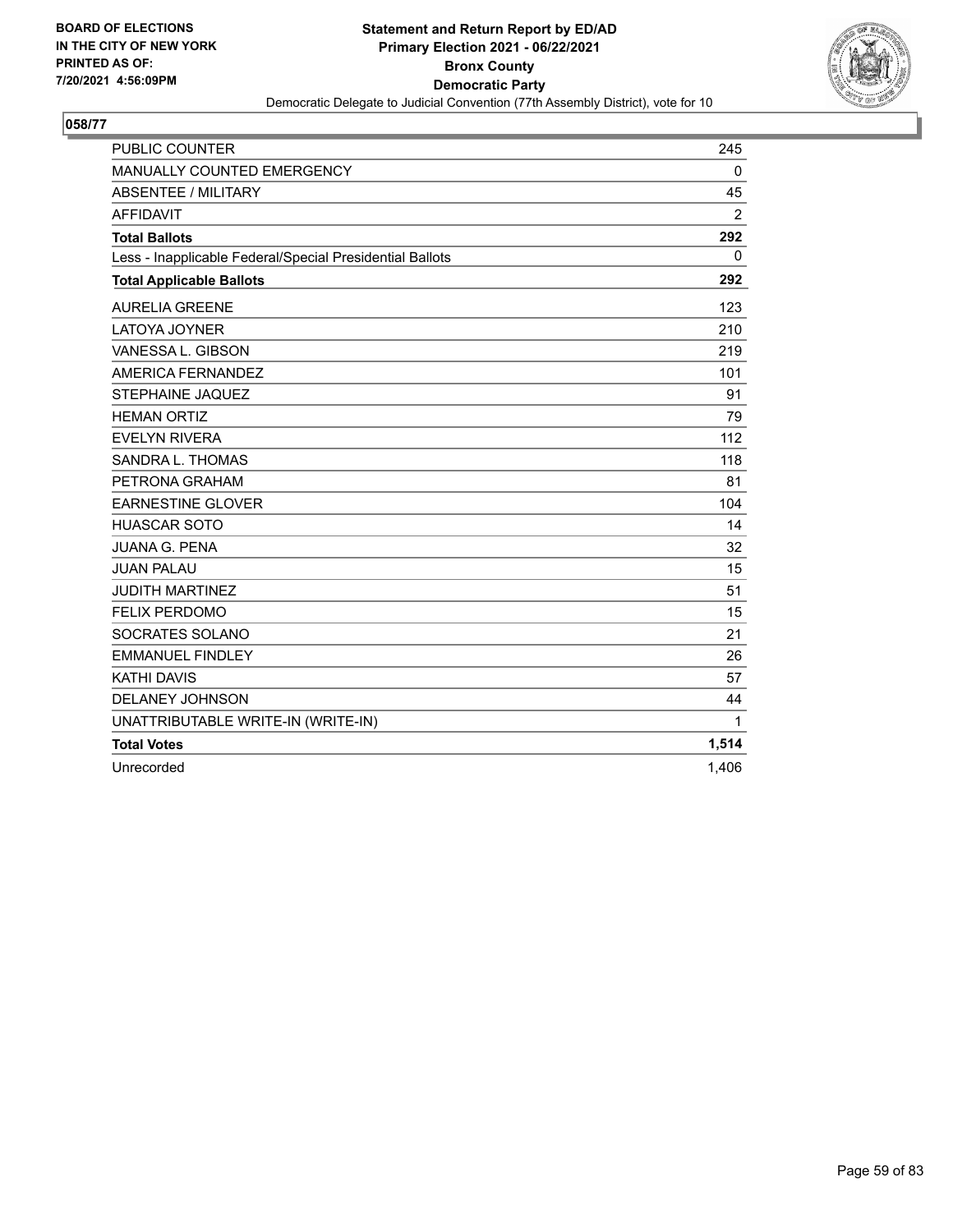

| <b>PUBLIC COUNTER</b>                                    | 84             |
|----------------------------------------------------------|----------------|
| MANUALLY COUNTED EMERGENCY                               | $\mathbf{0}$   |
| <b>ABSENTEE / MILITARY</b>                               | 4              |
| <b>AFFIDAVIT</b>                                         | 3              |
| <b>Total Ballots</b>                                     | 91             |
| Less - Inapplicable Federal/Special Presidential Ballots | $\mathbf{0}$   |
| <b>Total Applicable Ballots</b>                          | 91             |
| <b>AURELIA GREENE</b>                                    | 25             |
| LATOYA JOYNER                                            | 57             |
| VANESSA L. GIBSON                                        | 43             |
| AMERICA FERNANDEZ                                        | 23             |
| STEPHAINE JAQUEZ                                         | 21             |
| <b>HEMAN ORTIZ</b>                                       | 19             |
| <b>EVELYN RIVERA</b>                                     | 29             |
| SANDRA L. THOMAS                                         | 28             |
| PETRONA GRAHAM                                           | 21             |
| <b>EARNESTINE GLOVER</b>                                 | 19             |
| <b>HUASCAR SOTO</b>                                      | 10             |
| <b>JUANA G. PENA</b>                                     | 13             |
| <b>JUAN PALAU</b>                                        | 4              |
| <b>JUDITH MARTINEZ</b>                                   | 25             |
| <b>FELIX PERDOMO</b>                                     | 9              |
| SOCRATES SOLANO                                          | 15             |
| <b>EMMANUEL FINDLEY</b>                                  | $\overline{7}$ |
| <b>KATHI DAVIS</b>                                       | 13             |
| <b>DELANEY JOHNSON</b>                                   | 15             |
| <b>Total Votes</b>                                       | 396            |
| Unrecorded                                               | 514            |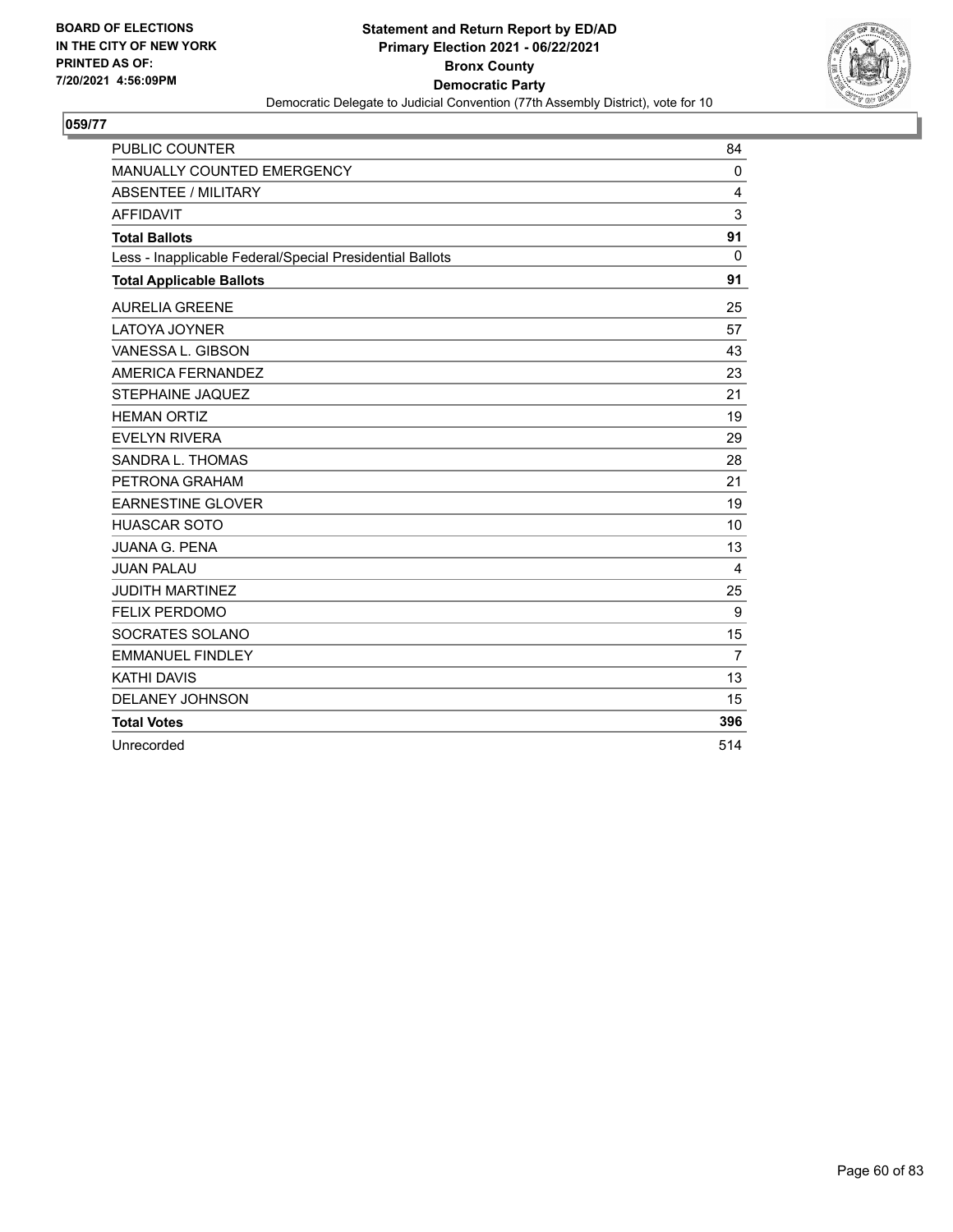

| <b>PUBLIC COUNTER</b>                                    | 180          |
|----------------------------------------------------------|--------------|
| MANUALLY COUNTED EMERGENCY                               | $\mathbf 0$  |
| <b>ABSENTEE / MILITARY</b>                               | 17           |
| <b>AFFIDAVIT</b>                                         | $\mathbf{1}$ |
| <b>Total Ballots</b>                                     | 198          |
| Less - Inapplicable Federal/Special Presidential Ballots | 0            |
| <b>Total Applicable Ballots</b>                          | 198          |
| <b>AURELIA GREENE</b>                                    | 61           |
| LATOYA JOYNER                                            | 121          |
| VANESSA L. GIBSON                                        | 123          |
| AMERICA FERNANDEZ                                        | 37           |
| <b>STEPHAINE JAQUEZ</b>                                  | 32           |
| <b>HEMAN ORTIZ</b>                                       | 32           |
| <b>EVELYN RIVERA</b>                                     | 61           |
| SANDRA L. THOMAS                                         | 51           |
| PETRONA GRAHAM                                           | 31           |
| <b>EARNESTINE GLOVER</b>                                 | 43           |
| <b>HUASCAR SOTO</b>                                      | 12           |
| <b>JUANA G. PENA</b>                                     | 25           |
| <b>JUAN PALAU</b>                                        | 12           |
| <b>JUDITH MARTINEZ</b>                                   | 45           |
| <b>FELIX PERDOMO</b>                                     | 18           |
| SOCRATES SOLANO                                          | 18           |
| <b>EMMANUEL FINDLEY</b>                                  | 15           |
| <b>KATHI DAVIS</b>                                       | 35           |
| DELANEY JOHNSON                                          | 40           |
| ALTHEA STEVENS (WRITE-IN)                                | 1            |
| UNATTRIBUTABLE WRITE-IN (WRITE-IN)                       | 1            |
| <b>Total Votes</b>                                       | 814          |
| Unrecorded                                               | 1,166        |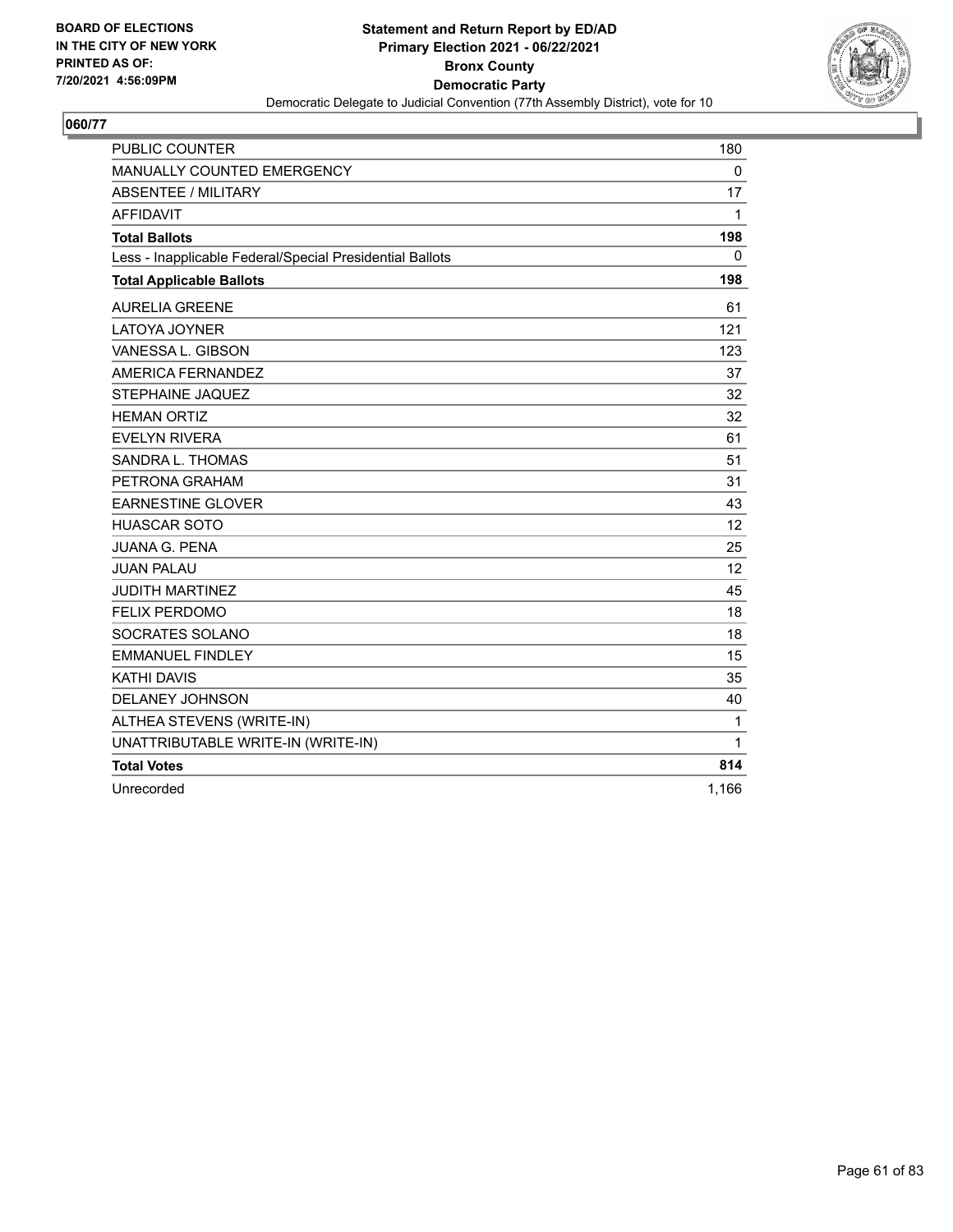

| <b>PUBLIC COUNTER</b>                                    | 62             |
|----------------------------------------------------------|----------------|
| MANUALLY COUNTED EMERGENCY                               | $\Omega$       |
| <b>ABSENTEE / MILITARY</b>                               | 5              |
| <b>AFFIDAVIT</b>                                         | 1              |
| <b>Total Ballots</b>                                     | 68             |
| Less - Inapplicable Federal/Special Presidential Ballots | $\Omega$       |
| <b>Total Applicable Ballots</b>                          | 68             |
| <b>AURELIA GREENE</b>                                    | 26             |
| <b>LATOYA JOYNER</b>                                     | 36             |
| VANESSA L. GIBSON                                        | 40             |
| AMERICA FERNANDEZ                                        | 16             |
| <b>STEPHAINE JAQUEZ</b>                                  | 12             |
| <b>HEMAN ORTIZ</b>                                       | 17             |
| <b>EVELYN RIVERA</b>                                     | 17             |
| SANDRA L. THOMAS                                         | 16             |
| PETRONA GRAHAM                                           | 15             |
| <b>EARNESTINE GLOVER</b>                                 | 16             |
| <b>HUASCAR SOTO</b>                                      | 4              |
| <b>JUANA G. PENA</b>                                     | 6              |
| <b>JUAN PALAU</b>                                        | 1              |
| <b>JUDITH MARTINEZ</b>                                   | 16             |
| <b>FELIX PERDOMO</b>                                     | 10             |
| SOCRATES SOLANO                                          | 4              |
| <b>EMMANUEL FINDLEY</b>                                  | 4              |
| <b>KATHI DAVIS</b>                                       | $\overline{7}$ |
| DELANEY JOHNSON                                          | 13             |
| UNATTRIBUTABLE WRITE-IN (WRITE-IN)                       | 1              |
| <b>Total Votes</b>                                       | 277            |
| Unrecorded                                               | 403            |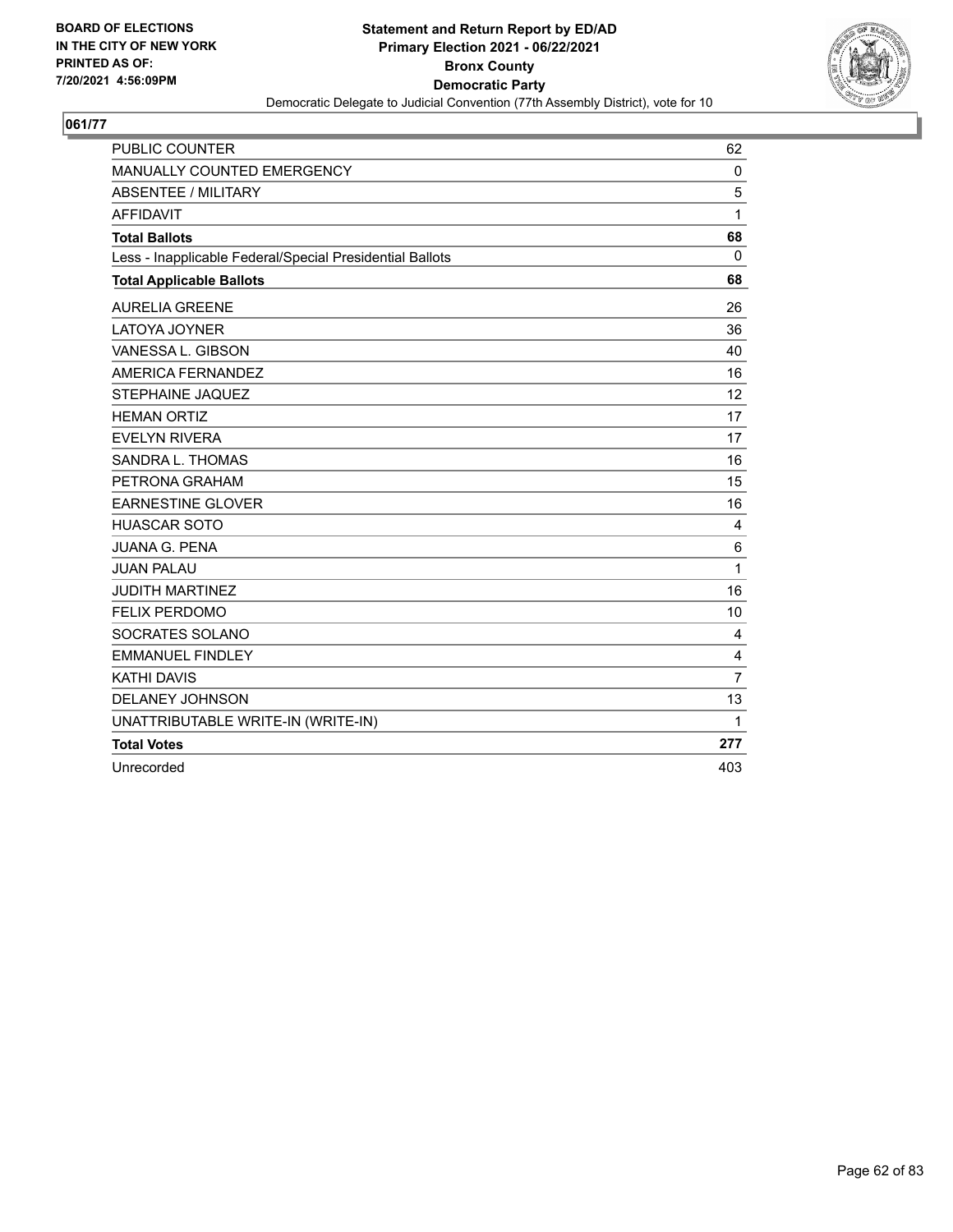

| <b>PUBLIC COUNTER</b>                                    | 137          |
|----------------------------------------------------------|--------------|
| MANUALLY COUNTED EMERGENCY                               | $\mathbf{0}$ |
| <b>ABSENTEE / MILITARY</b>                               | 8            |
| <b>AFFIDAVIT</b>                                         | $\mathbf{0}$ |
| <b>Total Ballots</b>                                     | 145          |
| Less - Inapplicable Federal/Special Presidential Ballots | $\Omega$     |
| <b>Total Applicable Ballots</b>                          | 145          |
| <b>AURELIA GREENE</b>                                    | 47           |
| <b>LATOYA JOYNER</b>                                     | 76           |
| VANESSA L. GIBSON                                        | 88           |
| AMERICA FERNANDEZ                                        | 26           |
| <b>STEPHAINE JAQUEZ</b>                                  | 39           |
| <b>HEMAN ORTIZ</b>                                       | 29           |
| <b>EVELYN RIVERA</b>                                     | 49           |
| SANDRA L. THOMAS                                         | 49           |
| PETRONA GRAHAM                                           | 27           |
| <b>EARNESTINE GLOVER</b>                                 | 28           |
| <b>HUASCAR SOTO</b>                                      | 9            |
| <b>JUANA G. PENA</b>                                     | 30           |
| <b>JUAN PALAU</b>                                        | 16           |
| <b>JUDITH MARTINEZ</b>                                   | 37           |
| <b>FELIX PERDOMO</b>                                     | 25           |
| SOCRATES SOLANO                                          | 17           |
| <b>EMMANUEL FINDLEY</b>                                  | 22           |
| <b>KATHI DAVIS</b>                                       | 35           |
| DELANEY JOHNSON                                          | 31           |
| UNATTRIBUTABLE WRITE-IN (WRITE-IN)                       | 3            |
| <b>Total Votes</b>                                       | 683          |
| Unrecorded                                               | 767          |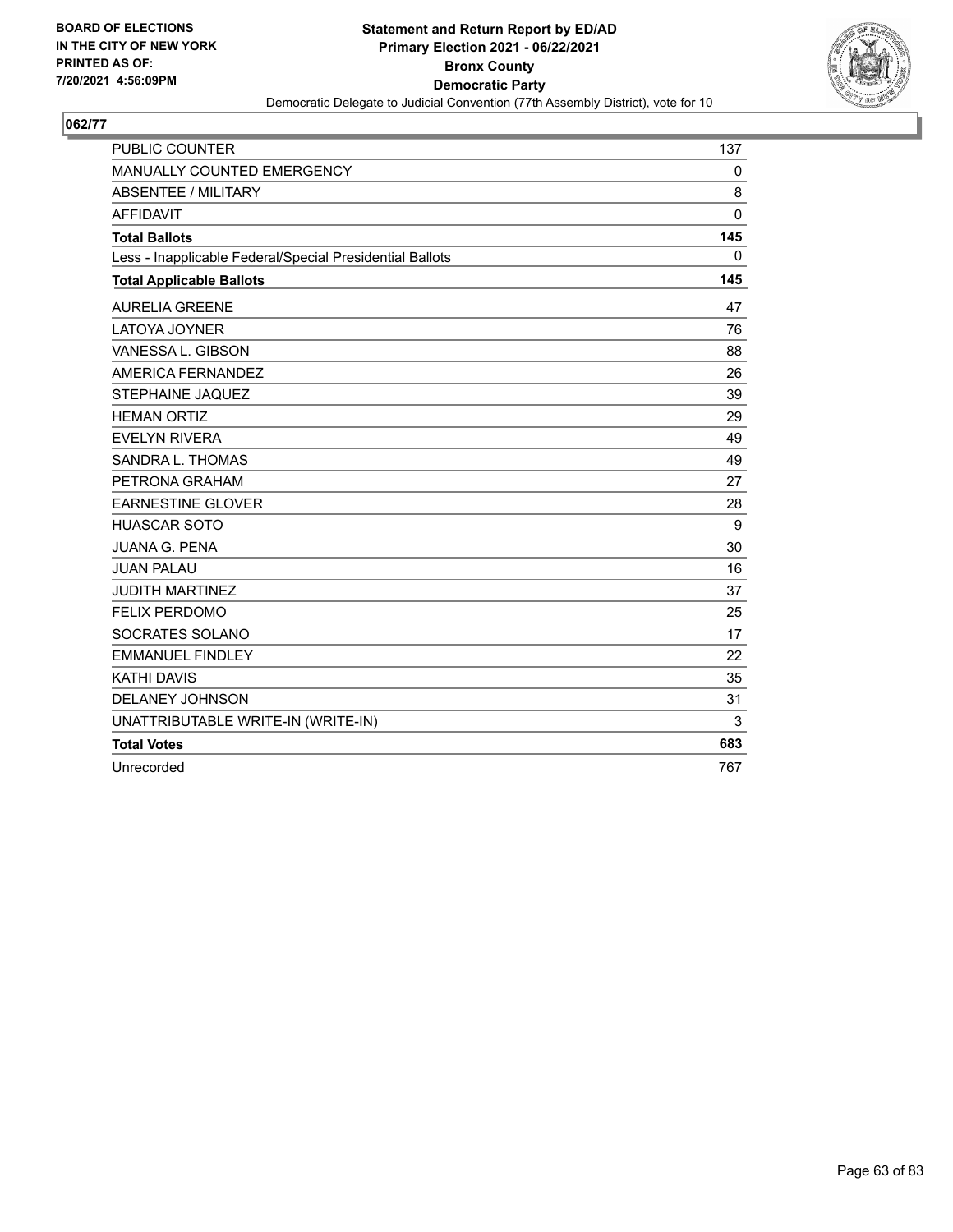

| PUBLIC COUNTER                                           | 99             |
|----------------------------------------------------------|----------------|
| <b>MANUALLY COUNTED EMERGENCY</b>                        | 0              |
| <b>ABSENTEE / MILITARY</b>                               | 4              |
| AFFIDAVIT                                                | $\mathbf 0$    |
| <b>Total Ballots</b>                                     | 103            |
| Less - Inapplicable Federal/Special Presidential Ballots | 0              |
| <b>Total Applicable Ballots</b>                          | 103            |
| <b>AURELIA GREENE</b>                                    | 26             |
| <b>LATOYA JOYNER</b>                                     | 56             |
| VANESSA L. GIBSON                                        | 61             |
| AMERICA FERNANDEZ                                        | 19             |
| <b>STEPHAINE JAQUEZ</b>                                  | 16             |
| <b>HEMAN ORTIZ</b>                                       | 13             |
| <b>EVELYN RIVERA</b>                                     | 25             |
| SANDRA L. THOMAS                                         | 25             |
| PETRONA GRAHAM                                           | 15             |
| <b>EARNESTINE GLOVER</b>                                 | 16             |
| <b>HUASCAR SOTO</b>                                      | 6              |
| <b>JUANA G. PENA</b>                                     | 11             |
| <b>JUAN PALAU</b>                                        | 6              |
| <b>JUDITH MARTINEZ</b>                                   | 19             |
| <b>FELIX PERDOMO</b>                                     | 10             |
| SOCRATES SOLANO                                          | 7              |
| <b>EMMANUEL FINDLEY</b>                                  | $\overline{7}$ |
| <b>KATHI DAVIS</b>                                       | 15             |
| <b>DELANEY JOHNSON</b>                                   | 19             |
| AHMADOU DIALLO (WRITE-IN)                                | $\mathbf{1}$   |
| ALIMA CROMEDY (WRITE-IN)                                 | $\mathbf{1}$   |
| LUIS SEPULVEDA (WRITE-IN)                                | $\mathbf{1}$   |
| UNATTRIBUTABLE WRITE-IN (WRITE-IN)                       | 5              |
| <b>Total Votes</b>                                       | 380            |
| Unrecorded                                               | 650            |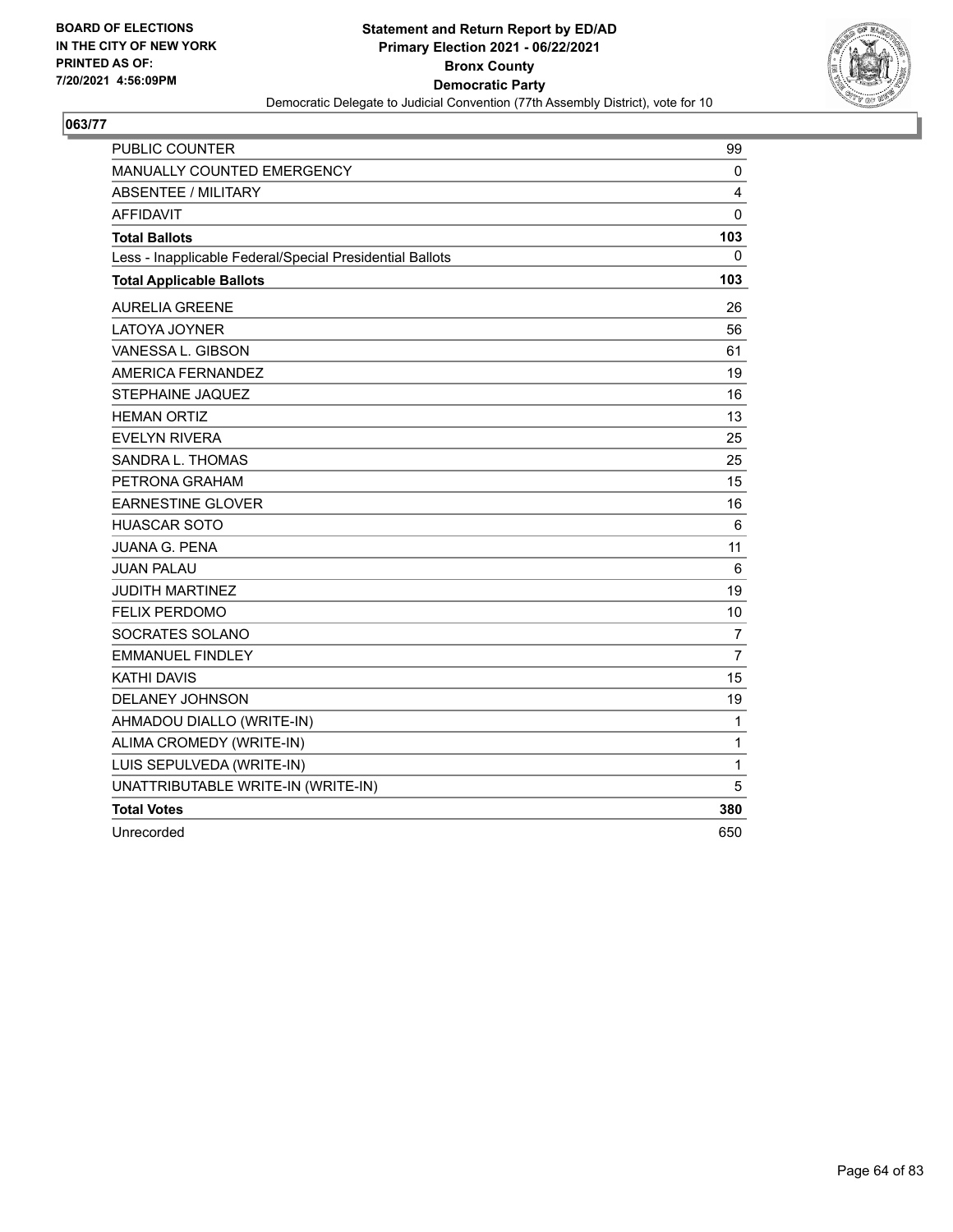

| <b>PUBLIC COUNTER</b>                                    | 28             |
|----------------------------------------------------------|----------------|
| MANUALLY COUNTED EMERGENCY                               | $\Omega$       |
| <b>ABSENTEE / MILITARY</b>                               | 1              |
| <b>AFFIDAVIT</b>                                         | 1              |
| <b>Total Ballots</b>                                     | 30             |
| Less - Inapplicable Federal/Special Presidential Ballots | $\mathbf{0}$   |
| <b>Total Applicable Ballots</b>                          | 30             |
| <b>AURELIA GREENE</b>                                    | 5              |
| <b>LATOYA JOYNER</b>                                     | 16             |
| VANESSA L. GIBSON                                        | 13             |
| <b>AMERICA FERNANDEZ</b>                                 | 5              |
| <b>STEPHAINE JAQUEZ</b>                                  | 6              |
| <b>HEMAN ORTIZ</b>                                       | 3              |
| <b>EVELYN RIVERA</b>                                     | 12             |
| SANDRA L. THOMAS                                         | 9              |
| PETRONA GRAHAM                                           | 3              |
| <b>EARNESTINE GLOVER</b>                                 | 4              |
| <b>HUASCAR SOTO</b>                                      | 1              |
| <b>JUANA G. PENA</b>                                     | 3              |
| <b>JUAN PALAU</b>                                        | 3              |
| <b>JUDITH MARTINEZ</b>                                   | 8              |
| <b>FELIX PERDOMO</b>                                     | 3              |
| SOCRATES SOLANO                                          | $\Omega$       |
| <b>EMMANUEL FINDLEY</b>                                  | $\mathbf{0}$   |
| <b>KATHI DAVIS</b>                                       | 4              |
| <b>DELANEY JOHNSON</b>                                   | $\overline{2}$ |
| <b>Total Votes</b>                                       | 100            |
| Unrecorded                                               | 200            |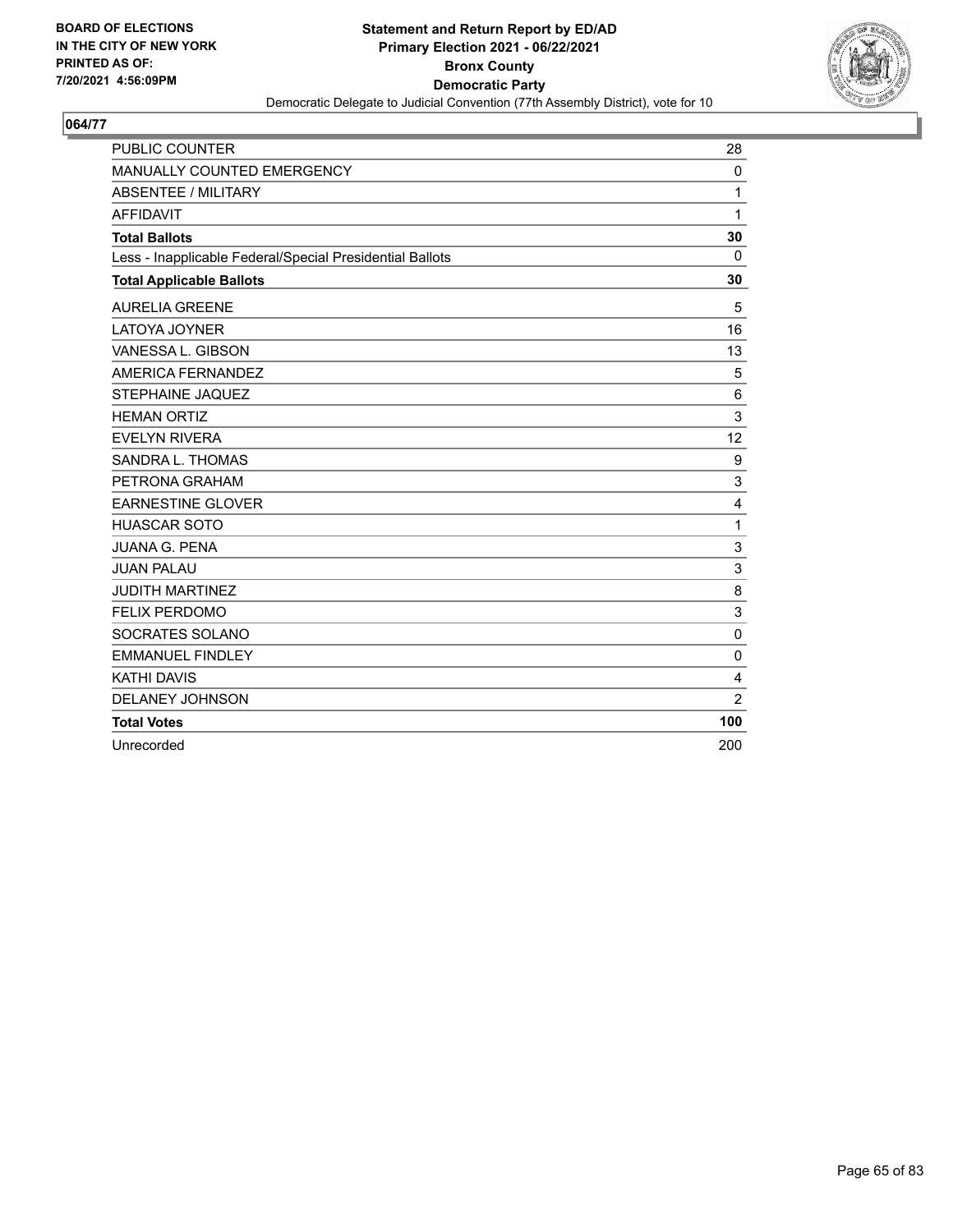

| PUBLIC COUNTER                                           | 109          |
|----------------------------------------------------------|--------------|
| MANUALLY COUNTED EMERGENCY                               | 0            |
| <b>ABSENTEE / MILITARY</b>                               | 17           |
| <b>AFFIDAVIT</b>                                         | $\mathbf{1}$ |
| <b>Total Ballots</b>                                     | 127          |
| Less - Inapplicable Federal/Special Presidential Ballots | 0            |
| <b>Total Applicable Ballots</b>                          | 127          |
| <b>AURELIA GREENE</b>                                    | 29           |
| LATOYA JOYNER                                            | 67           |
| VANESSA L. GIBSON                                        | 68           |
| <b>AMERICA FERNANDEZ</b>                                 | 27           |
| STEPHAINE JAQUEZ                                         | 27           |
| <b>HEMAN ORTIZ</b>                                       | 24           |
| <b>EVELYN RIVERA</b>                                     | 36           |
| SANDRA L. THOMAS                                         | 32           |
| PETRONA GRAHAM                                           | 17           |
| <b>EARNESTINE GLOVER</b>                                 | 23           |
| <b>HUASCAR SOTO</b>                                      | 12           |
| <b>JUANA G. PENA</b>                                     | 22           |
| <b>JUAN PALAU</b>                                        | 11           |
| <b>JUDITH MARTINEZ</b>                                   | 27           |
| <b>FELIX PERDOMO</b>                                     | 18           |
| SOCRATES SOLANO                                          | 18           |
| <b>EMMANUEL FINDLEY</b>                                  | 14           |
| KATHI DAVIS                                              | 24           |
| DELANEY JOHNSON                                          | 23           |
| BERNARD WILKERSON (WRITE-IN)                             | 1            |
| CLAUDIA SCHRADER (WRITE-IN)                              | 1            |
| MICHAEL HARGROVE (WRITE-IN)                              | 1            |
| RICHARD SCHRADER (WRITE-IN)                              | 1            |
| UNATTRIBUTABLE WRITE-IN (WRITE-IN)                       | 1            |
| <b>Total Votes</b>                                       | 524          |
| Unrecorded                                               | 746          |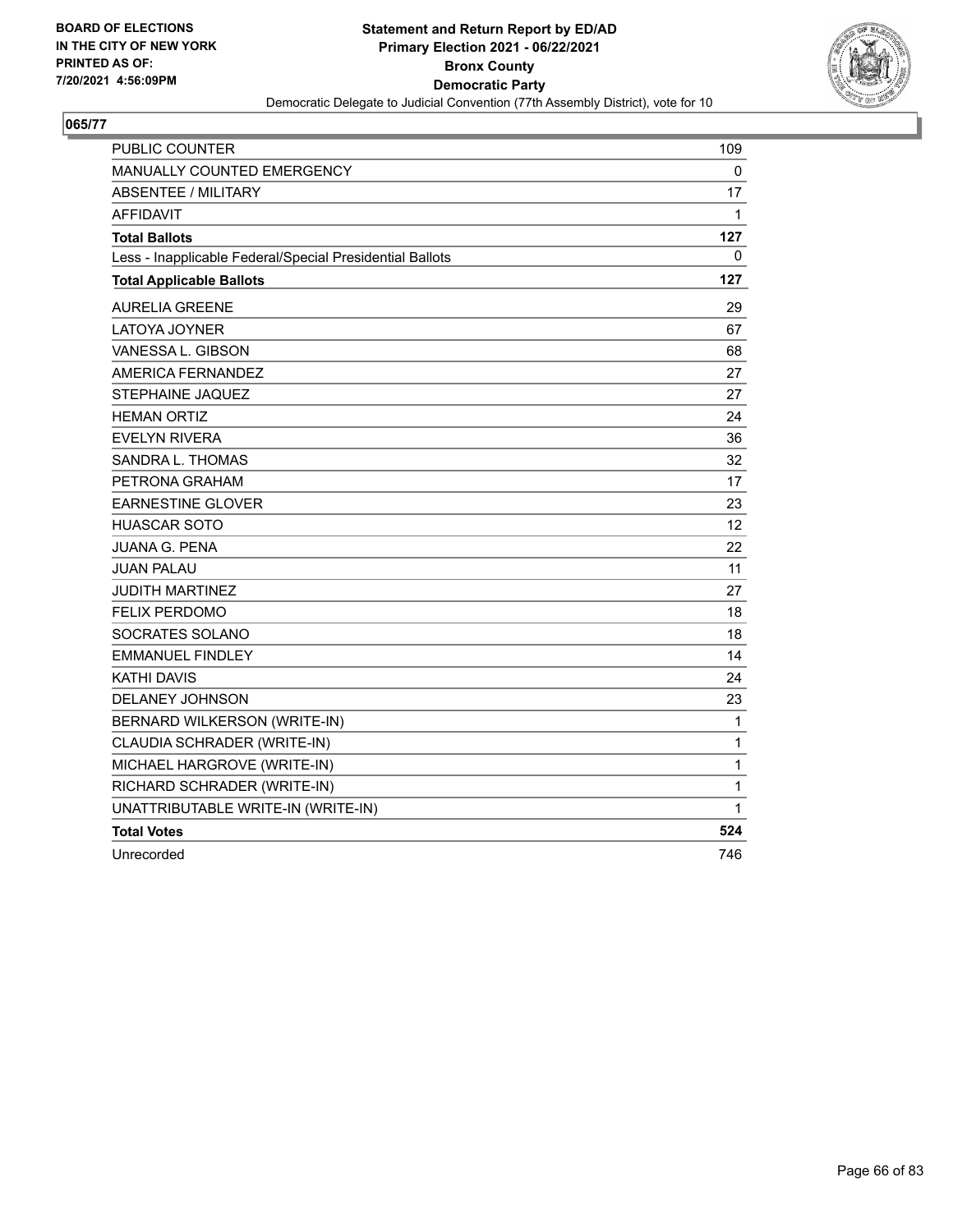

| <b>PUBLIC COUNTER</b>                                    | 14             |
|----------------------------------------------------------|----------------|
| MANUALLY COUNTED EMERGENCY                               | $\Omega$       |
| <b>ABSENTEE / MILITARY</b>                               | $\Omega$       |
| <b>AFFIDAVIT</b>                                         | $\mathbf 0$    |
| <b>Total Ballots</b>                                     | 14             |
| Less - Inapplicable Federal/Special Presidential Ballots | $\mathbf{0}$   |
| <b>Total Applicable Ballots</b>                          | 14             |
| <b>AURELIA GREENE</b>                                    | 6              |
| <b>LATOYA JOYNER</b>                                     | 8              |
| VANESSA L. GIBSON                                        | 9              |
| AMERICA FERNANDEZ                                        | 8              |
| <b>STEPHAINE JAQUEZ</b>                                  | 5              |
| <b>HEMAN ORTIZ</b>                                       | 5              |
| <b>EVELYN RIVERA</b>                                     | 6              |
| SANDRA L. THOMAS                                         | 4              |
| PETRONA GRAHAM                                           | 3              |
| <b>EARNESTINE GLOVER</b>                                 | 4              |
| <b>HUASCAR SOTO</b>                                      | 4              |
| <b>JUANA G. PENA</b>                                     | 5              |
| <b>JUAN PALAU</b>                                        | 1              |
| <b>JUDITH MARTINEZ</b>                                   | 5              |
| <b>FELIX PERDOMO</b>                                     | $\overline{c}$ |
| SOCRATES SOLANO                                          | $\overline{2}$ |
| <b>EMMANUEL FINDLEY</b>                                  | 3              |
| <b>KATHI DAVIS</b>                                       | $\overline{2}$ |
| DELANEY JOHNSON                                          | 1              |
| <b>Total Votes</b>                                       | 83             |
| Unrecorded                                               | 57             |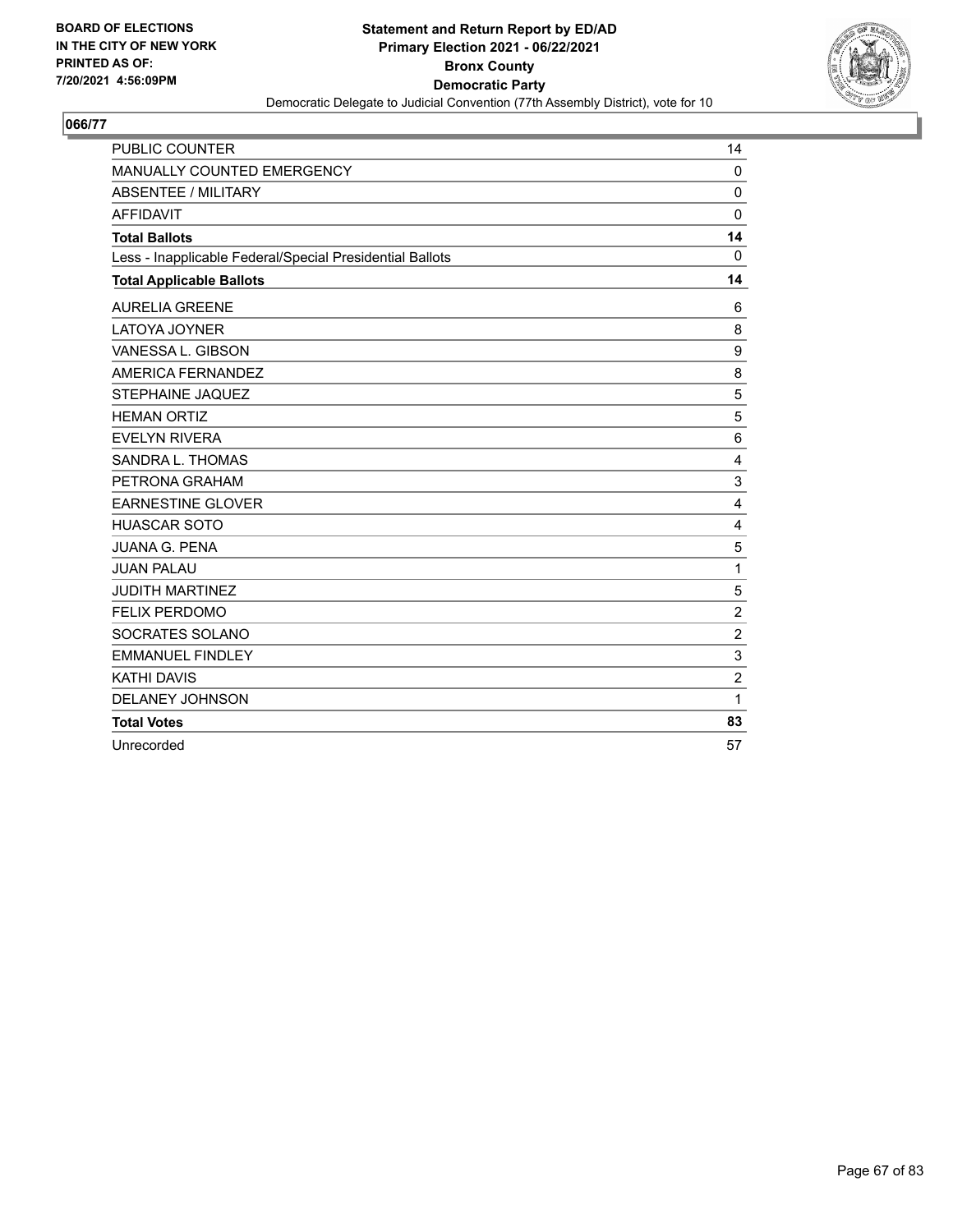

| <b>PUBLIC COUNTER</b>                                    | 74             |
|----------------------------------------------------------|----------------|
| MANUALLY COUNTED EMERGENCY                               | $\mathbf 0$    |
| <b>ABSENTEE / MILITARY</b>                               | $\overline{2}$ |
| <b>AFFIDAVIT</b>                                         | 1              |
| <b>Total Ballots</b>                                     | 77             |
| Less - Inapplicable Federal/Special Presidential Ballots | $\mathbf{0}$   |
| <b>Total Applicable Ballots</b>                          | 77             |
| <b>AURELIA GREENE</b>                                    | 13             |
| LATOYA JOYNER                                            | 42             |
| VANESSA L. GIBSON                                        | 49             |
| AMERICA FERNANDEZ                                        | 12             |
| STEPHAINE JAQUEZ                                         | 15             |
| <b>HEMAN ORTIZ</b>                                       | 14             |
| <b>EVELYN RIVERA</b>                                     | 24             |
| SANDRA L. THOMAS                                         | 8              |
| PETRONA GRAHAM                                           | 9              |
| <b>EARNESTINE GLOVER</b>                                 | 8              |
| <b>HUASCAR SOTO</b>                                      | 10             |
| <b>JUANA G. PENA</b>                                     | 14             |
| <b>JUAN PALAU</b>                                        | 6              |
| <b>JUDITH MARTINEZ</b>                                   | 16             |
| <b>FELIX PERDOMO</b>                                     | 14             |
| SOCRATES SOLANO                                          | 14             |
| <b>EMMANUEL FINDLEY</b>                                  | $\overline{7}$ |
| <b>KATHI DAVIS</b>                                       | 6              |
| <b>DELANEY JOHNSON</b>                                   | 9              |
| <b>Total Votes</b>                                       | 290            |
| Unrecorded                                               | 480            |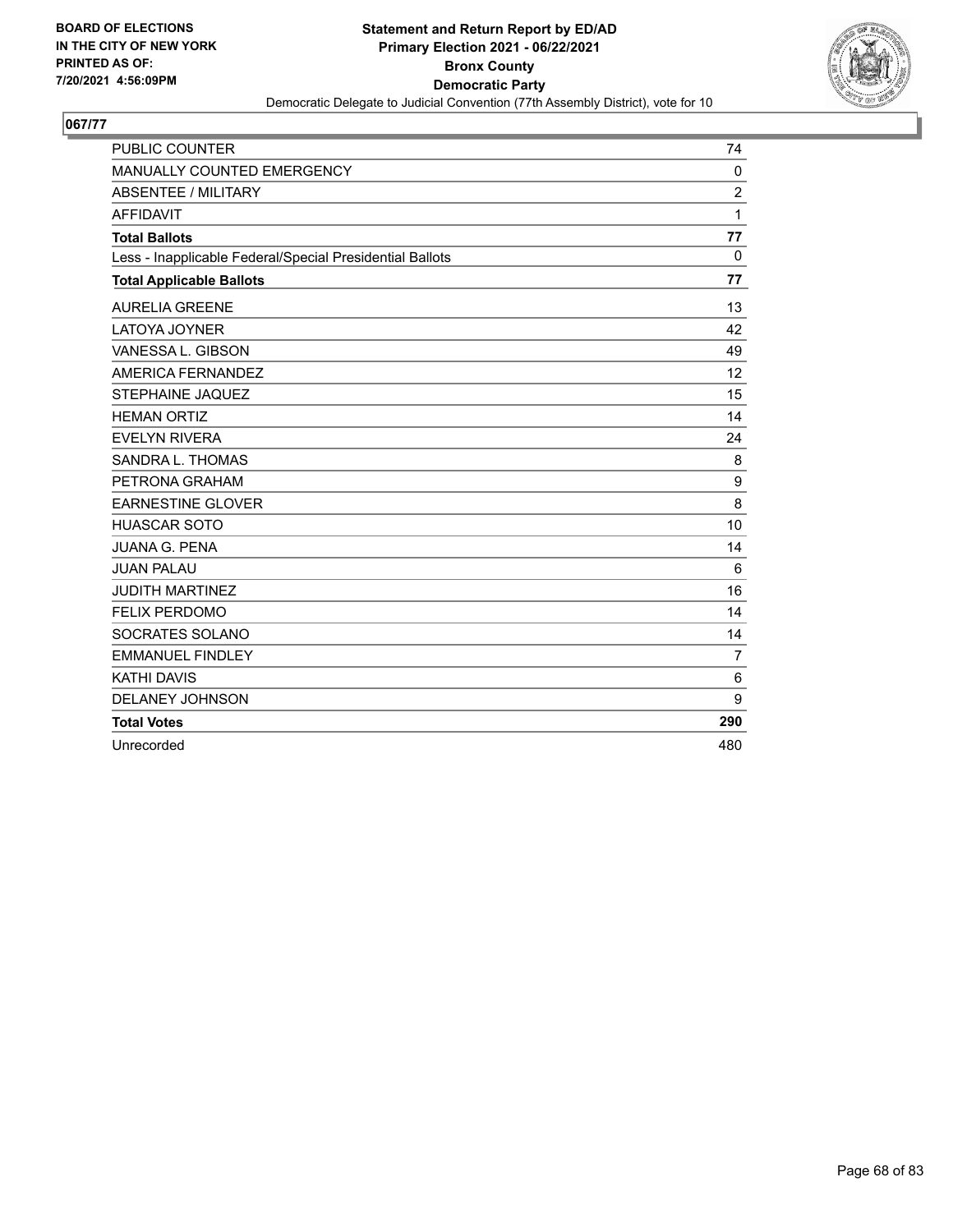

| <b>PUBLIC COUNTER</b>                                    | 117          |
|----------------------------------------------------------|--------------|
| <b>MANUALLY COUNTED EMERGENCY</b>                        | $\mathbf{0}$ |
| <b>ABSENTEE / MILITARY</b>                               | 11           |
| <b>AFFIDAVIT</b>                                         | $\Omega$     |
| <b>Total Ballots</b>                                     | 128          |
| Less - Inapplicable Federal/Special Presidential Ballots | $\Omega$     |
| <b>Total Applicable Ballots</b>                          | 128          |
| <b>AURELIA GREENE</b>                                    | 45           |
| LATOYA JOYNER                                            | 76           |
| VANESSA L. GIBSON                                        | 80           |
| AMERICA FERNANDEZ                                        | 33           |
| STEPHAINE JAQUEZ                                         | 31           |
| <b>HEMAN ORTIZ</b>                                       | 30           |
| <b>EVELYN RIVERA</b>                                     | 42           |
| SANDRA L. THOMAS                                         | 50           |
| PETRONA GRAHAM                                           | 26           |
| <b>EARNESTINE GLOVER</b>                                 | 33           |
| <b>HUASCAR SOTO</b>                                      | 12           |
| <b>JUANA G. PENA</b>                                     | 26           |
| <b>JUAN PALAU</b>                                        | 12           |
| <b>JUDITH MARTINEZ</b>                                   | 37           |
| <b>FELIX PERDOMO</b>                                     | 19           |
| SOCRATES SOLANO                                          | 21           |
| <b>EMMANUEL FINDLEY</b>                                  | 16           |
| <b>KATHI DAVIS</b>                                       | 36           |
| <b>DELANEY JOHNSON</b>                                   | 31           |
| UNATTRIBUTABLE WRITE-IN (WRITE-IN)                       | $\mathbf{1}$ |
| <b>Total Votes</b>                                       | 657          |
| Unrecorded                                               | 623          |
| 069/77 COMBINED into: 049/77                             |              |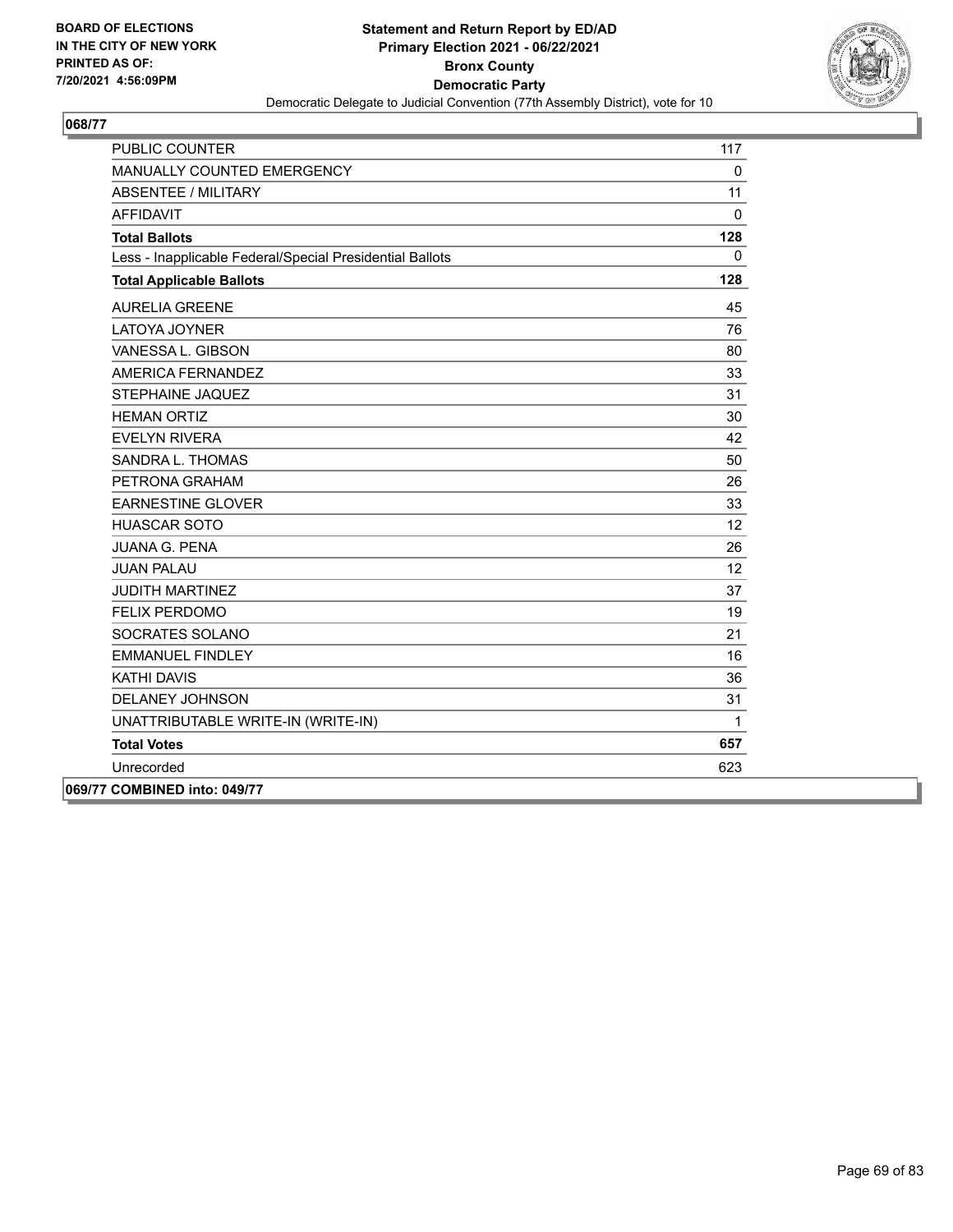

| <b>PUBLIC COUNTER</b>                                    | $\mathbf 0$  |
|----------------------------------------------------------|--------------|
| MANUALLY COUNTED EMERGENCY                               | $\mathbf{0}$ |
| <b>ABSENTEE / MILITARY</b>                               | $\mathbf 0$  |
| <b>AFFIDAVIT</b>                                         | $\mathbf 0$  |
| <b>Total Ballots</b>                                     | 0            |
| Less - Inapplicable Federal/Special Presidential Ballots | $\mathbf{0}$ |
| <b>Total Applicable Ballots</b>                          | 0            |
| <b>AURELIA GREENE</b>                                    | $\mathbf{0}$ |
| LATOYA JOYNER                                            | $\mathbf 0$  |
| VANESSA L. GIBSON                                        | $\mathbf{0}$ |
| AMERICA FERNANDEZ                                        | $\Omega$     |
| STEPHAINE JAQUEZ                                         | $\mathbf 0$  |
| <b>HEMAN ORTIZ</b>                                       | $\mathbf{0}$ |
| <b>EVELYN RIVERA</b>                                     | $\mathbf{0}$ |
| SANDRA L. THOMAS                                         | $\mathbf 0$  |
| PETRONA GRAHAM                                           | $\mathbf 0$  |
| <b>EARNESTINE GLOVER</b>                                 | $\Omega$     |
| <b>HUASCAR SOTO</b>                                      | $\mathbf 0$  |
| <b>JUANA G. PENA</b>                                     | $\mathbf 0$  |
| <b>JUAN PALAU</b>                                        | $\Omega$     |
| <b>JUDITH MARTINEZ</b>                                   | $\mathbf 0$  |
| <b>FELIX PERDOMO</b>                                     | $\mathbf{0}$ |
| SOCRATES SOLANO                                          | $\Omega$     |
| <b>EMMANUEL FINDLEY</b>                                  | $\mathbf 0$  |
| <b>KATHI DAVIS</b>                                       | $\mathbf 0$  |
| <b>DELANEY JOHNSON</b>                                   | $\mathbf{0}$ |
| <b>Total Votes</b>                                       | 0            |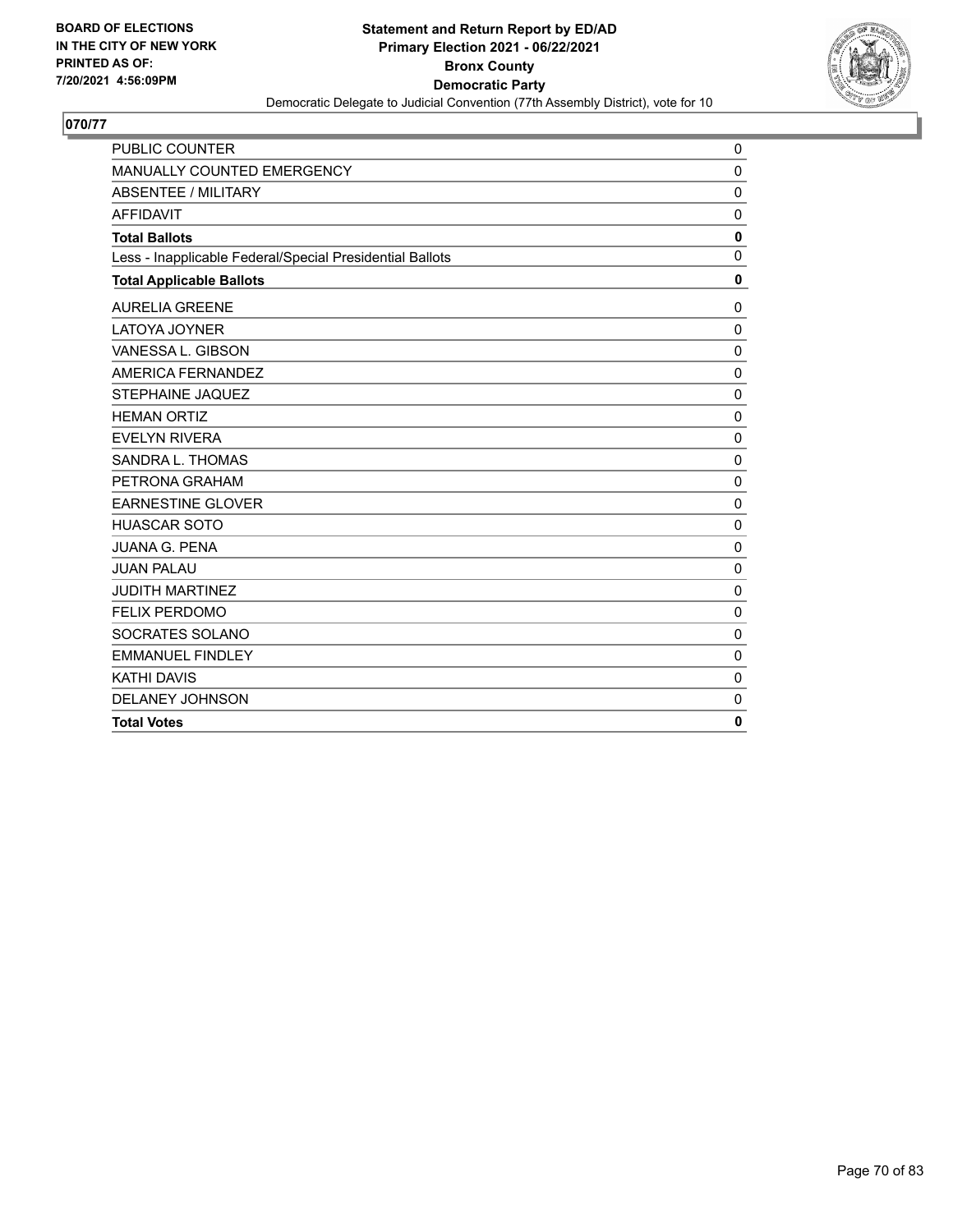

| <b>PUBLIC COUNTER</b>                                    | 139      |
|----------------------------------------------------------|----------|
| MANUALLY COUNTED EMERGENCY                               | $\Omega$ |
| <b>ABSENTEE / MILITARY</b>                               | 15       |
| <b>AFFIDAVIT</b>                                         | 1        |
| <b>Total Ballots</b>                                     | 155      |
| Less - Inapplicable Federal/Special Presidential Ballots | $\Omega$ |
| <b>Total Applicable Ballots</b>                          | 155      |
| <b>AURELIA GREENE</b>                                    | 41       |
| <b>LATOYA JOYNER</b>                                     | 91       |
| VANESSA L. GIBSON                                        | 103      |
| AMERICA FERNANDEZ                                        | 33       |
| STEPHAINE JAQUEZ                                         | 35       |
| <b>HEMAN ORTIZ</b>                                       | 30       |
| <b>EVELYN RIVERA</b>                                     | 43       |
| SANDRA L. THOMAS                                         | 44       |
| PETRONA GRAHAM                                           | 33       |
| <b>EARNESTINE GLOVER</b>                                 | 31       |
| <b>HUASCAR SOTO</b>                                      | 14       |
| <b>JUANA G. PENA</b>                                     | 21       |
| <b>JUAN PALAU</b>                                        | 9        |
| <b>JUDITH MARTINEZ</b>                                   | 25       |
| <b>FELIX PERDOMO</b>                                     | 17       |
| SOCRATES SOLANO                                          | 12       |
| <b>EMMANUEL FINDLEY</b>                                  | 20       |
| <b>KATHI DAVIS</b>                                       | 28       |
| DELANEY JOHNSON                                          | 37       |
| UNATTRIBUTABLE WRITE-IN (WRITE-IN)                       | 1        |
| <b>Total Votes</b>                                       | 668      |
| Unrecorded                                               | 882      |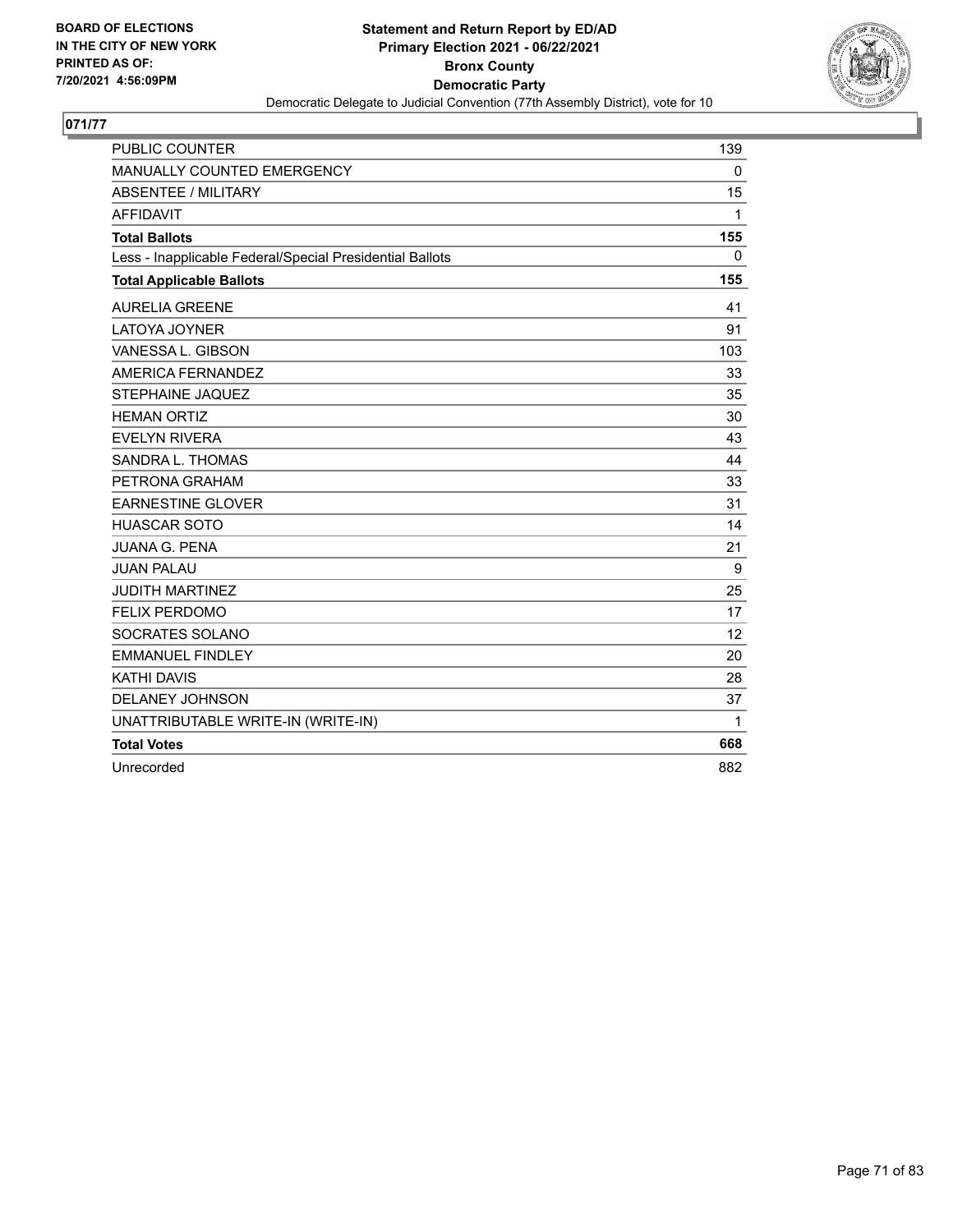

| <b>PUBLIC COUNTER</b>                                    | 148          |
|----------------------------------------------------------|--------------|
| MANUALLY COUNTED EMERGENCY                               | 0            |
| <b>ABSENTEE / MILITARY</b>                               | 9            |
| <b>AFFIDAVIT</b>                                         | $\mathbf{0}$ |
| <b>Total Ballots</b>                                     | 157          |
| Less - Inapplicable Federal/Special Presidential Ballots | $\mathbf{0}$ |
| <b>Total Applicable Ballots</b>                          | 157          |
| <b>AURELIA GREENE</b>                                    | 67           |
| <b>LATOYA JOYNER</b>                                     | 116          |
| VANESSA L. GIBSON                                        | 114          |
| AMERICA FERNANDEZ                                        | 48           |
| STEPHAINE JAQUEZ                                         | 47           |
| <b>HEMAN ORTIZ</b>                                       | 42           |
| <b>EVELYN RIVERA</b>                                     | 60           |
| SANDRA L. THOMAS                                         | 62           |
| PETRONA GRAHAM                                           | 39           |
| <b>EARNESTINE GLOVER</b>                                 | 48           |
| <b>HUASCAR SOTO</b>                                      | 14           |
| <b>JUANA G. PENA</b>                                     | 26           |
| <b>JUAN PALAU</b>                                        | 8            |
| <b>JUDITH MARTINEZ</b>                                   | 37           |
| <b>FELIX PERDOMO</b>                                     | 11           |
| SOCRATES SOLANO                                          | 15           |
| <b>EMMANUEL FINDLEY</b>                                  | 18           |
| <b>KATHI DAVIS</b>                                       | 37           |
| <b>DELANEY JOHNSON</b>                                   | 34           |
| <b>Total Votes</b>                                       | 843          |
| Unrecorded                                               | 727          |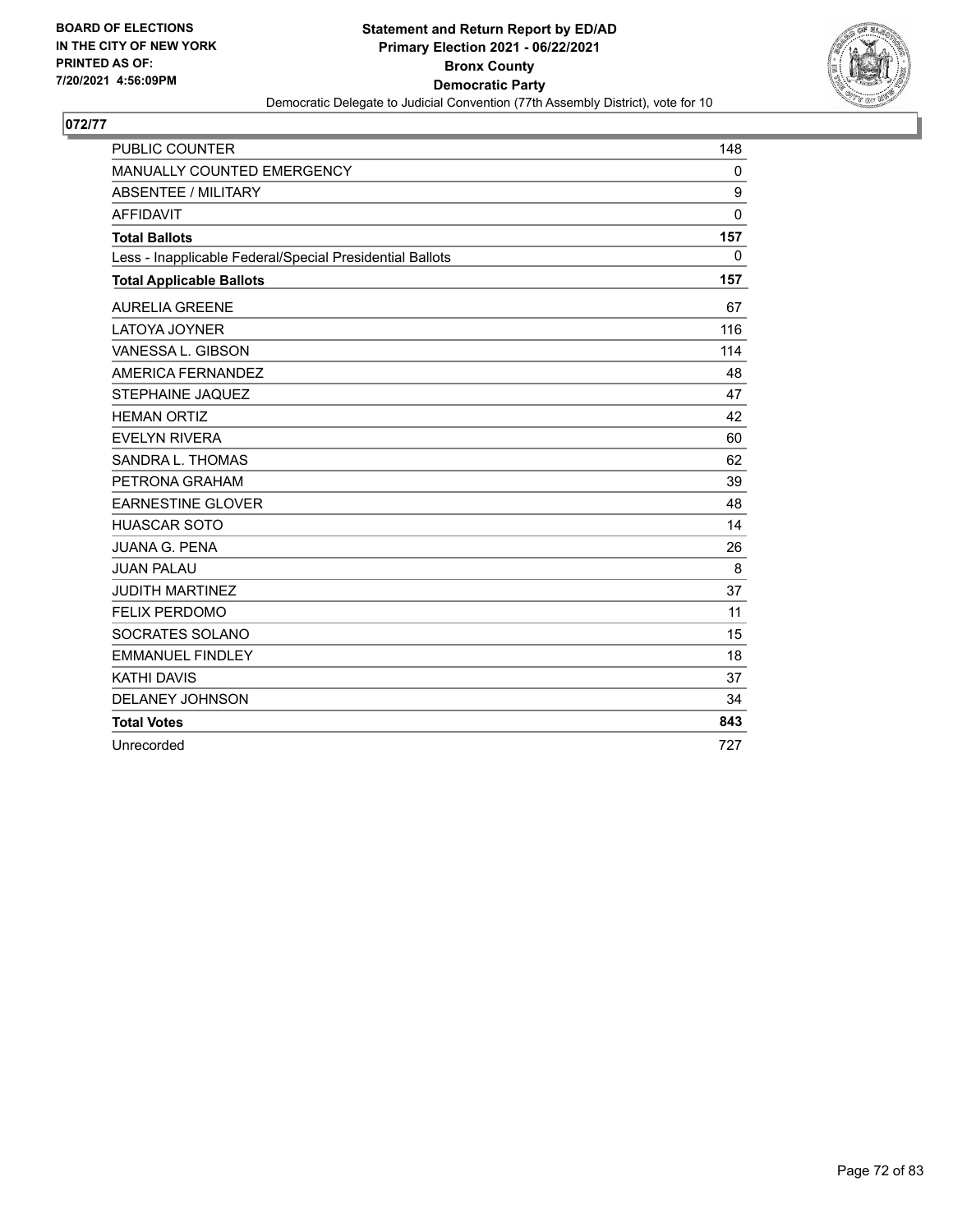

| <b>PUBLIC COUNTER</b>                                    | $\mathbf 0$  |
|----------------------------------------------------------|--------------|
| MANUALLY COUNTED EMERGENCY                               | $\mathbf{0}$ |
| <b>ABSENTEE / MILITARY</b>                               | $\mathbf 0$  |
| <b>AFFIDAVIT</b>                                         | $\mathbf 0$  |
| <b>Total Ballots</b>                                     | 0            |
| Less - Inapplicable Federal/Special Presidential Ballots | $\mathbf{0}$ |
| <b>Total Applicable Ballots</b>                          | 0            |
| <b>AURELIA GREENE</b>                                    | $\mathbf 0$  |
| <b>LATOYA JOYNER</b>                                     | $\Omega$     |
| VANESSA L. GIBSON                                        | $\mathbf{0}$ |
| AMERICA FERNANDEZ                                        | $\mathbf 0$  |
| <b>STEPHAINE JAQUEZ</b>                                  | $\mathbf 0$  |
| <b>HEMAN ORTIZ</b>                                       | $\mathbf{0}$ |
| <b>EVELYN RIVERA</b>                                     | $\mathbf{0}$ |
| SANDRA L. THOMAS                                         | $\mathbf 0$  |
| PETRONA GRAHAM                                           | $\mathbf 0$  |
| <b>EARNESTINE GLOVER</b>                                 | $\mathbf{0}$ |
| <b>HUASCAR SOTO</b>                                      | $\mathbf{0}$ |
| JUANA G. PENA                                            | $\Omega$     |
| <b>JUAN PALAU</b>                                        | $\mathbf 0$  |
| <b>JUDITH MARTINEZ</b>                                   | $\mathbf{0}$ |
| <b>FELIX PERDOMO</b>                                     | $\mathbf 0$  |
| SOCRATES SOLANO                                          | $\mathbf{0}$ |
| <b>EMMANUEL FINDLEY</b>                                  | $\mathbf 0$  |
| <b>KATHI DAVIS</b>                                       | $\mathbf 0$  |
| <b>DELANEY JOHNSON</b>                                   | $\mathbf 0$  |
| <b>Total Votes</b>                                       | 0            |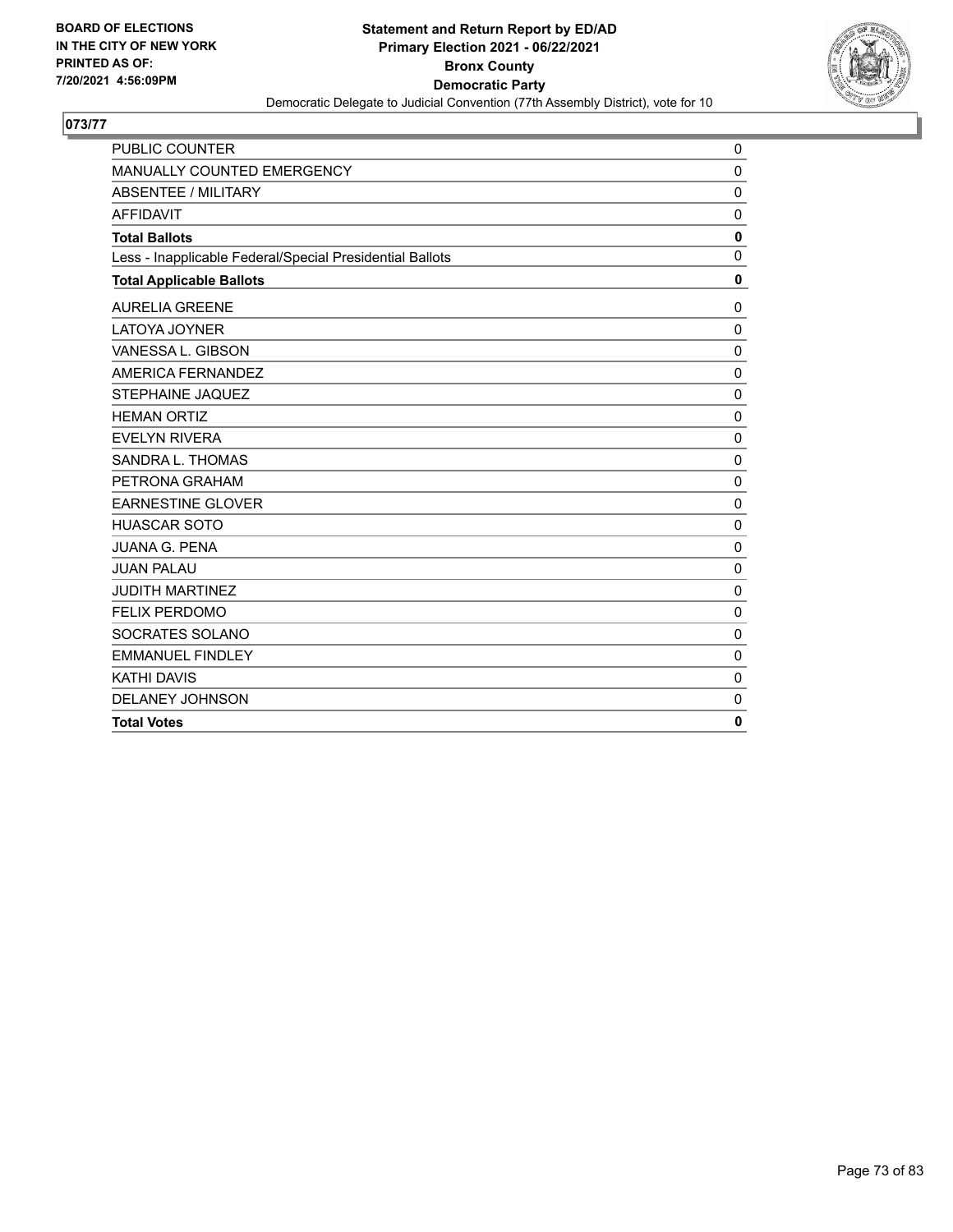

| <b>PUBLIC COUNTER</b>                                    | 181            |
|----------------------------------------------------------|----------------|
| MANUALLY COUNTED EMERGENCY                               | $\mathbf 0$    |
| <b>ABSENTEE / MILITARY</b>                               | 21             |
| <b>AFFIDAVIT</b>                                         | 3              |
| <b>Total Ballots</b>                                     | 205            |
| Less - Inapplicable Federal/Special Presidential Ballots | 0              |
| <b>Total Applicable Ballots</b>                          | 205            |
| <b>AURELIA GREENE</b>                                    | 55             |
| <b>LATOYA JOYNER</b>                                     | 116            |
| VANESSA L. GIBSON                                        | 137            |
| AMERICA FERNANDEZ                                        | 44             |
| <b>STEPHAINE JAQUEZ</b>                                  | 47             |
| <b>HEMAN ORTIZ</b>                                       | 40             |
| <b>EVELYN RIVERA</b>                                     | 56             |
| SANDRA L. THOMAS                                         | 51             |
| PETRONA GRAHAM                                           | 36             |
| <b>EARNESTINE GLOVER</b>                                 | 29             |
| <b>HUASCAR SOTO</b>                                      | 19             |
| <b>JUANA G. PENA</b>                                     | 42             |
| <b>JUAN PALAU</b>                                        | 11             |
| <b>JUDITH MARTINEZ</b>                                   | 42             |
| <b>FELIX PERDOMO</b>                                     | 28             |
| SOCRATES SOLANO                                          | 25             |
| <b>EMMANUEL FINDLEY</b>                                  | 19             |
| <b>KATHI DAVIS</b>                                       | 30             |
| <b>DELANEY JOHNSON</b>                                   | 41             |
| CARLOS SIERRA (WRITE-IN)                                 | 1              |
| UNATTRIBUTABLE WRITE-IN (WRITE-IN)                       | $\overline{2}$ |
| <b>Total Votes</b>                                       | 871            |
| Unrecorded                                               | 1,179          |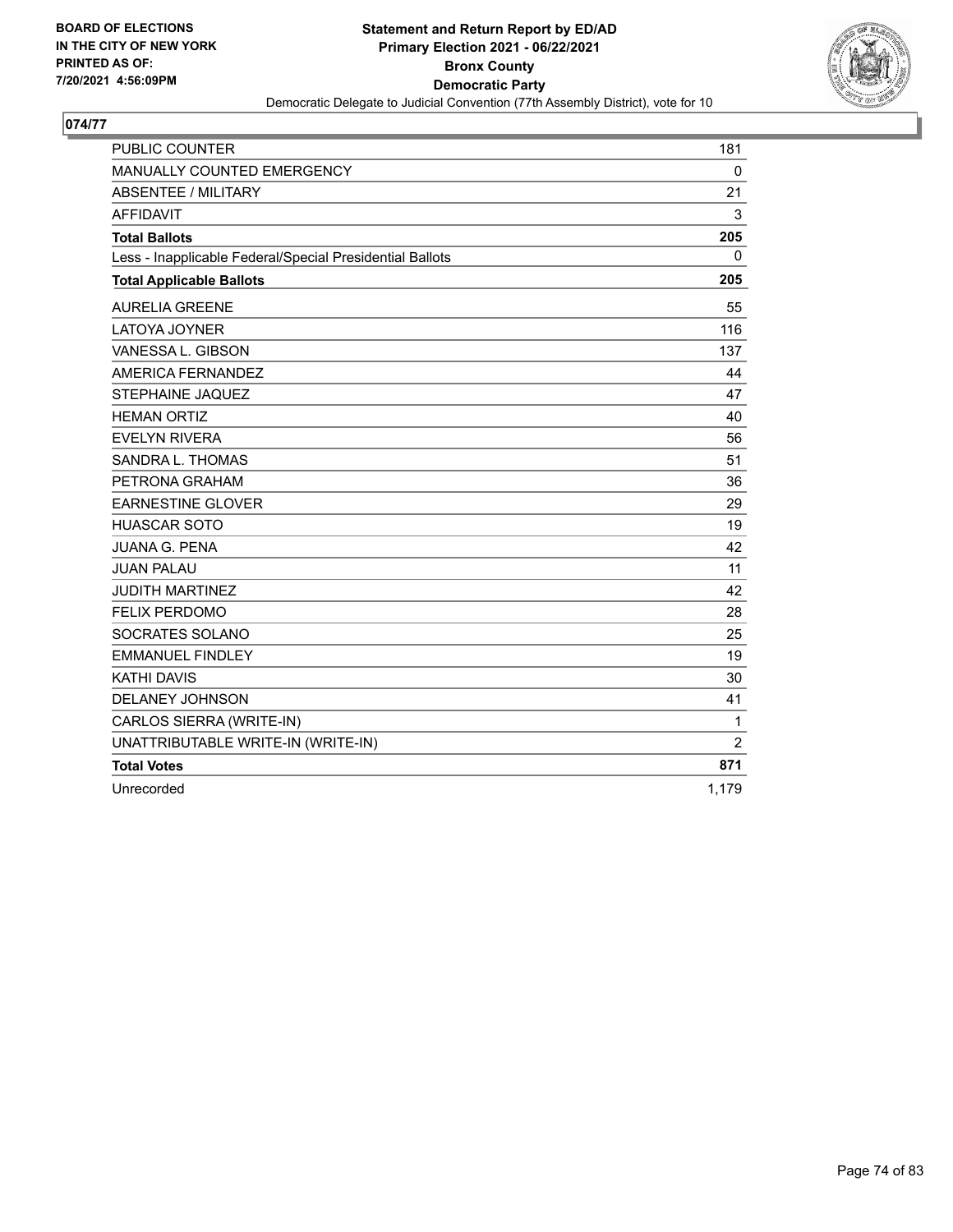

| <b>PUBLIC COUNTER</b>                                    | 71       |
|----------------------------------------------------------|----------|
| MANUALLY COUNTED EMERGENCY                               | $\Omega$ |
| <b>ABSENTEE / MILITARY</b>                               | 5        |
| <b>AFFIDAVIT</b>                                         | 1        |
| <b>Total Ballots</b>                                     | 77       |
| Less - Inapplicable Federal/Special Presidential Ballots | $\Omega$ |
| <b>Total Applicable Ballots</b>                          | 77       |
| <b>AURELIA GREENE</b>                                    | 23       |
| LATOYA JOYNER                                            | 39       |
| VANESSA L. GIBSON                                        | 44       |
| AMERICA FERNANDEZ                                        | 15       |
| STEPHAINE JAQUEZ                                         | 11       |
| <b>HEMAN ORTIZ</b>                                       | 14       |
| <b>EVELYN RIVERA</b>                                     | 21       |
| SANDRA L. THOMAS                                         | 17       |
| PETRONA GRAHAM                                           | 10       |
| <b>EARNESTINE GLOVER</b>                                 | 12       |
| <b>HUASCAR SOTO</b>                                      | 6        |
| <b>JUANA G. PENA</b>                                     | 6        |
| <b>JUAN PALAU</b>                                        | 5        |
| <b>JUDITH MARTINEZ</b>                                   | 15       |
| <b>FELIX PERDOMO</b>                                     | 10       |
| SOCRATES SOLANO                                          | 9        |
| <b>EMMANUEL FINDLEY</b>                                  | 8        |
| <b>KATHI DAVIS</b>                                       | 8        |
| <b>DELANEY JOHNSON</b>                                   | 16       |
| <b>Total Votes</b>                                       | 289      |
| Unrecorded                                               | 481      |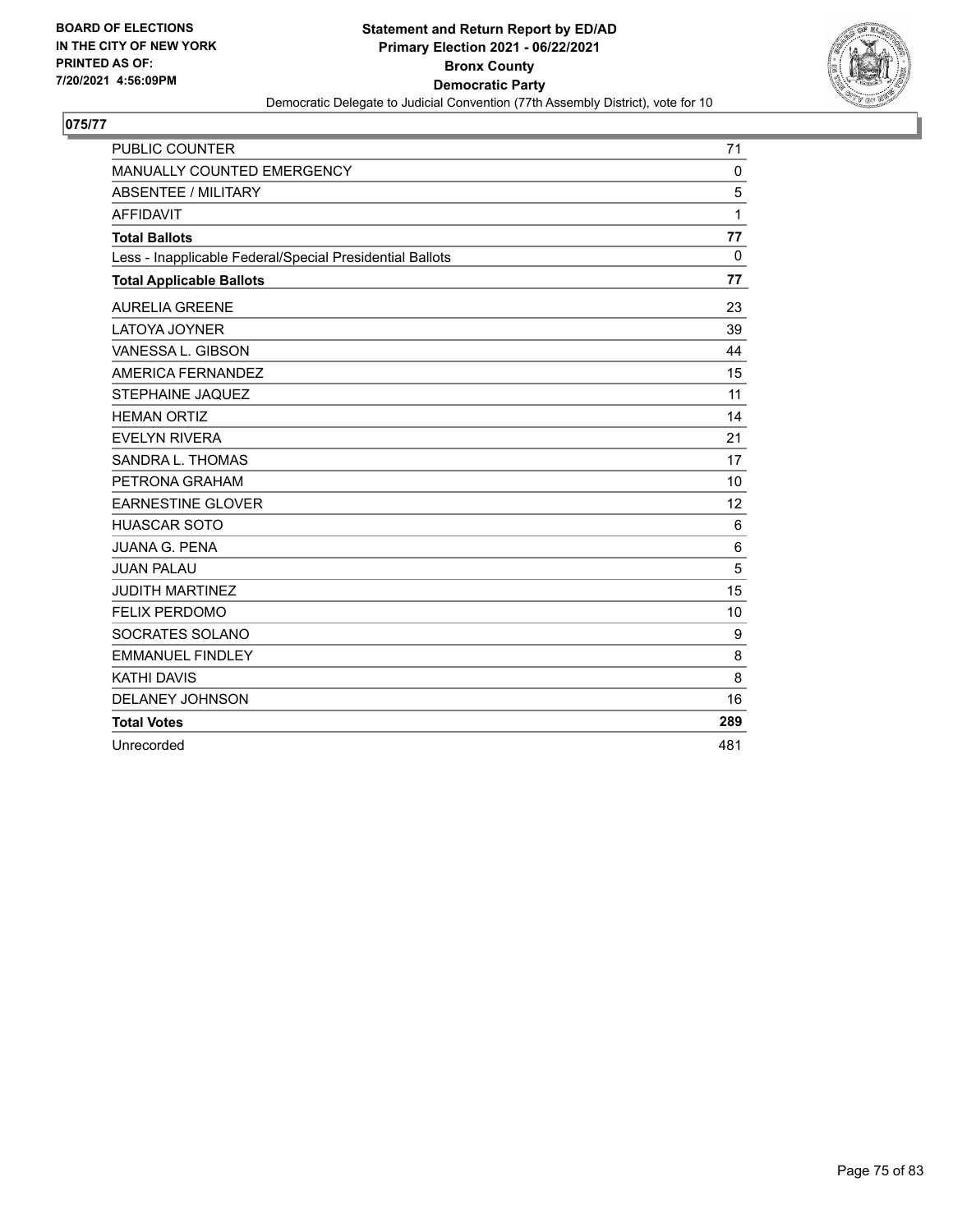

| <b>PUBLIC COUNTER</b>                                    | 111            |
|----------------------------------------------------------|----------------|
| MANUALLY COUNTED EMERGENCY                               | $\Omega$       |
| <b>ABSENTEE / MILITARY</b>                               | 12             |
| <b>AFFIDAVIT</b>                                         | $\Omega$       |
| <b>Total Ballots</b>                                     | 123            |
| Less - Inapplicable Federal/Special Presidential Ballots | $\mathbf{0}$   |
| <b>Total Applicable Ballots</b>                          | 123            |
| <b>AURELIA GREENE</b>                                    | 25             |
| LATOYA JOYNER                                            | 62             |
| VANESSA L. GIBSON                                        | 63             |
| AMERICA FERNANDEZ                                        | 22             |
| STEPHAINE JAQUEZ                                         | 19             |
| <b>HEMAN ORTIZ</b>                                       | 23             |
| <b>EVELYN RIVERA</b>                                     | 31             |
| SANDRA L. THOMAS                                         | 23             |
| PETRONA GRAHAM                                           | 16             |
| <b>EARNESTINE GLOVER</b>                                 | 17             |
| <b>HUASCAR SOTO</b>                                      | $\overline{7}$ |
| <b>JUANA G. PENA</b>                                     | 16             |
| <b>JUAN PALAU</b>                                        | 5              |
| <b>JUDITH MARTINEZ</b>                                   | 19             |
| <b>FELIX PERDOMO</b>                                     | 17             |
| SOCRATES SOLANO                                          | 21             |
| <b>EMMANUEL FINDLEY</b>                                  | $\overline{7}$ |
| <b>KATHI DAVIS</b>                                       | 9              |
| DELANEY JOHNSON                                          | 15             |
| <b>Total Votes</b>                                       | 417            |
| Unrecorded                                               | 813            |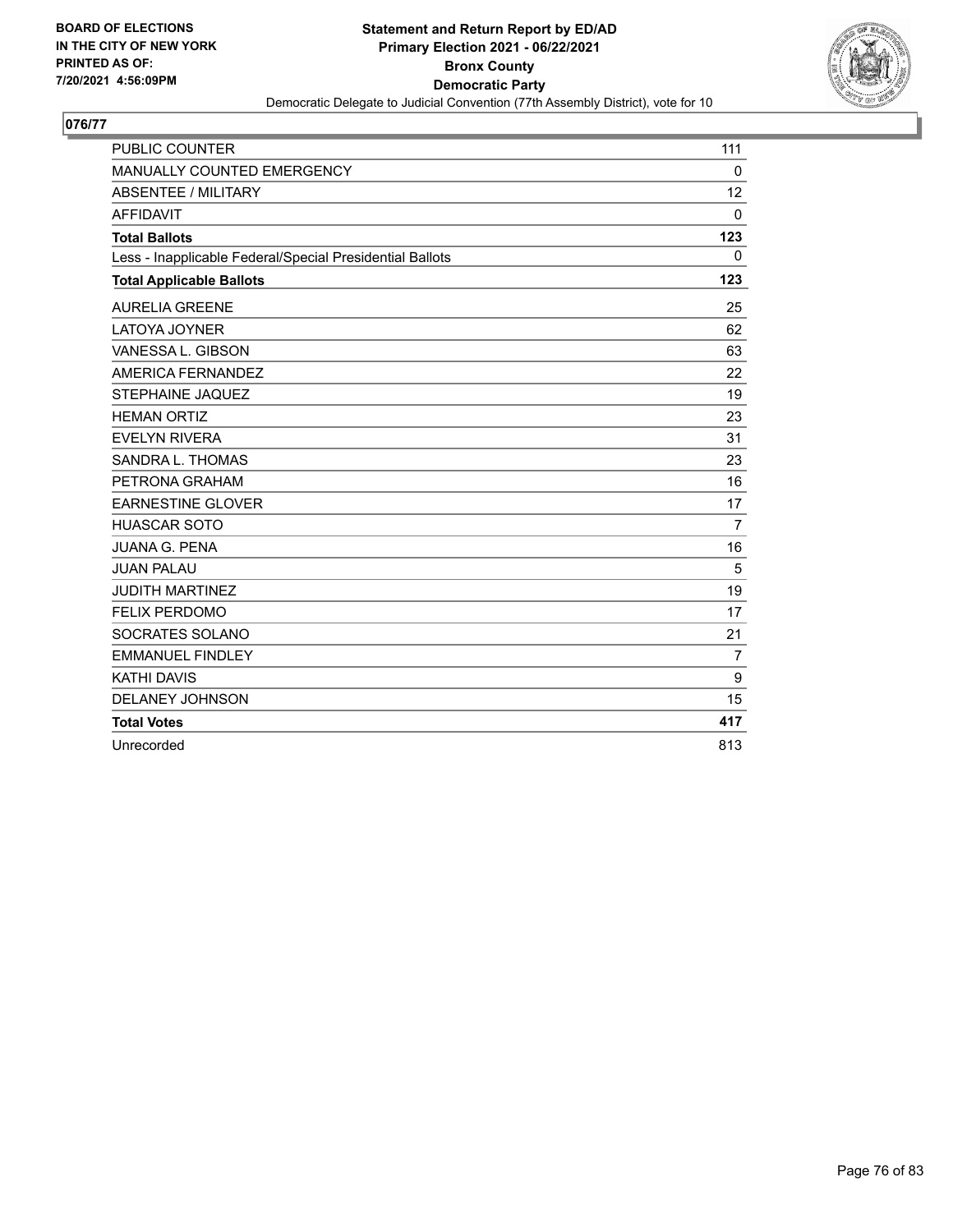

| <b>PUBLIC COUNTER</b>                                    | 64             |
|----------------------------------------------------------|----------------|
| MANUALLY COUNTED EMERGENCY                               | $\mathbf{0}$   |
| <b>ABSENTEE / MILITARY</b>                               | 1              |
| <b>AFFIDAVIT</b>                                         | 1              |
| <b>Total Ballots</b>                                     | 66             |
| Less - Inapplicable Federal/Special Presidential Ballots | $\mathbf{0}$   |
| <b>Total Applicable Ballots</b>                          | 66             |
| <b>AURELIA GREENE</b>                                    | 14             |
| <b>LATOYA JOYNER</b>                                     | 31             |
| VANESSA L. GIBSON                                        | 37             |
| AMERICA FERNANDEZ                                        | 9              |
| STEPHAINE JAQUEZ                                         | 9              |
| <b>HEMAN ORTIZ</b>                                       | 12             |
| <b>EVELYN RIVERA</b>                                     | 14             |
| SANDRA L. THOMAS                                         | 13             |
| PETRONA GRAHAM                                           | 4              |
| <b>EARNESTINE GLOVER</b>                                 | 10             |
| <b>HUASCAR SOTO</b>                                      | 3              |
| <b>JUANA G. PENA</b>                                     | 13             |
| <b>JUAN PALAU</b>                                        | 4              |
| <b>JUDITH MARTINEZ</b>                                   | 15             |
| <b>FELIX PERDOMO</b>                                     | $\overline{7}$ |
| SOCRATES SOLANO                                          | 9              |
| <b>EMMANUEL FINDLEY</b>                                  | 4              |
| <b>KATHI DAVIS</b>                                       | 11             |
| <b>DELANEY JOHNSON</b>                                   | 12             |
| <b>Total Votes</b>                                       | 231            |
| Unrecorded                                               | 429            |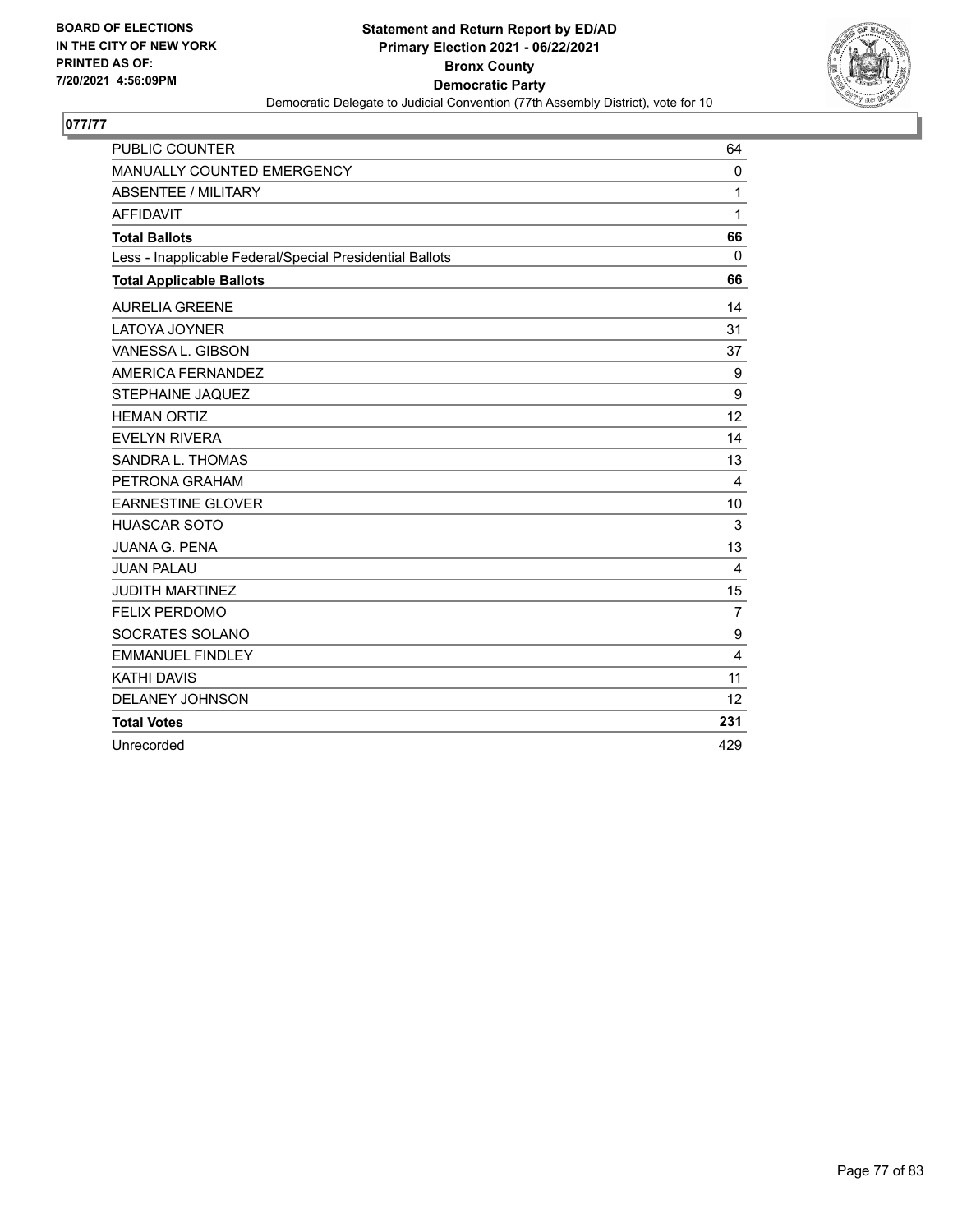

| <b>PUBLIC COUNTER</b>                                    | 139          |
|----------------------------------------------------------|--------------|
| MANUALLY COUNTED EMERGENCY                               | $\Omega$     |
| <b>ABSENTEE / MILITARY</b>                               | 16           |
| <b>AFFIDAVIT</b>                                         | $\mathbf 0$  |
| <b>Total Ballots</b>                                     | 155          |
| Less - Inapplicable Federal/Special Presidential Ballots | $\mathbf{0}$ |
| <b>Total Applicable Ballots</b>                          | 155          |
| <b>AURELIA GREENE</b>                                    | 34           |
| <b>LATOYA JOYNER</b>                                     | 64           |
| VANESSA L. GIBSON                                        | 90           |
| AMERICA FERNANDEZ                                        | 30           |
| <b>STEPHAINE JAQUEZ</b>                                  | 25           |
| <b>HEMAN ORTIZ</b>                                       | 26           |
| <b>EVELYN RIVERA</b>                                     | 35           |
| SANDRA L. THOMAS                                         | 30           |
| PETRONA GRAHAM                                           | 21           |
| <b>EARNESTINE GLOVER</b>                                 | 14           |
| <b>HUASCAR SOTO</b>                                      | 9            |
| <b>JUANA G. PENA</b>                                     | 34           |
| <b>JUAN PALAU</b>                                        | 8            |
| <b>JUDITH MARTINEZ</b>                                   | 19           |
| <b>FELIX PERDOMO</b>                                     | 17           |
| SOCRATES SOLANO                                          | 10           |
| <b>EMMANUEL FINDLEY</b>                                  | 13           |
| <b>KATHI DAVIS</b>                                       | 19           |
| DELANEY JOHNSON                                          | 31           |
| UNATTRIBUTABLE WRITE-IN (WRITE-IN)                       | 2            |
| <b>Total Votes</b>                                       | 531          |
| Unrecorded                                               | 1,019        |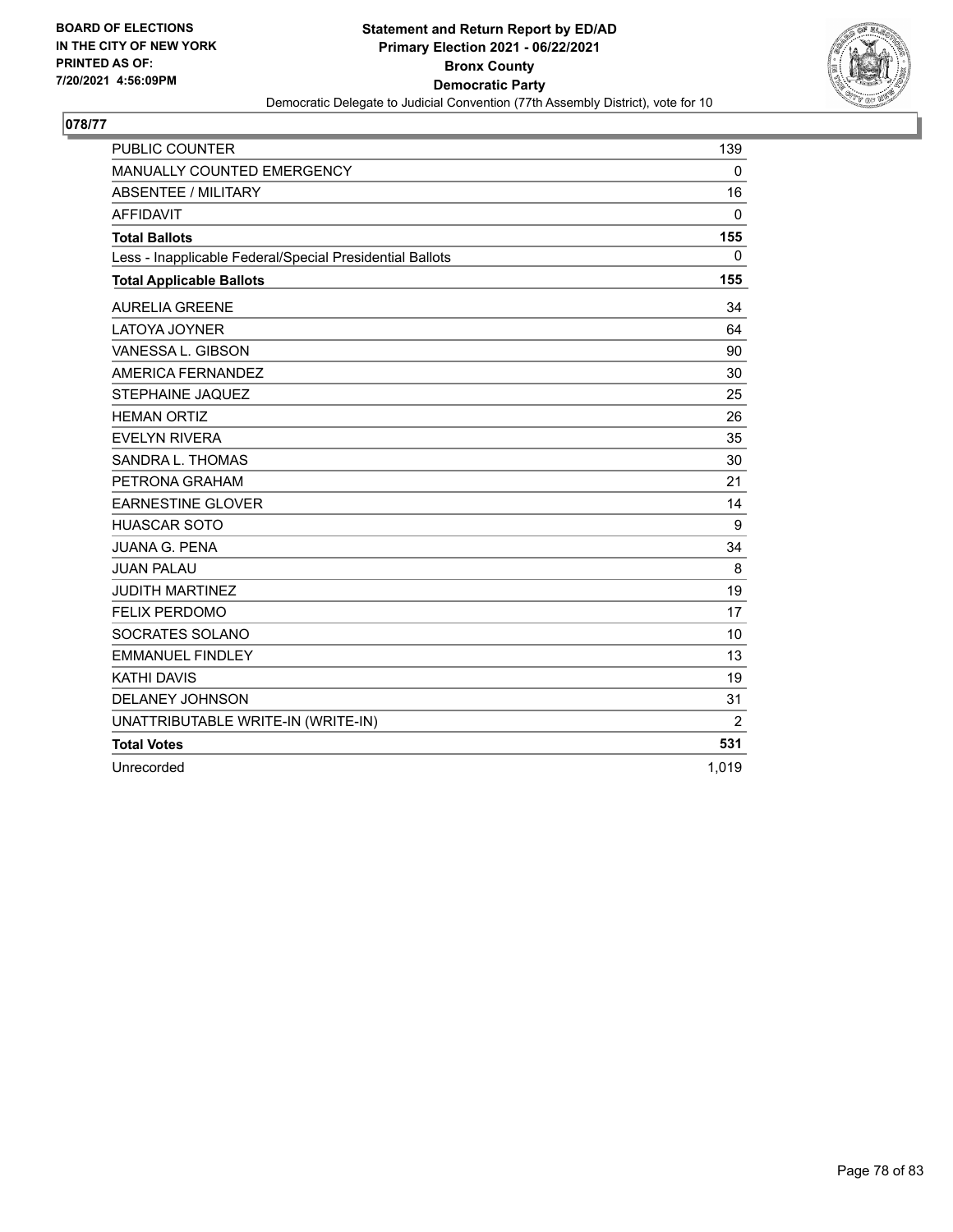

| <b>PUBLIC COUNTER</b>                                    | 62  |
|----------------------------------------------------------|-----|
| MANUALLY COUNTED EMERGENCY                               | 0   |
| <b>ABSENTEE / MILITARY</b>                               | 6   |
| <b>AFFIDAVIT</b>                                         | 1   |
| <b>Total Ballots</b>                                     | 69  |
| Less - Inapplicable Federal/Special Presidential Ballots | 0   |
| <b>Total Applicable Ballots</b>                          | 69  |
| <b>AURELIA GREENE</b>                                    | 16  |
| LATOYA JOYNER                                            | 30  |
| VANESSA L. GIBSON                                        | 40  |
| AMERICA FERNANDEZ                                        | 13  |
| <b>STEPHAINE JAQUEZ</b>                                  | 13  |
| <b>HEMAN ORTIZ</b>                                       | 14  |
| <b>EVELYN RIVERA</b>                                     | 28  |
| SANDRA L. THOMAS                                         | 17  |
| PETRONA GRAHAM                                           | 6   |
| <b>EARNESTINE GLOVER</b>                                 | 10  |
| <b>HUASCAR SOTO</b>                                      | 10  |
| <b>JUANA G. PENA</b>                                     | 16  |
| <b>JUAN PALAU</b>                                        | 4   |
| <b>JUDITH MARTINEZ</b>                                   | 15  |
| FELIX PERDOMO                                            | 10  |
| SOCRATES SOLANO                                          | 15  |
| <b>EMMANUEL FINDLEY</b>                                  | 4   |
| <b>KATHI DAVIS</b>                                       | 7   |
| <b>DELANEY JOHNSON</b>                                   | 8   |
| HOWARD PRESCOD (WRITE-IN)                                | 1   |
| TYRONE PRESCOD (WRITE-IN)                                | 1   |
| WANIQUE FAIR (WRITE-IN)                                  | 1   |
| <b>Total Votes</b>                                       | 279 |
| Unrecorded                                               | 411 |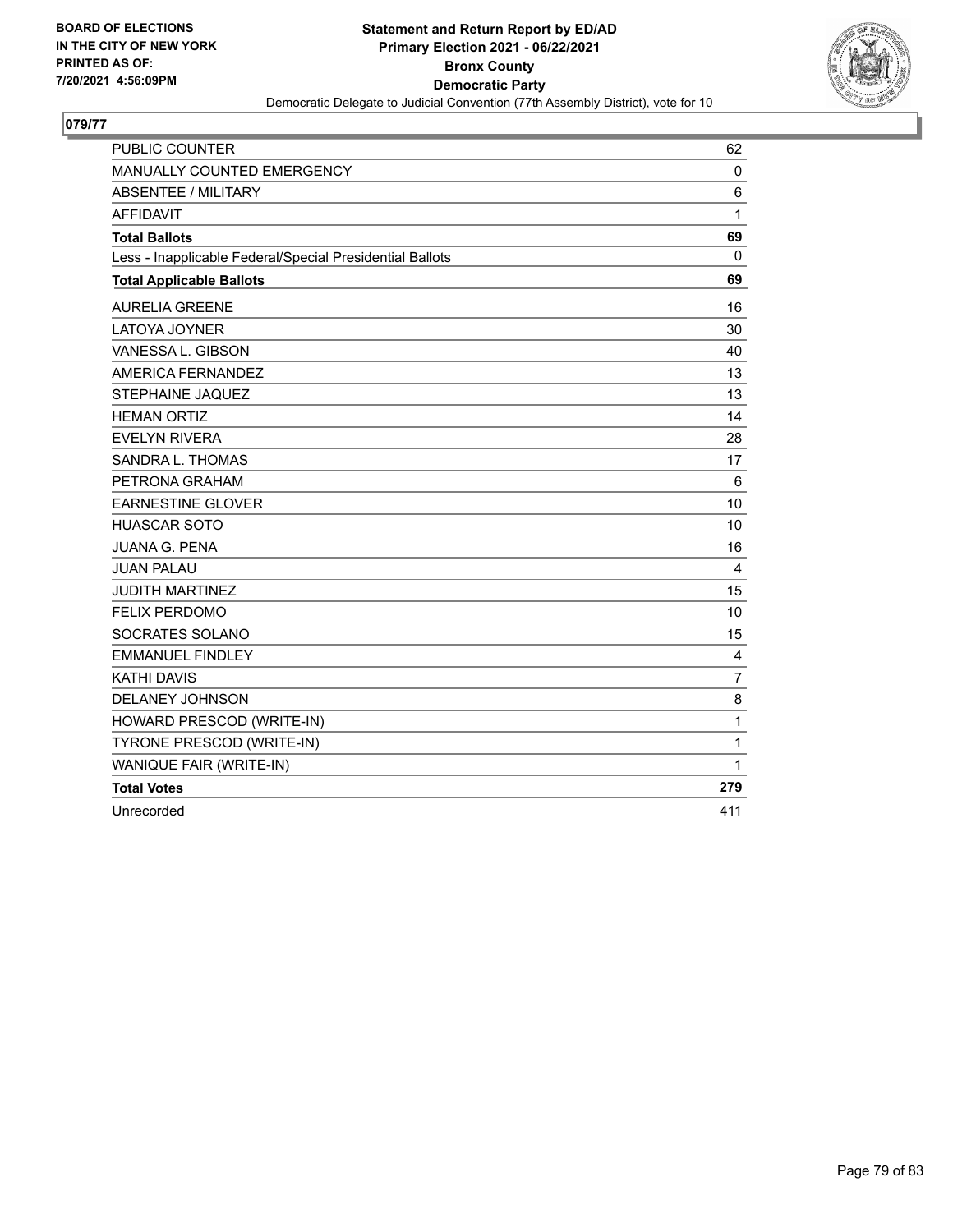

| <b>PUBLIC COUNTER</b>                                    | 57             |
|----------------------------------------------------------|----------------|
| MANUALLY COUNTED EMERGENCY                               | $\mathbf 0$    |
| <b>ABSENTEE / MILITARY</b>                               | $\overline{7}$ |
| <b>AFFIDAVIT</b>                                         | $\mathbf 0$    |
| <b>Total Ballots</b>                                     | 64             |
| Less - Inapplicable Federal/Special Presidential Ballots | $\mathbf{0}$   |
| <b>Total Applicable Ballots</b>                          | 64             |
| <b>AURELIA GREENE</b>                                    | 19             |
| <b>LATOYA JOYNER</b>                                     | 38             |
| VANESSA L. GIBSON                                        | 34             |
| AMERICA FERNANDEZ                                        | 18             |
| <b>STEPHAINE JAQUEZ</b>                                  | 15             |
| <b>HEMAN ORTIZ</b>                                       | 17             |
| <b>EVELYN RIVERA</b>                                     | 29             |
| SANDRA L. THOMAS                                         | 19             |
| PETRONA GRAHAM                                           | 10             |
| <b>EARNESTINE GLOVER</b>                                 | 14             |
| <b>HUASCAR SOTO</b>                                      | 10             |
| <b>JUANA G. PENA</b>                                     | 15             |
| <b>JUAN PALAU</b>                                        | 4              |
| <b>JUDITH MARTINEZ</b>                                   | 14             |
| <b>FELIX PERDOMO</b>                                     | 13             |
| SOCRATES SOLANO                                          | 18             |
| <b>EMMANUEL FINDLEY</b>                                  | 6              |
| <b>KATHI DAVIS</b>                                       | 9              |
| DELANEY JOHNSON                                          | $\overline{7}$ |
| <b>Total Votes</b>                                       | 309            |
| Unrecorded                                               | 331            |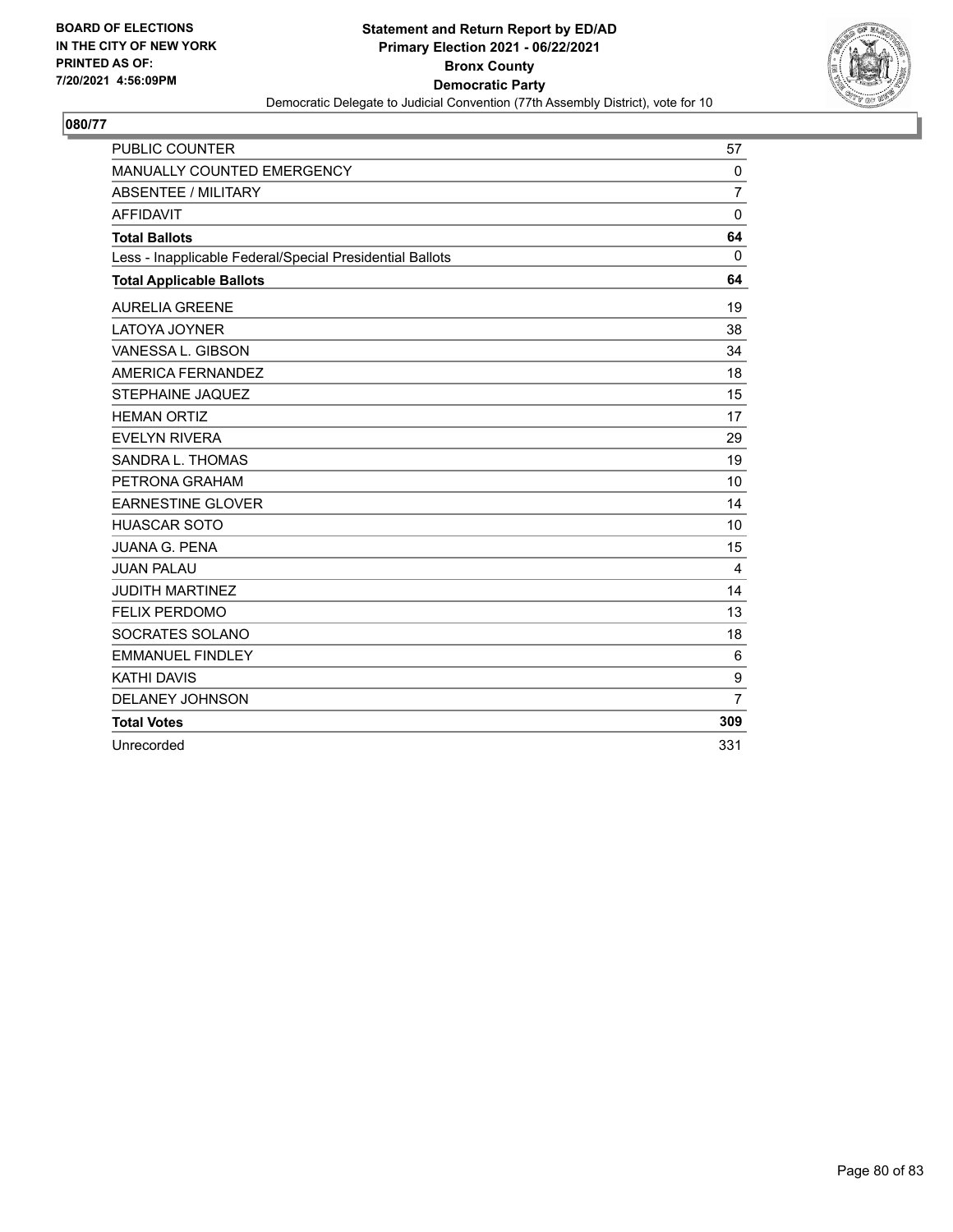

| <b>PUBLIC COUNTER</b>                                    | 107          |
|----------------------------------------------------------|--------------|
| MANUALLY COUNTED EMERGENCY                               | $\Omega$     |
| <b>ABSENTEE / MILITARY</b>                               | 15           |
| <b>AFFIDAVIT</b>                                         | $\mathbf{1}$ |
| <b>Total Ballots</b>                                     | 123          |
| Less - Inapplicable Federal/Special Presidential Ballots | $\Omega$     |
| <b>Total Applicable Ballots</b>                          | 123          |
| <b>AURELIA GREENE</b>                                    | 28           |
| <b>LATOYA JOYNER</b>                                     | 63           |
| VANESSA L. GIBSON                                        | 70           |
| AMERICA FERNANDEZ                                        | 18           |
| STEPHAINE JAQUEZ                                         | 14           |
| <b>HEMAN ORTIZ</b>                                       | 19           |
| <b>EVELYN RIVERA</b>                                     | 31           |
| SANDRA L. THOMAS                                         | 22           |
| PETRONA GRAHAM                                           | 16           |
| <b>EARNESTINE GLOVER</b>                                 | 19           |
| <b>HUASCAR SOTO</b>                                      | 13           |
| <b>JUANA G. PENA</b>                                     | 15           |
| <b>JUAN PALAU</b>                                        | 8            |
| <b>JUDITH MARTINEZ</b>                                   | 17           |
| <b>FELIX PERDOMO</b>                                     | 10           |
| SOCRATES SOLANO                                          | 6            |
| <b>EMMANUEL FINDLEY</b>                                  | 9            |
| <b>KATHI DAVIS</b>                                       | 20           |
| DELANEY JOHNSON                                          | 16           |
| UNATTRIBUTABLE WRITE-IN (WRITE-IN)                       | 2            |
| <b>Total Votes</b>                                       | 416          |
| Unrecorded                                               | 814          |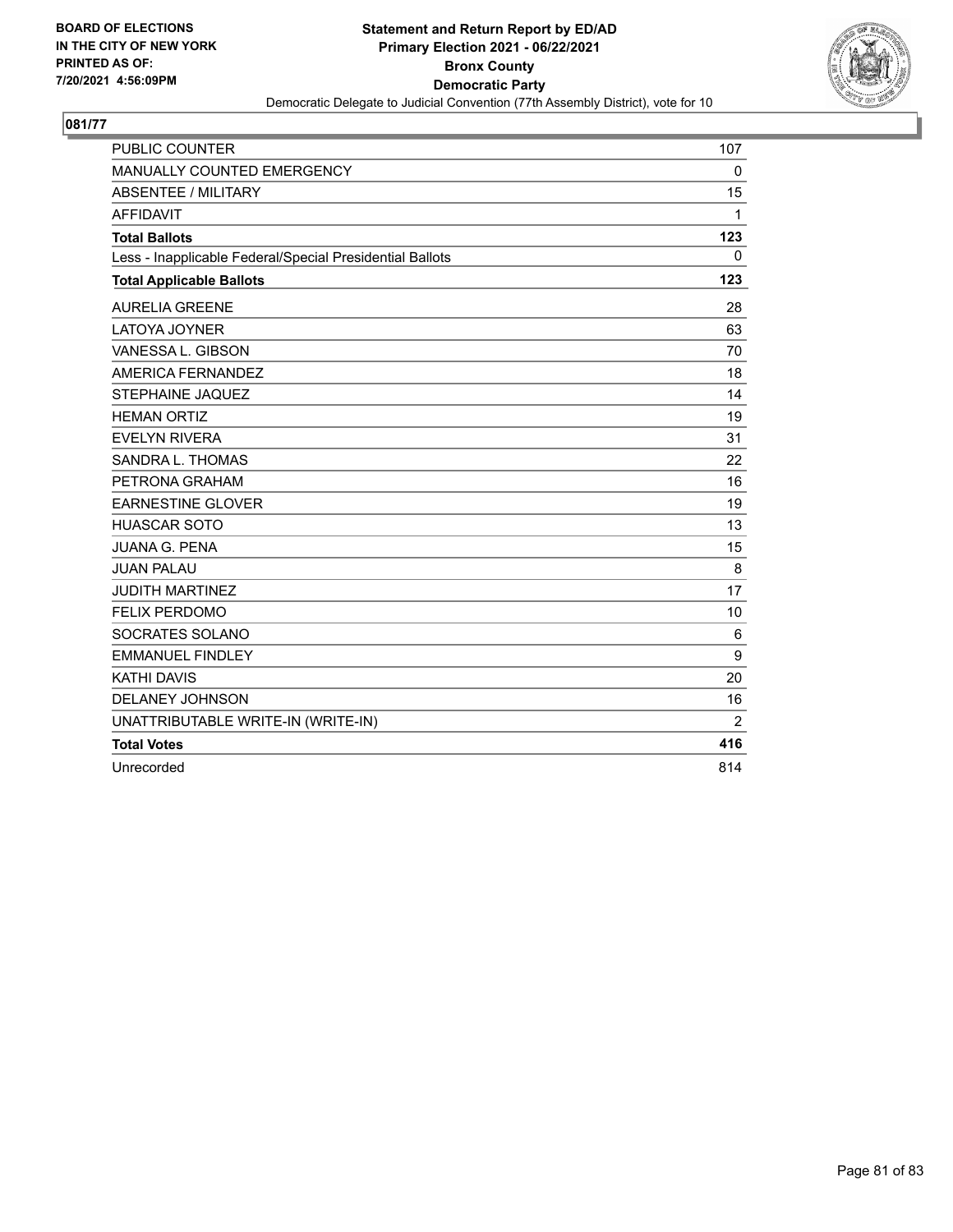

| <b>PUBLIC COUNTER</b>                                    | 78             |
|----------------------------------------------------------|----------------|
| MANUALLY COUNTED EMERGENCY                               | $\Omega$       |
| <b>ABSENTEE / MILITARY</b>                               | 4              |
| <b>AFFIDAVIT</b>                                         | $\mathbf 0$    |
| <b>Total Ballots</b>                                     | 82             |
| Less - Inapplicable Federal/Special Presidential Ballots | $\Omega$       |
| <b>Total Applicable Ballots</b>                          | 82             |
| <b>AURELIA GREENE</b>                                    | 28             |
| LATOYA JOYNER                                            | 50             |
| VANESSA L. GIBSON                                        | 50             |
| AMERICA FERNANDEZ                                        | 20             |
| <b>STEPHAINE JAQUEZ</b>                                  | 21             |
| <b>HEMAN ORTIZ</b>                                       | 24             |
| <b>EVELYN RIVERA</b>                                     | 25             |
| SANDRA L. THOMAS                                         | 28             |
| PETRONA GRAHAM                                           | 21             |
| <b>EARNESTINE GLOVER</b>                                 | 22             |
| <b>HUASCAR SOTO</b>                                      | 5              |
| <b>JUANA G. PENA</b>                                     | 10             |
| <b>JUAN PALAU</b>                                        | $\overline{2}$ |
| <b>JUDITH MARTINEZ</b>                                   | 16             |
| <b>FELIX PERDOMO</b>                                     | $\overline{7}$ |
| SOCRATES SOLANO                                          | 5              |
| <b>EMMANUEL FINDLEY</b>                                  | 6              |
| <b>KATHI DAVIS</b>                                       | 11             |
| <b>DELANEY JOHNSON</b>                                   | 12             |
| <b>Total Votes</b>                                       | 363            |
| Unrecorded                                               | 457            |